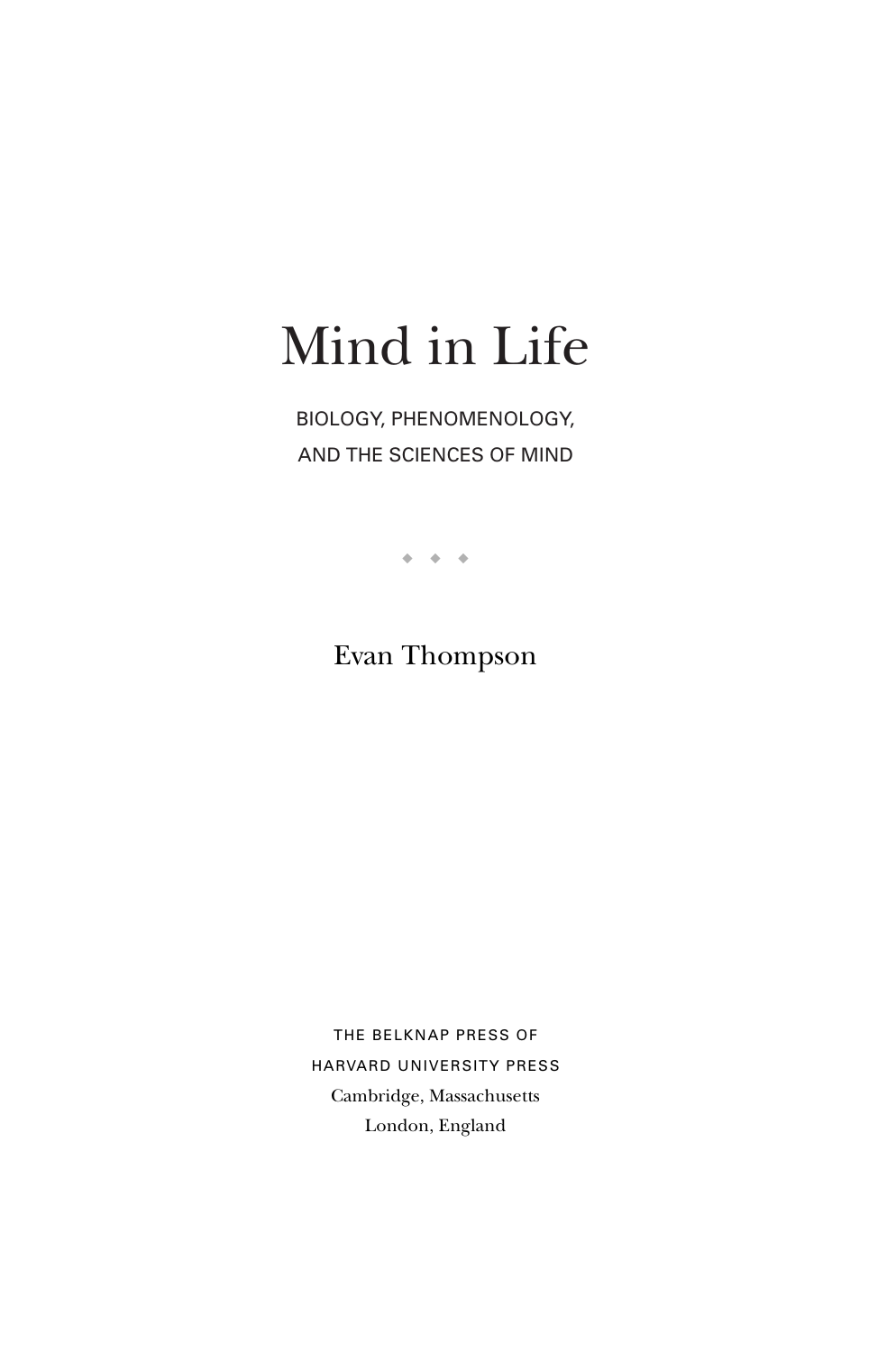#### Copyright © 2007 by the President and Fellows of Harvard College All rights reserved Printed in the United States of America

First Harvard University Press paperback edition, 2010

*Library of Congress Cataloging-in-Publication Data*

Thompson, Evan.

Mind in life: biology, phenomenology, and the sciences of mind / Evan Thompson. p. cm. Includes bibliographical references and index. ISBN 978–0–674–02511–0 (cloth : alk. paper) ISBN 978-0–674–05751–7 (pbk.) 1. Consciousness. 2. Philosophy of mind. 3. Phenomenology. 4. Mind and body. 5. Experience. I. Title.  $B808.9.T45$  2007<br>-dc22 2006050713  $128'.2 - dc22$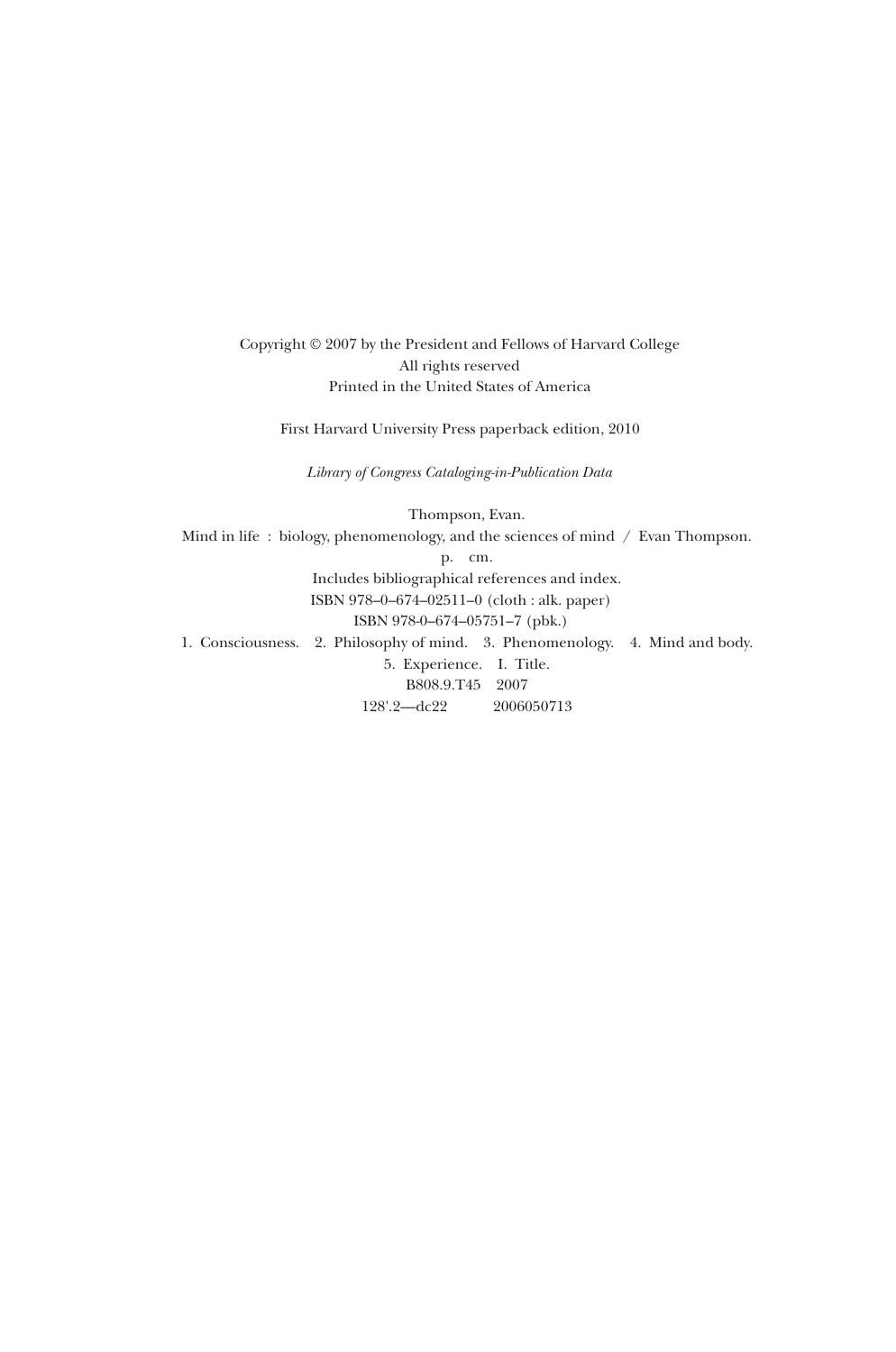*Gabriel Cohen Varela Maximilian Todd Williams Gareth Todd Thompson*

*To*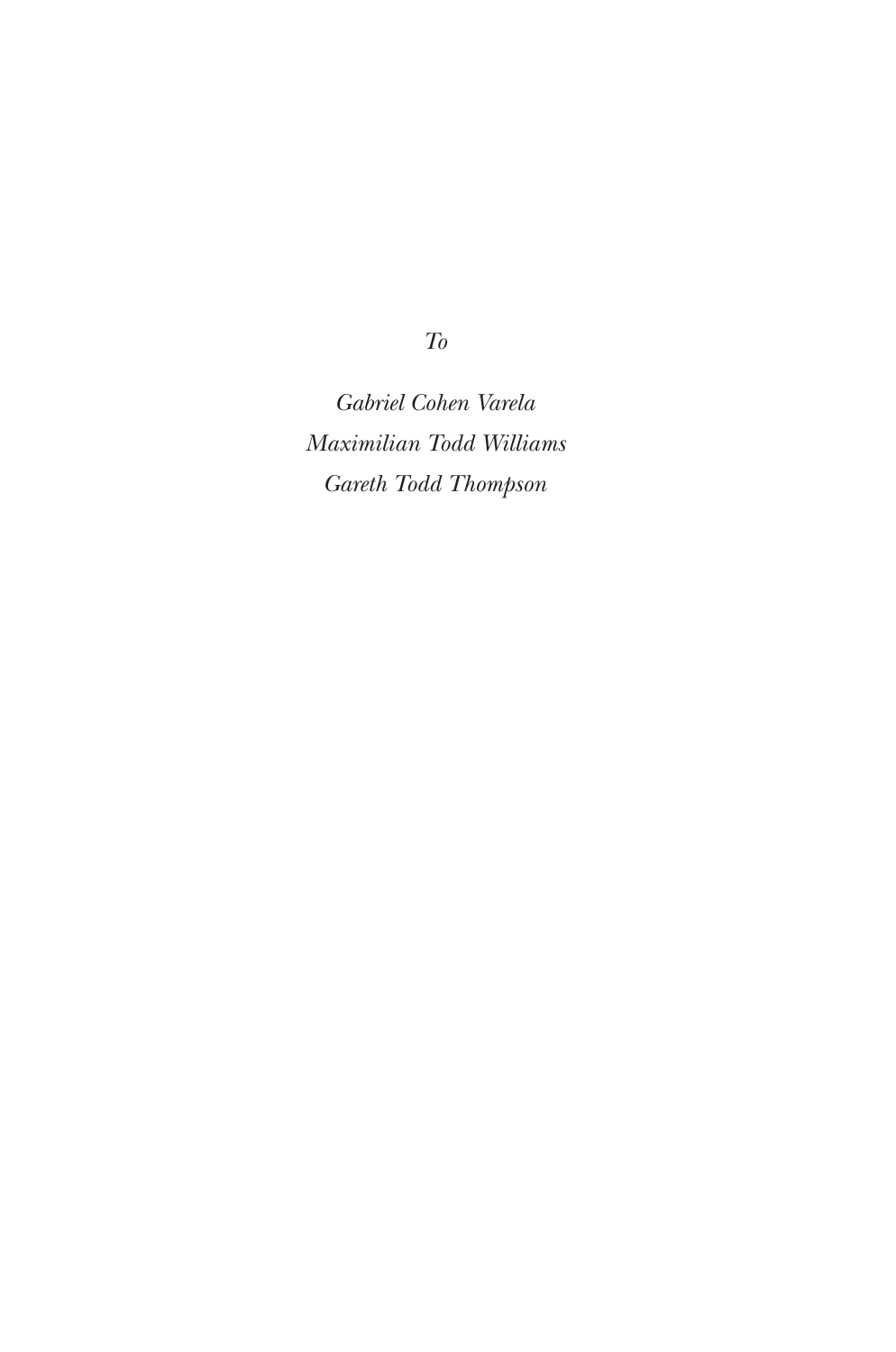## Contents

Preface *ix*

Acknowledgments *xi*

| The Enactive Approach<br><b>PART ONE</b> |  |
|------------------------------------------|--|
|------------------------------------------|--|

- ONE Cognitive Science and Human Experience *3*
- TWO The Phenomenological Connection *16*
- THREE Autonomy and Emergence *37*
- FOUR The Structure of Behavior *66*

|                    | <b>PART TWO</b> Life in Mind<br>89                                                                        |
|--------------------|-----------------------------------------------------------------------------------------------------------|
| FIVE<br><b>SIX</b> | Autopoiesis: The Organization of the Living<br>91<br>Life and Mind: The Philosophy of the Organism<br>128 |
| <b>SEVEN</b>       | Laying Down a Path in Walking:<br>Development and Evolution<br>166                                        |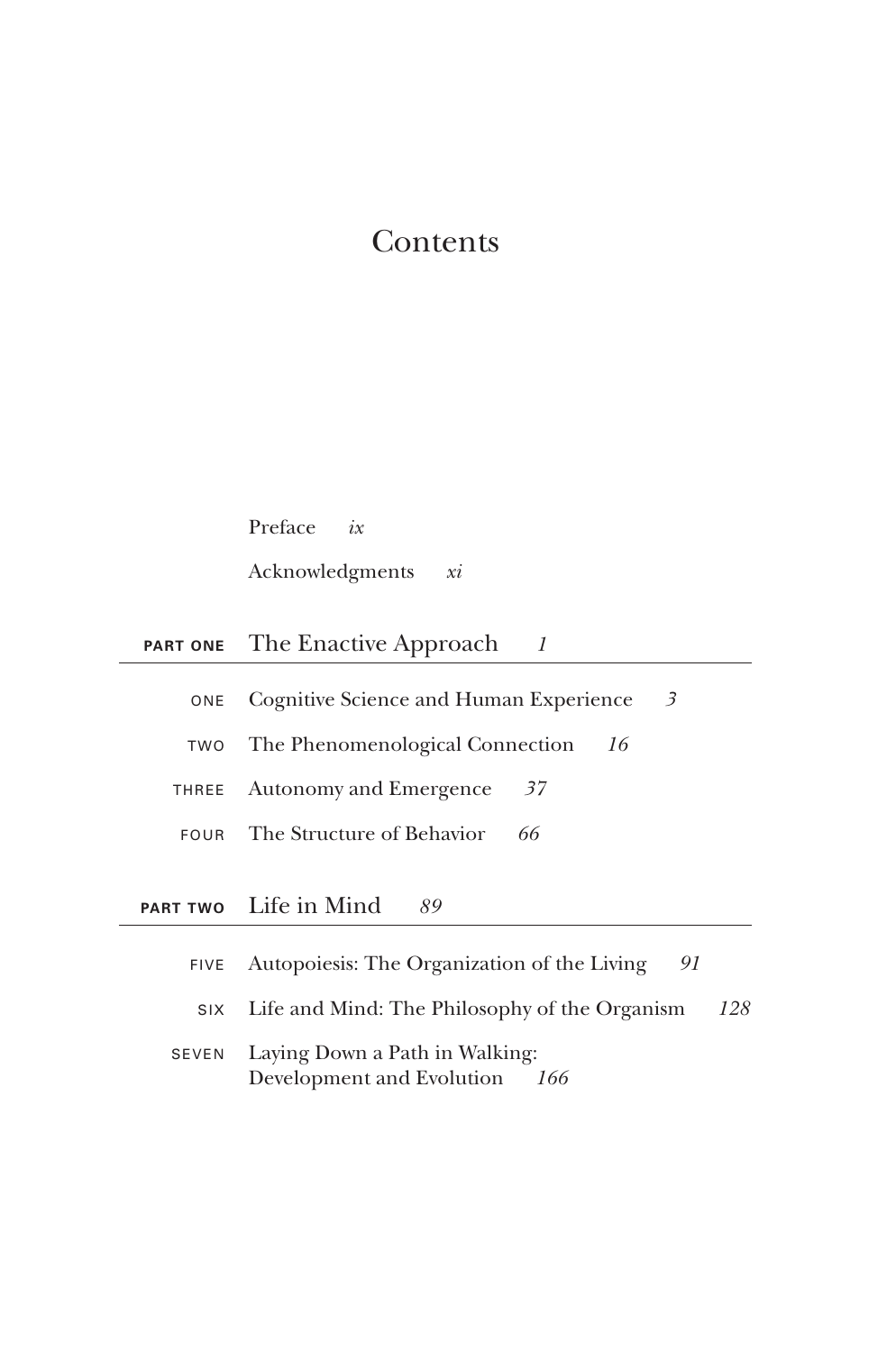|                 | <b>PART THREE</b> Consciousness in Life 219               |
|-----------------|-----------------------------------------------------------|
| <b>EIGHT</b>    | Life beyond the Gap 221                                   |
| <b>NINE</b>     | Sensorimotor Subjectivity 243                             |
| <b>TEN</b>      | Look Again: Consciousness and Mental Imagery<br>267       |
| <b>ELEVEN</b>   | Temporality and the Living Present 312                    |
| TWELVE          | Primordial Dynamism: Emotion and Valence<br>360           |
| <b>THIRTEEN</b> | Empathy and Enculturation $382$                           |
|                 | APPENDIX A: Husserl and Cognitive Science<br>413          |
| APPENDIX B:     | Emergence and the Problem of<br>Downward Causation<br>417 |
|                 | Notes $443$                                               |
|                 | References<br>483                                         |
|                 | Index $527$                                               |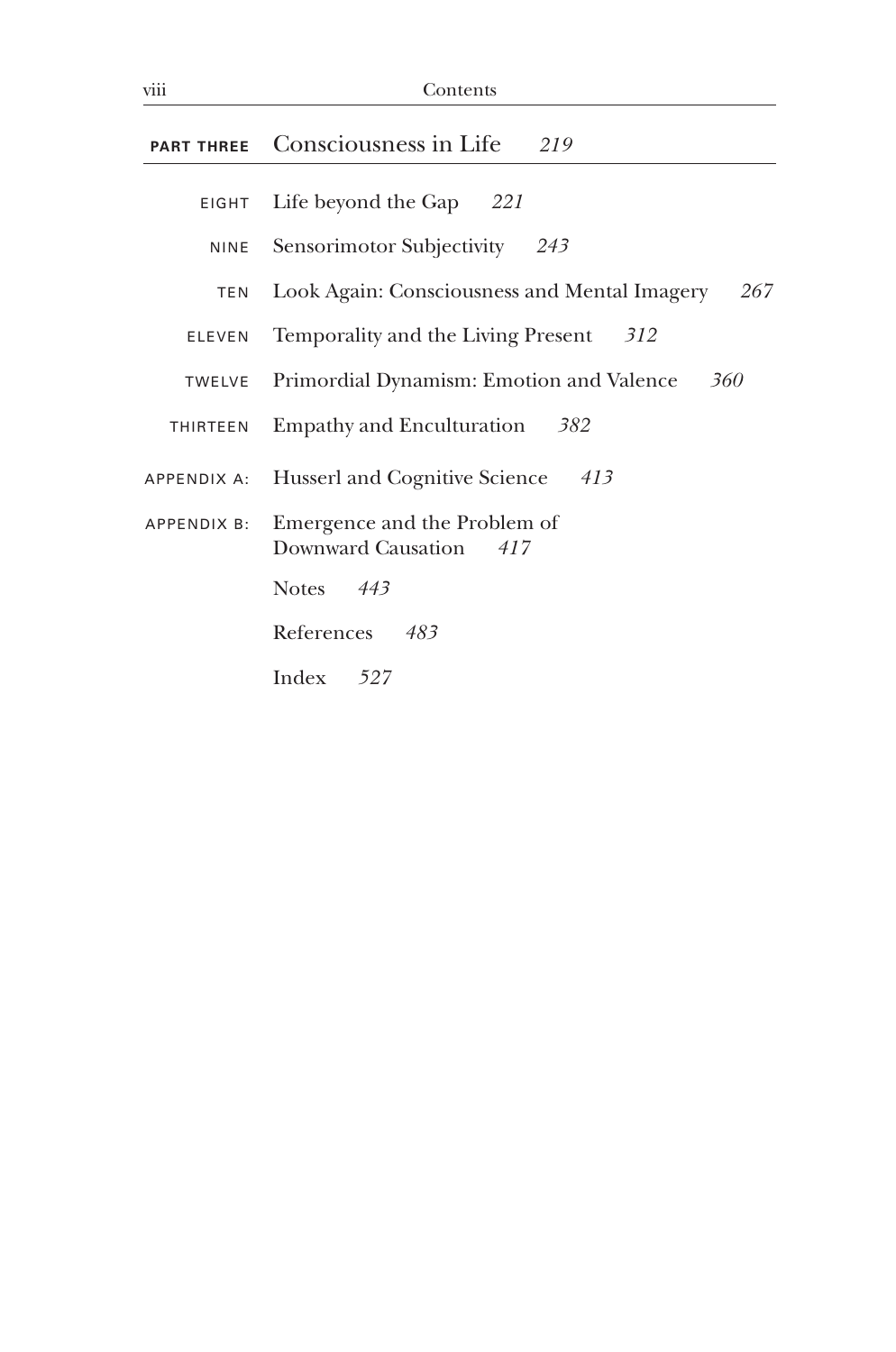## Preface

THE THEME OF THIS BOOK is the deep continuity of life and mind. Where there is life there is mind, and mind in its most articulated forms belongs to life. Life and mind share a core set of formal or organizational properties, and the formal or organizational properties distinctive of mind are an enriched version of those fundamental to life. More precisely, the *self-organizing* features of mind are an enriched version of the self-organizing features of life. The self-producing or "autopoietic" organization of biological life already implies cognition, and this incipient mind finds sentient expression in the self-organizing dynamics of action, perception, and emotion, as well as in the self-moving flow of time-consciousness.

From this perspective, mental life is also bodily life and is situated in the world. The roots of mental life lie not simply in the brain, but ramify through the body and environment. Our mental lives involve our body and the world beyond the surface membrane of our organism, and therefore cannot be reduced simply to brain processes inside the head.

The chapters to come elaborate these ideas using material drawn from three main sources—biology, phenomenological philosophy, and psychology and neuroscience. The book as a whole is intended to bring the experimental sciences of life and mind into a closer and more harmonious relationship with phenomenological investigations of experience and subjectivity.

The principal motive behind this aim is to make headway on one of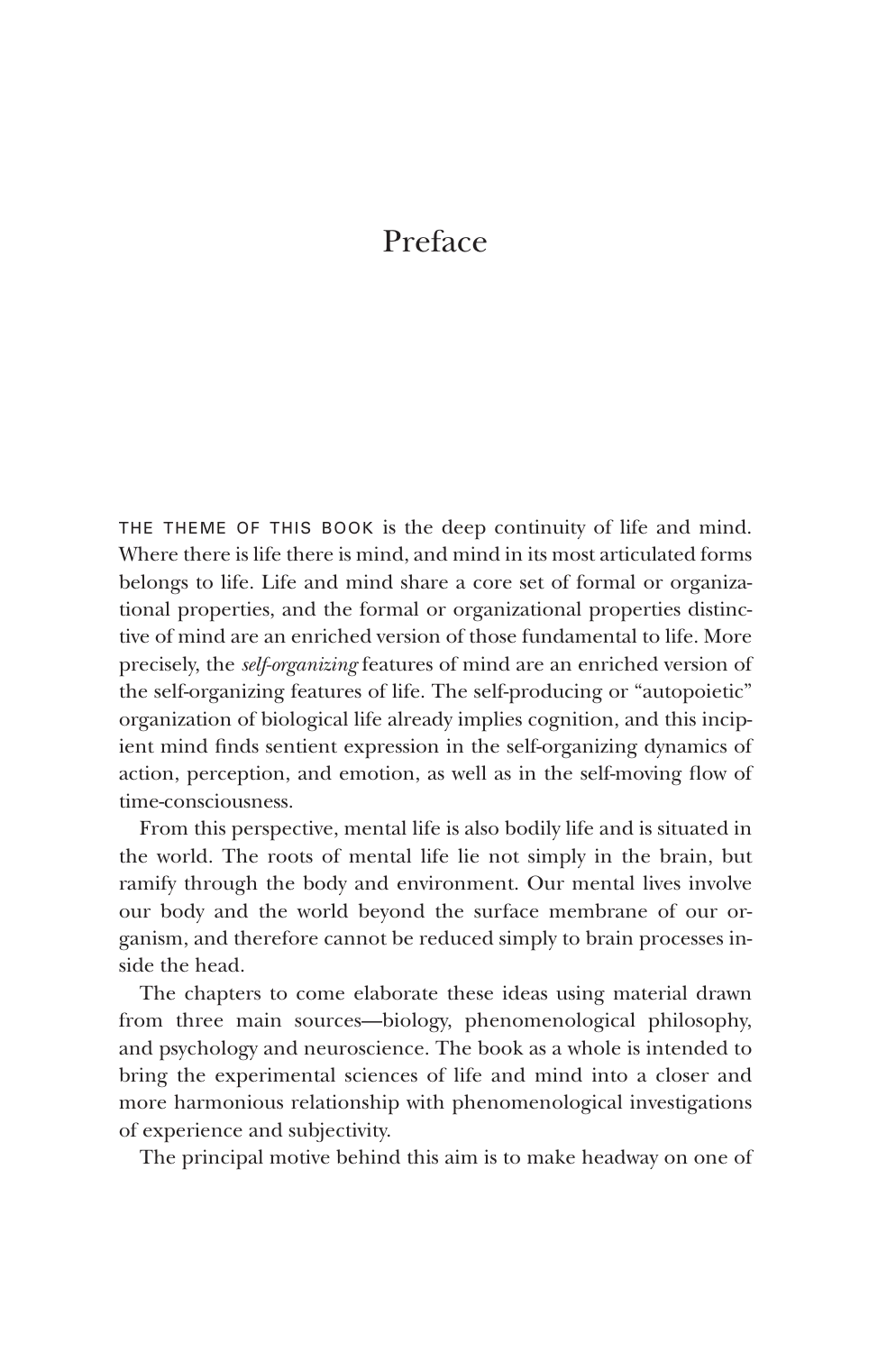the outstanding philosophical and scientific problems of our time the so-called explanatory gap between consciousness and nature. Exactly how are consciousness and subjective experience related to the brain and body? It is one thing to be able to establish correlations between consciousness and brain activity; it is another thing to have an account that explains exactly how certain biological processes generate and realize consciousness and subjectivity. At the present time, we not only lack such an account, but also are unsure about the form it would need to have in order to bridge the conceptual and epistemological gap between life and mind as objects of scientific investigation, and life and mind as we subjectively experience them.

In this book, I offer no new or original theory or model of consciousness, no new conceptual analysis of physical and phenomenal concepts, and no new speculative metaphysical synthesis to unify consciousness and nature. My aim and approach are different. To make real progress on the explanatory gap, we need richer phenomenological accounts of the structure of experience, and we need scientific accounts of mind and life informed by these phenomenological accounts. Phenomenology in turn needs to be informed by psychology, neuroscience, and biology. My aim is not to close the explanatory gap in a reductive sense, but rather to enlarge and enrich the philosophical and scientific resources we have for addressing the gap. My approach is thus to bring phenomenological analyses of experience into a mutually illuminating relationship with scientific analyses of life and mind.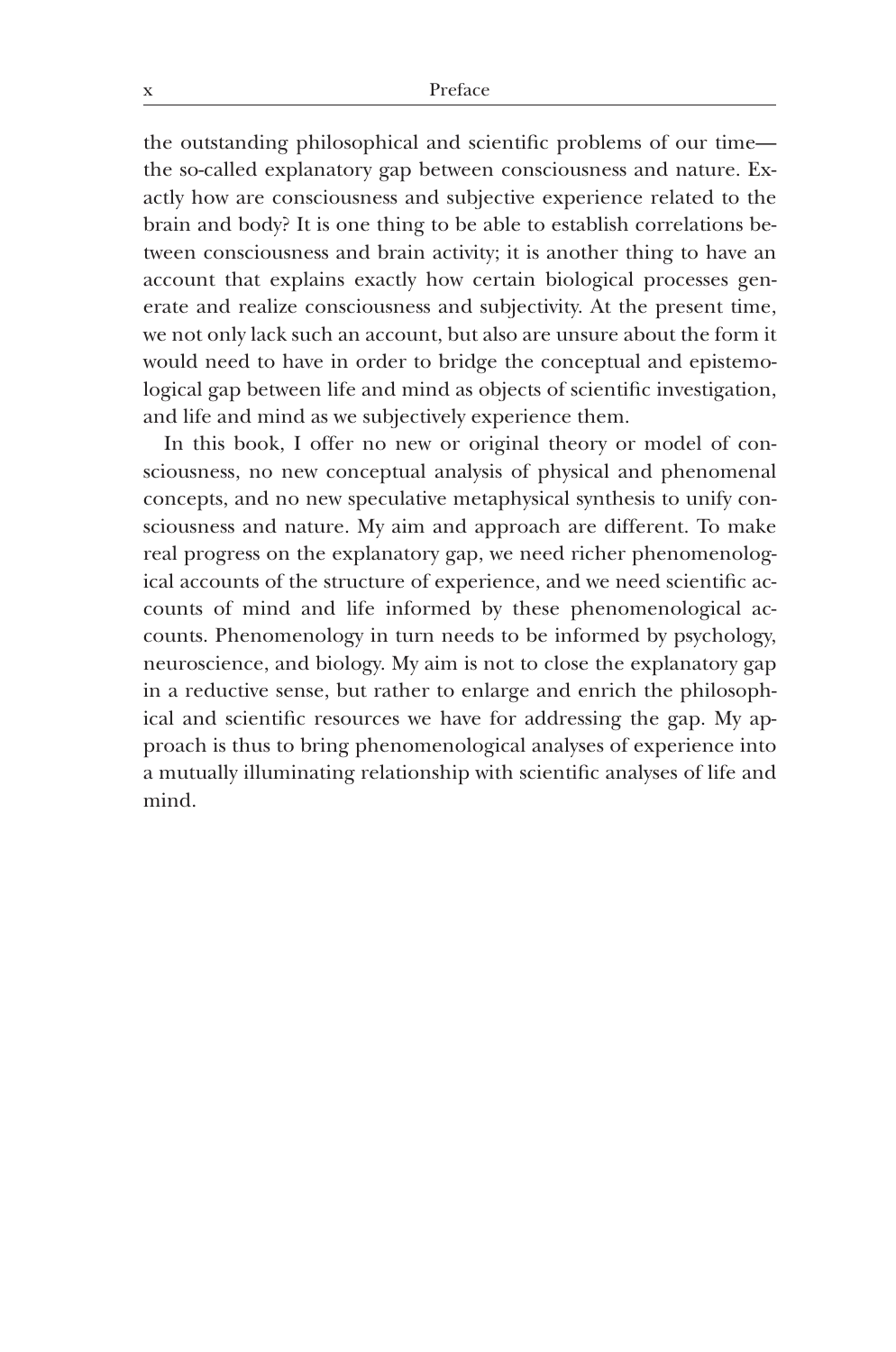## Acknowledgments

I CANNOT HELP but think of this book as exemplifying what philosophers call the bundle theory of personal identity. According to the bundle theory, there is no single and permanent self that persists through time; the self is rather a bundle of constantly changing and psychologically continuous experiences or mental episodes. Similarly, this book began many years ago and has undergone so many transformations since its inception that I cannot say with any confidence that it is the "same" book I started work on more than ten years ago.

Originally, this book (or its textual ancestor) was supposed to be coauthored with Francisco Varela. We had hoped to write a follow-up to our book (co-authored with Eleanor Rosch), *The Embodied Mind: Cognitive Science and Human Experience* (MIT Press, 1991). When we began planning our new book (in 1994), Francisco had just learned that he was chronically ill with Hepatitis C. Thus, from the beginning, a sense of urgency lay over this book. Eventually it became clear that Francisco would need a liver transplant. At this time (in 1998), Francisco decided to step back from the project and encouraged me to continue on my own. I thus set about to revise the book by myself. After the success of the transplant, Francisco felt new enthusiasm for the project, and we tried to resume our collaborative efforts. Sadly, his illness returned not long afterward, and Francisco died on May 28, 2001, at his home in Paris. The obituary I wrote a few days later for the online journal *Psyche* can be read at: http://psyche.cs.monash.edu.au/v7/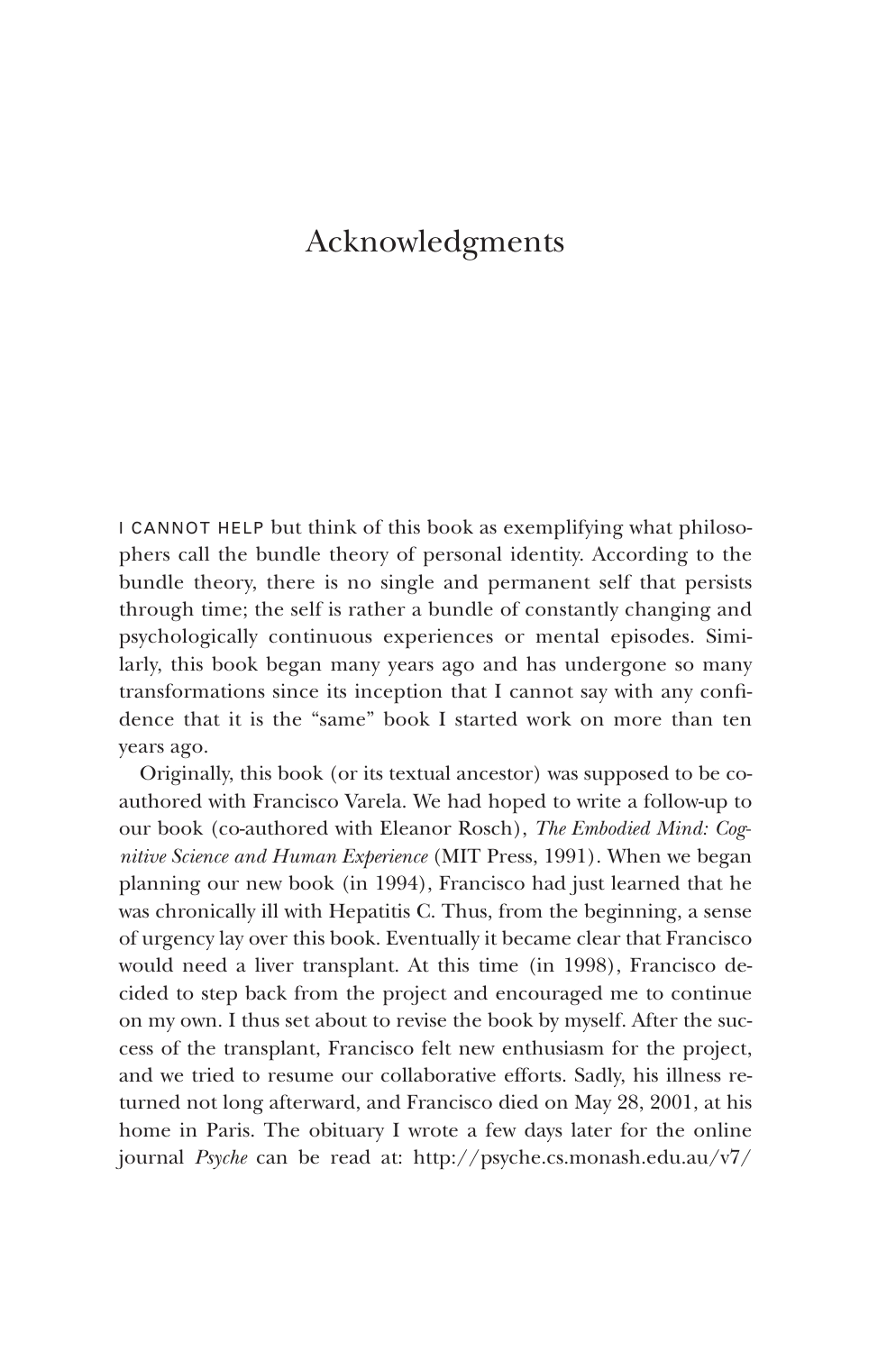psyche-7–12-thompson.html An abridged version was also published in *Journal of Consciousness Studies* 8 (2001): 66–69.

After Francisco's death, I tried to continue writing this book as a coauthored one. But there was still a large amount of writing to be done, and as time passed it became clear that the book needed to be completely recast and rewritten by me alone. I reorganized and rewrote the chapters, and changed the title twice, before the book finally took its present form. Thus, although the enormous influence of Francisco's thought will be evident to anyone who reads this book, I bear full responsibility for this work's contents, and all shortcomings and errors are mine.

Over the long and difficult time it has taken to produce this book, I have had the support and encouragement of many people.

No one has given me more encouragement, aid, and love, and shared more in the tumultuous life of this book, than Rebecca Todd. The love and gratitude I feel are beyond expression. In addition to living with my long periods of self-absorption while struggling with this book, she has read numerous drafts and helped me improve my thinking and writing immeasurably. I cannot imagine having written this book without her.

Our sons Maximilian Todd Williams and Gareth Todd Thompson have had to endure my working on this book for almost their entire lives. My gratitude to them is boundless. I dedicate this book to them, and to our dear family friend, Gabriel Cohen Varela, son of Francisco Varela and Amy Cohen Varela, and the same age as my younger son.

Gail Thompson, William Irwin Thompson, and Hilary Thompson have given great support in ways too numerous to detail. I am deeply grateful to them.

I also express deep thanks to John and Nancy Todd for their encouragement over many years.

Amy Cohen Varela's enthusiasm for this book, and her unhesitating support and encouragement when I decided to transform it into a single-authored work after Francisco's death, are deeply appreciated.

Alva Noë's friendship and intellectual companionship during the writing of this book are greatly valued. I express my gratitude to him also for comments on early versions of several chapters, and for his reading and commenting on the penultimate version of the entire manuscript.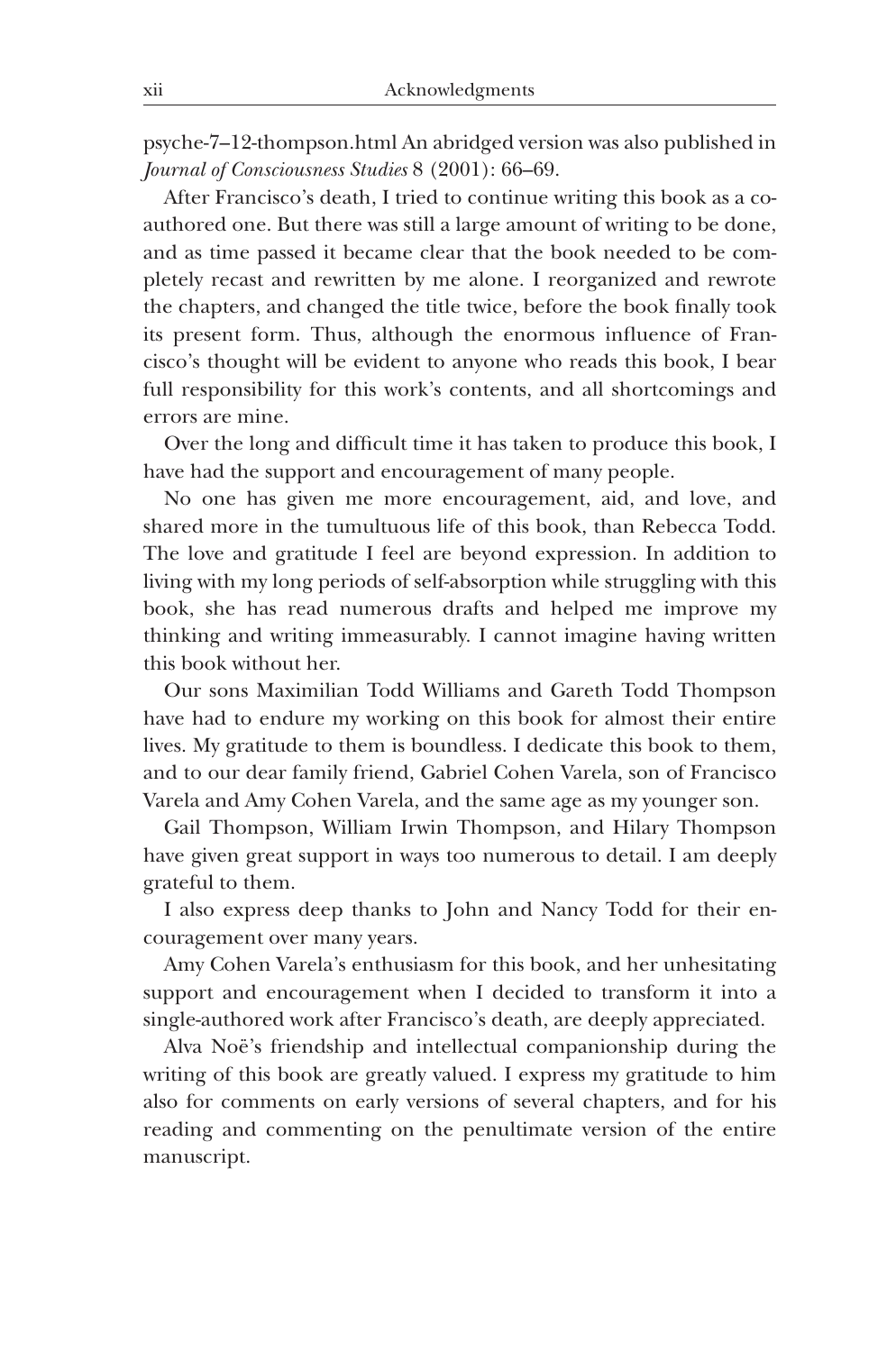Many people over the years have read various portions of this book and given helpful advice along the way: Giovanna Colombetti, Diego Cosmelli, Isabela Granic, Robert Hanna, Marc Lewis, Antoine Lutz, Susan Oyama, Michael Silberstein, Dan Zahavi, and Phil Zelazo.

For helpful discussions on a wide variety of topics related to this book, I thank Lisa Adams, Ralph Adolphs, Michel Bitbol, Maria Botero, Paul Bourgine, Richie Davidson, Natalie Depraz, Jean-Pierre Dupuy, Frans de Waal, Adam Engle, Michel Ferrari, Shaun Gallagher, Vittorio Gallese, Tom Hollenstein, Evelyn Fox Keller, Uriah Kriegel, Jean-Philippe Lachaux, Connie Lamm, Alex Lamey, Dorothée Legrand, Michel Le Van Quyen, Luigi Luisi, Jun Luo, Eduard Marbach, Barry McMullin, Bernard Pachoud, Slobodan Perovic, Claire Petitmengin, Jean Petitot, Ljiljana Radenovic, Franz Reichle, Eugenio Rodriguez, Andreas Roepstorff, Jean-Michel Roy, David Rudrauf, Brian Cantwell Smith, John Stewart, Steve Torrence, Joel Walmsley, Mark Wexler, and Arthur Zajonc.

The penultimate version of this book served as the main text for a graduate seminar in "Phenomenological Philosophy of Mind" I taught during the Fall Term 2005, in the Department of Philosophy at the University of Toronto. I am grateful to everyone who attended that seminar—especially Ranpal Dosanjh, David Egan, Cathal Ó Madagáin, Joshua Ben Nichols, Adrienne Prettyman, and Joel Walmsley—for their critical responses to the text.

Helena De Preester, at short notice, read the penultimate version of the text and sent me numerous detailed and insightful comments that helped my final revisions considerably.

Mike Wheeler also read the entire manuscript and helpfully called attention to several places where my arguments could be improved.

I am particularly thankful for the patience of Lindsay Waters at the Harvard University Press. His encouragement and speedy efficiency when the manuscript finally arrived on his desk are much appreciated.

I am grateful to several institutions and individuals for their support. During March and April 2003, I stayed as a visting Mâitre de Recherche at the Centre de Recherche en Epistémologie Appliqué (CREA), at the Ecole Polytechnique, Paris. I wish to thank its director, Jean Petitot, for this opportunity, which greatly aided me in writing this book. I also thank Dan Zahavi, director of the Center for Subjectivity Research at the University of Copenhagen, for inviting me to visit for two weeks in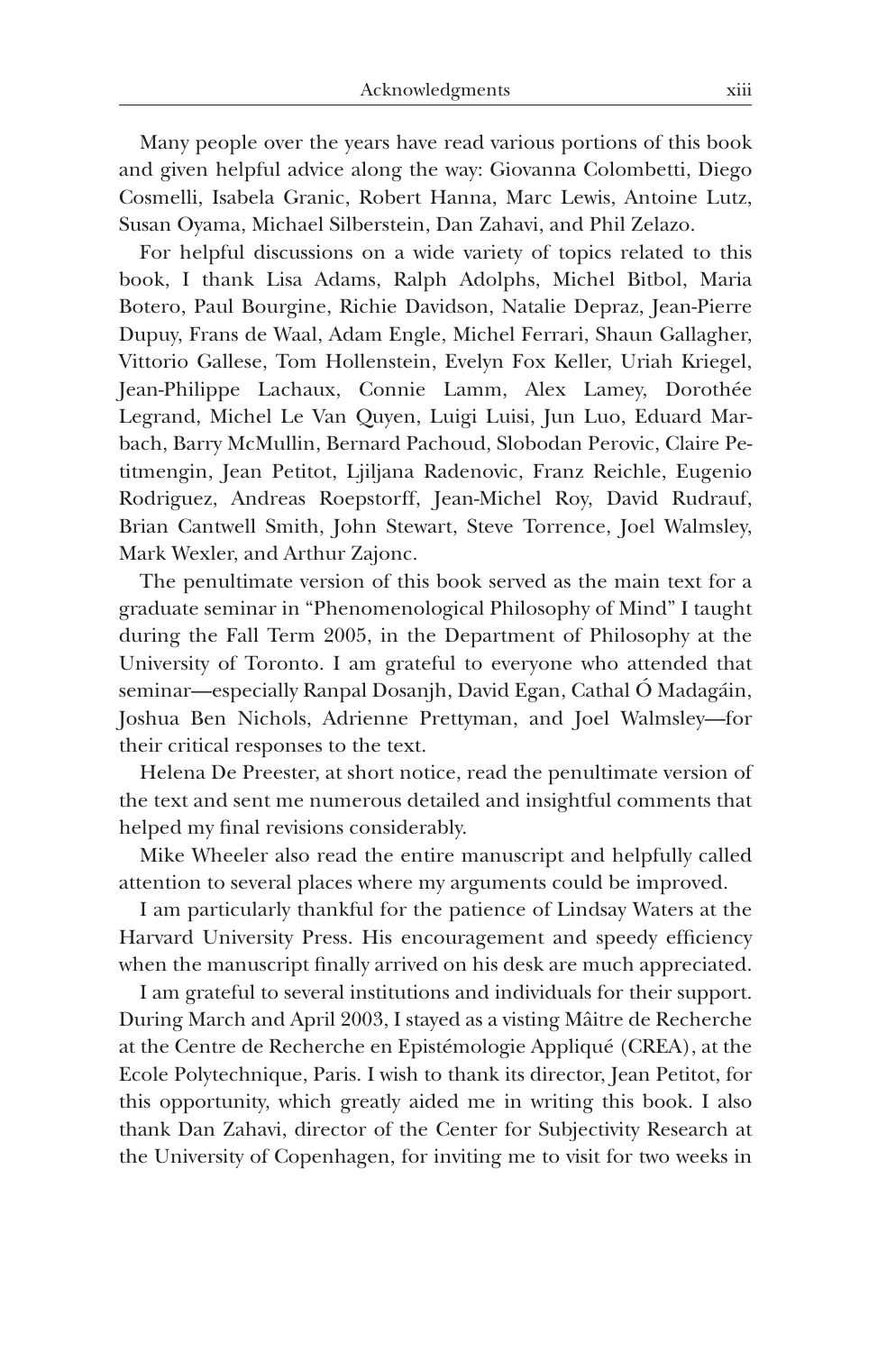June 2004 and June 2005, and for numerous productive exchanges during this time. Finally, I am grateful to the McDonnell Project in Philosophy and the Neurosciences, its director, Kathleen Akins, and my fellow project members, for their interest in and support of my work.

For financial support, I am grateful to the Social Sciences and Humanities Research Council of Canada for a Standard Research Grant (1998–2001) and a Canada Research Chair (2002–2007); York University for a Faculty of Arts Research Fellowship (2001–2002); the Mc-Donnell Project in Philosophy and Neuroscience; the Center for Consciousness Studies at the University of Arizona, Tucson; and the University of Toronto for a Connaught Start-up Research Award.

An earlier version of Chapter 9 was published as the article "Sensorimotor Subjectivity and the Enactive Approach to Experience," in *Phenomenology and the Cognitive Sciences* 4 (2005): 407–427 (© Springer-Verlag). Chapter 10 is an expanded version of "Look Again: Phenomenology and Mental Imagery," in *Phenomenology and the Cognitive Sciences* (in press; © Springer-Verlag), and of "Representationalism and the Phenomenology of Mental Imagery," in *Synthese* (in press; © Springer-Verlag). I am grateful to the editor of these journals for permission to use this material in revised form here.

Finally, I am grateful to my former colleagues at York University and my new colleagues at the University of Toronto for their encouragement and interest in my work.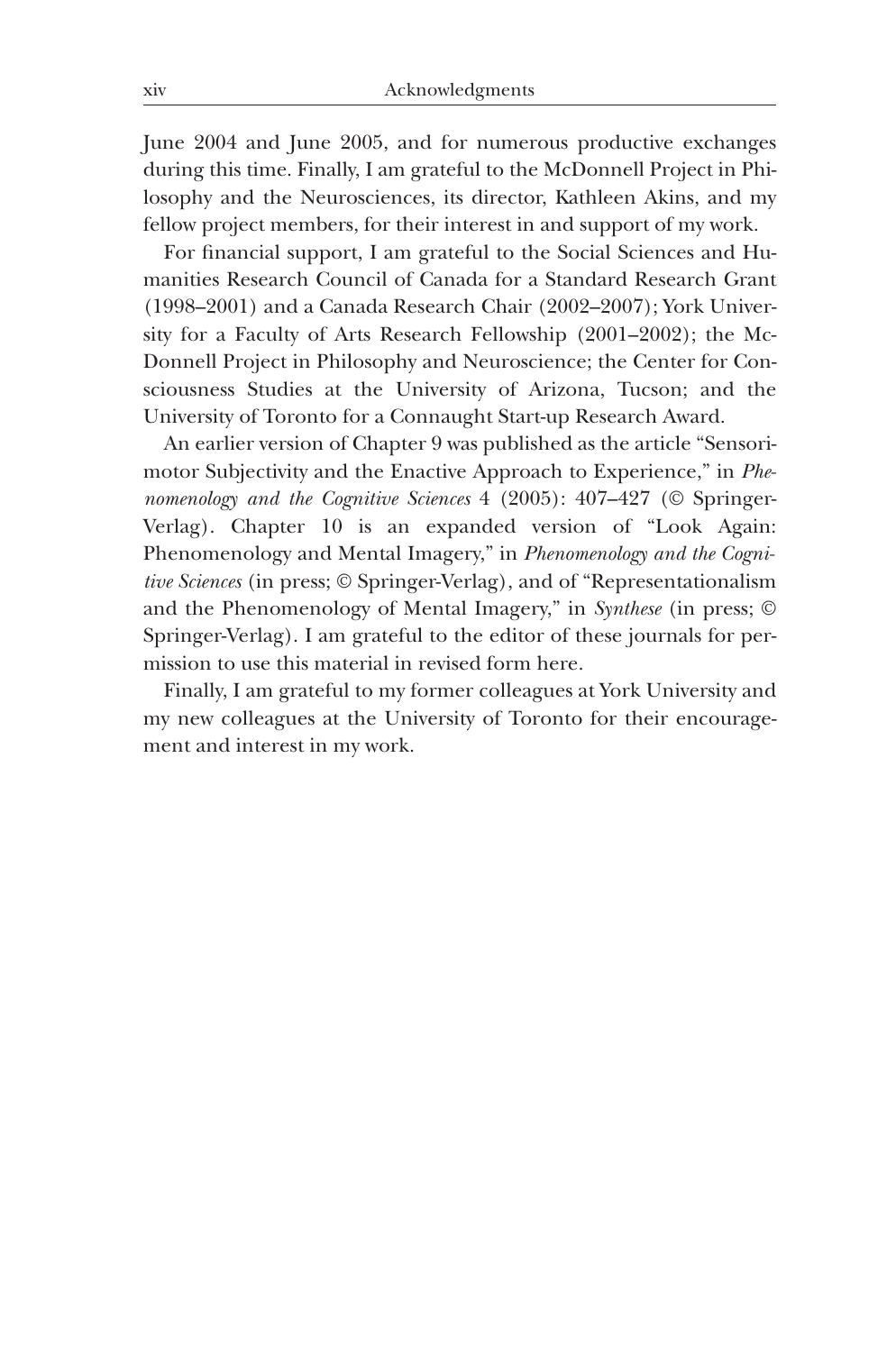## PART ONE

## The Enactive Approach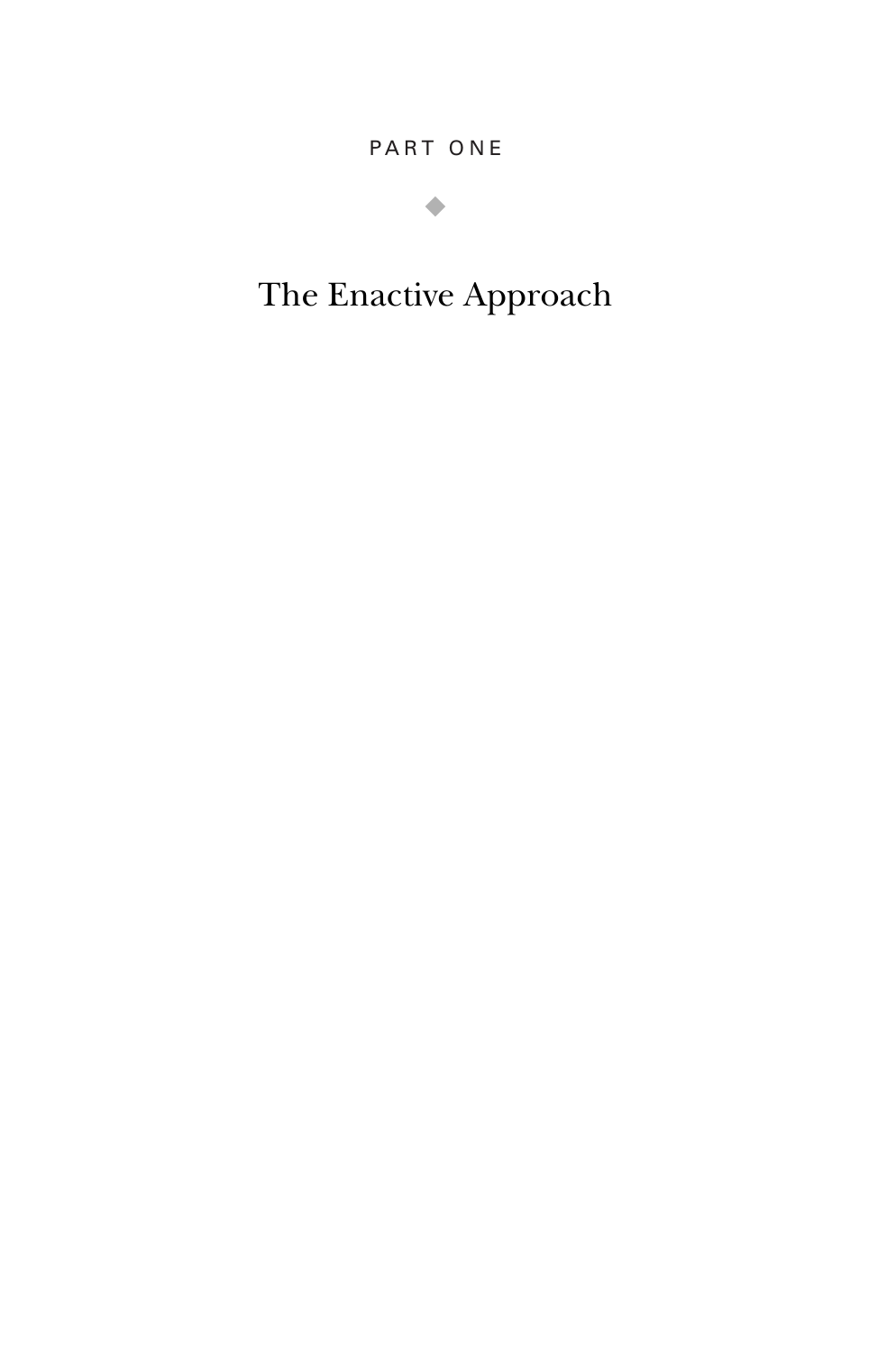#### ONE ◆ ◆ ◆

### Cognitive Science and Human Experience

COGNITIVE SCIENCE—that part of the science of the mind traditionally concerned with cognitive processes—has been described as having "a very long past but a relatively short history" (Gardner 1985, p. 9). Scientific concern with the mind can be traced all the way back to Plato and Aristotle, but the term *cognitive science* did not arise until the late twentieth century, as a name for the new, modern, scientific research progam that integrated psychology, neuroscience, linguistics, computer science, artificial intelligence (AI), and philosophy. What united these disciplines, and set cognitive science apart from earlier approaches in psychology and philosophy, was the goal of making explicit the principles and mechanisms of cognition. Cognitive science, in providing a whole new array of concepts, models, and experimental techniques, claimed to be able to provide rigorous scientific knowledge of the mind beyond what earlier forms of psychology and philosophy had offered.

In recent years, however, it has become increasingly clear to many researchers that cognitive science is incomplete. Cognitive science has focused on cognition while neglecting emotion, affect, and motivation (LeDoux 2002, p. 24). In addition, a complete science of the mind needs to account for subjectivity and consciousness.

With hindsight it has also become evident that, in the passage from traditional philosophy and psychology to modern-day cognitive science, something was lost that only now is beginning to be reclaimed. What was lost, in a nutshell, was scientific concern with subjective ex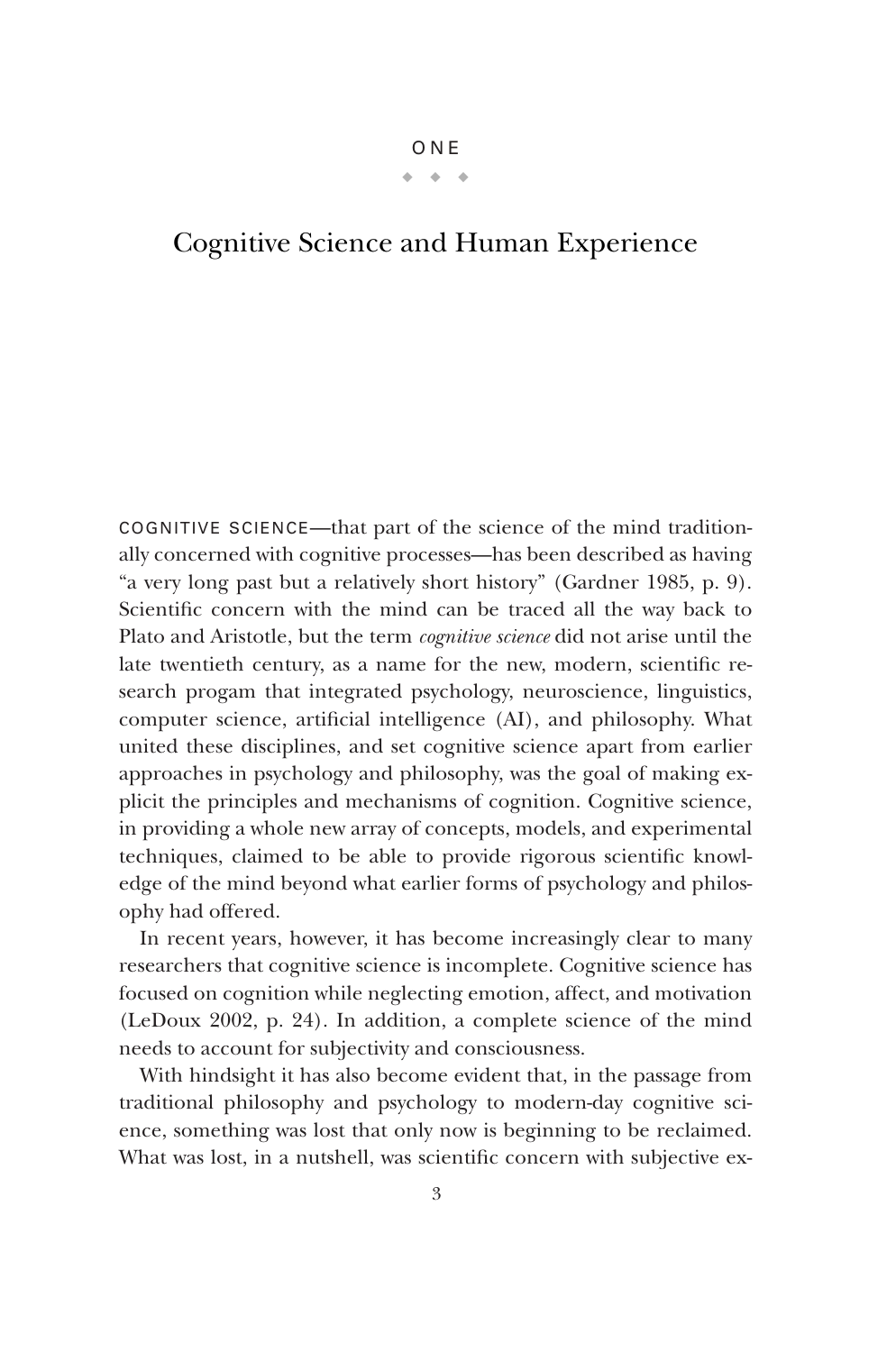perience. In 1892 William James quoted with approval George Trumball Ladd's definition of psychology "as the description and explanation of states of consciousness as such" (James 1985, p. xxv; emphasis omitted). Consciousness was supposed to be the subject matter of psychology, yet cognitive science has had virtually nothing to say about it until recent years. To understand this neglect we need to consider the development of cognitive science since the 1950s.

Three major approaches to the study of the mind can be distinguished within cognitive science—cognitivism, connectionism, and embodied dynamicism. Each approach has its preferred theoretical metaphor for understanding the mind. For cognitivism, the metaphor is the mind as digital computer; for connectionism, it is the mind as neural network; for embodied dynamicism, it is the mind as an embodied dynamic system. Cognitivism dominated the field from the 1950s to the 1970s. In the 1980s, connectionism began to challenge the cognitivist orthodoxy, followed in the 1990s by embodied dynamicism. In contemporary research, all three approaches coexist, both separately and in various hybrid forms.<sup>1</sup>

#### Cognitivism

Cognitive science came into being in the 1950s with the "cognitive revolution" against behaviorist psychology. At the center of this revolution was the computer model of mind, now known as the classical conception of cognitive processes. According to this classical model, cognition is information processing after the fashion of the digital computer. Behaviorism had allowed no reference to internal states of the organism; explanations of behavior had to be formulated in terms of sensory stimuli and behavioral conditioning (on the input side), and overt behavioral response (on the output side). The computer model of the mind not only made reference to internal states legitimate, but also showed it to be necessary in accounting for the behavior of complex information processing systems. Even more important, the computer model was taken to show how content or meaning could be attributed to states inside the system. A computer is supposed to be a symbol-manipulating machine.<sup>2</sup> A symbol is an item that has a physical shape or form, and that stands for or represents something. According to the computer model of the mind, the brain, too, is a computer, a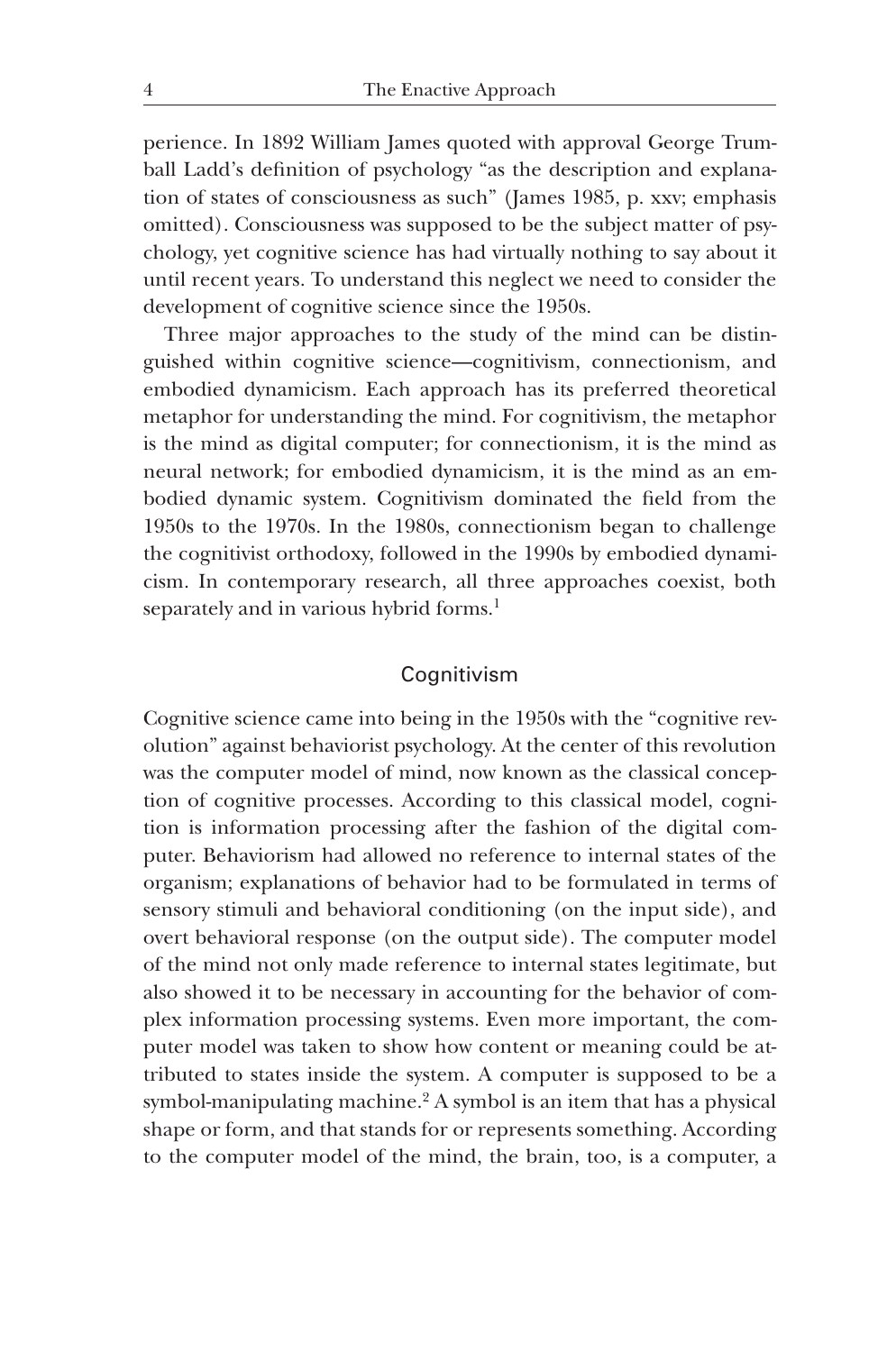"physical symbol system," and mental processes are carried out by the manipulation of symbolic representations in the brain (Newell and Simon 1976; Pylyshyn 1984). A typical cognitivist model takes the form of a program for solving a problem in some domain. Nonsymbolic sensory inputs are transduced and mapped onto symbolic representations of the task domain. These representations are then manipulated in a purely formal or syntactic fashion in order to arrive at a solution to the problem. Cognitivist explanations focus on the abstract problemsolving characterization of cognitive tasks, the structure and content of symbolic representations, and the nature of the algorithms for manipulating the representations in order to solve a given problem. Cognitivism goes hand in hand with functionalism in the philosophy of mind, which in its extreme computational form holds that the embodiment of the organism is essentially irrelevant to the nature of the mind. It is the software, not the hardware, that matters most for mentality.

Cognitivism made meaning, in the sense of representational semantics, scientifically acceptable, but at the price of banishing consciousness from the science of the mind. (In fact, cognitivism inherited its consciousness taboo directly from behaviorism.) Mental processes, understood to be computations made by the brain using an inner symbolic language, were taken to be entirely nonconscious. Thus the connection between mind and meaning, on the one hand, and subjectivity and consciousness, on the other, was completely severed.

Long before cognitivism, Freud had already undermined any simplistic identification of mind and consciousness. According to his early model, the psyche is composed of three systems, which he called the conscious, the preconscious, and the unconscious (Freud 1915, pp. 159–222). The conscious corresponds to the field of awareness, and the preconscious to what we can recall but are not aware of now. The unconscious, in contrast, Freud considered to be part of our phylogenetic heritage. It is thoroughly somatic and affective, and its contents have been radically separated from consciousness by repression and cannot enter the conscious–preconscious system without distortion. (Later, Freud introduced a new structural model composed of the ego, id, and superego; see Freud 1923, pp. 339–407.)

The cognitivist separation of cognition and consciousness, however, was different from Freud's model. Mental processes, according to cog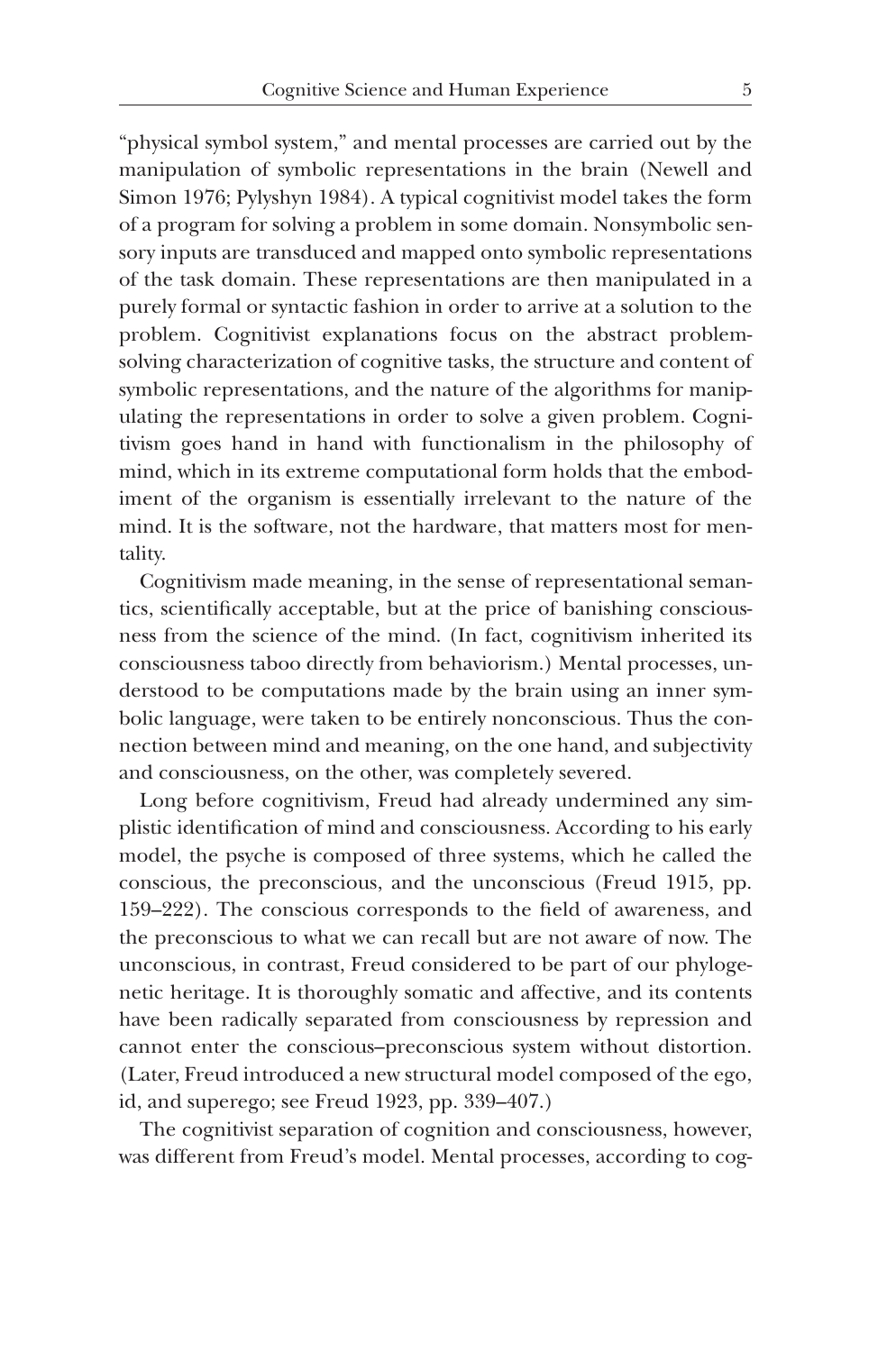nitivism, are "subpersonal routines," which by nature are completely inaccessible to personal awareness under any conditions. The mind was divided into two radically different regions, with an unbridgeable chasm between them—the subjective mental states of the person and the subpersonal cognitive routines implemented in the brain. The radically nonconscious, subpersonal region, the so-called cognitive unconscious, is where the action of thought really happens; personal awareness has access merely to a few results or epiphenomenal manifestations of subpersonal processing (Jackendoff 1987). Thought corresponds to nonconscious, skull-bound, symbol manipulation. It takes place in a central cognitive module of the brain separate from the systems for perception, emotion, and motor action. The cognitive unconscious is neither somatic nor affective, and it is lodged firmly within the head.

This radical separation of cognitive processes from consciousness created a peculiar "explanatory gap" in scientific theorizing about the mind.3 Cartesian dualism had long ago created an explanatory gap between mind and matter, consciousness and nature. Cognitivism, far from closing this gap, perpetuated it in a materialist form by opening a new gap between subpersonal, computational cognition and subjective mental phenomena. Simply put, cognitivism offered no account whatsoever of mentality in the sense of subjective experience. Some theorists even went so far as to claim that subjectivity and consciousness do not fall within the province of cognitive science (Pylyshyn 1984). Not all theorists shared this view, however. A notable exception was Ray Jackendoff, who clearly formulated the problem facing cognitivism in his 1987 book *Consciousness and the Computational Mind*. According to Jackendoff, cognitivism, in radically differentiating computational cognition from subjective experience, produced a new "mind-mind" problem, in addition to the classical mind-body problem. The mindmind problem is the problem of the relation between the computational mind and the phenomenological mind, between subpersonal, computational, cognitive processes and conscious experience ( Jackendoff 1987, p. 20). Thanks to cognitivism, a new set of mind-body problems had to be faced:

1. The phenomenological mind-body problem: How can a brain have experiences?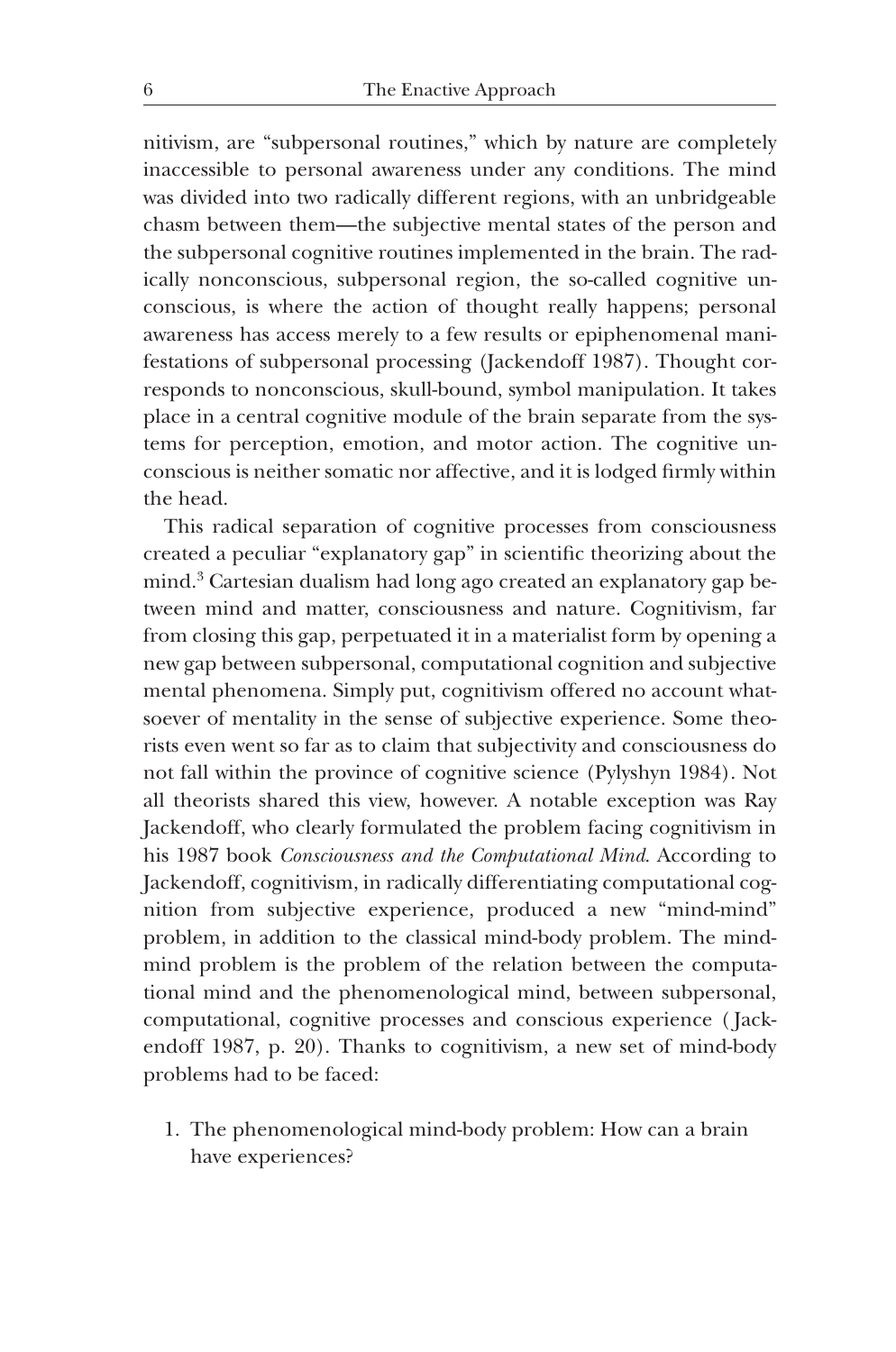- 2. The computational mind-body problem: How can a brain accomplish reasoning?
- 3. The mind-mind problem: What is the relation between computational states and experience?

Each problem is a variant of the explanatory gap. The cognitivist metaphor of the mind as computer, which was meant to solve the computational mind-body problem, thus came at the cost of creating a new problem, the mind-mind problem. This problem is a version of what is now known as the "hard problem of consciousness" (Chalmers 1996; Nagel 1974).

During the heyday of cognitivism in the 1970s and early 1980s, cognitivists liked to proclaim that their view was "the only game in town" (Fodor 1975, 1981), and they insisted that the computer model of the mind is not a metaphor but a scientific theory (Pylyshyn 1984), unlike earlier mechanistic models, such as the brain as a telephone switchboard. The cognitive anthropologist Edwin Hutchins (1995), however, has argued that a confused metaphorical transference from culture to individual psychology lies at the very origin of the cognitivist view. Cognitivism derives from taking what is in fact a sociocultural activity human computation—and projecting it onto something that goes on inside the individual's head. The cognitive properties of computation do not belong to the individual person but to the sociocultural system of individual-plus-environment.

The original model of a computational system was a person—a mathematician or logician manipulating symbols with hands and eyes, and pen and paper. (The word "computer" originally meant "one who computes.") This kind of physical symbol system is a sophisticated and culturally specific form of human activity. It is embodied, requiring perception and motor action, and embedded in a sociocultural environment of symbolic cognition and technology. It is not bounded by the skull or skin but extends into the environment. The environment, for its part, plays a necessary and active role in the cognitive processes themselves; it is not a mere contingent, external setting (Clark and Chalmers 1998; Wilson 1994). Nevertheless, the human mind is able to idealize and conceptualize computation in the abstract as the mechanical application of formal rules to symbol strings, as Alan Turing did in arriving at his mathematical notion of a Turing Machine. Turing suc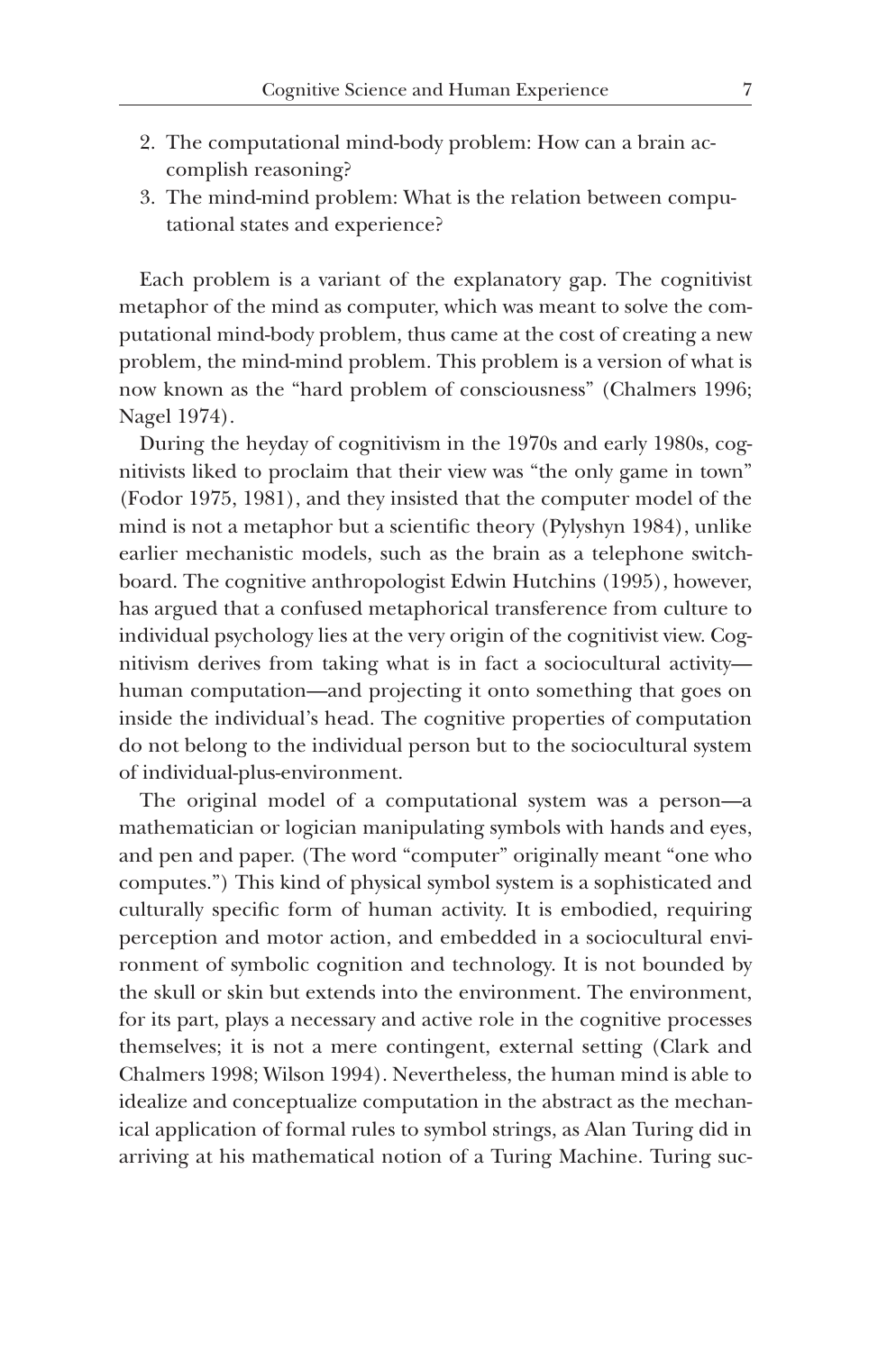cessfully abstracted away from both the world in which the mathematician computes and the psychological processes he or she uses to perform a computation. But what do such abstract formal systems reflect or correspond to in the real world? According to the cognitivist "creation myth," what Turing succeeded in capturing was the bare essentials of intelligent thought or cognition within the individual (all the rest being mere implementation details).

The problem with this myth is that real human computation—the original source domain for conceptualizing computation in the abstract—was never simply an internal psychological process; it was a sociocultural activity as well. Computation, in other words, never reflected simply the cognitive properties of the individual, but instead those of the sociocultural system in which the individual is embedded. Therefore, when one abstracts away from the situated individual what remains is precisely not the bare essentials of individual cognition, but rather the bare essentials of the sociocultural system: "The physicalsymbol-system architecture is not a model of individual cognition. It is a model of the operation of a sociocultural system from which the human actor has been removed" (Hutchins 1995, p. 363; emphasis omitted). Whether abstract computation is well suited to model the structure of thought processes within the individual is therefore questionable. Nevertheless, cognitivism, instead of realizing that its computer programs reproduced (or extended) the abstract properties of the sociocultural system, projected the physical-symbol-system model onto the brain. Because cognitivism from its inception abstracted away from culture, society, and embodiment, it remained resistant to this kind of critical analysis and was wedded to a reified metaphor of the mind as a computer in the head.<sup>4</sup>

The connectionist challenge to cognitivism, however, did not take the form of this kind of critique. Rather, connectionist criticism focused on the neurological implausibility of the physical-symbol-system model and various perceived deficiencies of symbol processing compared with neural networks (McLelland, Rummelhart, and the PDP Research Group 1986; Smolensky 1988).

#### Connectionism

Connectionism arose in the early 1980s, revising and revitalizing ideas from the precognitivist era of cybernetics.<sup>5</sup> Connectionism is now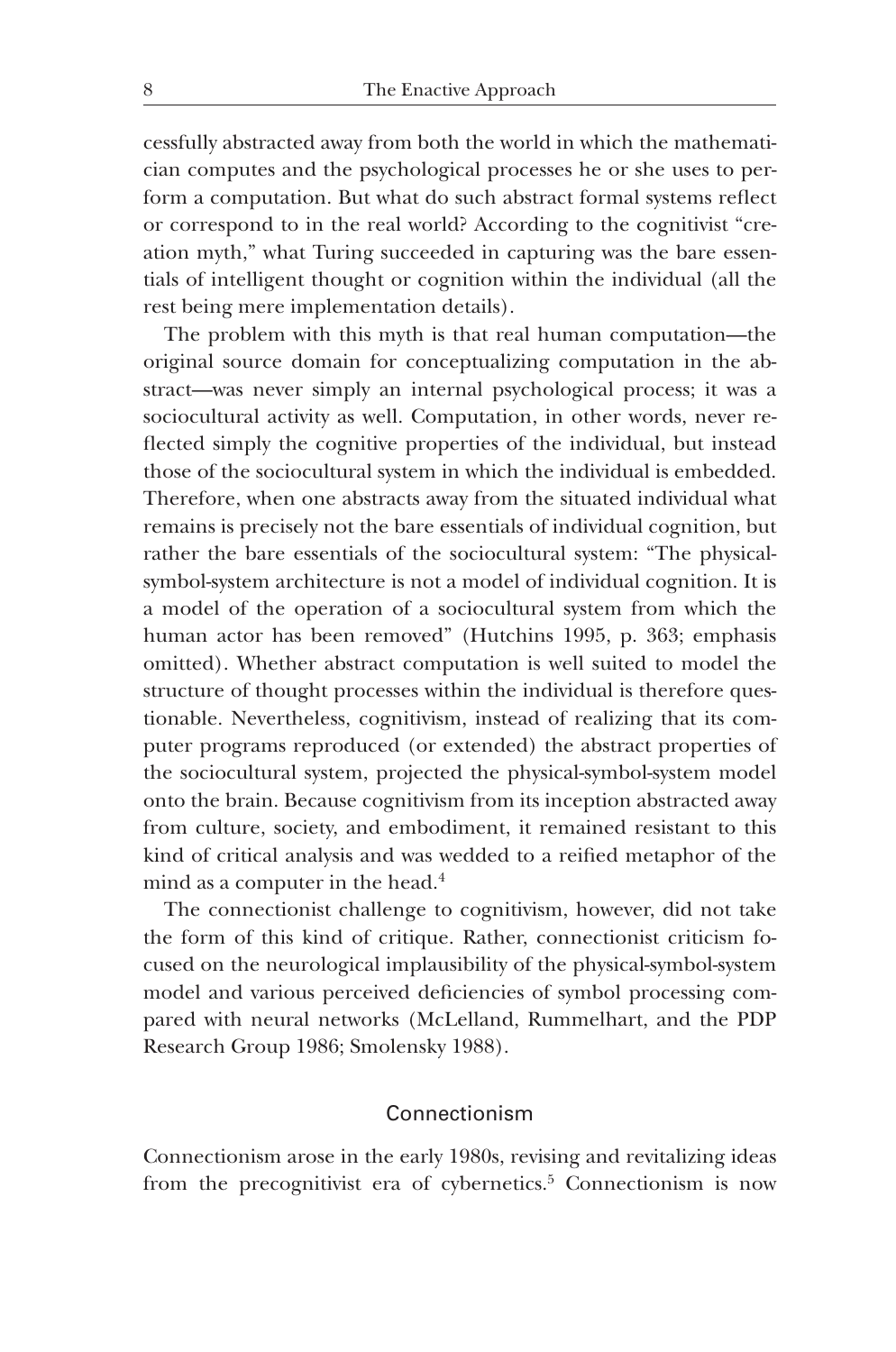widespread. Its central metaphor of the mind is the neural network. Connectionist models of cognitive processes take the form of artificial neural networks, which are virtual systems run on a digital computer. An artificial neural network is composed of layers of many simple neuron-like units that are linked together by numerically weighted connections. The connection strengths change according to various learning rules and the system's history of activity.

The network is trained to convert numerical (rather than symbolic) input representations into numerical output representations. Given appropriate input and training, the network converges toward some particular cognitive performance, such as producing speech sounds from written text (as in the famous NETtalk system of Sejnowski and Rosenberg 1986), or categorizing words according to their lexical role (Elman 1991). Such cognitive performances correspond to emergent patterns of activity in the network. These patterns are not symbols in the traditional computational sense, although they are supposed to be approximately describable in symbolic terms (Smolensky 1988). Connectionist explanations focus on the architecture of the neural network (units, layers, and connections), the learning rules, and the distributed subsymbolic representations that emerge from the network's activity. According to connectionism, artificial neural networks capture the abstract cognitive properties of neural networks in the brain and provide a better model of the cognitive architecture of the mind than the physical symbol systems of cognitivism.

The connectionist movement of the 1980s emphasized perceptual pattern recognition as the paradigm of intelligence, in contrast to deductive reasoning, emphasized by cognitivism. Whereas cognitivism firmly lodged the mind within the head, connectionism offered a more dynamic conception of the relation between cognitive processes and the environment. For example, connectionists hypothesized that the structural properties of sequential reasoning and linguistic cognition arise not from manipulations of symbols in the brain, but from the dynamic interaction of neural networks with symbolic resources in the external environment, such as diagrams, numerical symbols, and natural language (Rummelhart et al. 1986).

Despite these advances, connectionist systems did not involve any sensory and motor coupling with the environment, but instead operated on the basis of artificial inputs and outputs (set initially by the designer of the system). Connectionism also inherited from cognitivism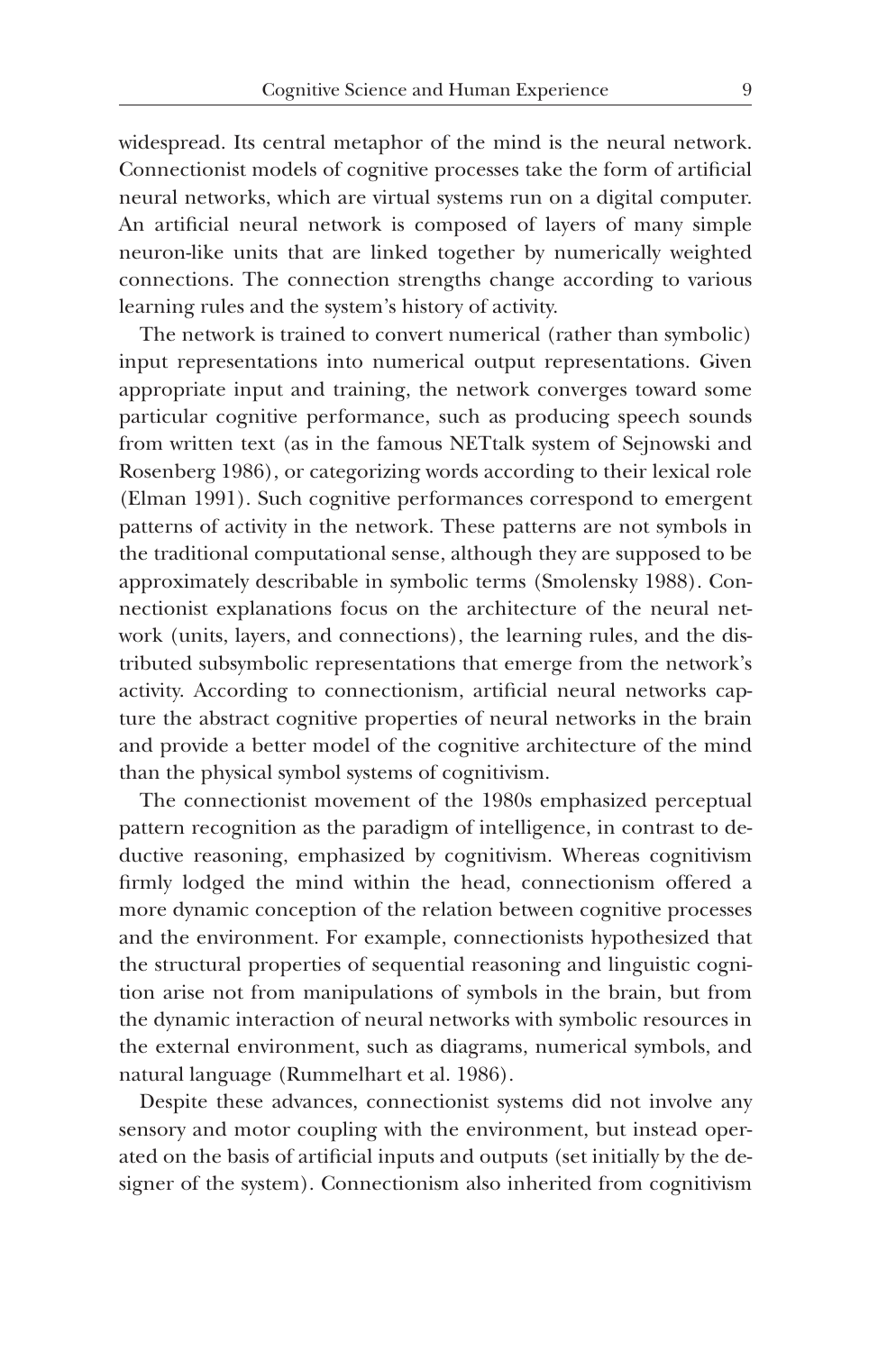the idea that cognition is basically the solving of predefined problems (posed to the system from outside by the observer or designer) and that the mind is essentially the skull-bound cognitive unconscious, the subpersonal domain of computational representation in the mindbrain. Connectionism's disagreement with cognitivism was over the nature of computation and representation (symbolic for cognitivists, subsymbolic for connectionists).

With regard to the problem of the explanatory gap, connectionism enlarged the scope of the computational mind but provided little, if any, new resources for addressing the gap between the computational mind and the phenomenological mind. Subjectivity still had no place in the sciences of mind, and the explanatory gap remained unaddressed.

#### Embodied Dynamicism

The third approach, embodied dynamicism, arose in the 1990s and involved a critical stance toward computationalism in either its cognitivist or connectionist form.6 Cognitivism and connectionism left unquestioned the relation between cognitive processes and the real world. As a result, their models of cognition were disembodied and abstract. On the one hand, cognitive processes were said to be instantiated (or realized or implemented) in the brain, with little thought given to what such a notion could mean, given the biological facts of the brain and its relationship to the living body of the organism and to the environment. On the other hand, the relationship between the mind and the world was assumed to be one of abstract representation: symbolic or subsymbolic representations in the mind-brain stand for states of affairs in some restricted outside domain that has been specified in advance and independently of the cognitive system. The mind and the world were thus treated as separate and independent of each other, with the outside world mirrored by a representational model inside the head. Embodied dynamicism called into question all of these assumptions, in particular the conception of cognition as disembodied and abstract mental representation. Like connectionism, embodied dynamicism focuses on self-organizing dynamic systems rather than physical symbol systems (connectionist networks are examples of selforganizing dynamic systems), but maintains in addition that cognitive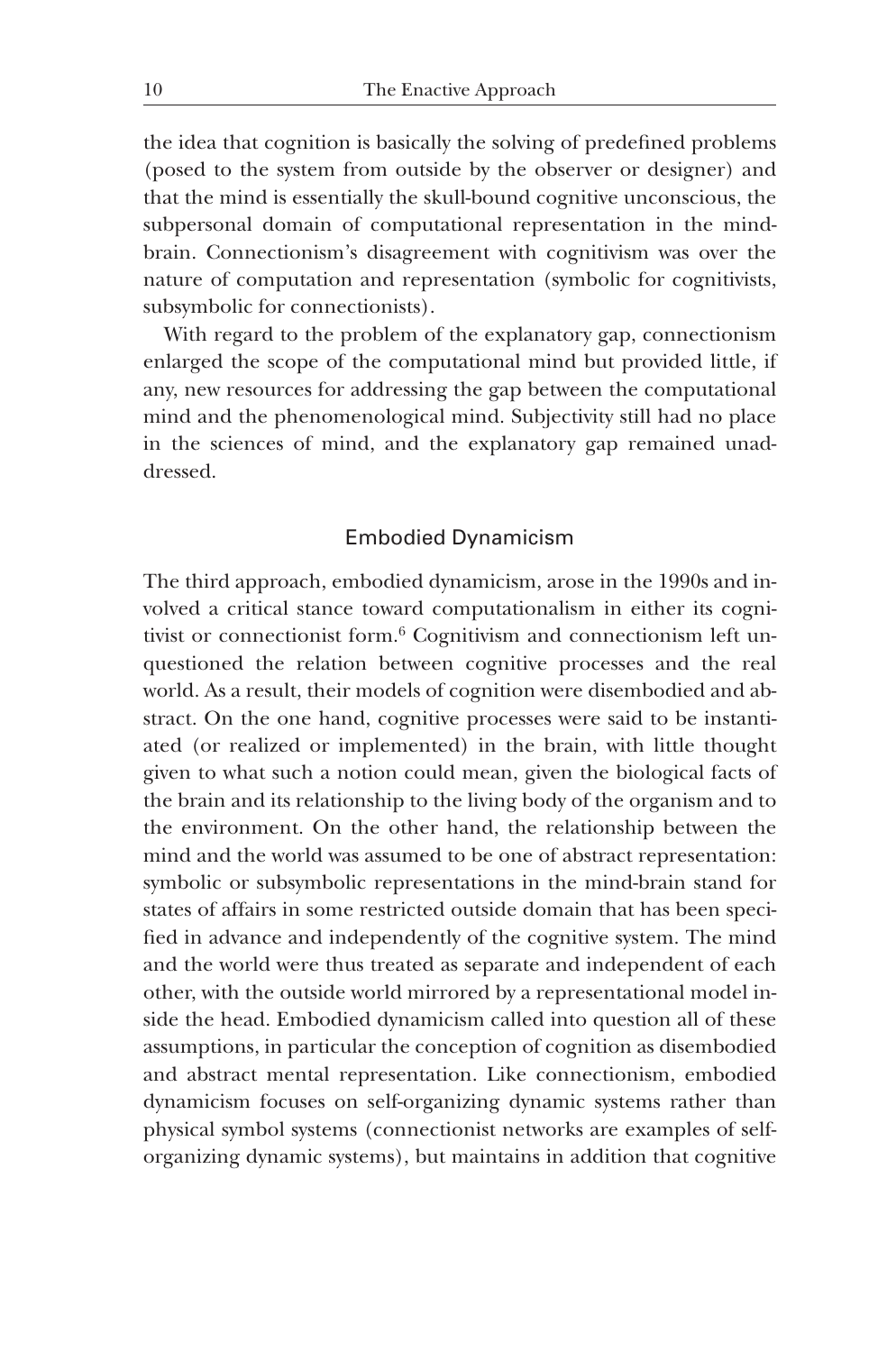processes emerge from the nonlinear and circular causality of continuous sensorimotor interactions involving the brain, body, and environment. The central metaphor for this approach is the mind as embodied dynamic system in the world, rather than the mind as neural network in the head.

As its name suggests, embodied dynamicism combines two main theoretical commitments. One commitment is to a dynamic systems approach to cognition, and the other is to an embodied approach to cognition.

The central idea of the dynamic systems approach is that cognition is an intrinsically temporal phenomenon and accordingly needs to be understood from the perspective of dynamic systems theory (Port and van Gelder 1995; van Gelder 1998). A dynamic systems model takes the form of a set of evolution equations that describe how the state of the system changes over time. The collection of all possible states of the system corresponds to the system's "state space" or "phase space," and the ways that the system changes state correspond to trajectories in this space. Dynamic-system explanations focus on the internal and external forces that shape such trajectories as they unfold in time. Inputs are described as perturbations to the system's intrinsic dynamics, rather than as instructions to be followed, and internal states are described as selforganized compensations triggered by perturbations, rather than as representations of external states of affairs.

The central idea of the embodied approach is that cognition is the exercise of skillful know-how in situated and embodied action (Varela, Thompson, and Rosch 1991). Cognitive structures and processes emerge from recurrent sensorimotor patterns that govern perception and action in autonomous and situated agents. Cognition as skillful know-how is not reducible to prespecified problem solving, because the cognitive system both poses the problems and specifies what actions need to be taken for their solution.

Strictly speaking, dynamicism and embodiment are logically independent theoretical commitments. For example, dynamical connectionism incorporates dynamicist ideas into artificial neural networks (see Port and van Gelder 1995, pp. 32–34), whereas autonomous agents research in robotics incorporates embodiment ideas without employing dynamic systems theory (Maes 1990). Nevertheless, dynamicism and embodiment go well together and are intimately related for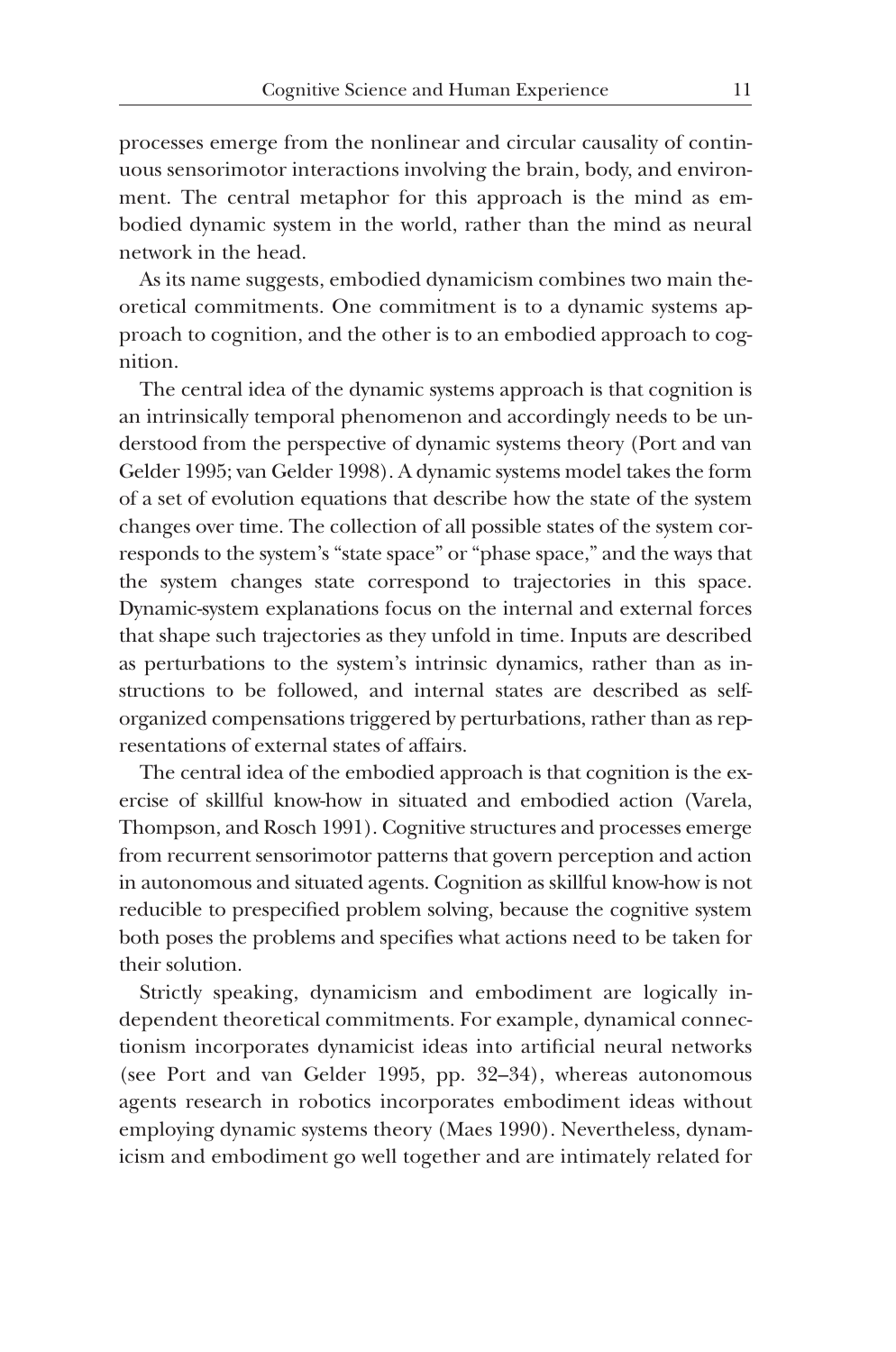many theorists. As Randall Beer notes: "Although a dynamical approach can certainly stand alone, it is most powerful and distinctive when coupled with a situated, embodied perspective on cognition" (Beer 2000, p. 97).

Embodied dynamicism provides a different perspective on the cognitive unconscious from computationalism. No longer is the cognitive unconscious seen as disembodied symbol manipulation or pattern recognition separate from emotion and motor action in the world. Instead, the cognitive unconscious consists of those processes of embodied and embedded cognition and emotion that cannot be made experientially accessible to the person. This characterization of the cognitive unconscious is offered not as a hypothetical construct in an abstract functionalist model of the mind, but rather as a provisional indication of a large problem-space in our attempt to understand human cognition.

At least four points need emphasizing in this context. First, as a conceptual matter, the relations among what is nonconscious, unconscious, preconscious, and conscious (in any of the innumerable senses of these words)—or in a different, but not equivalent idiom, what is subpersonal and personal—remain far from clear. Second, as an empirical matter, the scope and limits of awareness of one's own psychological and somatic processes have yet to be clearly mapped and undoubtedly vary across subjects. Third, the key point still stands that most of what we are as psychological and biological beings is in some sense unconscious. It follows that subjectivity cannot be understood without situating it in relation to these unconscious structures and processes. Finally, these unconscious structures and processes, including those describable as cognitive and emotional, extend throughout the body and loop through the material, social, and cultural environments in which the body is embedded; they are not limited to neural processes inside the skull.

The emergence of embodied dynamicism in the 1990s coincided with a revival of scientific and philosophical interest in consciousness, together with a renewed willingness to address the explanatory gap between scientific accounts of cognitive processes and human subjectivity and experience. A number of works on embodied cognition were explicitly concerned with experience and challenged the objectivist assumptions of computationalism.<sup>7</sup> Some of these works were also ex-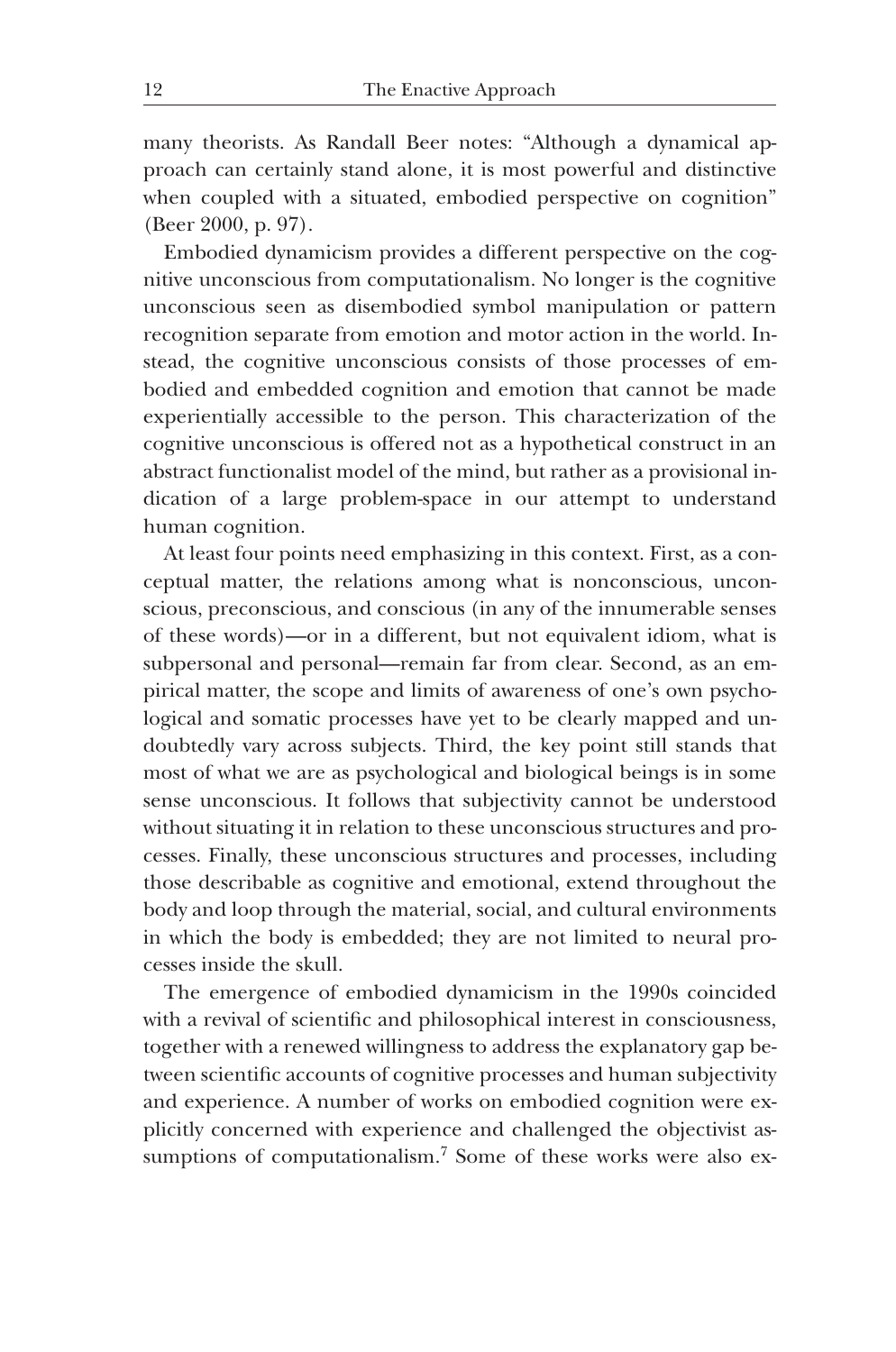plicitly dynamical in orientation.8 In particular, the enactive approach of Varela, Thompson, and Rosch (1991) aimed to build bridges between embodied dynamicist accounts of the mind and phenomenological accounts of human subjectivity and experience. The present book continues this project.

#### The Enactive Approach

Enaction means the action of enacting a law, but it also connotes the performance or carrying out of an action more generally. Borrowing the words of the poet Antonio Machado, Varela described enaction as the laying down of a path in walking: "Wanderer the road is your footsteps, nothing else; you lay down a path in walking" (Varela 1987, p. 63).

The term *the enactive approach* and the associated concept of enaction were introduced into cognitive science by Varela, Thompson, and Rosch (1991) in their book *The Embodied Mind*. They aimed to unify under one heading several related ideas. The first idea is that living beings are autonomous agents that actively generate and maintain themselves, and thereby also enact or bring forth their own cognitive domains. The second idea is that the nervous system is an autonomous dynamic system: It actively generates and maintains its own coherent and meaningful patterns of activity, according to its operation as a circular and reentrant network of interacting neurons. The nervous system does not process information in the computationalist sense, but creates meaning. The third idea is that cognition is the exercise of skillful know-how in situated and embodied action. Cognitive structures and processes emerge from recurrent sensorimotor patterns of perception and action. Sensorimotor coupling between organism and environment modulates, but does not determine, the formation of endogenous, dynamic patterns of neural activity, which in turn inform sensorimotor coupling. The fourth idea is that a cognitive being's world is not a prespecified, external realm, represented internally by its brain, but a relational domain enacted or brought forth by that being's autonomous agency and mode of coupling with the environment. The fifth idea is that experience is not an epiphenomenal side issue, but central to any understanding of the mind, and needs to be investigated in a careful phenomenological manner. For this reason,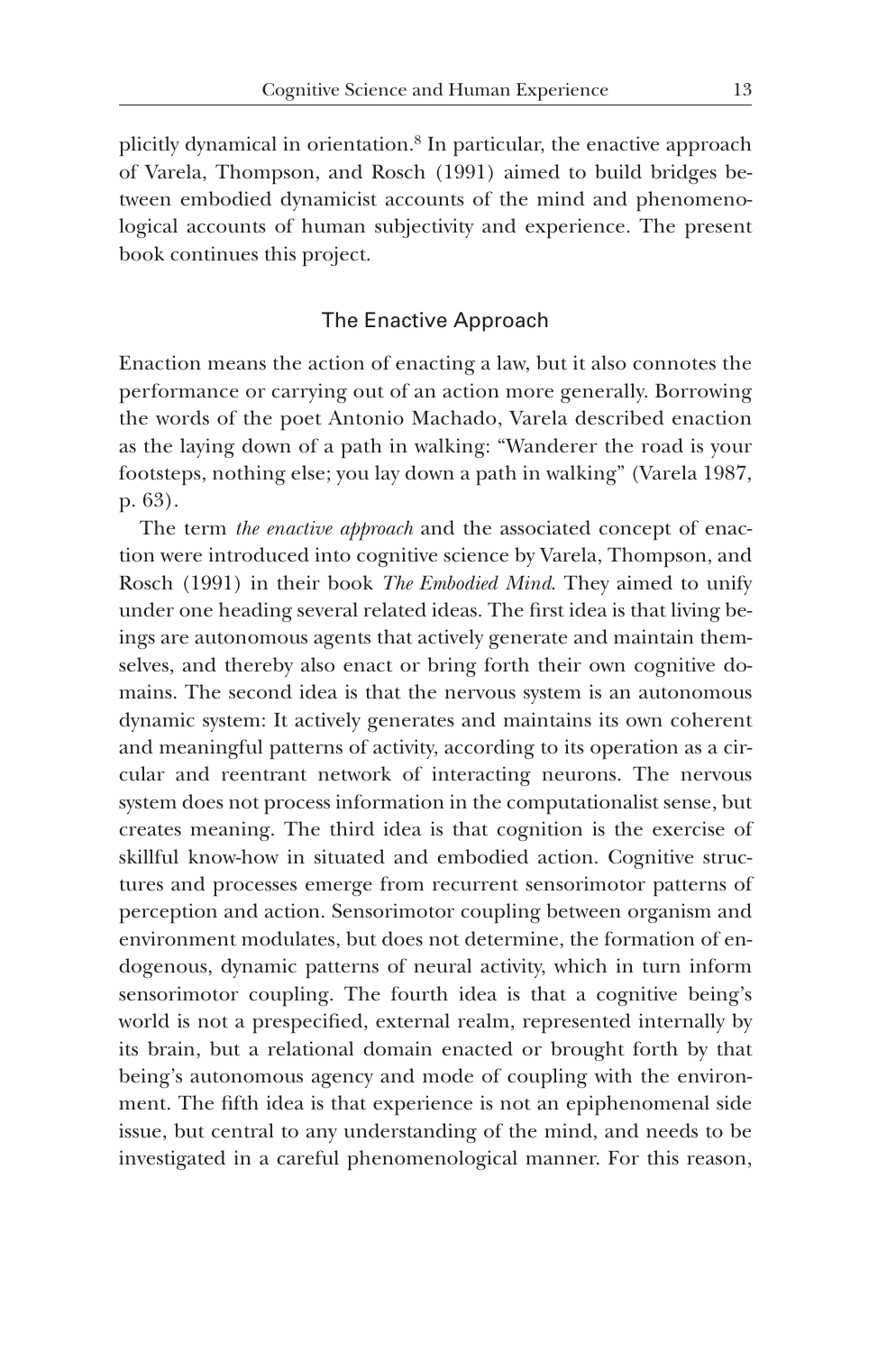the enactive approach maintains that mind science and phenomenological investigations of human experience need to be pursued in a complementary and mutually informing way.9

The conviction motivating the present book is that the enactive approach offers important resources for making progress on the explanatory gap. One key point is that the enactive approach explicates selfhood and subjectivity from the ground up by accounting for the autonomy proper to living and cognitive beings. The burden of this book is to show that this approach to subjectivity is a fruitful one.

To make headway on this project, we need to draw from biology, neuroscience, psychology, philosophy, and phenomenology. In this book, I try to integrate investigations from all these fields.

One common thread running through the following chapters is a reliance on the philosophical tradition of phenomenology, inaugurated by Edmund Husserl and developed in various directions by numerous others, most notably for my purposes by Maurice Merleau-Ponty (Moran 2000; Sokolowski 2000; Spiegelberg 1994).10 My aim, however, is not to repeat this tradition's analyses, as they are found in this or that author or text, but to present them anew in light of present-day concerns in the sciences of mind. Thus this book can be seen as contributing to the work of a new generation of phenomenologists who strive to "naturalize" phenomenology (Petitot et al. 1999). The project of naturalizing phenomenology can be understood in different ways, and my own way of thinking about it will emerge later in this book. The basic idea for the moment is that it is not enough for phenomenology simply to describe and philosophically analyze lived experience; phenomenology needs to be able to understand and interpret its investigations in relation to those of biology and mind science.

Yet mind science has much to learn from the analyses of lived experience accomplished by phenomenologists. Indeed, once science turns its attention to subjectivity and consciousness, to experience as it is lived, then it cannot do without phenomenology, which thus needs to be recognized and cultivated as an indispensable partner to the experimental sciences of mind and life. As we will see, this scientific turn to phenomenology leads as much to a renewed understanding of nature, life, and mind as to a naturalization of phenomenology (Zahavi 2004b).

There is also a deeper convergence of the enactive approach and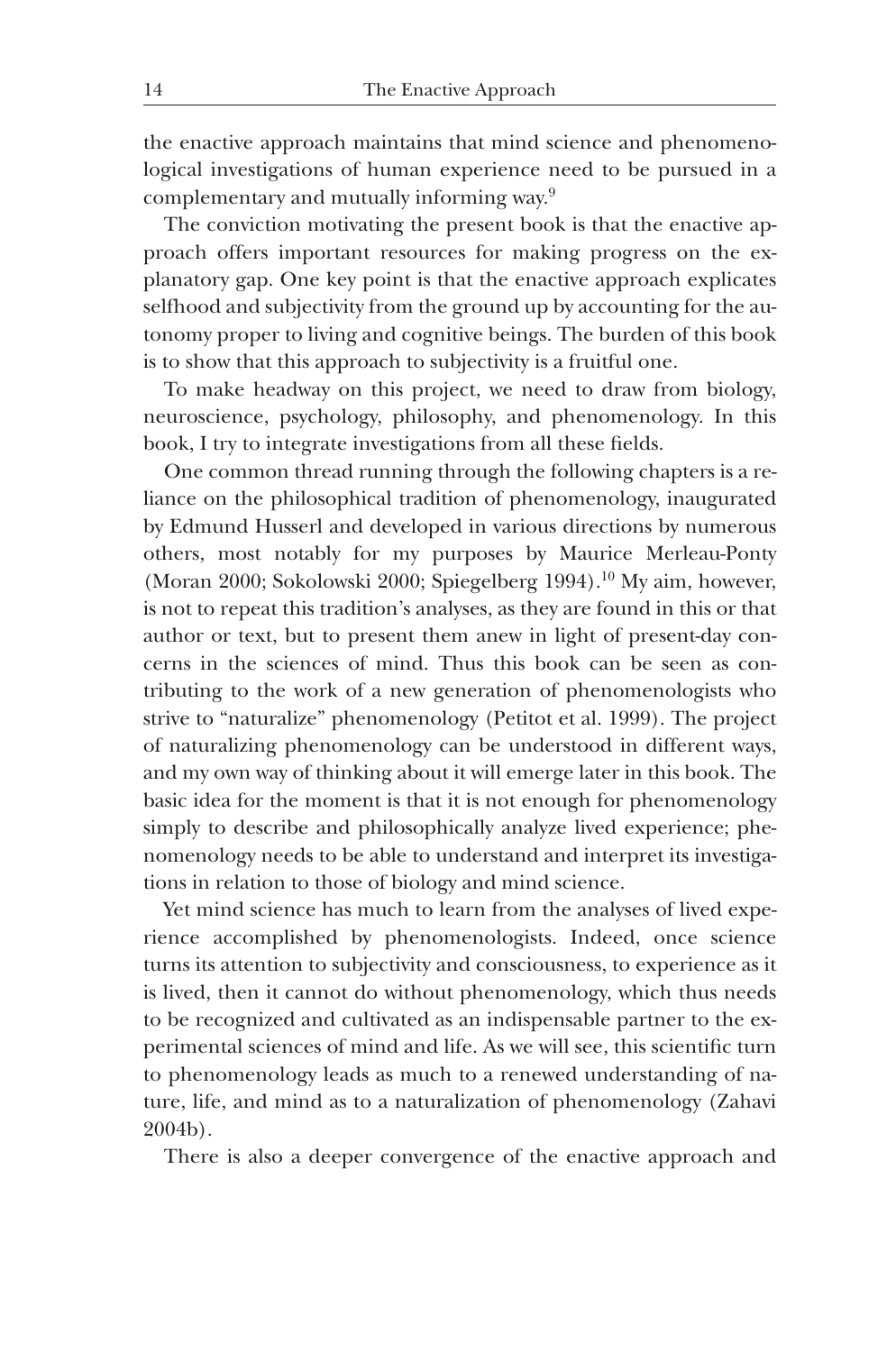phenomenology that is worth summarizing briefly here. Both share a view of the mind as having to constitute its objects. Here constitution does not mean fabrication or creation; the mind does not fabricate the world. "To constitute," in the technical phenomenological sense, means to bring to awareness, to present, or to disclose. The mind brings things to awareness; it discloses and presents the world. Stated in a classical phenomenological way, the idea is that objects are disclosed or made available to experience in the ways they are thanks to the intentional activities of consciousness. Things show up, as it were, having the features they do, because of how they are disclosed and brought to awareness by the intentional activities of our minds. Such constitution is not apparent to us in everyday life but requires systematic analysis to disclose. Consider our experience of time (discussed in Chapter 11). Our sense of the present moment as both simultaneously opening into the immediate future and slipping away into the immediate past depends on the formal structure of our consciousness of time. The present moment manifests as a zone or span of actuality, instead of as an instantaneous flash, thanks to the way our consciousness is structured. As we will see later, the present moment also manifests this way because of the nonlinear dynamics of brain activity. Weaving together these two types of analysis, the phenomenological and neurobiological, in order to bridge the gap between subjective experience and biology, defines the aim of neurophenomenology (Varela 1996), an offshoot of the enactive approach.

The enactive approach and phenomenology also meet on the common ground of life or living being. For the enactive approach, autonomy is a fundamental characteristic of biological life, and there is a deep continuity of life and mind. For phenomenology, intentionality is a fundamental characteristic of the lived body. The enactive approach and phenomenology thus converge on the proposition that subjectivity and consciousness have to be explicated in relation to the autonomy and intentionality of life, in a full sense of "life" that encompasses, as we will see, the organism, one's subjectively lived body, and the life-world.

It will take some work before these ideas can stand clearly before us in this book. In the next chapter I introduce phenomenological philosophy in more detail, before returning to the enactive approach in Chapter 3.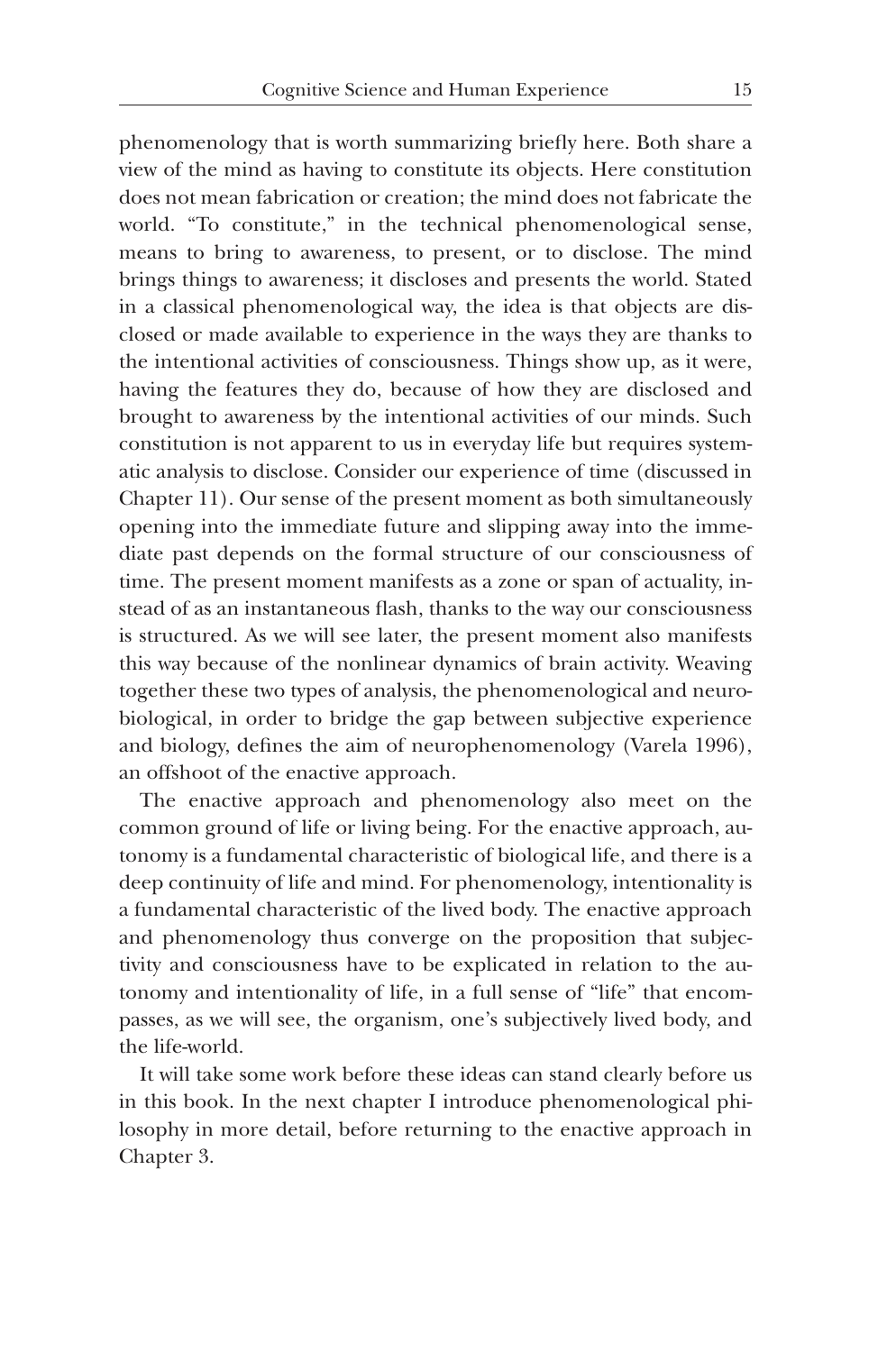## TWO

◆ ◆ ◆

## The Phenomenological Connection

THIS CHAPTER INTRODUCES a number of themes from phenomenological philosophy that will appear throughout this book. Phenomenology is important here for two main reasons. First, any attempt to gain a comprehensive understanding of the human mind must at some point consider consciousness and subjectivity—how thinking, perceiving, acting, and feeling are experienced in one's own case. Mental events do not occur in a vacuum; they are lived by someone. Phenomenology is anchored to the careful description, analysis, and interpretation of lived experience. Second, the enactive approach puts the organism and the body center-stage in mind science, but the human body, unless it is dead, is always the *lived body.* Phenomenology, in one of its strongest currents flowing from Husserl and Merleau-Ponty, is a philosophy of the lived body. For these reasons, phenomenology can guide and clarify scientific research on subjectivity and consciousness, and provide a philosophical framework for assessing the meaning and significance of this research for our selfunderstanding.

This chapter has two purposes. First, it introduces some core ideas of Husserl's phenomenology, in particular the phenomenological method of investigating the structure of experience, known as the phenomenological reduction, and the phenomenological concept of intentionality. Second, it sketches three phases of phenomenology, known as static, genetic, and generative phenomenology.

Static phenomenology analyzes the formal structures of conscious-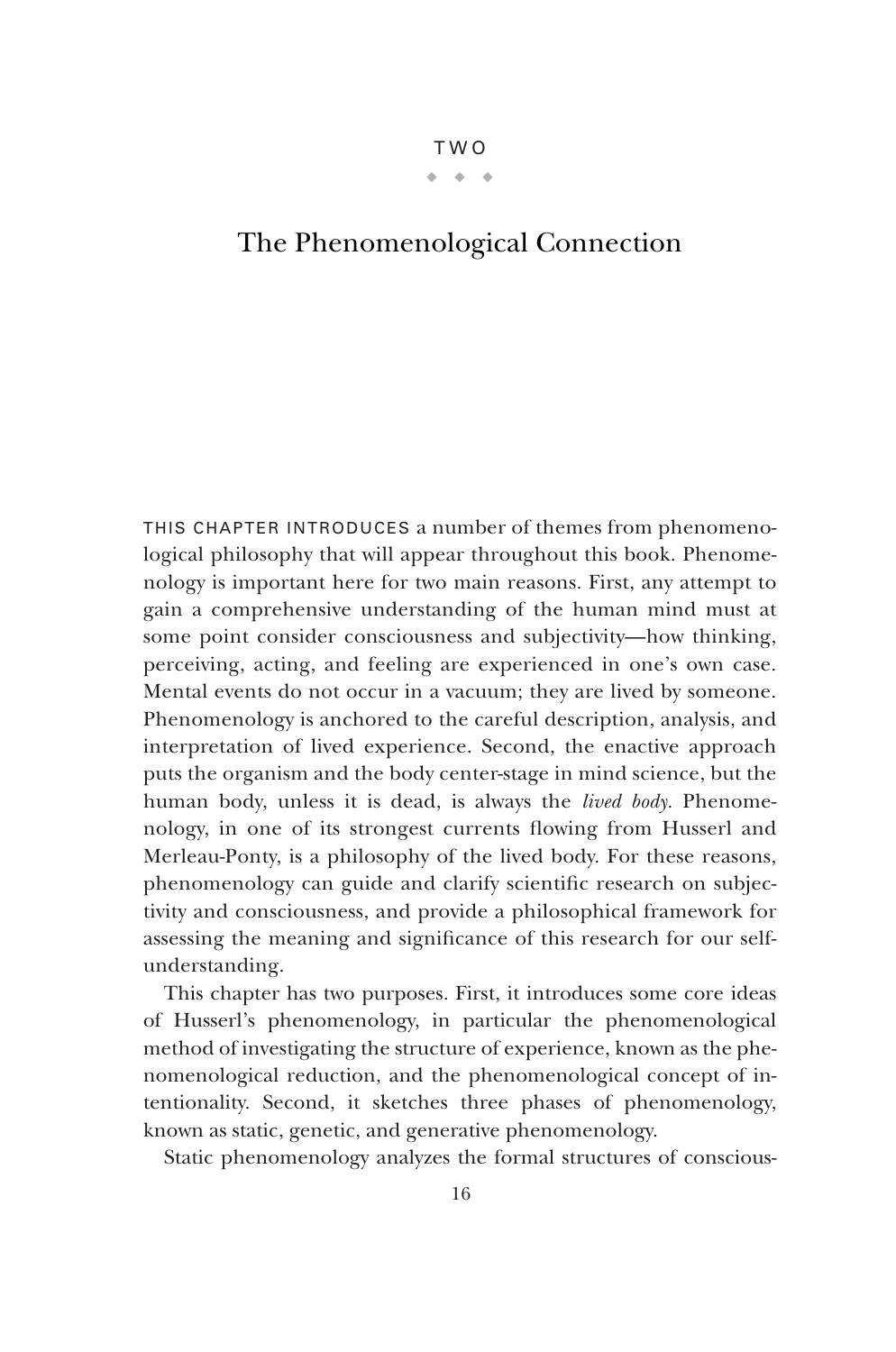ness, whereby consciousness is able to constitute (disclose or bring to awareness) its objects. Static phenomenology takes these intentional structures and their correlative objects as given and analyzes them statically or synchronically.

Genetic phenomenology is concerned with how these intentional structures and objects emerge through time; therefore, it cannot take them as given. Instead, it analyzes how certain types of experience motivate later and more complex types—for example, how implicit and prereflective experiences motivate attentive and reflective experiences. From the perspective of genetic phenomenology, experience has a sedimented structure, and the process of sedimentation needs to be understood in relation to the lived body and time-consciousness. Some of the key guiding phenomena for genetic phenomenology—affect, motivation, attention, habit—are familiar from the perspective of mind science, especially developmental psychology, emotion theory, and affective-cognitive neuroscience. These points of convergence and mutual illumination will be taken up in later chapters.

Whereas time-consciousness and the lived body are the guiding threads for genetic phenomenology, for generative phenomenology the guiding thread is the life-world. The subject matter of generative phenomenology is the cultural, historical, and intersubjective constitution of our human world. The importance of generative phenomenology for mind science and the enactive approach in particular will be taken up in the last chapter of this book.

#### Phenomenology with an Attitude

Phenomenology, in its original Husserlian inspiration, grows out of the recognition that we can adopt in our own first-person case different mental attitudes or stances toward the world, life, and experience. In everyday life we are usually straightforwardly immersed in various situations and projects, whether as specialists in scientific, technical, or practical knowledge or as colleagues, friends, and members of families and communities. Besides being directed toward these moreor-less particular, "thematic" matters, we are also directed at the world as an unthematic horizon of all our activity (Husserl 1970, p. 281). Husserl calls this attitude of being straightforwardly immersed in the world "the natural attitude," and he thinks it is characterized by a kind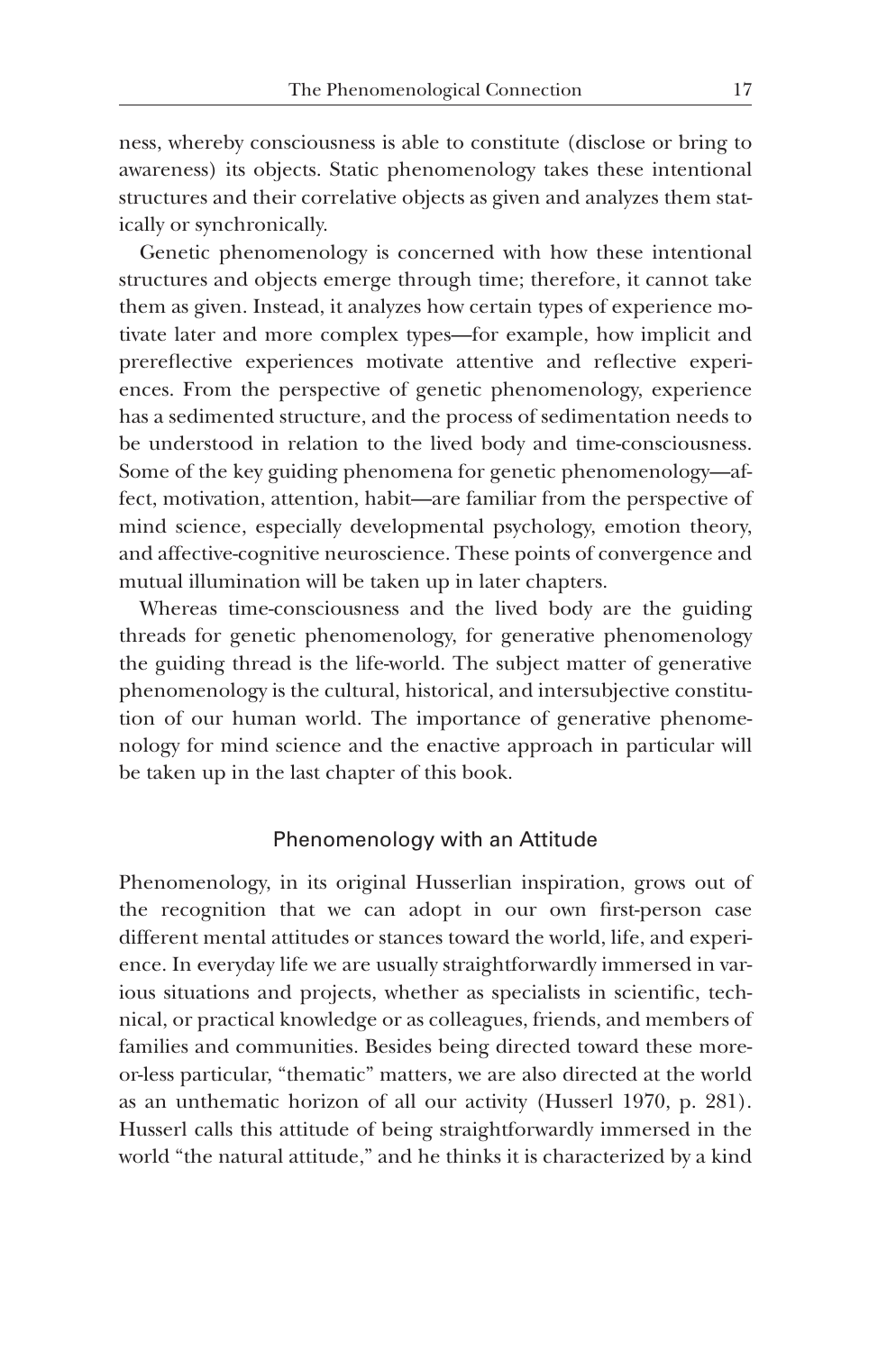of unreflective "positing" of the world as something existing "out there" more or less independently of us.

In contrast, the "phenomenological attitude," arises when we step back from the natural attitude, not to deny it, but in order to investigate the very experiences it comprises. If such an investigation is to be genuinely philosophical, then it must strive to be critical and not dogmatic, and therefore it cannot take the naïve realism of the natural attitude for granted. Yet to deny this realistic attitude would be equally dogmatic. Rather, the realistic positing of the natural attitude must be suspended, neutralized, or put to one side, so that it plays no role in the investigation. In this way, we can focus on the experiences that sustain and animate the natural attitude, but in an open and nondogmatic manner. We can investigate experience in the natural attitude without being prejudiced by an unexamined view of things, which is characteristic of the natural attitude.

Yet how exactly is such an investigation to proceed? What exactly are we supposed to investigate? Husserl's answer is that our attention should be directed toward the world strictly as we experience it. We are to attend to the world strictly as it appears and as it is phenomenally manifest. Put another way, we should attend to the modes or ways in which things appear to us. We thereby attend to things strictly as correlates of our experience, and the focus of our investigation becomes the correlational structure of our subjectivity and the appearance or disclosure of the world.

The philosophical procedure by which this correlational structure is investigated is known as the *phenomenological reduction.* "Reduction" in this context does not mean replacing or eliminating one theory or model in favor of another taken to be more fundamental. It signifies rather a "leading back" *(reducere)* or redirection of thought away from its unreflective and unexamined immersion in the world to the way in which the world appears to us. To redirect our interest in this way does not mean we doubt the things before us or that we somehow try to turn away from the world to look elsewhere. Things remain before us, but we envisage them in a new way, namely, strictly as experienced. Thus, everyday things available for our perception are not doubted or considered as illusions when they are "phenomenologically reduced," but instead are envisaged and examined simply and precisely *as perceived.* Remembered things are examined strictly and precisely *as remembered,* imagined things *as imagined.* In other words, once we adopt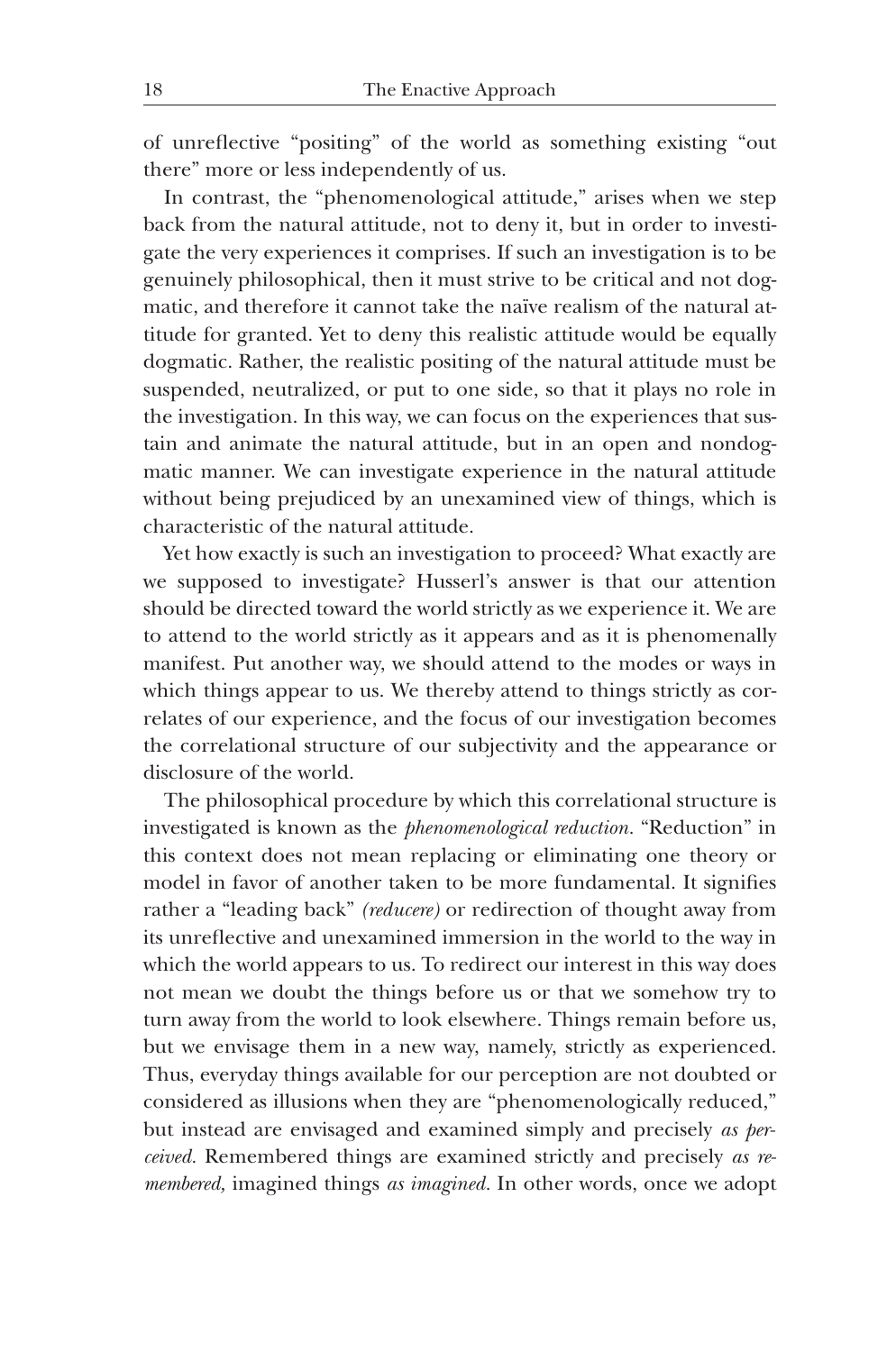the phenomenological attitude, we are interested not in *what* things are in some naïve, mind-independent or theory-independent sense, but rather in exactly *how* they are experienced, and thus as strict relational correlates of our subjectivity.<sup>1</sup>

As a procedure of working back from the what to the how of experience, the phenomenological reduction has to be performed in the first person. As is true of any such procedure, it is one thing to describe its general theoretical character and another to describe it pragmatically, the concrete steps by which it is carried out. The main methodical step crucial for the phenomenological reduction Husserl called the *epoché.* This term derives from Greek skepticism, where it means to suspend or refrain from judgment, but Husserl adopted it as a term for the "suspension," "neutralization," or "bracketing" of both our natural "positing" attitude and our theoretical beliefs and assertions (whether scientific or philosophical) about "objective reality." From a more embodied and situated, first-person perspective, however, the epoché can be described as the flexible and trainable mental skill of being able both to suspend one's inattentive immersion in experience and to turn one's attention to the manner in which something appears or is given to experience (Depraz 1999b; Depraz, Varela, and Vermersch 2000; Steinbock 2004). Suspending one's inattentive immersion in experience implies the capacity to notice such immersion, and thus implies what psychologists call meta-awareness (awareness of awareness). Being able to redirect one's attention to the manner in which something appears implies flexibility of attention; in particular it implies being able voluntarily to shift one's attention and stabilize or sustain it on a given mode of presentation. The ultimate aim is not to break the flow of experience, but to reinhabit it in a fresh way, namely, with heightened awareness and attunement.<sup>2</sup>

Within the phenomenological tradition one can discern a certain ambivalence regarding these theoretical and practical or existential dimensions of the epoché. On the one hand, Husserl's great concern was to establish phenomenology as a new philosophical foundation for science; thus for him the epoché served largely as a critical tool of theoretical reason.3 On the other hand, because Husserl's theoretical project was based on a radical reappraisal of experience as the source of meaning and knowledge, it necessitated a constant return to the patient, analytic description of lived experience through phenomenological reduction. This impulse generated a huge corpus of careful phe-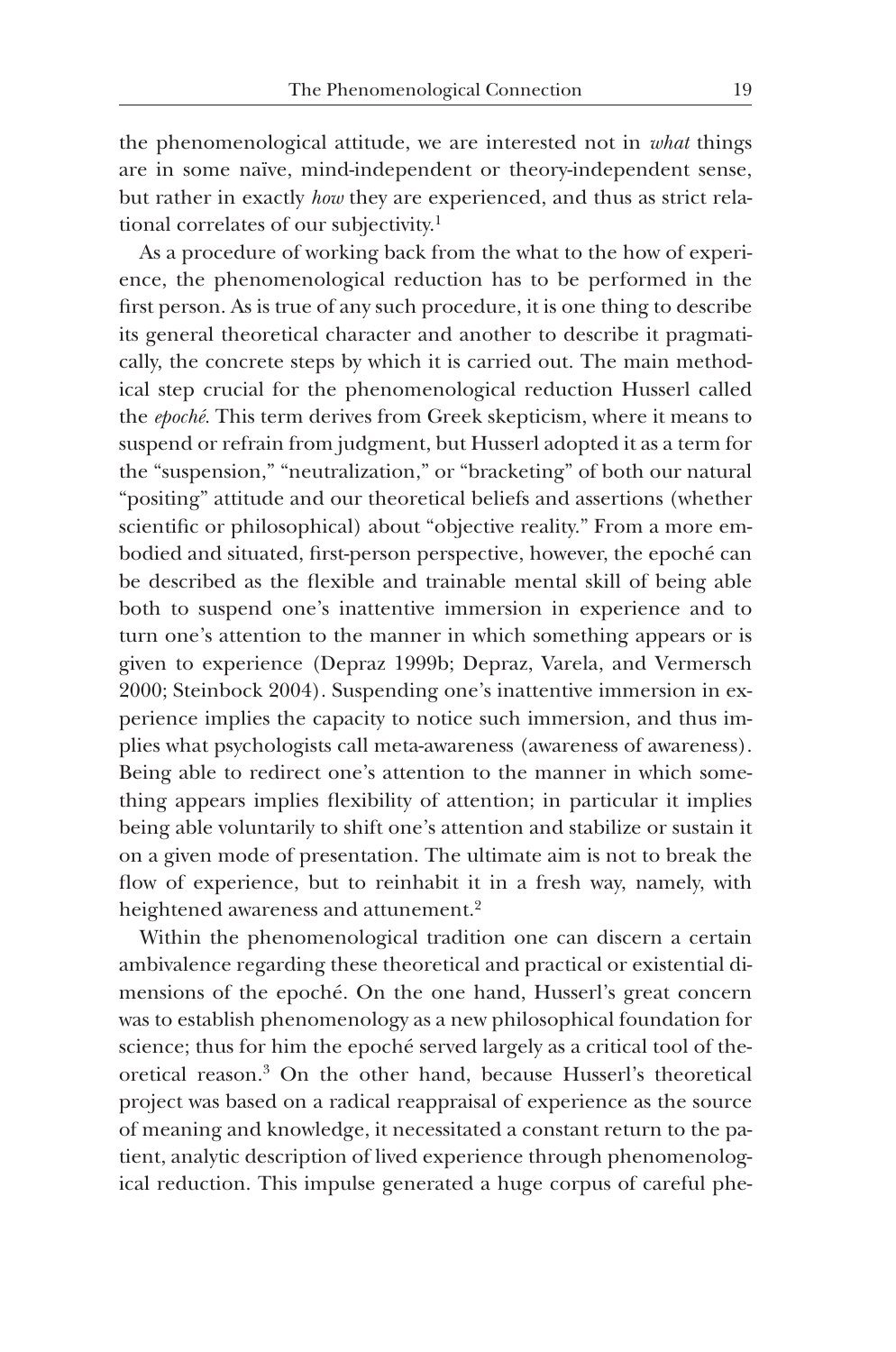nomenological analyses of human experience—the perceptual experience of space (Husserl 1997), kinesthesis and the experience of one's own body (Husserl 1989, 1997), time-consciousness (Husserl 1991), affect (Husserl 2001), judgment (Husserl 1975), imagination and memory (Husserl 2006), and intersubjectivity (Husserl 1973), to name just a few.

Nevertheless, the epoché as a practical procedure—as a situated practice carried out in the first person by the phenomenologist—has remained strangely neglected in the phenomenological literature, even by so-called existential phenomenologists such as Heidegger and Merleau-Ponty. They instead took up and then recast in their own ways the method of the phenomenological reduction (see Heidegger 1982, pp.19–23; Merleau-Ponty 1962, pp. xi–xiv). For this reason, one new current in phenomenology aims to develop more explicitly the pragmatics of the epoché as a first-person method for investigating consciousness (Depraz 1999b; Depraz, Varela, and Vermersch, 2000, 2003; Varela and Shear 1999b). This pragmatic approach also involves comparing the epoché to first-person methods in other domains, especially Buddhist philosophy and contemplative mental training (Depraz, Varela, and Vermersch, 2003; Lutz, Dunne, and Davidson, 2007). In addition, it explores the relevance of first-person methods for producing more refined first-person reports in experimental psychology and cognitive neuroscience (Lutz and Thompson 2003). This endeavor is central to the research program known as neurophenomenology, introduced by Francisco Varela (1996) and discussed extensively later in this book.

Let us return to the phenomenological reduction in its original philosophical context. Here the reduction, in its full sense, is a rich mode of analysis, comprising two main steps. The first step leads back from the natural attitude to the phenomenological attitude by neutralizing the realistic positing of the natural attitude and then orienting attention toward the disclosure or appearance of reality to us (this step corresponds to the epoché). The second step leads from this phenomenological attitude to a more radical kind of philosophical attitude. More precisely, this step leads from phenomenology as an empirical and psychological attitude (phenomenological psychology) to phenomenology as a transcendental philosophical attitude (transcendental phenomenology).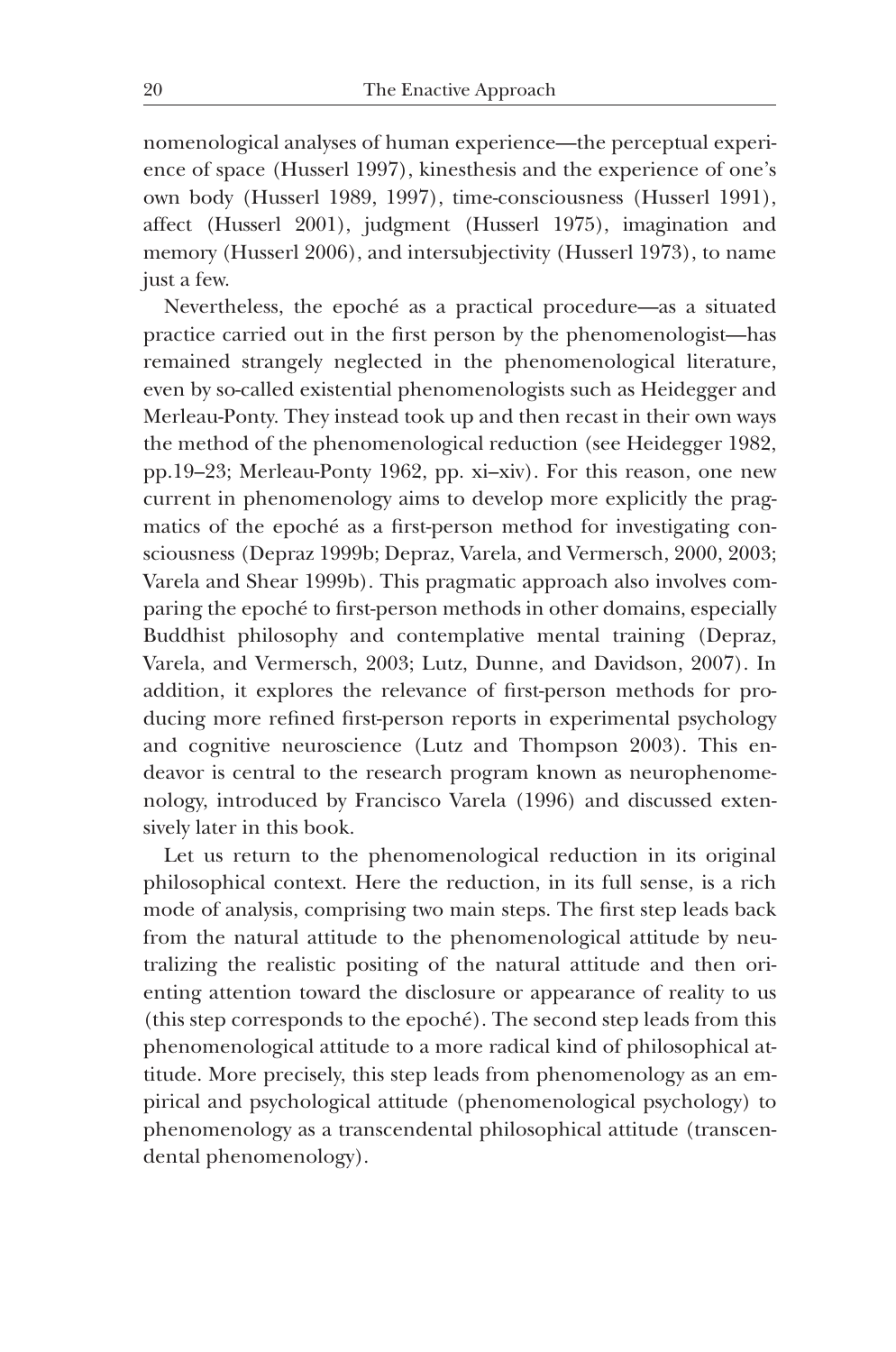The term *transcendental* is used here in its Kantian sense to mean an investigation concerned with the modes or ways in which objects are experienced and known, and with the *a priori* conditions for the possibility of such experience and knowledge. Husserl casts these two aspects of transcendental inquiry in a specific form that is clearly related to but nonetheless different from Kant's (see Steinbock 1995, pp. 12– 15). First, transcendental phenomenology focuses not on *what things are* but on the *ways in which things are given.* For Husserl, this means focusing on phenomena (appearances) and the senses or meanings they have for us, and then asking how these meaningful phenomena are constituted (brought to awareness). Second, to address this constitutional problem, transcendental phenomenology tries to uncover the essential formal laws under which experience necessarily operates in order to constitute a meaningful world.

In the natural attitude, reality is taken for granted as being simply there without any active engagement on the part of consciousness. In other words, there is no thought that reality involves acts or processes of constitution. Grasped phenomenologically, in the transcendental phenomenological attitude, reality is that which is disclosed to us as real, whether in everyday perception or scientific investigation, and such disclosure is an achievement of consciousness. The point here is not that the world would not exist if not for consciousness. Rather, it is that we have no grip on what reality means apart from what is disclosed to us as real, and such disclosure necessarily involves the intentional activity of consciousness. The point of the transcendental phenomenological reduction is to gain access to this activity and the constitutional role it plays.

It is often said that whereas Husserl's orientation is transcendental in this way, Heidegger and Merleau-Ponty reject the transcendental standpoint and identify the constitutional structures unearthed by phenomenology with existential structures of "being-in-the-world." (The hyphens indicate that "being," "in," and "world" are not ontologically separable, but form one irreducible and unified structure.) But this interpretation is simplistic. First, both Heidegger's "Dasein" (his term for individual human existence) and Merleau-Ponty's "lived body" (a concept that comes straight from Husserl) are transcendental in the relevant sense, for they are ways of characterizing that which makes possible the disclosure or manifestation of the world as meaningful.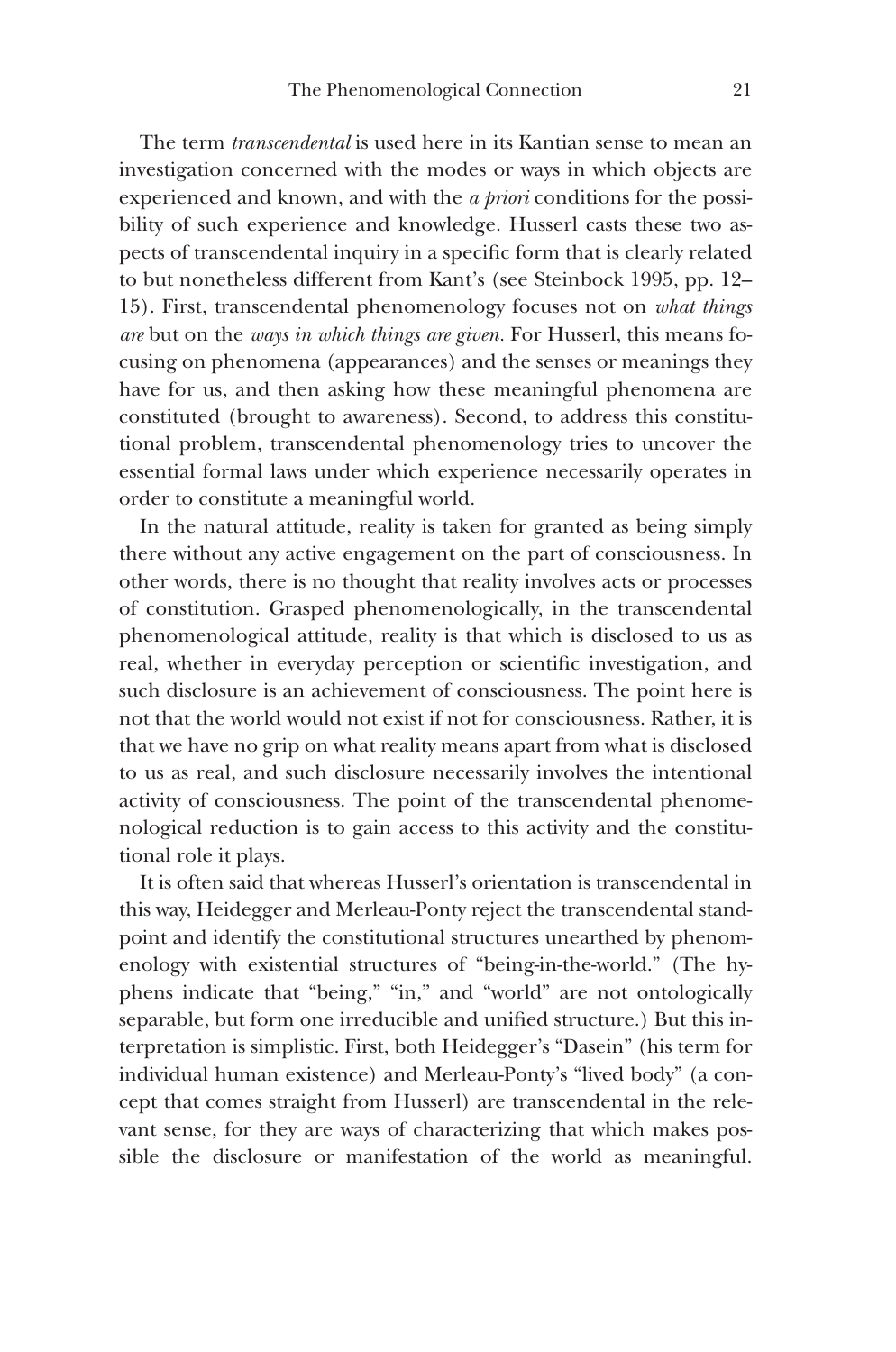Second, although Husserl in the most well-known portions of his work (the writings published in his lifetime) did focus largely on the constitutional structures of "egological" consciousness (consciousness at the level of the individual reflective "I" or "ego"), recent scholarship indicates that these analyses are not fully representative of his mature philosophical investigations.4 As his thought developed, he greatly expanded his investigations, analyzing constitutional structures belonging to the "nonegological" (or "pre-egological") depths of the lived body, time-consciousness, and intersubjectivity, as well as the terrain of historical and cultural life. $5$  The point here is more than an interpretive or textual one; it is philosophical. Transcendental phenomenology cannot be limited to—and indeed goes far beyond—a philosophy of "egological" consciousness or subjectivity. "Transcendental" signifies a radical attitude, one that aims to regress back to the very roots (conditions of possibility) of our experience of a meaningful world. These roots ramify far beyond individual consciousness into the depths of our lived bodies and out into our social and cultural worlds.

The remainder of this chapter sketches a few of these developments of phenomenological thought. My aim is not to give a detailed scholarly account of any particular aspect of phenomenology, but to set forth some themes and ideas important for the chapters to come.

#### Intentionality

A good place to begin is the phenomenological doctrine of the intentionality of consciousness. According to phenomenology, consciousness is intentional, in the sense that it "aims toward" or "intends" something beyond itself. This sense of intentional should not be confused with the more familiar sense of having a purpose in mind when one acts, which is only one kind of intentionality in the phenomenological sense. Rather, *intentionality* is a generic term for the pointing-beyonditself proper to consciousness. (It comes from the Latin *intendere,* which once referred to drawing a bow and aiming at a target.)

Phenomenologists distinguish different types of intentionality. In a narrow sense, they define intentionality as object-directedness. In a broader sense, they define it as openness to the world or what is "other" ("alterity"). In either case, the emphasis is on denying that consciousness is self-enclosed.6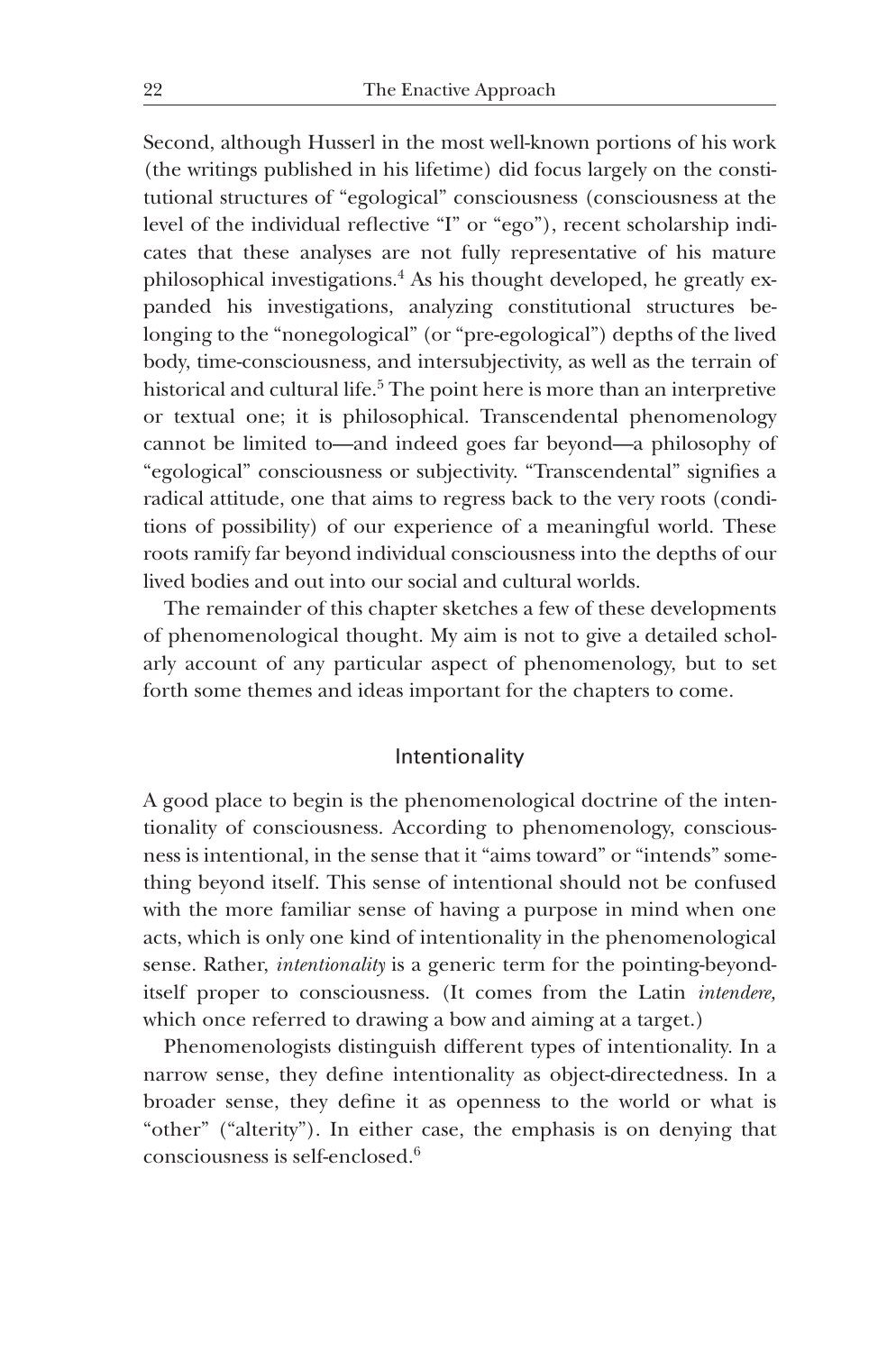Object-directed experiences are those in which we are conscious *of* something in a more-or-less determinate sense. When we see, we see something; when we remember, we remember something; when we hope or fear, we hope for or fear something. These kinds of "transitive consciousness" are characterized by the intending of an object (which need not exist). "Object" in its etymological sense means something that stands before us. Something standing before us lies beyond, over against, or outside of us. Object-directed experiences can thus be understood as experiences in which we are conscious of something distinct from ourselves as a present subject, whether it be a past event remembered, something perceived in the settings around us, a future event feared or hoped for, something imagined, and so on.

Many kinds of everyday experience, however, are not object-directed in this sense. Such experiences include bodily feelings of pain, moods such as undirected anxiety, depression, and elation, and absorbed skillful activity in everyday life. These experiences are not or need not be "about" any intentional object. They are not directed toward a transcendent object, in the sense of something experienced as standing over against oneself as a distinct subject. Put another way, they do not have a clear subject-object structure.7

Philosophers who think of intentionality simply as object-directedness would deny that experiences like these are intentional. Nevertheless, such experiences do qualify as intentional in the broader phenomenological sense of being open to what is other or having a world-involving character. Thus bodily feelings are not self-enclosed without openness to the world. On the contrary, they present things in a certain affective light or atmosphere and thereby deeply influence how we perceive and respond to things. A classic example is Sartre's discussion of feeling eyestrain and fatigue as a result of reading late into the night (1956, pp. 332–333).8 The feeling first manifests itself not as an intentional object of transitive consciousness but as a trembling of the eyes and a blurriness of the words on the page. One's body and immediate environment disclose themselves in a certain manner through this feeling. In the case of moods, although they are not object-directed in the same way intentional emotions are—such as a feeling of sympathy for a loved one or a feeling of envy for a rival—they are nonetheless hardly self-enclosed without reference to the world. On the contrary, as Heidegger analyzes at length in *Being and Time,* moods reveal our embeddedness in the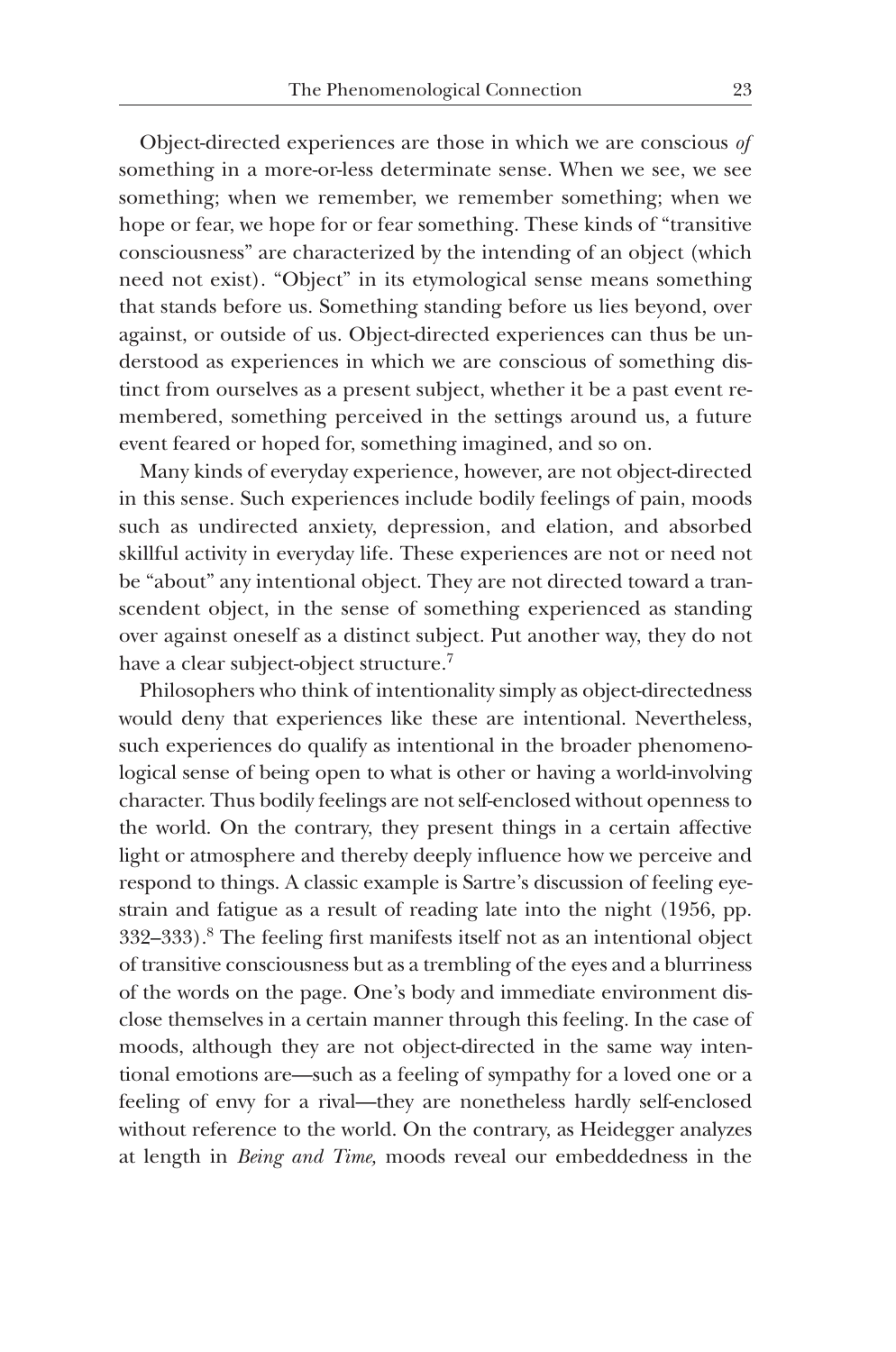world and (as he sees it) make possible more circumscribed forms of directedness in everyday life. Finally, in absorbed skillful activities, such as driving, dancing, or writing, one's experience is not that of relating to a distinct intentional object but of being engaged and immersed in a fluid activity. Such experience takes on a subject-object structure only during moments of breakdown or disruption (see Dreyfus 1991, 2002; Dreyfus and Dreyfus 1986).

In phenomenology, intentional experiences are described as mental *acts*—acts of perceiving, remembering, imagining, empathizing, and so on. Phenomenology conceives of mental life as a temporally extended and dynamic process of flowing intentional acts. These acts are animated by precognitive habits and sensibilities of the lived body. Intentional acts are performances of a person, a living bodily subject of experience, whose cognitive and affective life is constituted by communal norms, conventions, and historical traditions. Mental life is animated by an intentional striving that aims toward and finds satisfaction in disclosure of the intentional object. In this way, intentionality is teleological (Held 2003, p. 14).

Given this conception of intentionality, it follows that neither the mental act nor that which it intends can be understood in isolation. Every mental act is the very act it is in virtue of that which it intends, and every object is constituted in and through the temporally extended course of intentional experience. As Donn Welton explains:

There is a genuinely new conception of mental acts here in play . . . On the one hand, acts do not belong to a closed interior realm available only to introspection. Rather, they have their being by virtue of their relationship to that which transcends them. On the other hand, the determinations of "the given" can be fully clarified only by seeing them in relation to certain acts that contribute to their configuration. It is neither the subject nor the object but the relationship that is primary. (Welton 2000, p. 17)

Phenomenologists call this relation the correlational structure of intentionality. "Correlational" does not mean the constant conjunction of two terms that could be imagined to exist apart; rather, it refers to the invariant structure of intentional act/intentional object. Objectdirected intentional experiences necessarily comprise these two inseparable poles. In Husserlian phenomenological language, these two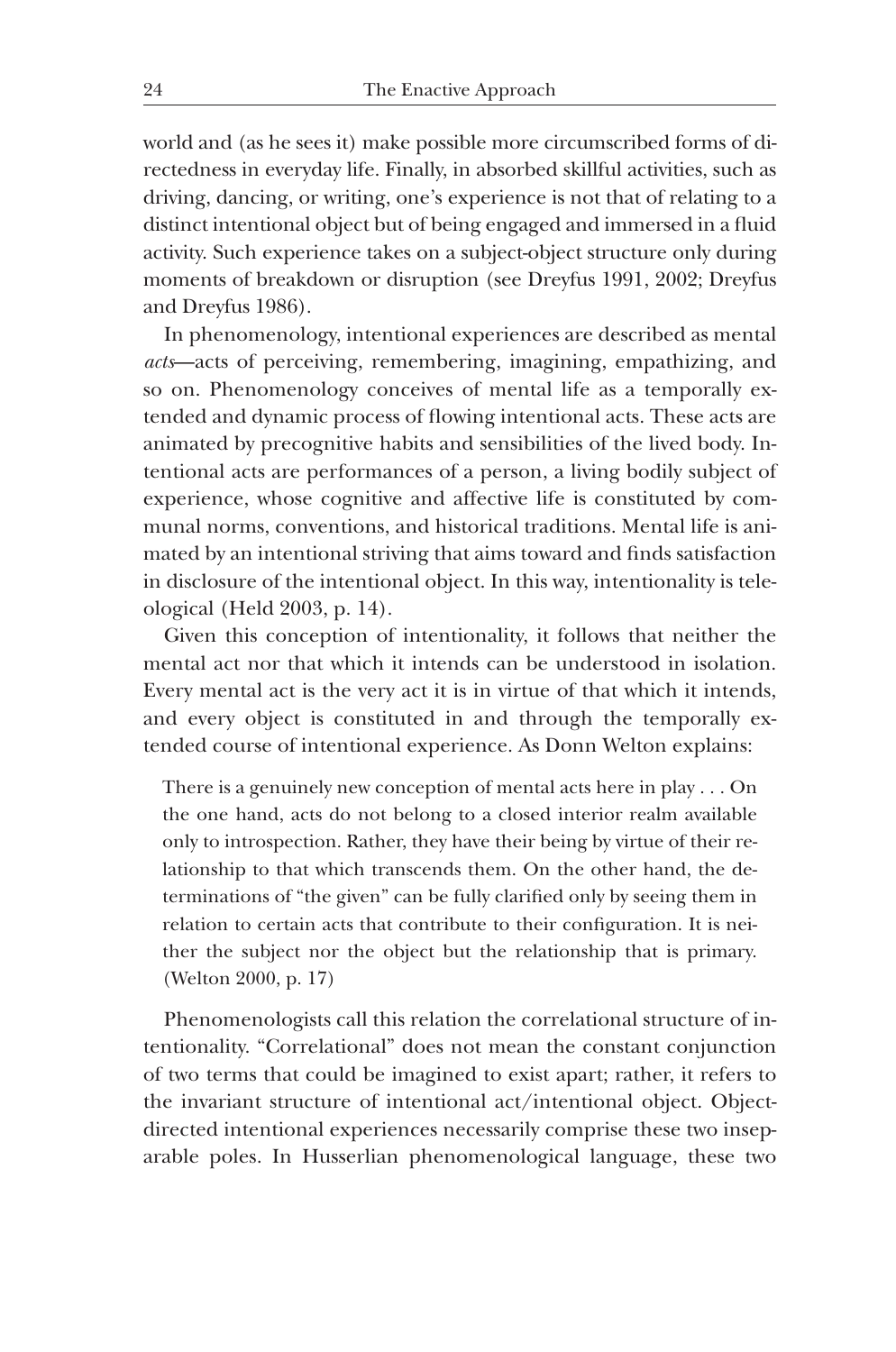poles are known as the "noema" (the object in its givenness) and the "noesis" (the mental act that intends and discloses the object in a certain manner).9

We need to keep this framework in mind when we think about the relation between the phenomenological conception of intentionality and what philosophers of mind today call *mental representation.* In a broad and theoretically neutral sense, a mental representation is supposed to be a mental structure (concept, thought, image) with semantic properties (content, truth conditions, reference), or a state or process involving such a structure. Usually, a mental representation is not considered to be an object of cognition or awareness, but rather that by which one cognizes or is aware of something in the world. Many phenomenologists would agree that intentional experience is representational in this broad sense of having descriptive content that in intentional experience the world is represented in some particular way or other. Nevertheless, the phenomenological conception of intentional experience has certain other distinctive features. First, in phenomenology, as mentioned earlier, intentional experiences are conceptualized not as *states having content* but as *acts having directedness*. These two conceptions are not necessarily incompatible, but their theoretical orientation and emphasis are different. Second, "re-presentation," in its technical phenomenological sense, applies only to certain types of intentional acts, namely, those that mentally evoke or bring to presence something that is not present in its bodily being.

Phenomenologists thus draw a crucial distinction between intentional acts of *presentation (Gegenwärtigung)* and of *re-presentation (Vergegenwärtigung)* (see Marbach 1993). On the one hand, perceptual experience is presentational: in this type of experience the object is given as present in its very being. In memory or imagination, on the other hand, the object imagined or remembered is not given as present in its very being, but rather as both phenomenally absent and as mentally evoked or called forth. In this way, memory and imagination are said to be re-presentational. Note that the definitive feature of re-presentational experience is that the object is given as absent and as mentally evoked, but not necessarily as re-evoked or called forth *again.* Re-evoking belongs to memory but not necessarily to visualizing or fantasizing. Note also that re-presentational experiences do not float freely, as it were, but arise in relation to ongoing presen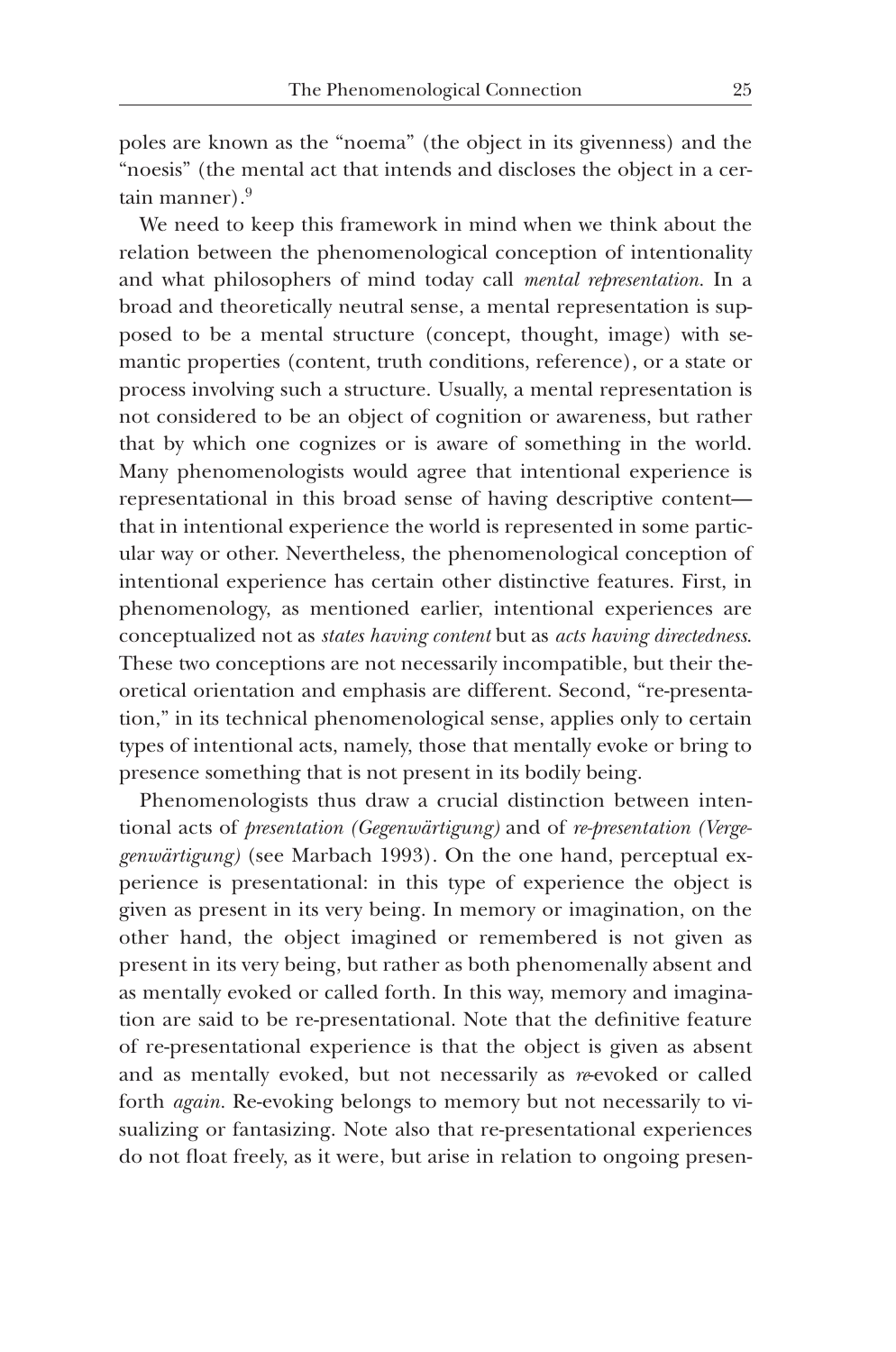tational experiences of one's surroundings. I discuss this phenomenological conception of mental re-presentation in connection with mental imagery in Chapter 10.

Let us return to the connection between phenomenology and the enactive approach. As we will see in Chapter 3, the main explanatory tool of the enactive approach is the theory of self-organizing and autonomous dynamic systems. Such systems bring forth or enact meaning in continuous reciprocal interaction with their environments. "Inner" and "outer" are not preexisting separate spheres, but mutually specifying domains enacted or brought forth by the structural coupling of the system and its environment. This subpersonal account of cognitive systems echoes the personal-level account of the correlational structure of intentionality.10 As Jean-Pierre Dupuy writes in his philosophical history of cognitive science, discussing the "missed encounter" between phenomenology and mind science in the cybernetic era:

A given [autonomous] network usually possesses a multiplicity of selfbehaviors (or, as they are sometimes called, "attractors" . . . ) and converges toward one or another of them depending on the initial conditions of the network. The "life" of a network can thus be conceived as a trajectory through a "landscape" of attractors, passing from one to another as a result of perturbations or shocks from the external world. Note that these external events come to acquire meaning in the context of the network as a result of the network's own activity: the *content*—the meaning—that the network attributes to them is precisely the selfbehavior, or attractor that results from them. Obviously, then, this content is purely endogenous and not the reflection of some external "transcendent" objectivity.

It should be obvious, too, that this line of argument . . . provides us with at least the germ of a very satisfactory model of what Brentano called "immanent objectivity" . . . The attractor is an entity that both fully participates in the activity of the network and yet in some sense, by virtue of the fact that it results from a higher level of logical complexity, transcends the activity of the network. The dynamics of the network may therefore be said to *tend toward* an attractor, although the latter is only a product of these dynamics. The network is thus an *intentional* creature in Brentano and Husserl's sense. Systems theory was to coin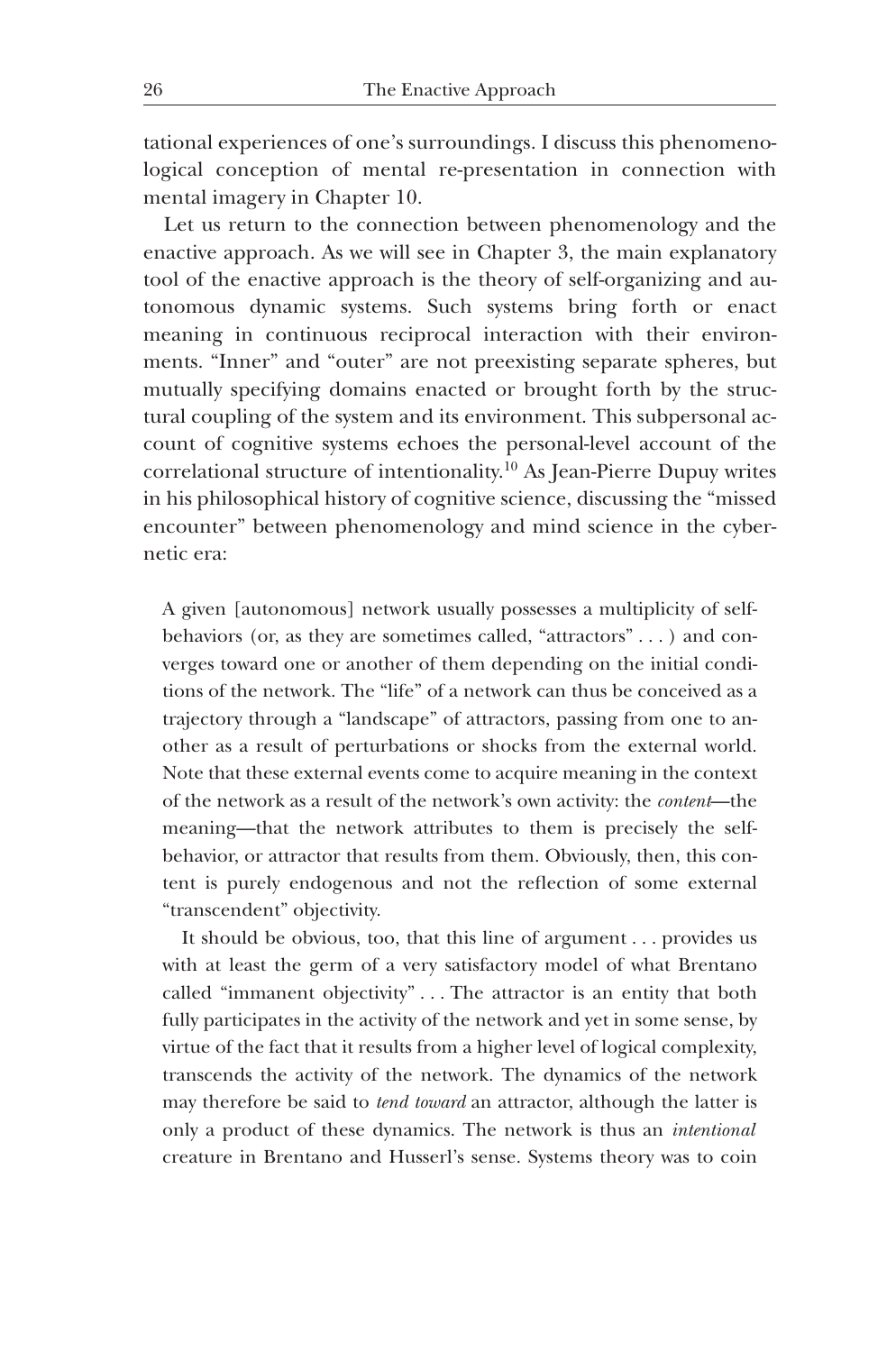another term to describe this paradoxical relationship between the dynamics of a system and its attractor, referring to it as "autotranscendence." This is not very different, really, from Husserl's notion of "transcendence within immanence." (Dupuy 2000, pp. 104–105)

Because this notion of transcendence-within-immanence is often misunderstood, it bears clarification here. It does not mean that what appears to be beyond or outside the sphere of mental activity is really contained within the mind (in some idealist or internalist sense). Rather, the crucial point is that the transcendent is given as such by virtue of the intentional activities of consciousness. Thus it falls within the sphere of what is phenomenologically constituted (disclosed or brought to awareness by consciousness). Clearly, this point makes sense only at a transcendental level, for at this level the transcendent is understood as a *mode of givenness* or disclosure (one characterizing things in the world, but not one's own consciousness). Thus, at a transcendental level, what is *really or genuinely transcendent* is also *phenomenologically immanent* (see Crowell, in press, for further discussion).

The correspondence between phenomenology and dynamic systems theory to which Dupuy is pointing should therefore be understood as follows. External events are *really transcendent,* for they are certainly not contained within the system, nor are they a mere product of what goes inside the system. Nevertheless, they are *intentionally immanent,* in the following sense: they do not arrive already labeled, as it were, as external events; instead they are constituted or disclosed as such, and with the significance they have, by virtue of the network's autonomous (self-organizing) dynamics. In other words, their status as external events for the system (as opposed to their status for an observer of the system) is a function of the system's own activity. Their meaning or significance corresponds to an attractor of the system's dynamics (a recurrent pattern of activity toward which the system tends), which itself is an emergent product of that very dynamics. The external world is constituted as such for the system by virtue of the system's selforganizing activity. Dupuy's proposal, in a nutshell, is that *constitutional intentionality corresponds to a kind of self-organization.* This proposal, as we will see in later chapters, is one of the key guiding intuitions of the enactive approach and neurophenomenology.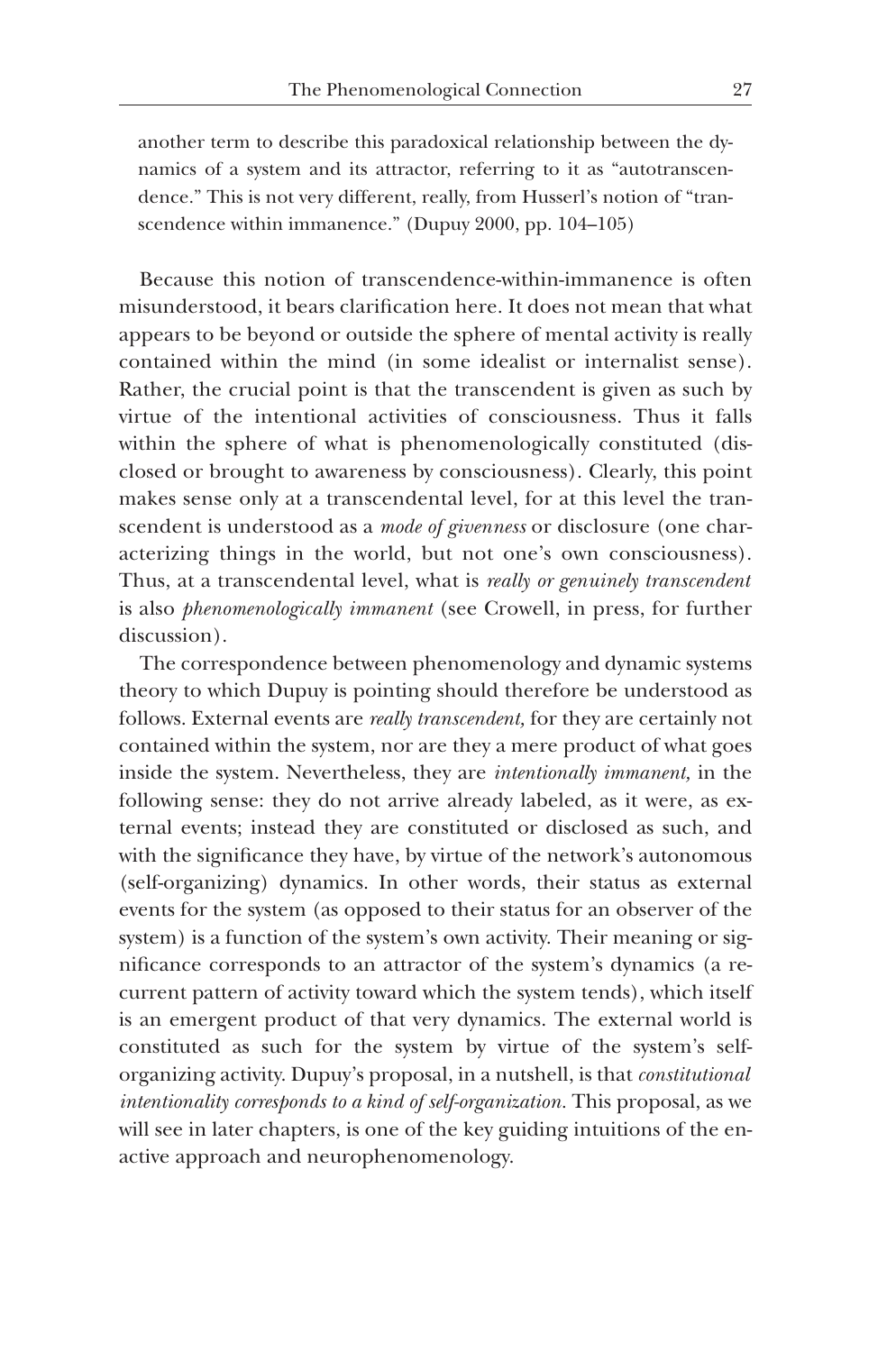## From Static to Genetic Phenomenology

This convergence between phenomenology and the enactive approach can be taken further. The correlational structure of intentionality belongs to what Husserl called static phenomenology. As his thought progressed, however, Husserl found that he needed to articulate a *genetic phenomenology,* that is, a phenomenology whose point of departure is not the explicit correlational structure of intentional act (noesis) and intentional object (noema), but rather the genesis of intentional experience in time. From the standpoint of genetic phenomenology, we need to account for the correlational structure of intentionality developmentally by understanding how it emerges from inarticulate experience that does not have a clear subject-object structure. One wellspring of this kind of experience is the lived body *(Leib);* another is time-consciousness. The shift from static to genetic phenomenology thus marks a turn toward the lived body and timeconsciousness. Thus it enables us to deepen the connection between phenomenology and the enactive approach.

Static phenomenology makes use of two methodological strategies (Steinbock 1995, pp. 38–39). The first is static analysis or the analysis of invariant formal structures of experience, such as the correlational structure of intentionality, or the difference between presentational and re-presentational mental acts and the ways the latter presuppose the former. The second strategy is constitutional analysis—the analysis of how things are disclosed or brought to awareness by virtue of the intentional activities of consciousness. From a transcendental perspective, the invariant formal structures of experience uncovered by static analysis are precisely the essential formal laws under which experience necessarily operates in order to constitute its objects. An example is Husserl's investigation in his 1907 lectures, "Thing and Space," of the conditions of possibility for the perceptual experience of things in space (Husserl 1997). Husserl shows that visual perception depends constitutively on certain invariant functional interdependencies between visual sensation and the experience of moving one's body (which he calls kinesthesis). These analyses anticipate recent enactive or dynamic sensorimotor accounts of perception (discussed in Chapter 9). According to these accounts, to perceive is to exercise one's skillful mastery of the ways sensory stimulation varies as a result of bodily movement (Noë 2004; O'Regan and Noë 2001a).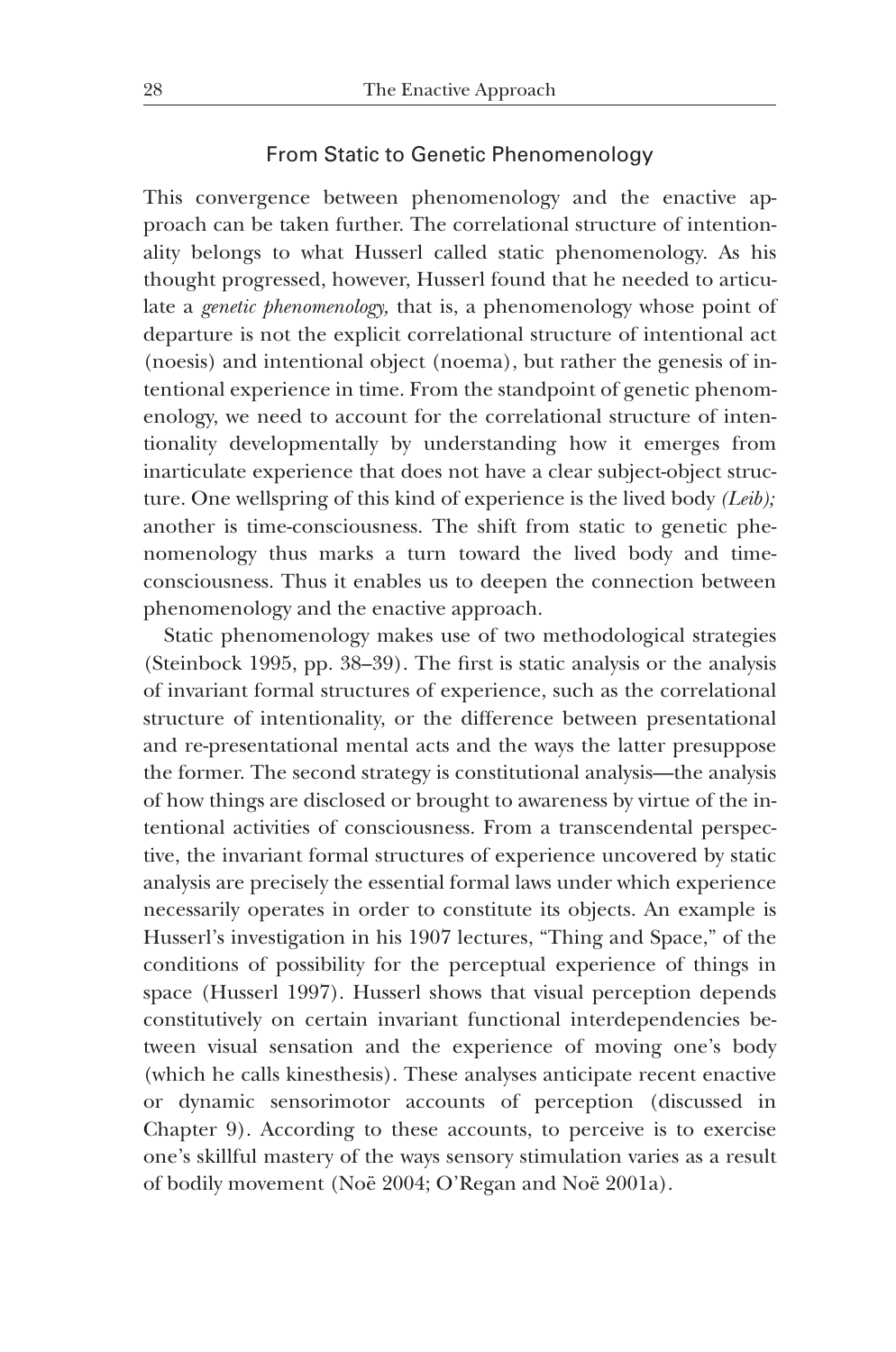Unlike static phenomenology, genetic phenomenology does not take the already disclosed intentional object as its point of departure, nor is it content to stay at the level of analyzing formal and constitutive structures of experience. Instead, it investigates the genesis and development of those structures themselves. After all, we do not simply drop into the world and open our eyes and see. What we see is a function of how we see, and how we see is a function of previous experience. For genetic phenomenology, what we experience is not a fixed given but something that has come to be given—something *emergent* out of previous experience (Bernet, Kern, and Marbach 1993, pp. 200–201). In Chapters 11 and 12, I discuss phenomenological analyses of time-consciousness and affect produced from this genetic orientation and relate them to research in psychology and neuroscience.

Genetic phenomenology also brings with it a different way of thinking about the conscious subject. From a static viewpoint, the "I" is thought of as a kind of "ego-pole" of the noetic-noematic structure, in contraposition to the "object-pole."11 A fuller articulation of the correlational structure of intentionality would thus be [ego] noesis-noema (I intend the intentional object). From a genetic standpoint, however, this way of thinking remains abstract because it ignores the temporal development and individuation of the subject. The "I" or "ego" is not a mere "empty pole" of selfhood in experience but a concrete subject having habits, interests, convictions, and capabilities as a result of accumulated experience. In other words, the subject has to be seen as having a "life" in all the rich senses of this word—as formed by its individual history, as a living bodily subject of experience *(Leib),* and as belonging to an intersubjective "life-world" *(Lebenswelt).*

Genetic phenomenology distinguishes between active genesis and passive genesis. In active genesis subjects play an active and deliberate, productive role in the constitution of objects. The products of active genesis are tools, artworks, scientific theories, experimental interventions, logical judgments, mathematical propositions, and so on. Active genesis, however, always presupposes a passivity by which one is *affected* beforehand. It must be stressed that "passive" in this context does not mean a state of inactivity, but rather a state of being involuntarily influenced and affected by something. In particular, it means being influenced and affected on an aesthetic level, in the original Greek sense of *aisthesis* as sense perception, including especially the perception and felt experience of what is attractive and unattractive. Thus the thought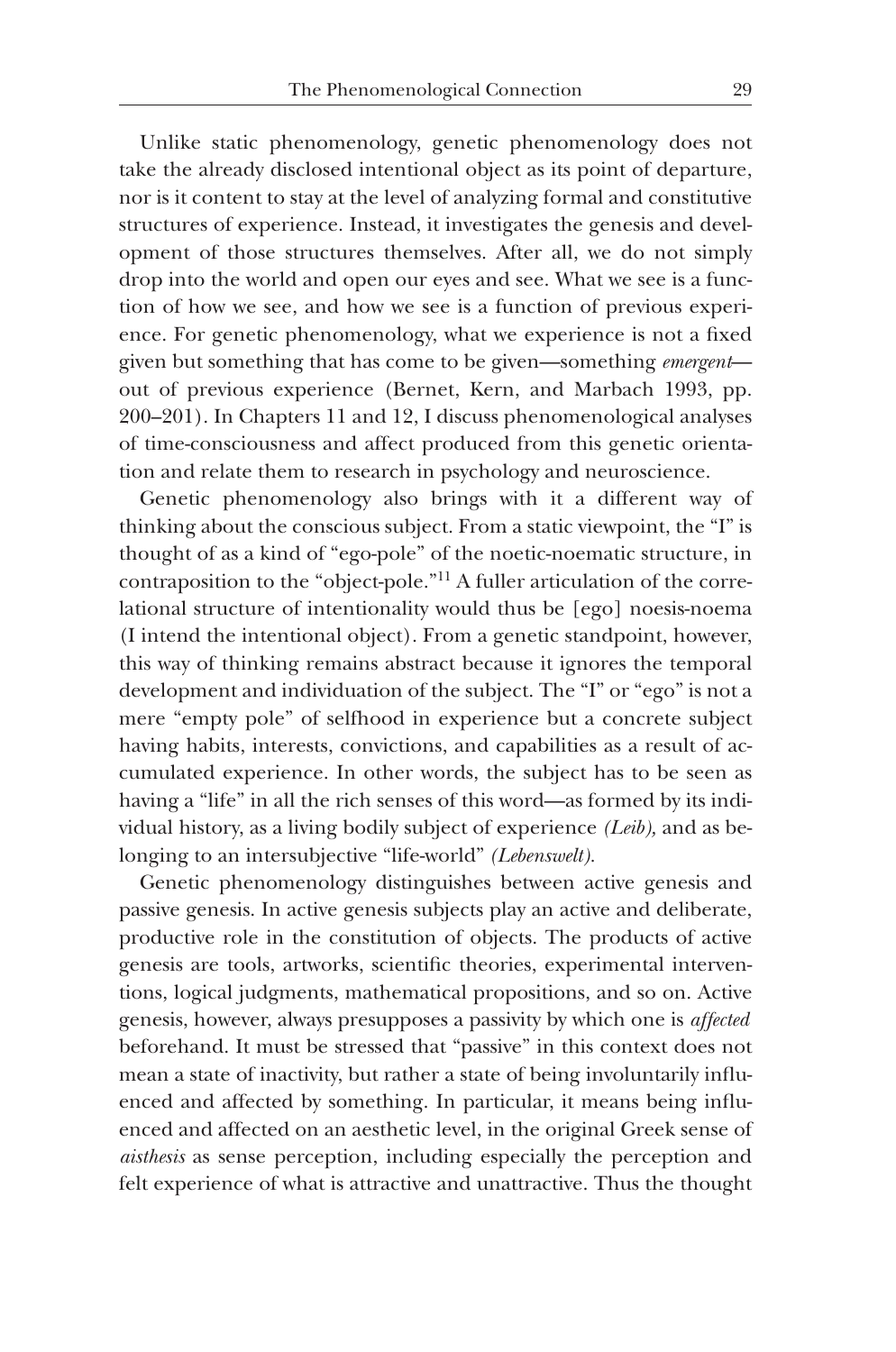behind the active / passive distinction is that our active orientation toward things in practical or theoretical reason, or artistic creation, presupposes a deeper and more fundamental openness to the world. It is an openness to being sensuously affected and solicited by the world through the medium of our living body, and responding by attraction and repulsion. Investigating these sensorimotor and affective depths of experience leads phenomenology to the notion of passive genesis. In passive genesis, the lived body constitutes itself and its surrounding environment through the involuntary formation of habits, motor patterns, associations, dispositions, motivations, emotions, and memories.

At this level of "passive synthesis" in experience, the relevant notion of intentionality is not so much object-directedness as openness to the world, here in the bodily form of an implicit sensibility or sentience that does not have any clear subject-object structure. Intentionality at this level functions anonymously, involuntarily, spontaneously, and receptively. Husserl distinguishes between receptivity and affectivity (2001, pp. 105, 127). As Dan Zahavi explains, "Receptivity is taken to be the first, lowest, and most primitive type of intentional activity, and consists in responding to or paying attention to that which is affecting us passively. Thus, even receptivity understood as a mere 'I notice' presupposes a prior affection" (Zahavi 1999, p. 116; see also the Translator's Introduction to Husserl 2001). Affection here means being *affectively influenced* or *perturbed*. The idea is that whatever comes into relief in experience must have already been affecting us and must have some kind of "affective force" or "affective allure" in relation to our attention and motivations. Whatever exercises affective allure without our turning to it attentively is said to be "pregiven," and whatever succeeds in gaining attention is said to be "given." Thus the given—the mode or way in which something appears to object-directed consciousness—has to be understood dynamically and teleologically as emergent in relation to the pregiven. Object-directed intentional experiences emerge out of the background of a precognitive "operative intentionality" (Merleau-Ponty 1962, p. xviii) that involves a dynamic interplay of affective sensibility, motivation, and attention. This affectively "saturated intentionality" (Steinbock 1999) provides our primordial openness to the world.

The phenomenological terrain of "passive synthesis" is rich in potential for illuminating and being illuminated by research in psychology and neuroscience on emotion and cognition. Some of these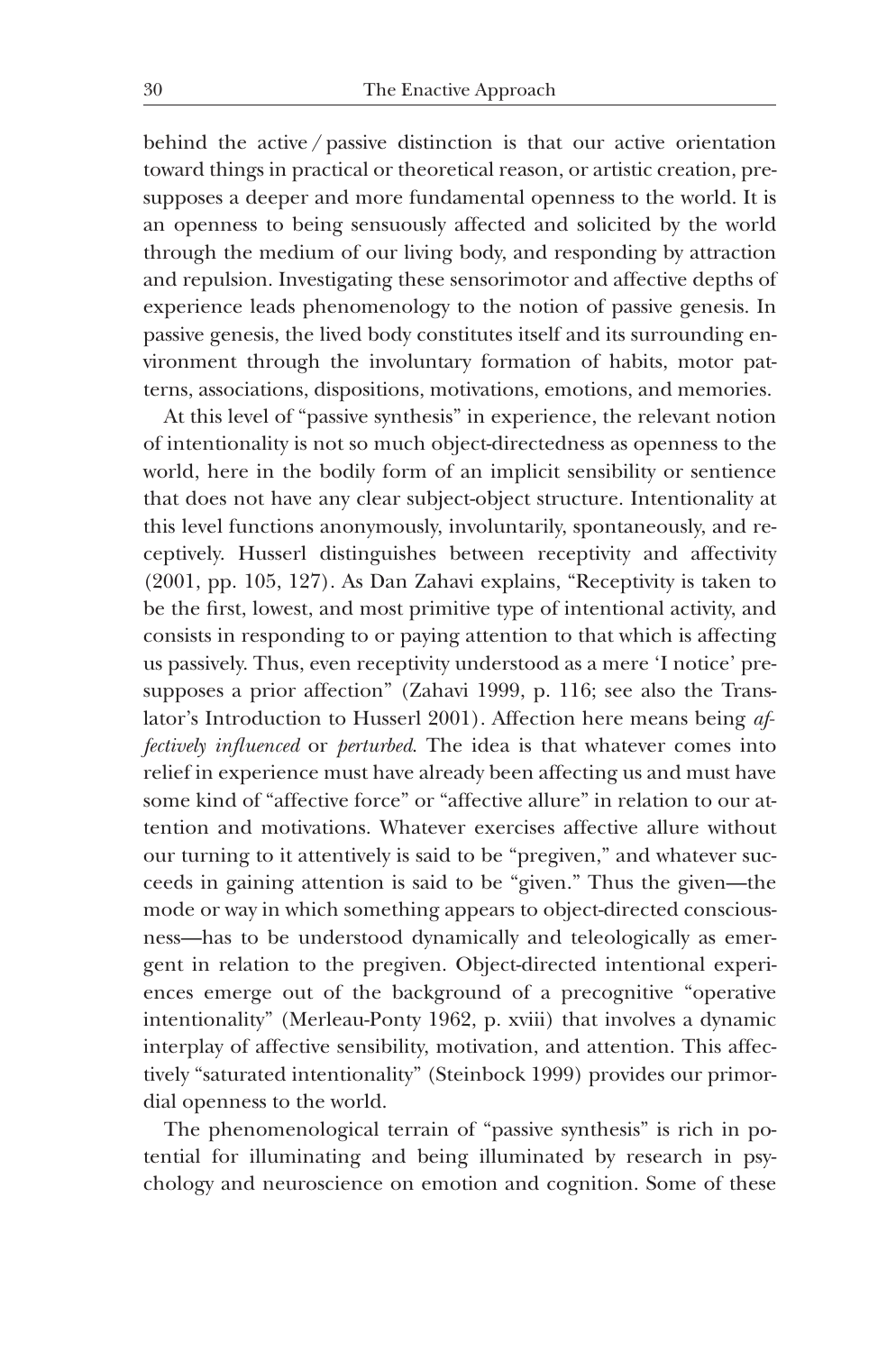connections are already discernible in Husserl's description of passive synthesis as operating according to a principle of association (Husserl 1960, pp. 80–81; 2001, pp. 162–242). For Husserl, association is an intentional process whereby experiences are built up or synthesized into larger, patterned wholes. Using the terminology of emergence, we could say that association is the process by which coherent patterns of experience emerge from conjoined and reciprocally affecting experiences. Here are a few vivid examples given by William James in his *Principles of Psychology:*

Let a person enter his room in the dark and grope among the objects there. The touch of the matches will instantaneously recall their appearance. If his hand comes in contact with an orange on the table, the golden yellow of the fruit, its savor and perfume will forthwith shoot through his mind. In passing the hand over the sideboard or in jogging the coal-scuttle with the foot, the large glossy dark shape of the one and the irregular blackness of the other awaken in a flash and constitute what we call the recognition of objects. The voice of the violin faintly echoes through the mind as the hand is laid upon it in the dark, and the feeling of the garments or draperies which may hang about the room is not understood till the look correlative to the feeling has in each case been resuscitated . . . But the most notorious and important case of the mental combination of auditory with optical impressions originally experienced together is furnished by language. The child is offered a new and delicious fruit and is at the same time told that it is called a "fig." Or looking out of the window he exclaims, "What a funny horse!" and is told that it is a "piebald" horse. When learning his letters, the sound of each is repeated to him whilst its shape is before his eye. Thenceforward, long as he may live, he will never see a fig, a piebald horse, or a letter of the alphabet without the name which he first heard in conjunction with each clinging to it in his mind; and inversely he will never hear the name without the faint arousal of the image of the object. (1981, pp. 524–525)

According to the empiricist philosophers Locke and Hume, such associations happen in a completely mechanical way. Association operates as a kind of connective force in the mind that links impressions and ideas simply in virtue of their simultaneous occurrence, proximity, or repeated succession. Hume's analysis of causation provides a famous example of this way of thinking about association. Hume argued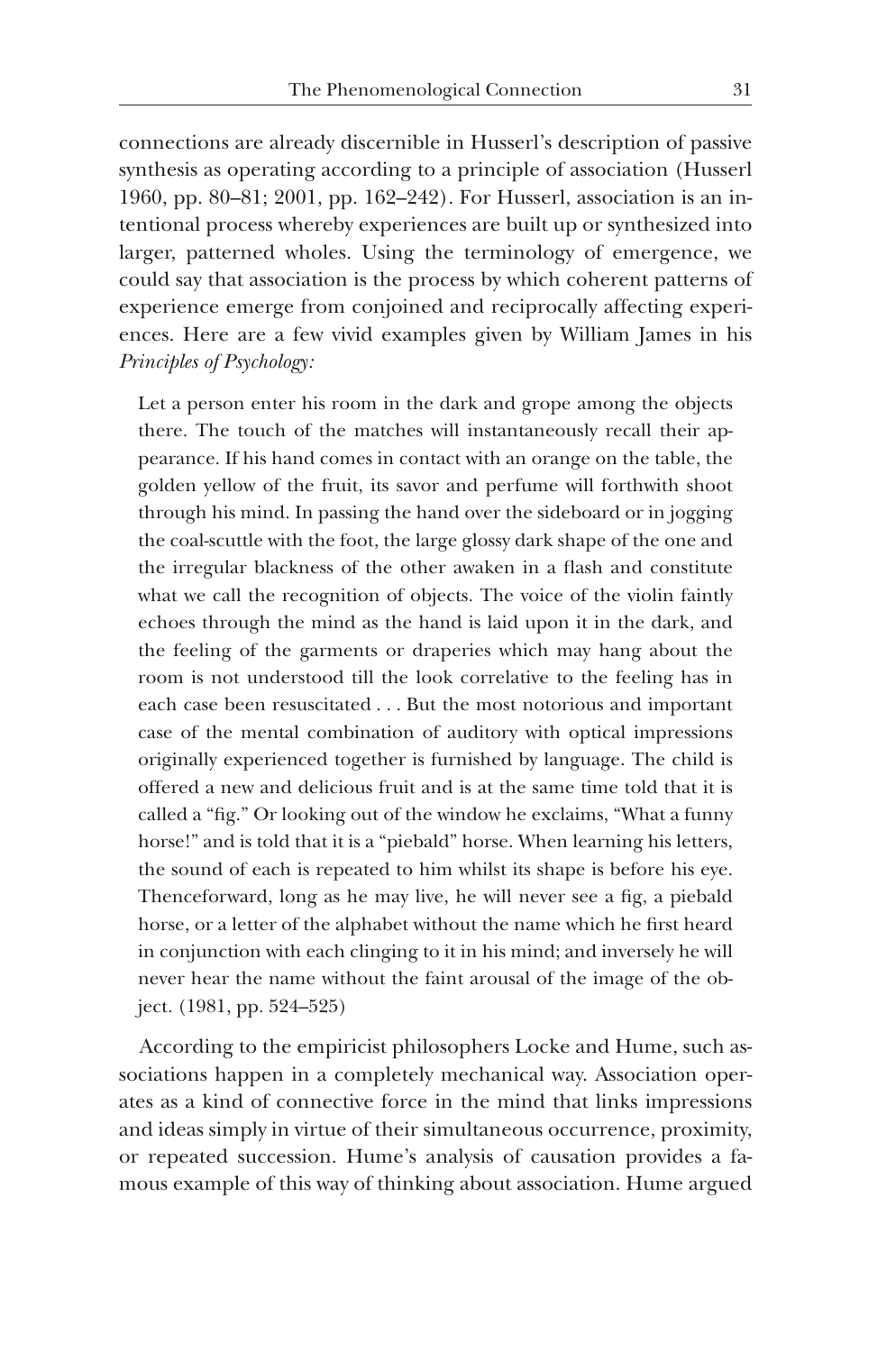that causal connections are neither directly observable nor provable by reason, but are objects of mere belief based on habit and custom. The belief in a causal connection between A and B arises from the association or "constant conjunction" of A and B in past experience: experiences of A constantly conjoined to experiences of B make the mind habitually expect that the occurrence of A will be followed by the occurrence of B.

For Husserl (and James), however, association is not meaningless and mechanical, but thoroughly intentional. Association is not the mechanical aggregation of complex experiences out of preexisting experience-atoms. Husserl, like James, completely rejects this atomistic conception of experience. Like emergent processes in a self-organizing system, associated experiences reciprocally strengthen and reinforce each other and thereby give rise to new formations that supersede their prior separateness. Association also involves the retention and anticipation of sense or meaning. Earlier experiences are affectively "awakened" by later ones on the basis of their felt similarities, and they motivate the anticipation that what is to come will cohere with the sense or meaning of experience so far. In Husserl's terminology, there is an "analogical transfer of sense" from earlier to later experience: what is present now is passively apprehended within a sense that has its roots in earlier experience and that has since become habitual (Bernet, Kern, and Marbach 1993, p. 202).

The notion of habit is central to Husserl's conception of passive genesis, as he states explicitly in a lecture from 1927: "As Hume correctly teaches, habit is not only our nurse, rather it is the function of consciousness that shapes and constantly further shapes the world" (quoted by Bernet, Kern, and Marbach 1993, p. 203; see also Welton 2000, p. 243). Husserl mentions Hume, but the notion of habit was very important to James as well. In his *Principles of Psychology* James declared that habit is the ground of all association in the stream of consciousness and in brain activity (thereby anticipating Donald Hebb and connectionism).12 Later, in 1945, Merleau-Ponty introduced his notion of the habit-body in his *Phenomenology of Perception* while discussing the experience of the phantom limb: "our body comprises as it were two distinct layers, that of the habit-body and that of the body at this moment. In the first appear manipulatory movements which have disappeared from the second, and the problem how I can have the sensation of still pos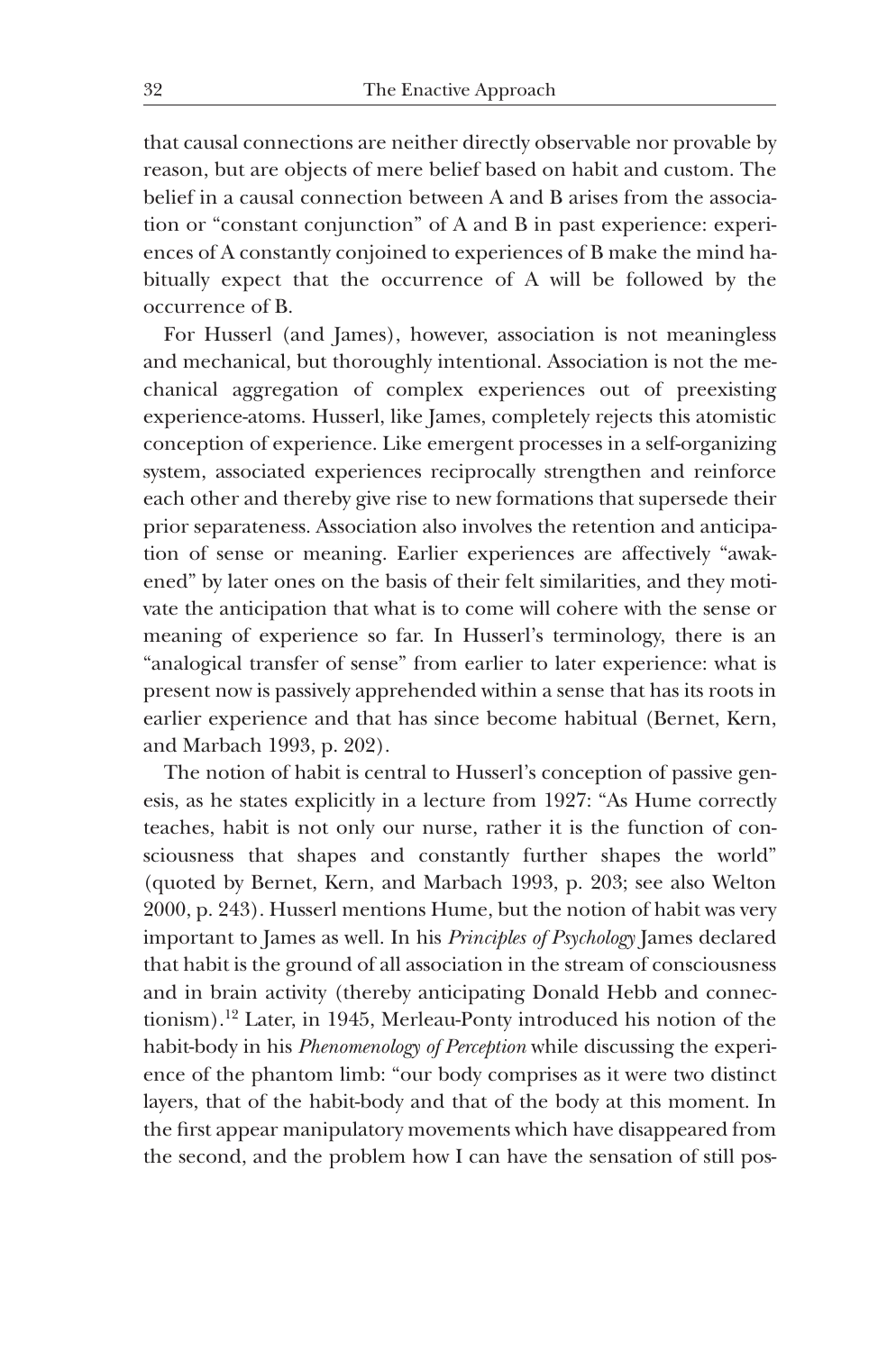sessing a limb which I no longer have amounts to finding out how the habitual body can act as guarantee for the body at this moment" (1962, p. 82). To say that the habitual body acts as guarantee for the body at this moment is to say that one's lived body is a developmental being thick with its own history and sedimented ways of feeling, perceiving, acting, and imagining. These sedimented patterns are not limited to the space enclosed by the body's membrane; they span and interweave the lived body and its environment, thereby forming a unitary circuit of lived-body-environment (Gallagher 1986b).

In Part III, I will explore this convergence of genetic phenomenology and enactive cognitive science in greater detail. For now let me simply point out how important the dynamic coupling between one's lived body and the surrounding world is to both perspectives. In this coupling, the motivating undercurrent is the habitual and associative linkage of affective, sensorimotor, and imaginative bodily experiences.

### From Genetic to Generative Phenomenology

Late in his life Husserl began to move in still another direction—from genetic phenomenology to *generative phenomenology.* Already in genetic phenomenology intersubjectivity had arisen as an important theme, in the form of the dynamic coupling between self and other on the basis of their lived bodily presence to one another. Generative phenomenology, however, widened the scope of this genetic analysis beyond the self-other relation to include the parameters of birth and death as well as the interconnectedness of generations.

In this context, the term *generative* has a double meaning: it means both the process of becoming and the process of occurring over the generations (Steinbock 1995, p. 3). Generative phenomenology concerns the historical, social, and cultural becoming of human experience. If static phenomenology is restricted in scope with respect to genetic phenomenology, then genetic phenomenology is restricted in scope with respect to generative phenomenology: the subject matter of generative phenomenology is the historical and intersubjective becoming of human experience, whereas genetic phenomenology focuses on individual development without explicit analysis of its generational and historical embeddedness.

In shifting from a genetic to a generative register, the notion of the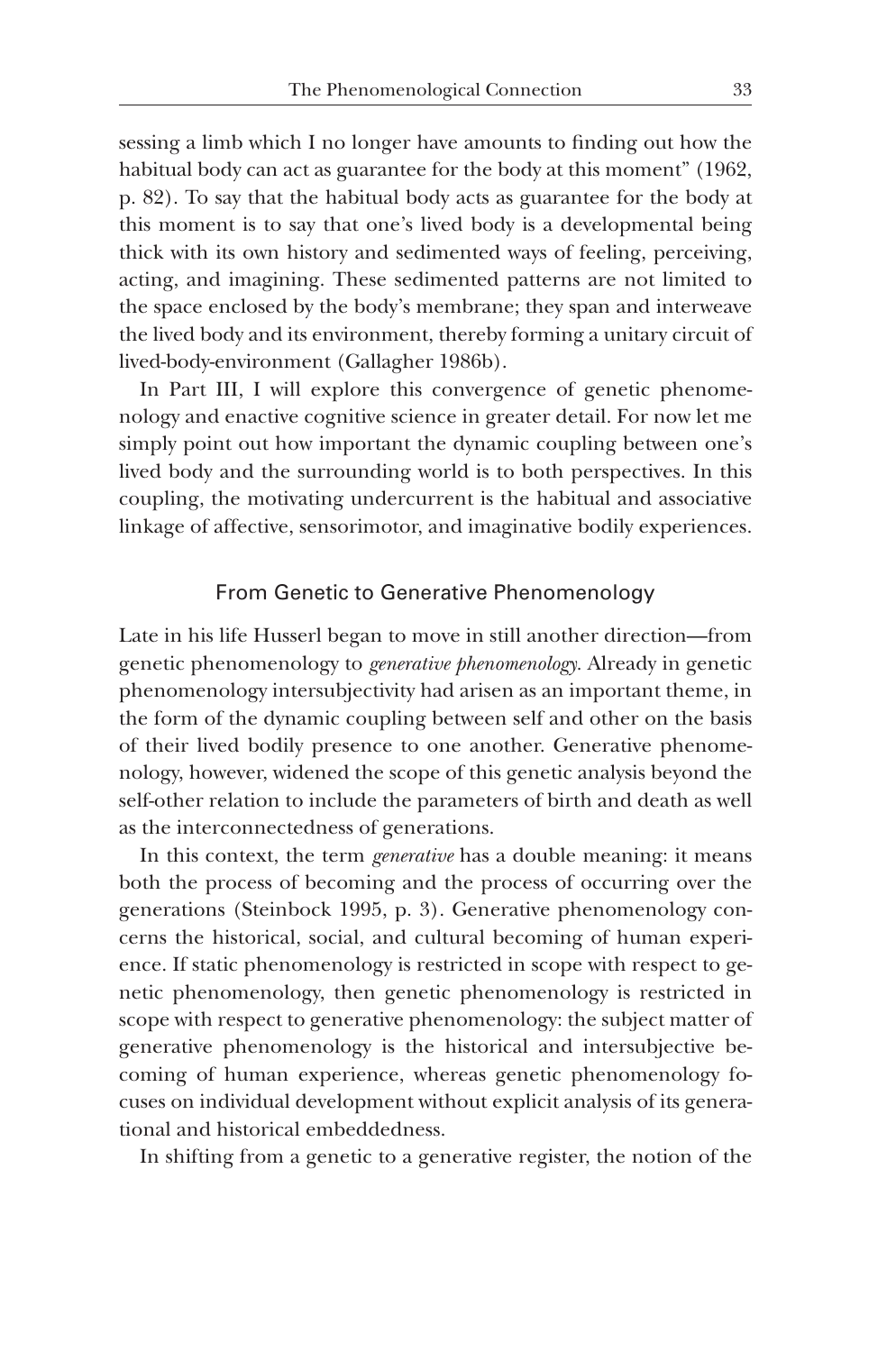lived body is complemented with that of the *life-world* (Husserl 1970; Steinbock 1995, pp. 86–122; Welton 2000, pp. 331–346). The life-world is the everyday world in which we live. It is "always already pregiven," serving as the horizon of all our activities, practical and theoretical. Two important aspects of this rich and multifaceted notion need to be mentioned here—the back-and-forth circulation or exchange within the life-world between empirical science and everyday human life, and the life-world as the pregiven horizon and ground of all human activity.

The life-world comprises the everyday world and the things that can be directly experienced within the everyday world—our living bodies, our natural surroundings, and our cultural creations (tools, artworks, and so on). The life-world is subject-relative in the sense that it is relationally bound to human subjectivity. This is in contrast to "objective nature" as conceived by science, which is arrived at through logical and theoretical abstraction. *Nature* so construed is an objectification and has as its cognitive correlate the objectifying intentional attitude adopted by a community of theorizing subjects. *Objective nature* presupposes the life-world as its evidential source and ground. In principle it cannot be experienced directly because it is the product of abstraction and idealization. Nevertheless, the propositions, models, logical constructs, and experimental techniques of the sciences are clearly experienceable in another sense: they are human accomplishments that have experiential validity for members of the scientific community, and their effects flow into the everyday world and become tangibly experienced in the form of technology and social practice. Our life-world encompasses science, in addition to other spheres of experience such as art, philosophy, and religion. Hence, there is a necessary "circulation" between everyday experience and scientific experience (Varela, Thompson, and Rosch 1991, pp. 10–14). On the one hand, everyday experience provides the sensuous, material contents from which and with which science must work. On the other hand, the scientific analyses built from these contents contribute to the formation of our life-world and provide important leading clues for phenomenological analyses of how our experience of the world is genetically and generatively constituted.

In taking up these phenomenological analyses, Husserl initially conceived of the life-world as a synthetic totality. Hence he treated it on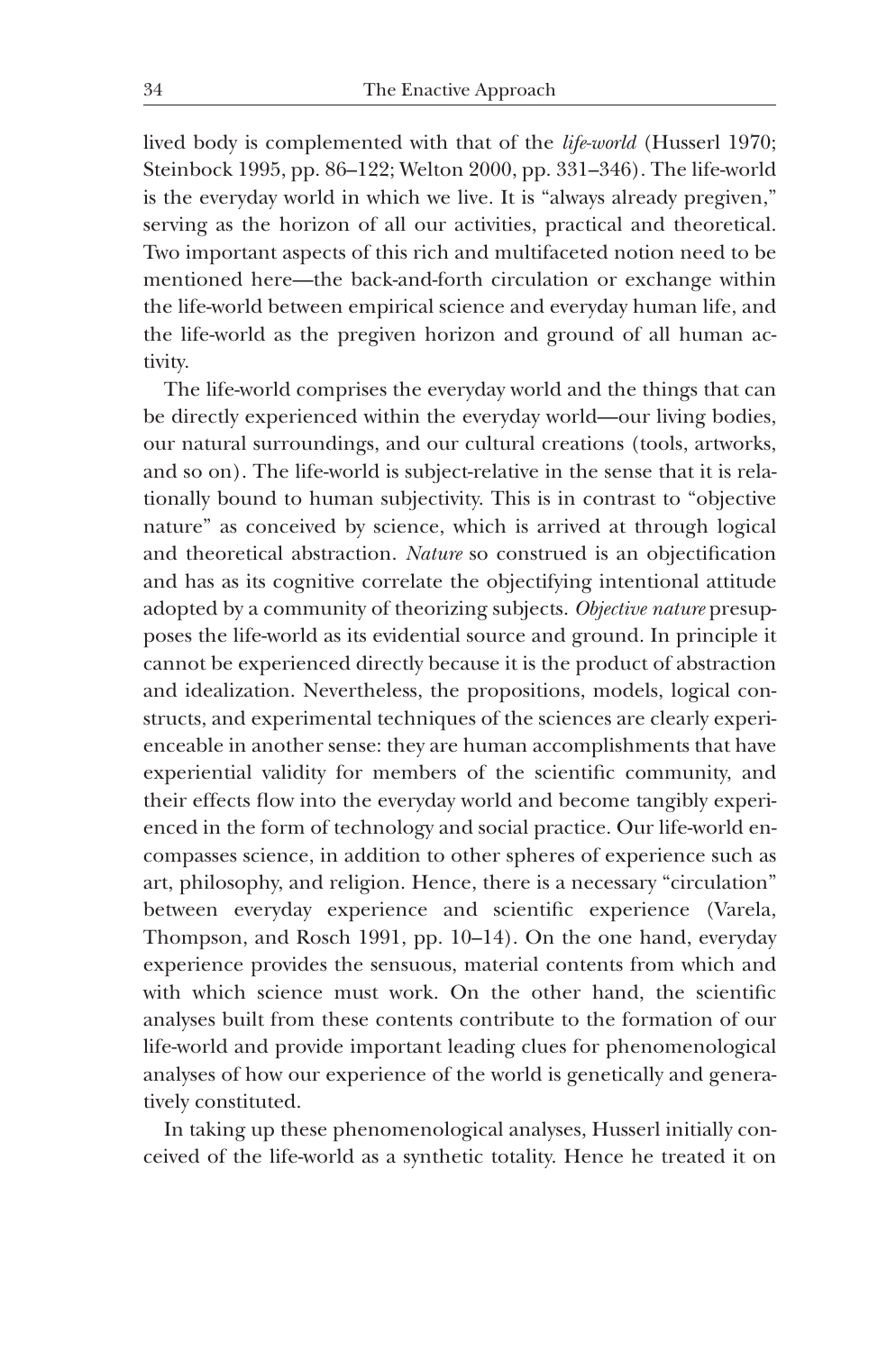the model of an object, albeit a peculiar all-encompassing one (see Steinbock 1995, pp. 98–102; Welton 2000, pp. 336–346). Eventually, however, it became clear to him that the life-world cannot be given as any kind of intentional object, for it is always already there, pregiven rather than given.<sup>13</sup> Thus, in a crucial and famous passage from his last work, *The Crisis of European Sciences and Transcendental Phenomenology* (1970, §37, pp. 142–143), he wrote that the world is always already there, existing in advance for us, as the "ground" and "horizon" of any human activity. He then asserted that the way we are conscious of the world and the way we are conscious of things or objects, though inseparably united, are fundamentally different. We can be conscious of things only as things within the world horizon, and we can be conscious of the world horizon only as a horizon for existing objects. Yet the world is not any kind of entity, nor is it simply the totality of entities, precisely because it is the horizon presupposed by any entity or any totality. It is tempting to say "the world is one," except that, as Husserl puts it, the world "exists with such uniqueness that the plural makes no sense when applied to it." In other words, the world is not one in any sense in which it could have been two. To put it another way, to describe the world as "unique," such that "every singular and every plural drawn from it, presupposes the world horizon," means that the notion of counting makes no sense or has no application here.<sup>14</sup> Given this difference between the manner in which any object is given and the manner in which the world horizon is given (namely, as always already pregiven), it follows that there must be "fundamentally different correlative types of consciousness for them."

Husserl's terms *horizon* and *ground* are metaphorical, at once visual and geological. A horizon is not a thing "out there" but rather a structure of appearance. It therefore implicates or points back to the perceiver for whom appearances are so structured. In phenomenological language, "horizon" taken noematically as a structure of appearance necessarily implicates "horizon" taken noetically as a structure of consciousness. One could say that a horizon is the precondition for the appearance of anything, except that "precondition" is too static. Stated in a genetic register, a horizon is a dynamic structure of disclosure in which both the object (noema) and consciousness (noesis) partake (Steinbock 1995, p. 107). Anything that comes forth, manifests, or emerges does so in an open clearing or expanse, delimited by a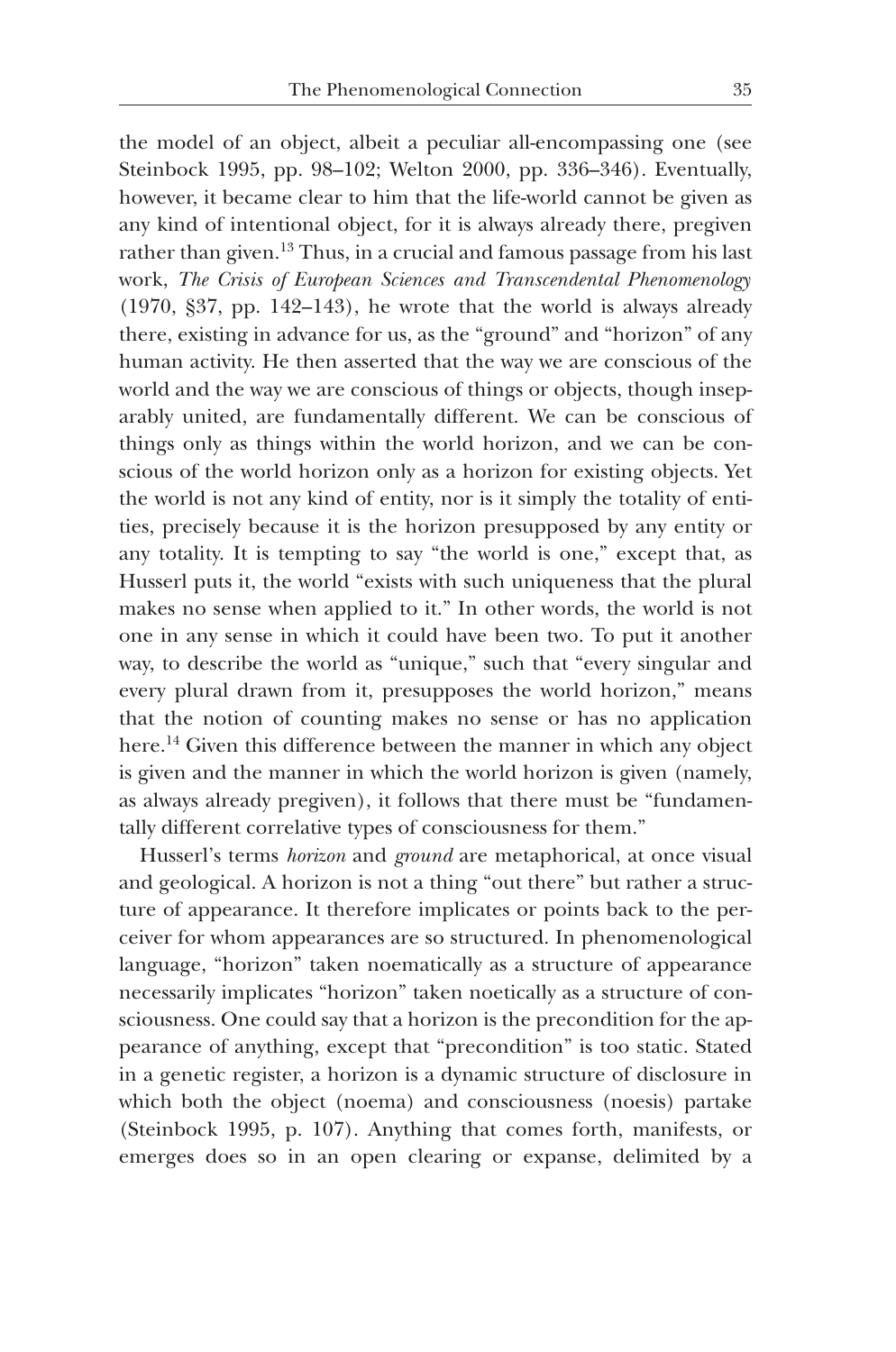horizon. The horizon of every possible horizon is the world. Yet the world-horizon cannot be the synthesis, totality, or mereological sum of all these possible horizons because it is pregiven or *a priori* with respect to any of them and thus is *sui generis.* Similarly, to describe the lifeworld as ground *(Boden)* is not to say that it is a static foundation; rather, it is the pregiven soil out of which everything is generated and nourished. This soil includes one's forebears and culture. We human beings constitute and reconstitute ourselves through cultural traditions, which we experience as our own development in a historical time that spans the generations. To investigate the life-world as horizon and ground of all experience therefore requires investigating none other than generativity—the processes of becoming, of making and remaking, that occur over the generations and within which any individual genesis is always already situated.

Generative phenomenology brings to the fore the intersubjective, social, and cultural aspects of our radical embodiment. Individuals are born and die, they develop and constantly change, and they emerge from their forebears and perpetuate themselves in generations to come. Individual subjectivity is from the outset intersubjectivity, originally engaged with and altered by others in specific geological and cultural environments (Depraz 1999c, p. 482; Steinbock 1995). Individual subjectivity is intersubjectively and culturally embodied, embedded, and emergent.

Classical cognitive science, to the extent that it operated under the assumption that the individual self comes first and the other second, simply left out intersubjectivity and culture. Indeed, it had no real means to analyze their contributions to the "cognitive architecture" of the human mind. As a result, classical cognitive science has offered abstract and reified models of the mind as a disembodied and cultureless physical symbol system or connectionist neural network in the head of a solitary individual. As we will see in the last chapter of this book, however, the enactive approach, particularly when guided by genetic and generative phenomenologies of the lived body, intersubjectivity, and the life-world, offers a different vision. I will argue that self and other enact each other reciprocally through empathy and that human subjectivity emerges from developmental processes of enculturation and is configured by the distributed cognitive web of symbolic culture.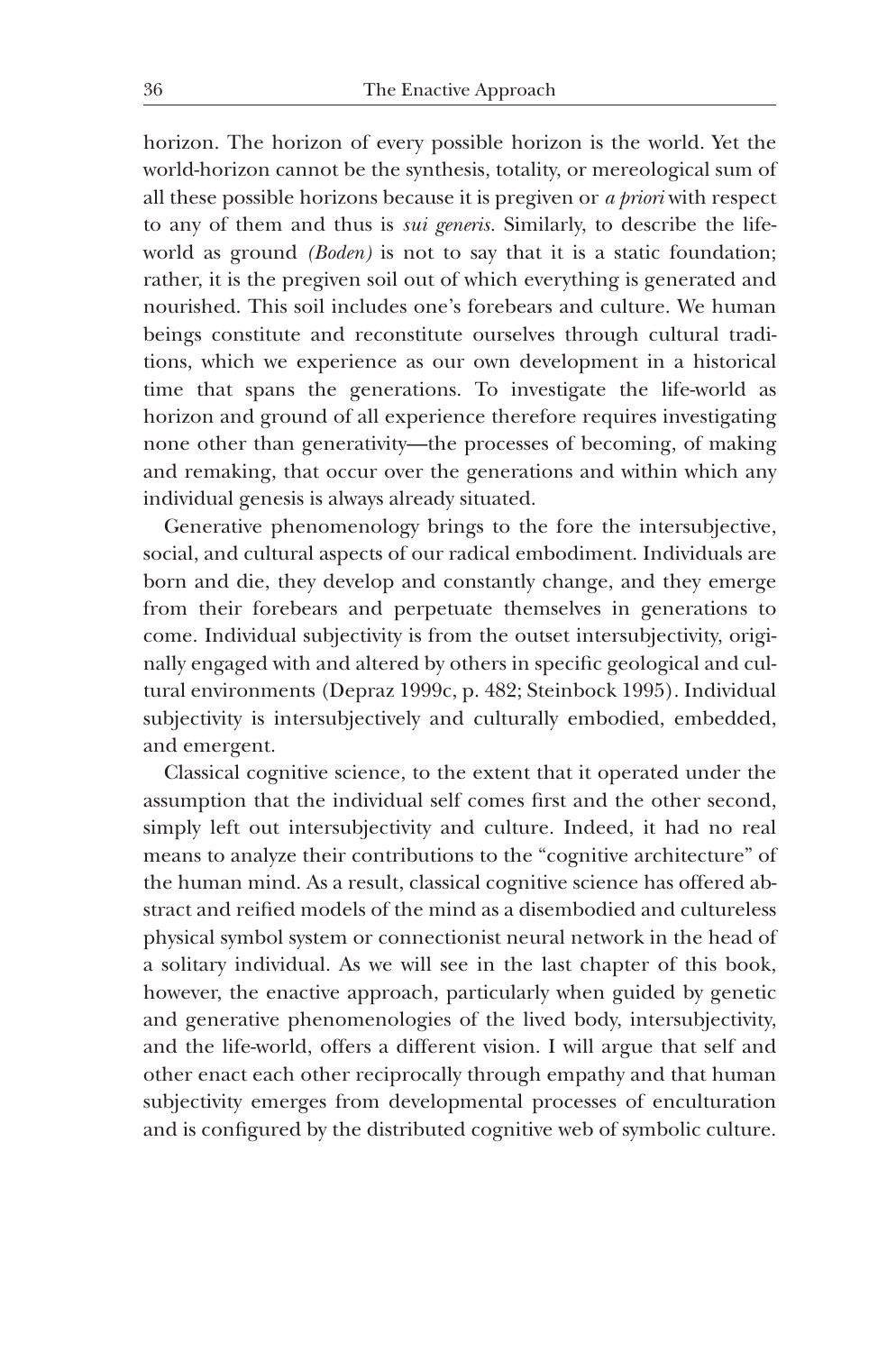## THREE

◆ ◆ ◆

# Autonomy and Emergence

ACCORDING TO THE ENACTIVE APPROACH, the human mind emerges from self-organizing processes that tightly interconnect the brain, body, and environment at multiple levels. The key ideas on which this proposition is based are those of *autonomous systems* and *emergence* or *emergent processes.* In this chapter, I explain these ideas. In the next chapter, I explore some connections between these ideas and phenomenological ideas about form, in particular forms or structures of behavior. These two chapters will lay the groundwork for the enactive strategy of addressing the explanatory gap by going back to the roots of mind in life and then working forward to subjectivity and consciousness.

In the first section of this chapter, I review some basic ideas about dynamic systems that form a background for the enactive approach. In the second section, I explain the notion of an autonomous system. A distinctive feature of the enactive approach is the emphasis it gives to autonomy. In brief, an autonomous system is a self-determining system, as distinguished from a system determined from the outside, or a heteronomous system. On the one hand, a living cell, a multicellular animal, an ant colony, or a human being behaves as a coherent, self-determining unity in its interactions with its environment. An automatic bank machine, on the other hand, is determined and controlled from the outside, in the realm of human design. The paradigm for interaction with a heteronomous system is input/processing/ output, in which deviations from desired outputs are seen as system errors. The paradigm for interaction with an autonomous system is a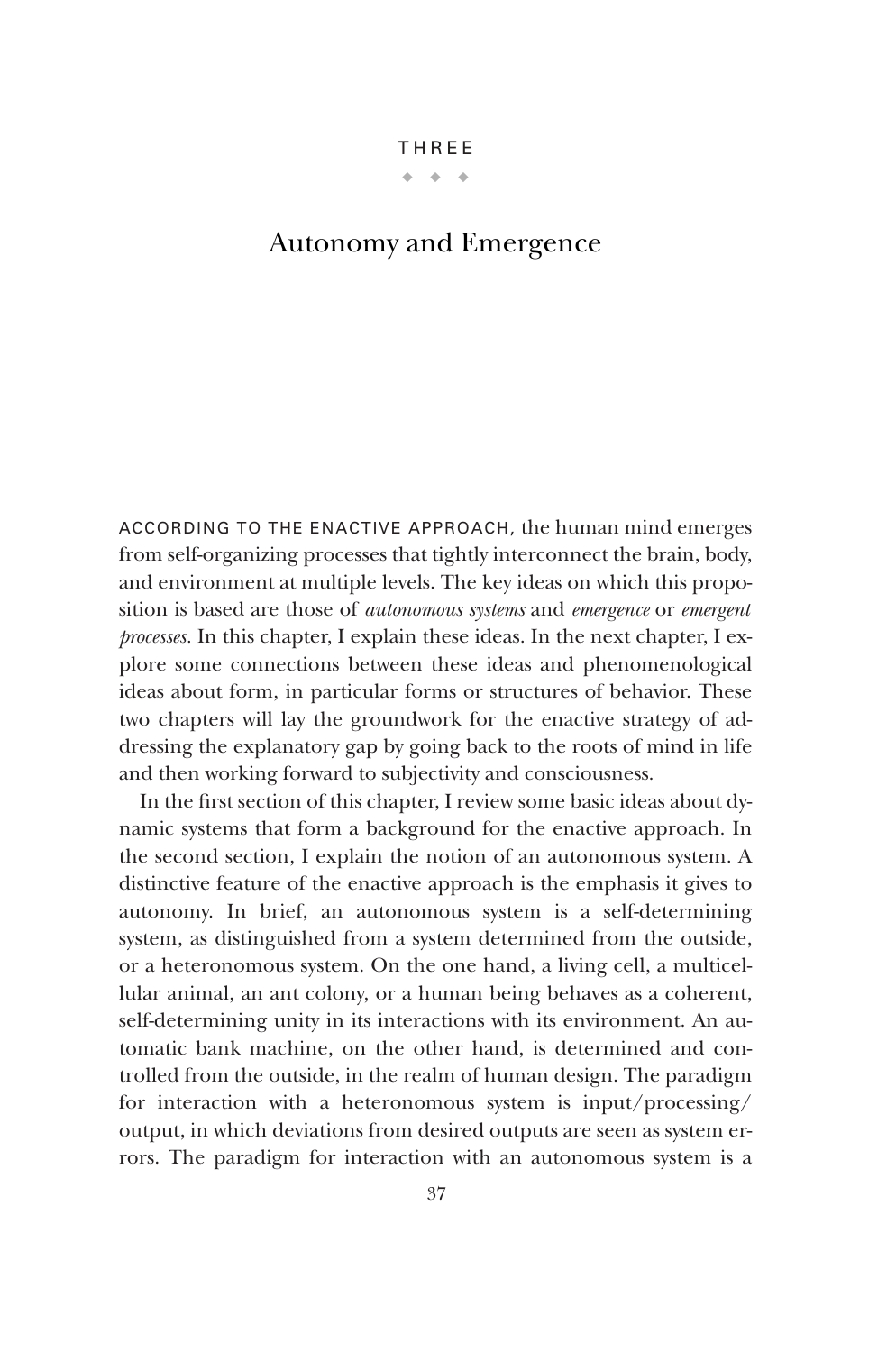conversation, in which unsatisfactory outcomes are seen as breaches of understanding (Varela 1979, p. xii). According to the enactive approach, living beings and cognitive agents need to be understood as autonomous systems. I discuss the implications of this autonomy perspective for how we think about information in the third section.

In the fourth section, I turn to emergence, a now familiar notion that describes the arising of large-scale, collective patterns of behavior in complex systems as diverse as cells, brains, ecosystems, cities, and economies. Emergence is closely related to self-organization and circular causality, both of which involve the reciprocal influence of "bottom-up" and "topdown" processes. For example, a tornado emerges through the selforganization of circulating air and water particles; it reciprocally sucks those particles into a particular macroscopic configuration, with devastating effect for anything in its path. In this section, I sketch a way of thinking about emergence that I call dynamic co-emergence. Dynamic co-emergence means that a whole not only arises from its parts, but the parts also arise from the whole. Part and whole co-emerge and mutually specify each other. A whole cannot be reduced to its parts, for the parts cannot be characterized independently of the whole; conversely, the parts cannot be reduced to the whole, for the whole cannot be characterized independently of the parts. I discuss philosophical issues related to this conception of emergence in Appendix B.

## Dynamic Systems

In recent years growing interest in the dynamics of cognition and emotion has given rise to a distinct dynamical approach in mind science (Kelso 1995; Lewis and Granic 2000; Port and van Gelder 1995; Thelen and Smith 1994). The central idea of the dynamical approach is that natural cognition—cognition in evolved, living agents—is a dynamic phenomenon and accordingly needs to be understood from the perspective of the science of dynamic systems. This perspective includes dynamic-systems theory (a branch of pure mathematics), dynamicsystems modeling (mathematical modeling of empirical systems), and experimental investigations of biological and psychological phenomena informed by these tools.

The first important concept we need to introduce in this context is that of a *dynamic system.*<sup>1</sup> In simple terms a dynamic system is one that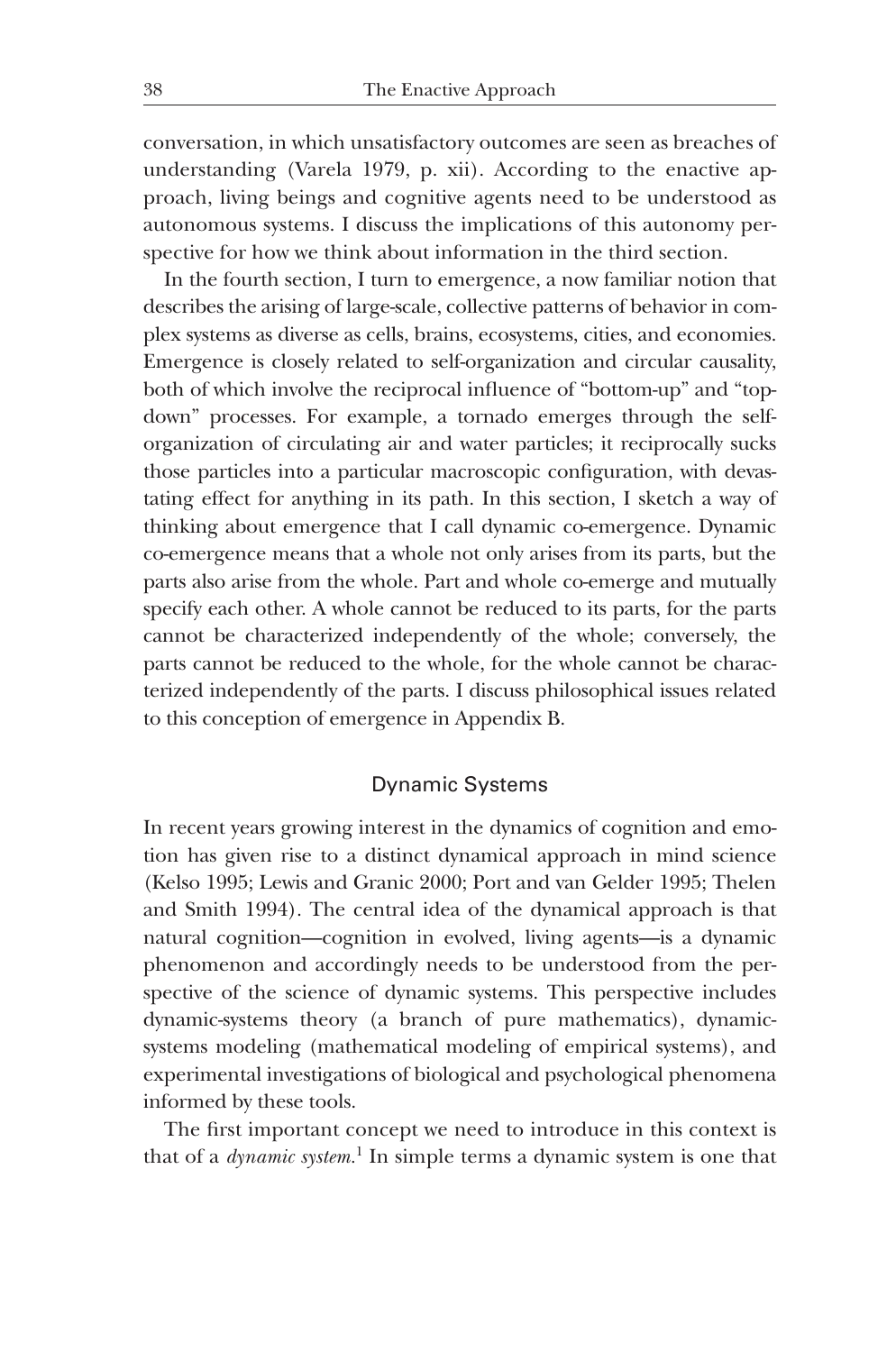changes over time. The term *system*, however, is ambiguous, in that it can refer either to an actual system in the world, such as the solar system, or to a mathematical model of an actual system. In the case of the actual world, the term *system* does not admit of precise definition. In general, a system is a collection of related entities or processes that stands out from a background as a single whole, as some observer sees and conceptualizes things. The classic example from the history of science is the solar system. Its components are the sun, moon, and planets, and its states are their possible configurations. What changes over time is the state of the system. A dynamic system in the sense of a model, however, is a mathematical construction that aims to describe and predict the way an actual system changes over time (the paths of the planets, and events such as eclipses, in the case of the solar system). To this end, some aspects of the actual system are singled out as being especially important and are mathematically represented by quantitative variables. Specifying the numerical values of all the variables at a given time indicates the state of the system at that time. A dynamic system includes a procedure for producing such a description of the state of the system and a rule for transforming the current statedescription into another state-description for some future time. A dynamic system is thus a mathematical model for the way that a system changes or behaves as time passes.

If the passage of time is considered to be continuous (like the sweeping second hand of an analogue clock), then the dynamic system is a differentiable one: the variables change in a smooth and continuous way, and the rules or "evolution equations" that govern the changing state of the system take the form of differential equations. If time is considered to pass in evenly spaced, discrete jumps (like a digital clock), then the system is described by a difference equation or a mapping (a function repeatedly applied or iterated in discrete time steps). Some differential equations have an analytical solution, which means they can be exactly solved by mathematical formulas. Given the starting values of the variables (the initial conditions), then all future states of the system can be known without recalculating the state of the system for each time increment. Most differential equations, however, cannot be solved in this way. When the equations contain nonlinear terms—functions in which the value of the output is not directly proportional to the sum of the inputs—then such a solution is impossible.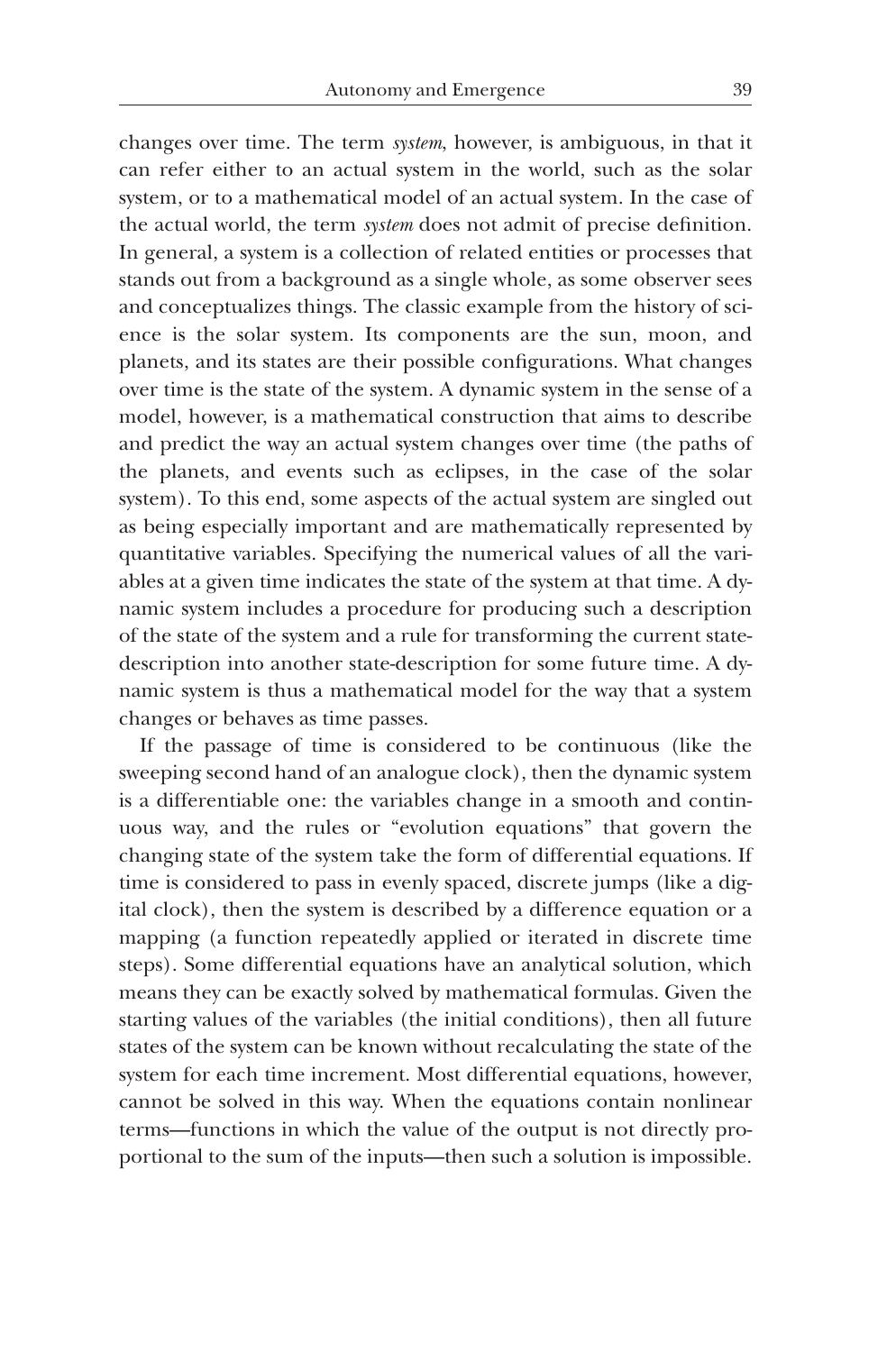Therefore a different mathematical approach has to be taken from that of finding a formula that makes possible the prediction of a future state from a present one.

This other approach, introduced by Henri Poincaré in the nineteenth century, is known as the *qualitative* study of differential equations (or of nonlinear differentiable dynamic systems). One thinks of the space of all possible states of the system as a geometric space, known as state space or phase space, and the way that the system changes or behaves over time as curves or trajectories in this space. Instead of seeking a formula for each solution as a function of time, one studies the collection of all solutions (corresponding to trajectories in phase space) for all times and initial conditions at once (Norton 1995, p. 46). This approach is said to be qualitative because it uses topological and geometrical techniques to study the general or global character of the system's long-term behavior (its behavior in phase space), instead of seeking to predict the system's exact future state (the specific values of its variables at a future time). It is precisely this qualitative approach to dynamics that goes by the name of dynamic systems theory.

We need to introduce one more related notion—that of complexity. The term *complexity* describes behavior that is neither random nor ordered and predictable; rather, it is in between, exhibiting changing and unstable patterns. Of particular importance in the context of recent nonlinear dynamic-systems approaches to the brain and behavior is the notion of *complexity as dynamic instability* or *metastability*—"the successive expression of different transient dynamics with stereotyped temporal patterns being continuously created and destroyed and reemerging again" (Friston 2000b, p. 238). Recent science indicates that complexity of this sort can be found at numerous scales and levels, from the molecular and organismic to the ecological and evolutionary, as well as the neural and behavioral.<sup>2</sup> In every case the message seems to be that complexity, instability, or metastability is necessary for selforganization and adaptive behavior.

We can now return to the dynamical approach in mind science. The fundamental dynamical hypothesis of this approach is that natural cognitive agents (people and other animals) are dynamic systems (or, more precisely, that the cognitive systems agents instantiate are dynamic systems), and that accordingly action, perception, and cogni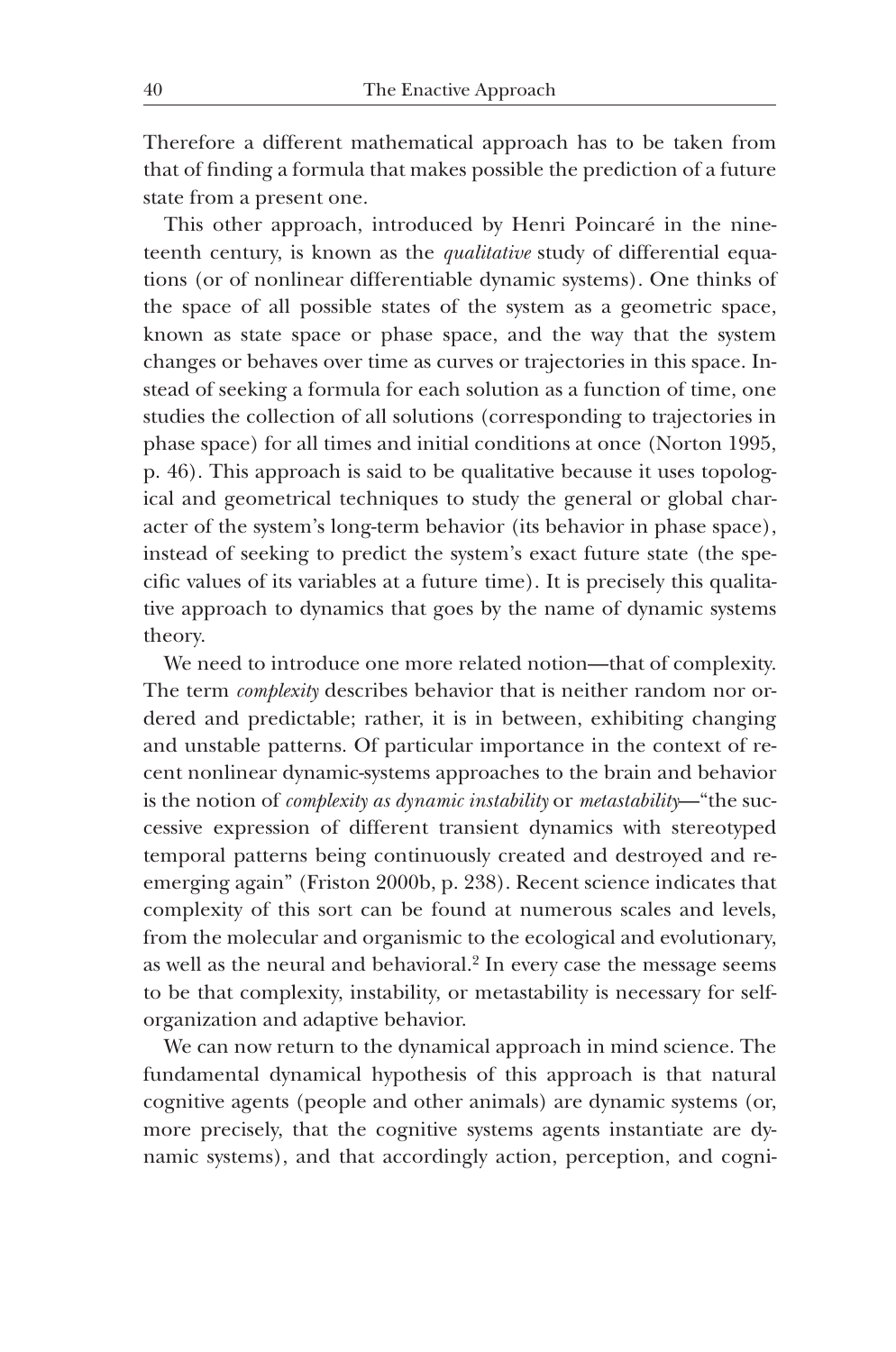tion should be explained in dynamic terms (van Gelder 1998). Proponents of the dynamical hypothesis contrast it with the cognitivist hypothesis, which states that cognitive agents (or the cognitive systems they instantiate), whether natural or artificial, are digital computers or physical symbol systems and that accordingly cognition should be explained in symbol-processing terms.

To illustrate these ideas, we can turn to research on neural and behavioral coordination dynamics by Haken, Kelso, and colleagues (Bressler and Kelso 2001; Kelso 1995). One case they have studied is rhythmic finger movement (Haken, Kelso, and Bunz 1985). The experimental task was to move the two index fingers at the same frequency from side to side. At low speeds, there are two comfortable coordination patterns (the system is bistable): either the fingers move in-phase (equivalent muscle groups in each hand contract simultaneously) or anti-phase (equivalent muscle groups alternate in their contraction and expansion). As the speed gradually increases, the inphase pattern becomes unstable, and eventually at a certain critical frequency the fingers spontaneously switch to an anti-phase pattern (the system undergoes a bifurcation). As the speed decreases, the inphase pattern becomes stable again, but it does so below the original switching point (this delayed return to a previous state is known as hysteresis).

Haken, Kelso, and colleagues devised a dynamic-systems model to describe and predict these properties of motor behavior. The model describes how the relative phase relation between the two fingers evolves over time. Relative phase is an example of a "collective variable"—one whose value is set by the relation between the values of other variables, in this case those describing the individual finger movements. A collective variable describes a high-level or global characteristic of a system that emerges as a coherent and ordered pattern from the interactions of the system's components. This macrolevel pattern is also known as an order parameter because it reduces the degrees of freedom of the system's components by organizing them into a coherent and ordered pattern. When the fingers move in-phase, the collective variable or order parameter of relative phase is zero; once the critical transition or bifurcation to anti-phase happens, the relative phase becomes nonzero up to some maximum value. Because the phase transition occurs at a certain critical frequency of finger oscilla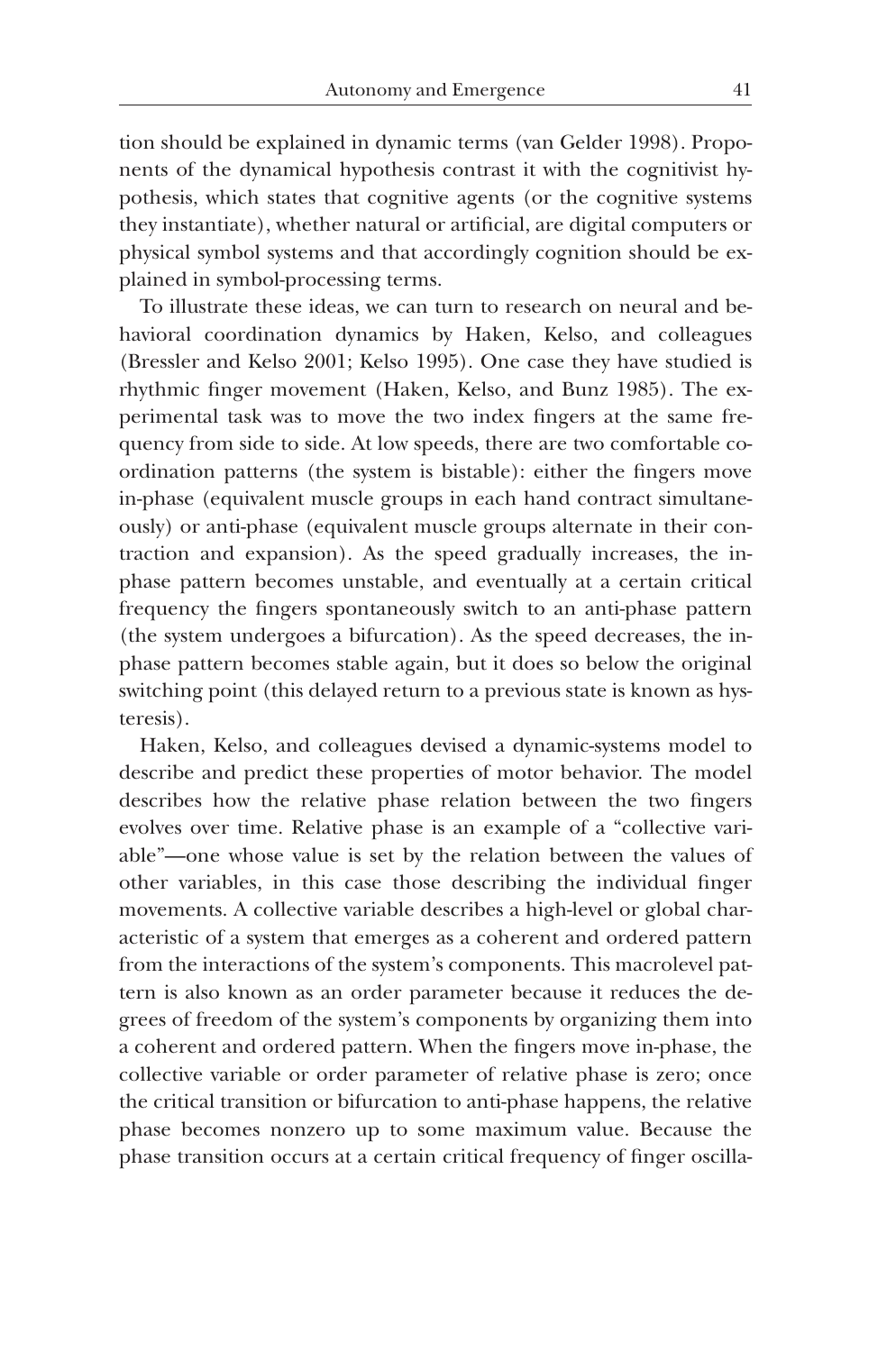tion, the frequency acts as a "control parameter" for the system. The control parameter does not dictate or prescribe the collective variable or order parameter (the emergent pattern of relative phase). Rather, its changing values lead the system through a variety of possible patterns or states (Kelso 1995, p. 7). Thus the model mathematically describes how the control parameter of finger-movement frequency leads the system through different patterns of finger coordination.

In the language of dynamic-systems theory, this kind of description gives the state space of the system—the abstract and multidimensional space that represents all possible states of the system by specifying all possible values of the system's variables. The temporal evolution of the system corresponds to its trajectory through this space. The model predicts the observed switching from one phase to another without positing any internal motor program that directs the switches by issuing symbolic instructions. Instead, the phase transitions occur spontaneously as emergent properties of the system's self-organizing dynamics. Kelso and colleagues have extended and developed this type of phase-transition model to apply to a wide variety of cognitive domains, such as motor skill learning, speech perception, visual perception, and the dynamic coordination of activity among cortical areas of the brain (Bressler and Kelso 2001; Kelso 1995).

One of the key points relating to the dynamical approach is its emphasis on time. Traditional computational models are static in that they specify only a sequence of discrete states through which the system must pass. In contrast, dynamic-systems models specify how processes unfold in real time. As Tim van Gelder states, "Although all cognitive scientists understand cognition as something that happens *over* time, dynamicists see cognition as being *in* time, that is, as an essentially temporal phenomenon (van Gelder 1999a, p. 244). Van Gelder (1998) describes this contrast as one between *change* versus *state; geometry* versus *structure; structure in time* versus *static structure; time* versus *order; parallel* versus *serial;* and *ongoing* versus *input/output.*

Whereas computationalists focus primarily on discrete states and treat change as what happens when a system shifts from one discrete state to another, dynamicists focus on how a system changes state continuously in time. Dynamicists conceive of state changes geometrically, in terms of their position and trajectory in phase space, whereas computationalists focus on the internal formal or syntactic structure of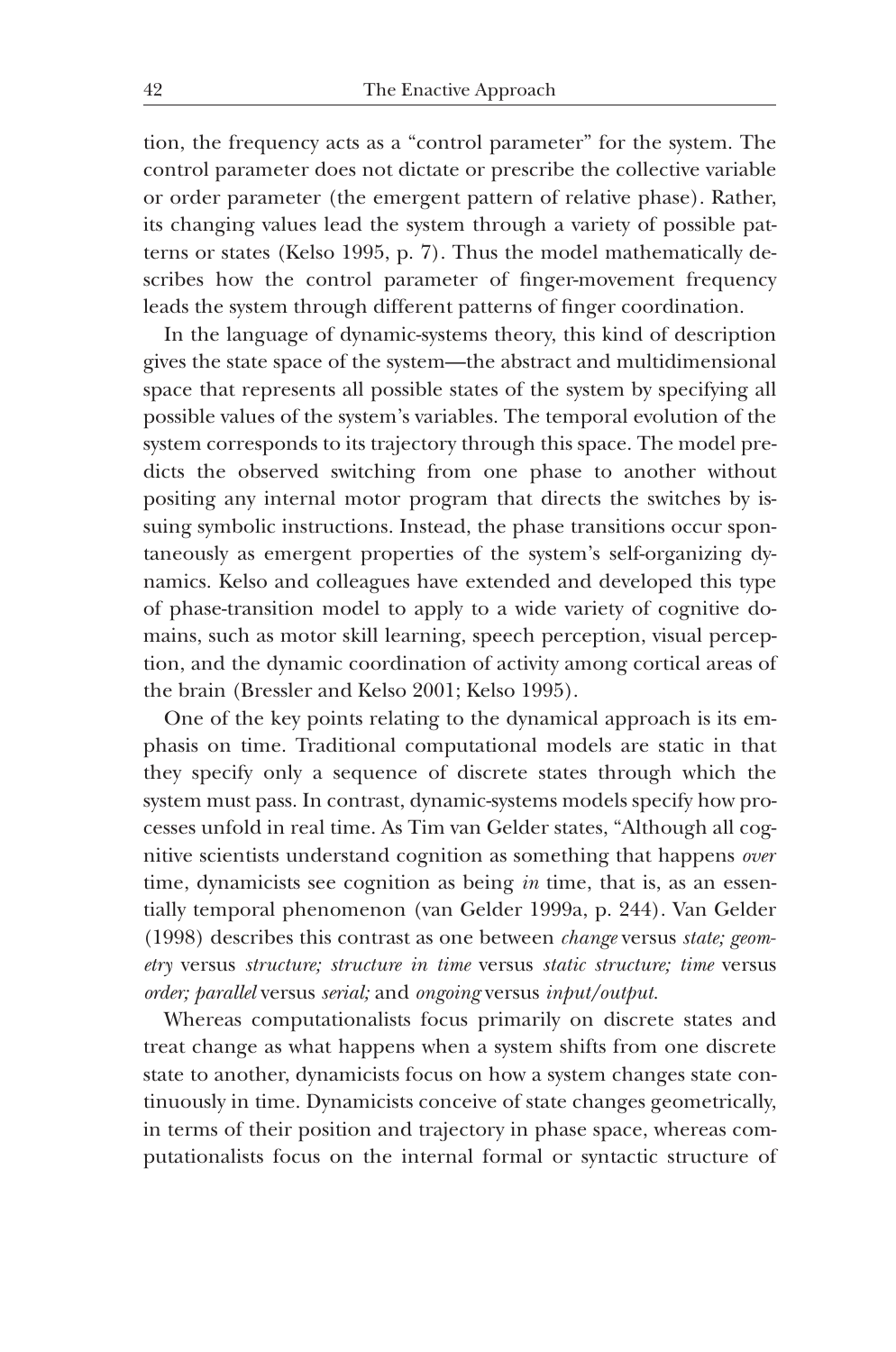combinatorial entities. Computationalists think of these structures as laid out statically (like snapshots), as either present all at once or not, and hence of cognition as the rule-governed transformation of one such static structure into another. For dynamicists, cognitive structures are laid out as temporally extended patterns of activity, and cognition is seen as the flow of complex temporal structures mutually and simultaneously influencing each other. Dynamicists are therefore interested in the timing (rates, periods, durations, synchronies) of processes, whereas computationalists have traditionally been interested only in the order of cognitive states. Moreover, computationalists tend to think of this order as being the serial or sequential progression of sense  $\rightarrow$  perceive  $\rightarrow$  think  $\rightarrow$  act, whereas for dynamicists cognition unfolds as the continuous coevolution of acting, perceiving, imagining, feeling, and thinking. Finally, whereas computationalists think of cognitive processes as having an input-output structure—the system receives an input, proceeds through a sequence of internal operations, produces an output, and then halts—dynamicists think of processes as always ongoing, with no clear starting or end points. The goal is not to map an input at one time onto an output at a later time, but always to maintain appropriate change (van Gelder 1998).

## Autonomous Systems

The dynamicist idea that cognitive processes are always ongoing with no clear starting or end points can be deepened by introducing the distinction between autonomous and heteronomous systems. *Autonomy* and *heteronomy* literally mean, respectively, self-governed and other-governed. A heteronomous system is one whose organization is defined by input-output information flow and external mechanisms of control. Traditional computational systems, cognitivist or connectionist, are heteronomous. For instance, a typical connectionist network has an input layer and an output layer; the inputs are initially assigned by the observer outside the system; and output performance is evaluated in relation to an externally imposed task. An autonomous system, however, is defined by its endogenous, self-organizing and selfcontrolling dynamics, does not have inputs and outputs in the usual sense, and determines the cognitive domain in which it operates (Varela 1979; Varela and Bourgine 1991).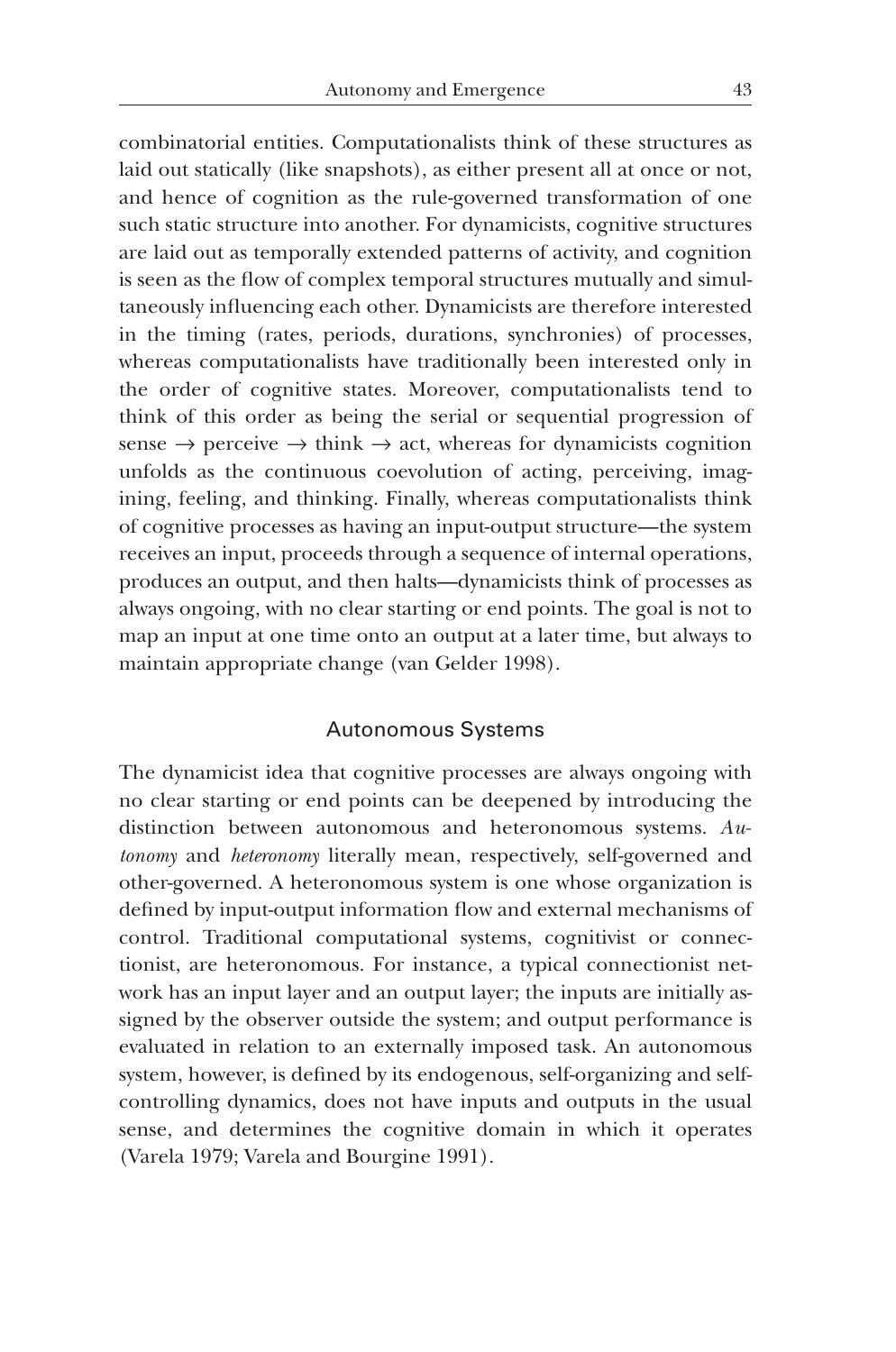In general, to specify any system one needs to describe its organization—the set of relations that defines it as the system it is. In complex systems theory, the term *autonomous* refers to a generic type of organization. The relations that define the autonomous organization hold between processes (such as metabolic reactions in a cell or neuronal firings in a cell assembly) rather than static entities. In an autonomous system, the constituent processes (i) recursively depend on each other for their generation and their realization as a network, (ii) constitute the system as a unity in whatever domain they exist, and (iii) determine a domain of possible interactions with the environment (Varela 1979, p. 55). The paradigm is a living cell. The constituent processes in this case are chemical; their recursive interdependence takes the form of a self-producing, metabolic network that also produces its own membrane; and this network constitutes the system as a unity in the biochemical domain and determines a domain of possible interactions with the environment. This kind of autonomy in the biochemical domain is known as *autopoiesis* (Maturana and Varela 1980). Figure 3.1 illustrates the basic organization required for autopoietic autonomy.

Autopoiesis is the paradigm case of biological autonomy for two reasons. It is empirically the best understood case, and it provides the core "biologic" of all life on Earth. To qualify as autonomous, however, a system does not have to be autopoietic in the strict sense (a selfproducing bounded molecular system). An autopoietic system dynamically produces its own material boundary or membrane, but a system can be autonomous without having this sort of material boundary. The members of an insect colony, for example, form an autonomous social network, but the boundary is social and territorial, not material.

In exploring the notion of autonomy, we can take two complementary approaches—a top-down approach and a bottom-up one (Ruiz-Mirazo and Moreno 2004). Both approaches see autonomy as a relational, system-level property, but there is a critical difference between the two. Whereas the top-down approach focuses on the relational organization proper to autonomy, the bottom-up approach emphasizes the energetic and thermodynamic requirements for autonomy.

Varela takes the top-down approach in his 1979 book, *Principles of Biological Autonomy.*<sup>3</sup> In this work he defines an autonomous system as a system that has organizational closure (later called operational closure) (Varela 1979, pp. 55–60). Here closure does not mean that the system is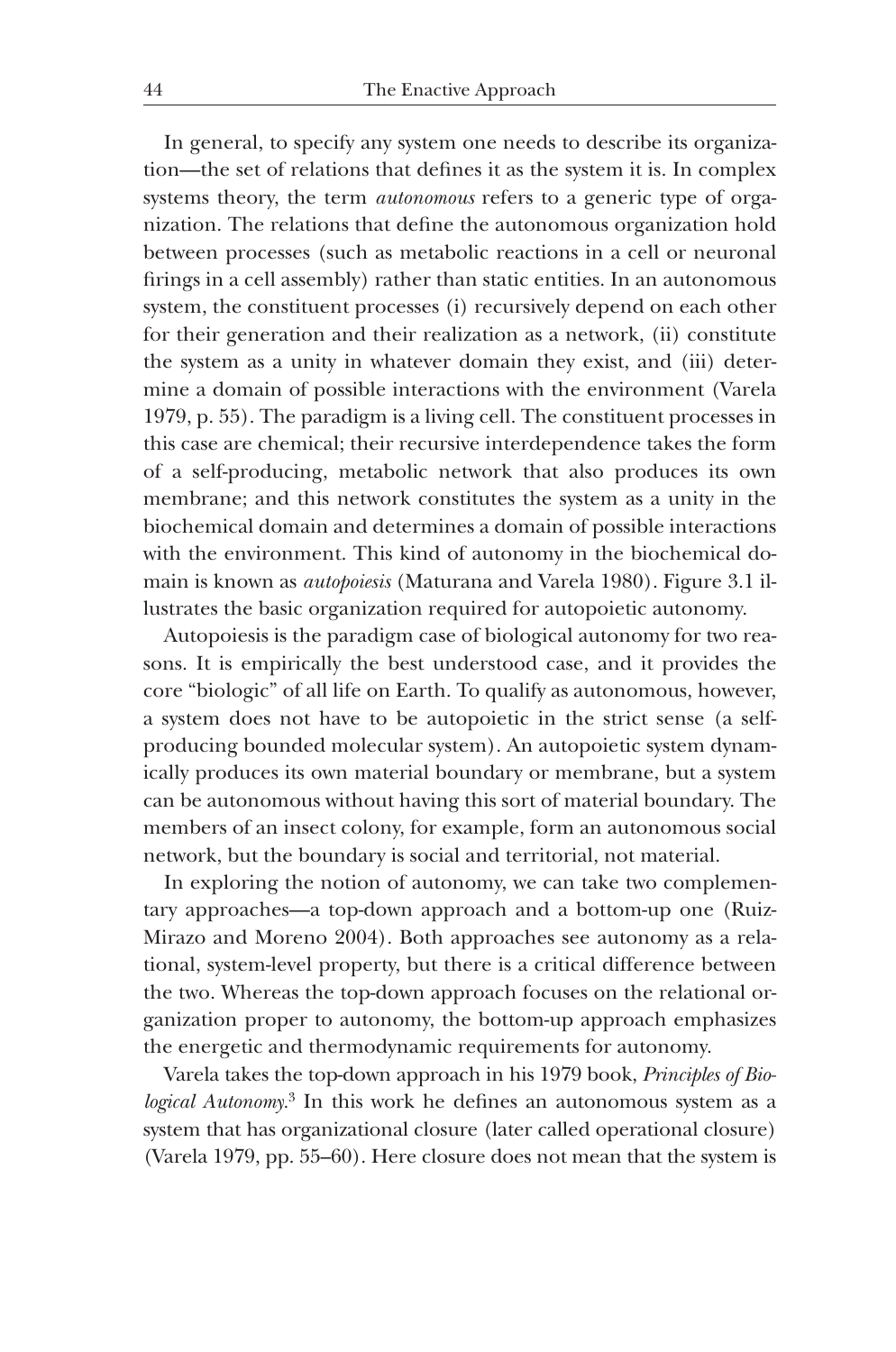Figure 3.1. The basic autopoietic organization.

materially and energetically closed to the outside world (which of course is impossible). On the contrary, autonomous systems must be thermodynamically far-from-equilibrium systems, which incessantly exchange matter and energy with their surroundings. *Organizational closure* refers to the self-referential (circular and recursive) network of relations that defines the system as a unity, and *operational closure* to the reentrant and recurrent dynamics of such a system.4 An autonomous system is always structurally coupled to its environment. Two or more systems are coupled when the conduct of each is a function of the conduct of the other. (In dynamic-systems language, the state variables of one system are parameters of the other system, and vice versa.) "Structural coupling" refers to the history of recurrent interactions between two or more systems that leads to a structural congruence between them (Maturana 1975; Maturana and Varela 1987, p. 75). Thus the state changes of an autonomous system result from its operational closure and structural coupling. The result of any state change is always further self-organized activity within the system, unless its closure is disrupted and it is no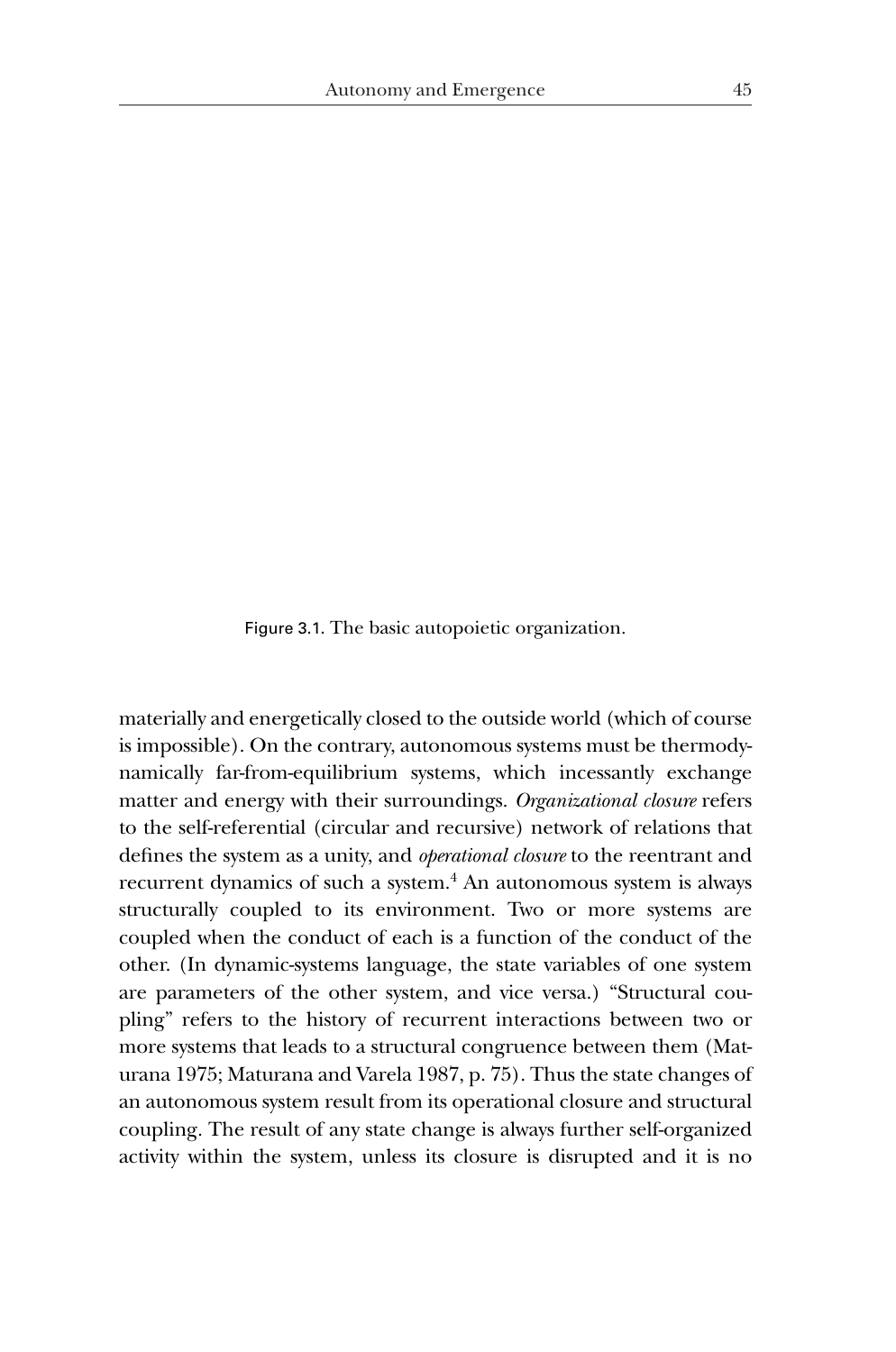longer able to carry on its coupling, in which case it disintegrates. Systems described as autonomous in this sense abound throughout the living world—single cells, microbial communities, nervous systems, immune systems, multicellular organisms, ecosystems, and so on. Such systems need to be seen as sources of their own activity, specifying their own domains of interaction, not as transducers or functions for converting input instructions into output products. In other words, the autonomous character of these systems needs to be recognized.

The second, bottom-up approach to autonomy builds on these notions of organizational and operational closure, but tries to work out the energetic and thermodynamic requirements for the instantiation of "basic autonomy" in the physical world. From this perspective, basic autonomy is "the capacity of a system to manage the flow of matter and energy through it so that it can, at the same time, regulate, modify, and control: (i) internal self-constructive processes and (ii) processes of exchange with the environment" (Ruiz-Mirazo and Moreno 2004, p. 240). This capacity brings with it specific and demanding physicalimplementation requirements: the system must have certain types of components, specifically a semipermeable active boundary (a membrane), an energy transduction/conversion apparatus (an energy currency such as adenosine triphosphate (ATP) in living cells, which transfers energy from chemical bonds to energy-absorbing reactions within the cell), and at least one type of component that controls and facilitates the self-construction processes (catalysts) (Ruiz-Mirazo and Moreno 2004, p. 252).

Figure 3.1 depicts the basic autopoietic organization for a living cell. A cell stands out of a molecular soup by creating the boundaries that set it apart from what it is not and that actively regulate its interactions with the environment. Metabolic processes within the cell construct these boundaries, but the metabolic processes themselves are made possible by those very boundaries. In this way, the cell emerges as a figure out of a chemical background. Should this process of selfproduction be interrupted, the cellular components no longer form a unity, gradually diffusing back into a molecular soup.

Figure 3.1 can be compared with Figure 3.2, which depicts the minimal form of organizational closure for a nervous system. Any nervous system operates according to a basic "neurologic," a pattern that continues and elaborates the biologic of autopoiesis. The fundamental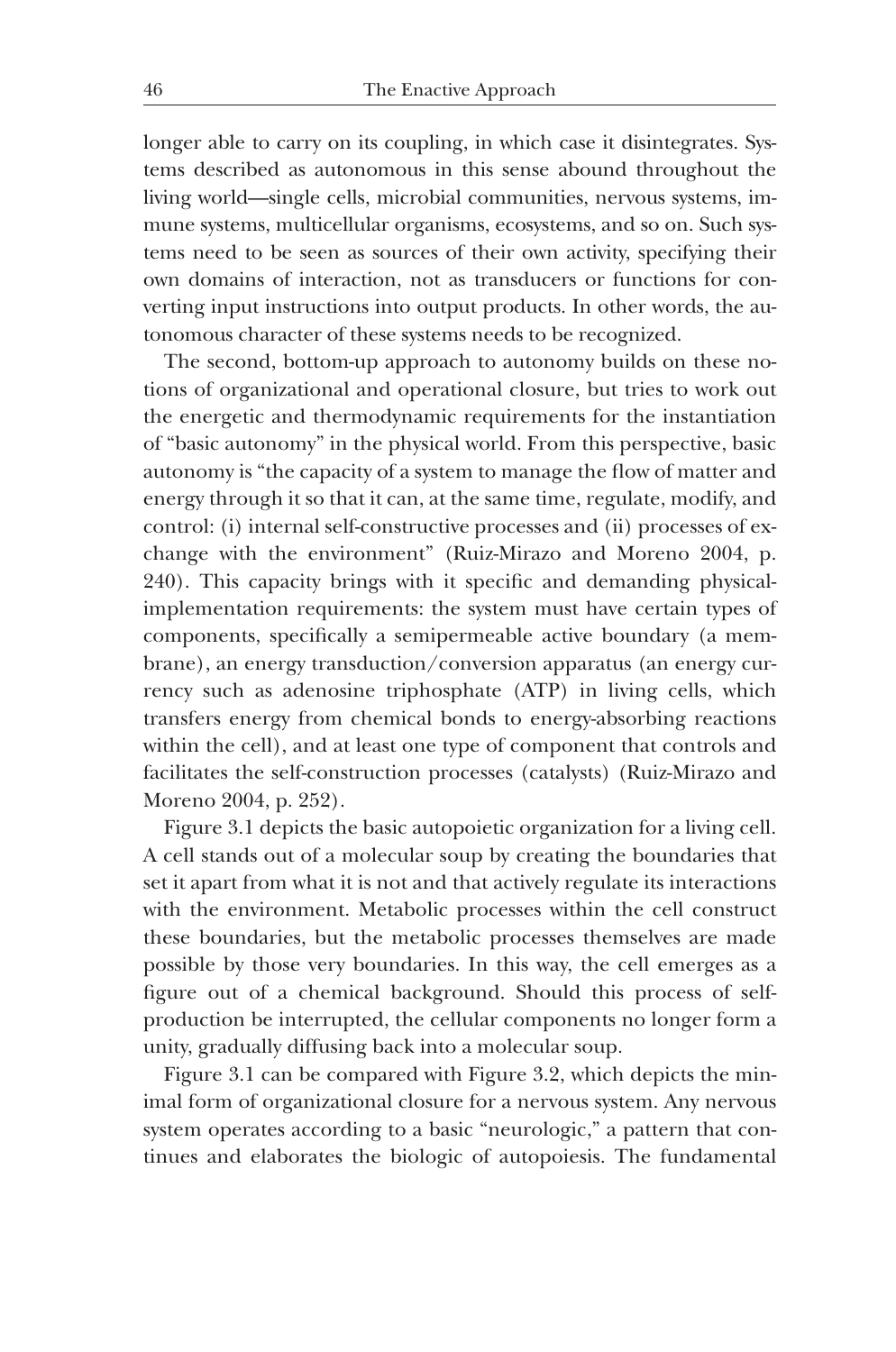Figure 3.2. Organizational closure of the nervous system.

logic of the nervous system is to couple movement and a stream of sensory activity in a continuous circular fashion (Maturana and Varela 1987, pp. 142–176). Wherever movement is essential to a multicellular organism's mode of life, there is the corresponding development of a nervous system. A nervous system links sensory surfaces (sense organs and nerve endings) and effectors (muscles, glands) within the body. In this way it integrates the organism, holding it together as a mobile unity, as an autonomous sensorimotor agent.

This neurologic underlies all the variations on sensorimotor coordination found in the animal kingdom. In all animals, neuronal networks establish and maintain a sensorimotor cycle through which what the animal senses depends directly on how it moves, and how it moves depends directly on what it senses. No animal is a mere passive respondent; every animal meets the environment on its own sensorimotor terms. Merleau-Ponty recognized this crucial point in his first work, *The Structure of Behavior:*

The organism cannot properly be compared to a keyboard on which the external stimuli would play and in which their proper form would be delineated for the simple reason that the organism contributes to the constitution of that form. When my hand follows each effort of a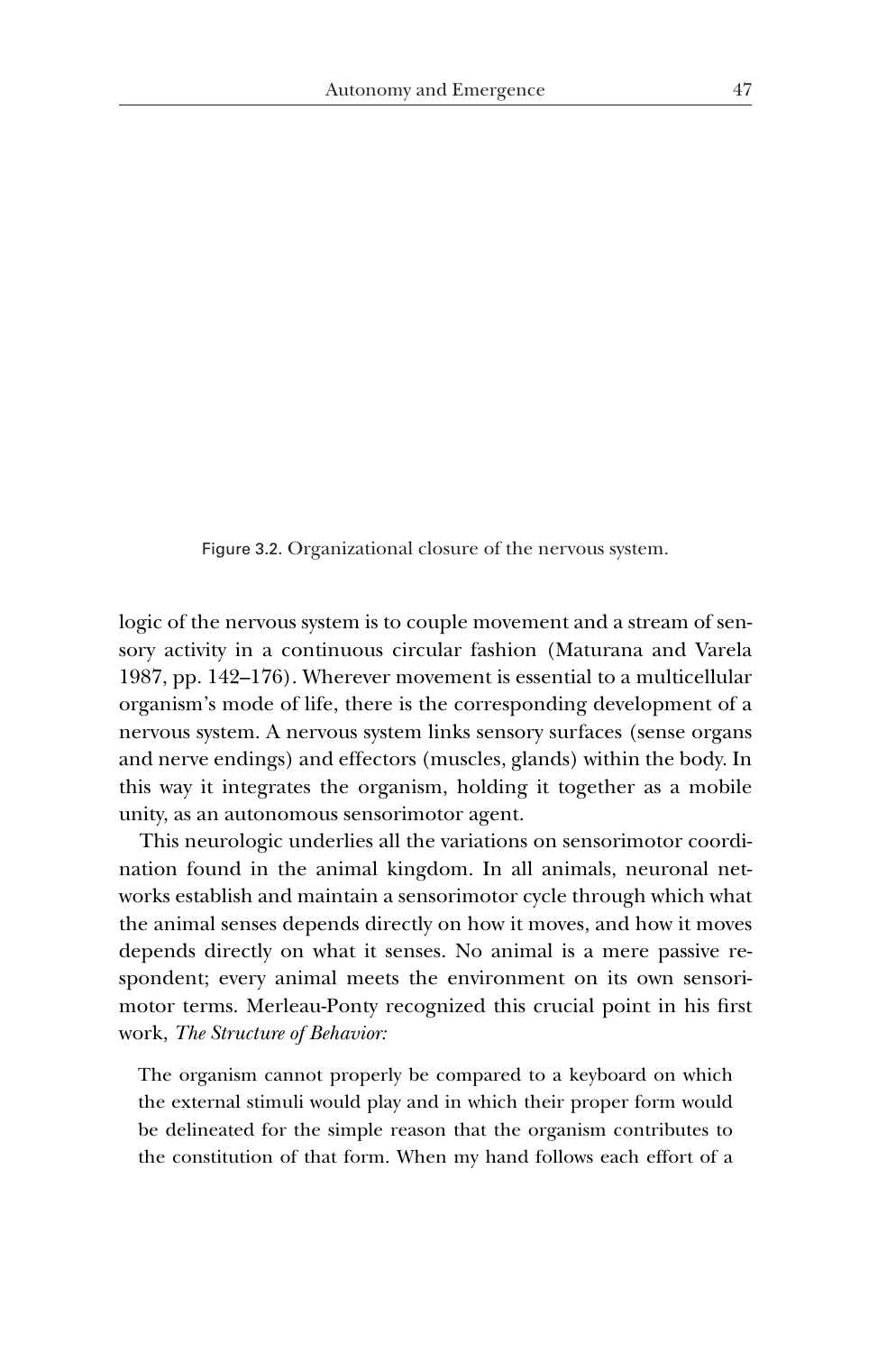struggling animal while holding an instrument for capturing it, it is clear that each of my movements responds to an external stimulation; but it is also clear that these stimulations could not be received without the movements by which I expose my receptors to their influence . . . When the eye and the ear follow an animal in flight, it is impossible to say "which started first" in the exchange of stimuli and responses. Since all movements of the organism are always conditioned by external influences, one can, if one wishes, readily treat behavior as an effect of the milieu. But in the same way, since all the stimulations which the organism receives have in turn been possible only by its preceding movements which have culminated in exposing the receptor organ to the external influences, one could also say that the behavior is the first cause of the stimulations.

Thus the form of the excitant is created by the organism itself, by its proper manner of offering itself to actions from outside. Doubtless, in order to be able to subsist, it must encounter a certain number of physical and chemical agents in its surroundings. But it is the organism itself—according to the proper nature of its receptors, the thresholds of its nerve centers and the movements of the organs—which chooses the stimuli in the physical world to which it will be sensitive. "The environment *(Umwelt)* emerges from the world through the actualization or the being of the organism—[granted that] an organism can exist only if it succeeds in finding in the world an adequate environment." This would be a key board which moves itself in such a way as to offer—and according to variable rhythms—such or such of its keys to the in itself monotonous action of an external hammer.  $(1963, p. 13)^5$ 

This passage clearly expresses an autonomy perspective. Organisms display patterns of behavior that require us to see them as autonomous. Varela tries to characterize this autonomy at an abstract level in terms of a generic dynamic pattern or form, namely, organizational and operational closure. Hence Varela gives us his "Closure Thesis," which states, "Every autonomous system is organizationally closed" (Varela 1979, p. 58).6

Figure 3.1 illustrates the minimal form this closure takes for life at the single-cell level, and Figure 3.2 illustrates the minimal form it takes for the nervous system. Whereas autopoietic closure brings forth a minimal "bodily self" at the level of cellular metabolism, sensorimotor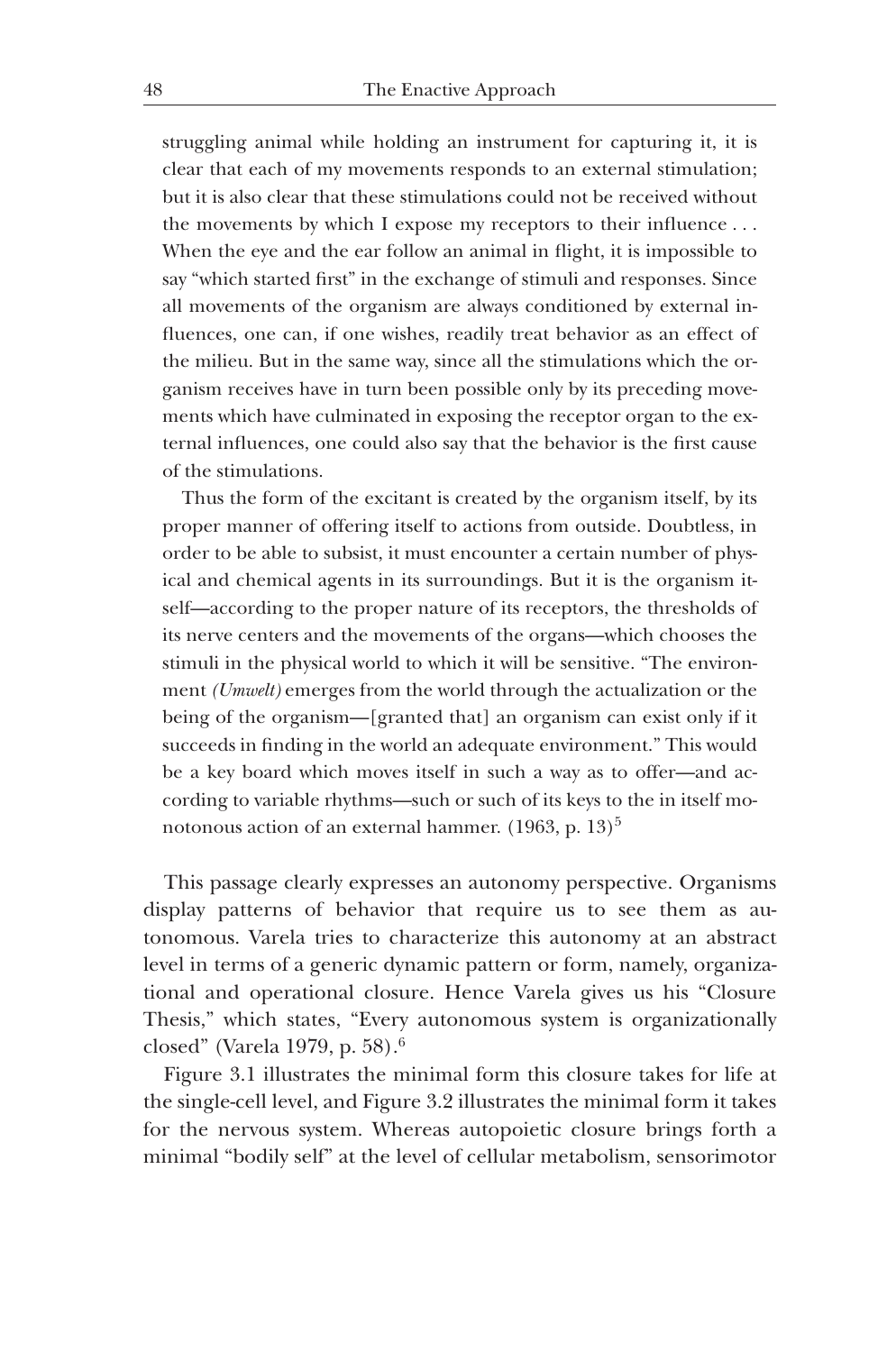closure produces a "sensorimotor self" at the level of perception and action. In the one case the passage from network closure to selfhood (and correlative otherness) happens at the level of an active semipermeable boundary or membrane, which regulates interaction with the outside environment. In the other case it happens at the level of behavior and intentional action. In both cases we see the co-emergence of inside and outside, of selfhood and a correlative world or environment of otherness, through the generic mechanism of network closure (autonomy) and its physical embodiment (Varela 1997a; see also Moreno and Barandiaran 2004).<sup>7</sup>

In addition to these cellular and sensorimotor forms of selfhood, other forms of selfhood arise from other organizationally and operationally closed systems. The immune system, for instance—understood as an autonomous immune network that establishes a coherent somatic identity for the organism, rather than as a mere mechanism of defense—brings forth a dynamic, somatic identity at a distributed cellular and molecular level (Coutinho 2003; Varela and Coutinho 1991). The animate form of our living body is thus the place of intersection for numerous emergent patterns of selfhood and coupling. Whether cellular, somatic, sensorimotor, or neurocognitive, these patterns derive not from any homuncular self or agent inside the system organizing it or directing it, but from distributed networks with operational closure. In Varela's image, our organism is a meshwork of "selfless selves," and we are and live this meshwork (Varela 1991; Varela and Cohen 1989).

Let me forestall an objection that might arise at this point. The nervous system is clearly embedded in the body of the organism, and the organism in its environment (Chiel and Beer 1997). This fact seemingly contradicts the statement that the nervous system is an autonomous system and that the organism is an autonomous agent. The thought here would be that the operation of the nervous system loops through the body (via sensory and motor surfaces), and therefore it is not possible that the nervous system has operational closure (that the product of every process within the system stays within that system). Similarly, because the bodily activity of the organism loops through the environment (motor activity affects the sensory stimulation one receives back from the environment), the organism cannot have an operationally closed dynamics.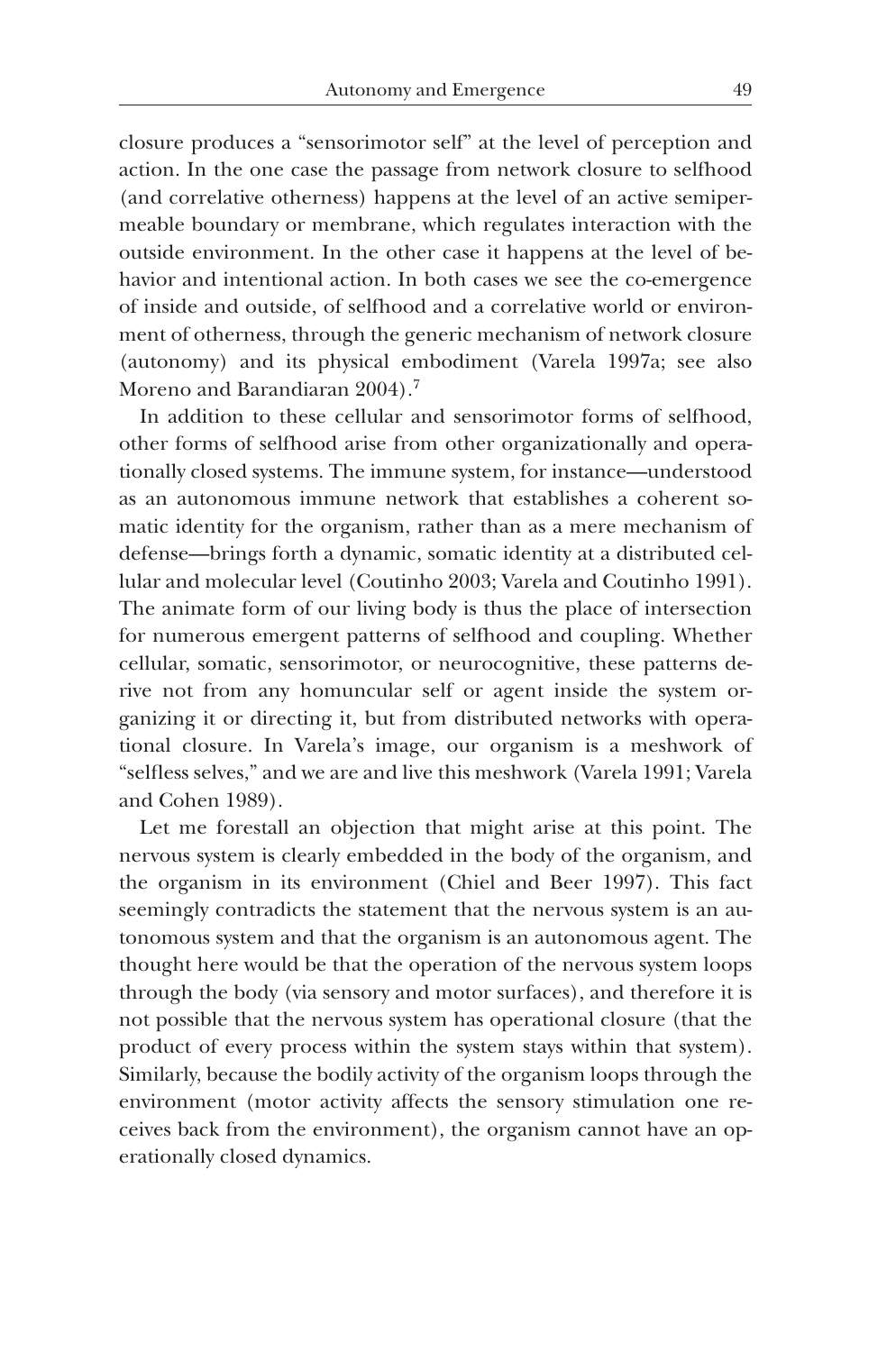A number of points, both methodological and epistemological, need to be made in reply. The first point is that, strictly speaking, system, autonomy, and heteronomy are heuristic notions—they are cognitive aids or guides in the scientific investigation and characterization of observable phenomena and patterns of behavior. As heuristic notions, they (implicitly) refer back to and implicate the interpretive and explanatory stance of an observer (or observer community). What counts as the system in any given case, and hence whether it is autonomous or heteronomous, is context-dependent and interest-relative. For any system it is always possible to adopt a heteronomy or external-control perspective, and this can be useful for many purposes. Nevertheless, this stance does not illuminate—and indeed can obscure—certain observable patterns of behavior, namely, patterns arising from the system's internal dynamics rather than external parameters. An organism dynamically produces and maintains its own organization as an invariant through change, and thereby also brings forth its own domain of interaction. (Although living organisms are paradigmatic in this regard, nothing apparently rules out the possibility of artificial autonomy.) A heteronomy perspective does not provide an adequate framework to investigate and understand this phenomenon; an autonomy perspective is needed.

The second point is that in any given case or for any candidate system we need to distinguish between, on the one hand, the operation of the system as such, which is a function of both its organization (the set of relations that defines it as a system) and physical structure, and, on the other hand, its performance in relation to whatever wider context in which it is observed. For example, if we wish to characterize the organization and operation of the nervous system as a finite neuronal network, then we need to characterize the nervous system as organizationally and operationally closed, such that any change of activity in a neuron (or neural assembly) always leads to a change of activity in other neurons (either directly through synaptic action or indirectly through intervening physical and chemical elements). Sensory and effector neurons are no exception because any change in the one leads to changes in the other, such that the network always closes back upon itself, regardless of intervening elements (Maturana and Varela 1980, p. 127). Nevertheless, the domain of states available to the nervous system (as an operationally closed network) is clearly a function of its history of interactions with the rest of the body (and the en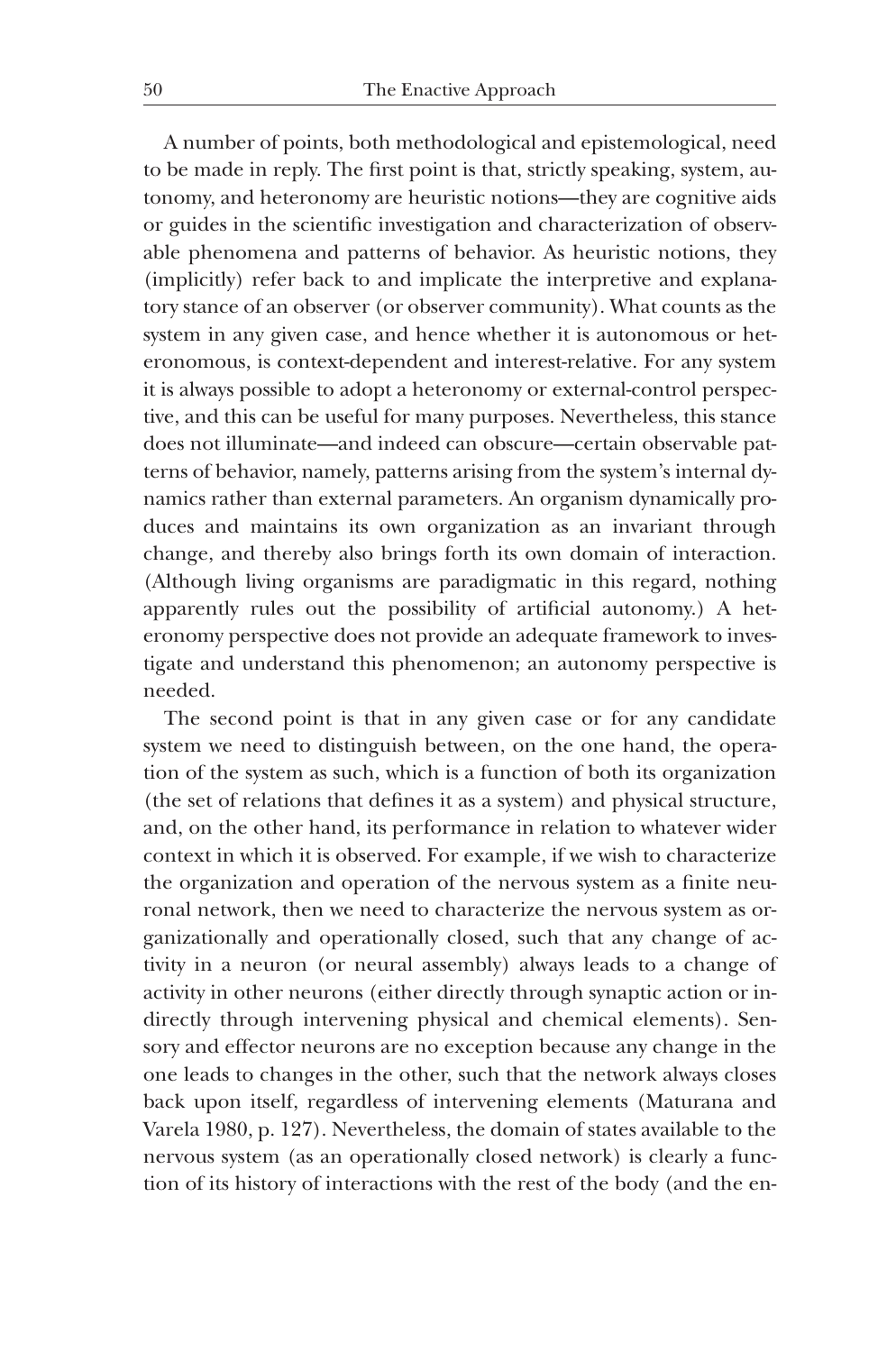vironment). Hence, besides characterizing the nervous system's operation as a closed network, we need to characterize its performance in its structural coupling with the rest of the body (and the environment). Similarly, to characterize the organism as a finite cellular or multicellular entity, we need to characterize it as an organizationally and operationally closed system. At the same time, we need to characterize the organism's performance or behavior in its structural coupling with the environment.

We can also shift perspectives and characterize the nervous system as a heteronomous system—that is, as a component system with various functions defined in relation to the organism (such as registering sensory changes or guiding movement). Notice, however—and this is the third point—that in so shifting perspectives we are *ipso facto* no longer talking about the same system. The system with which we are now concerned is no longer the nervous system as a finite neuronal network, but rather the larger system of the organism (in which the nervous system is seen as a component). Similarly, we can also shift perspectives and characterize the organism as a heteronomous system subject to the control of the environment (for instance, other organisms). Once again, in thus shifting perspectives we are *ipso facto* no longer dealing with the same system. The system now is the larger system of organismplus-environment, not the organism as a finite cellular or multicellular entity.8

These considerations show us that there is no inconsistency between characterizing the nervous system and organism as autonomous and emphasizing their somatic and environmental embeddedness. We do, however, have to keep our logical and conceptual accounts clear, so that we know which explanatory heuristic is in play at any given time. In any case, for the enactive approach it is the autonomy perspective on natural cognitive agents that remains the reference point for understanding mind and life, not a predefined input-output task strucure.

## Information and Meaning

Adopting an autonomy perspective also brings with it a certain way of thinking about semantic information or meaning. For enactive theorists, information is context-dependent and agent-relative; it belongs to the coupling of a system and its environment. What counts as infor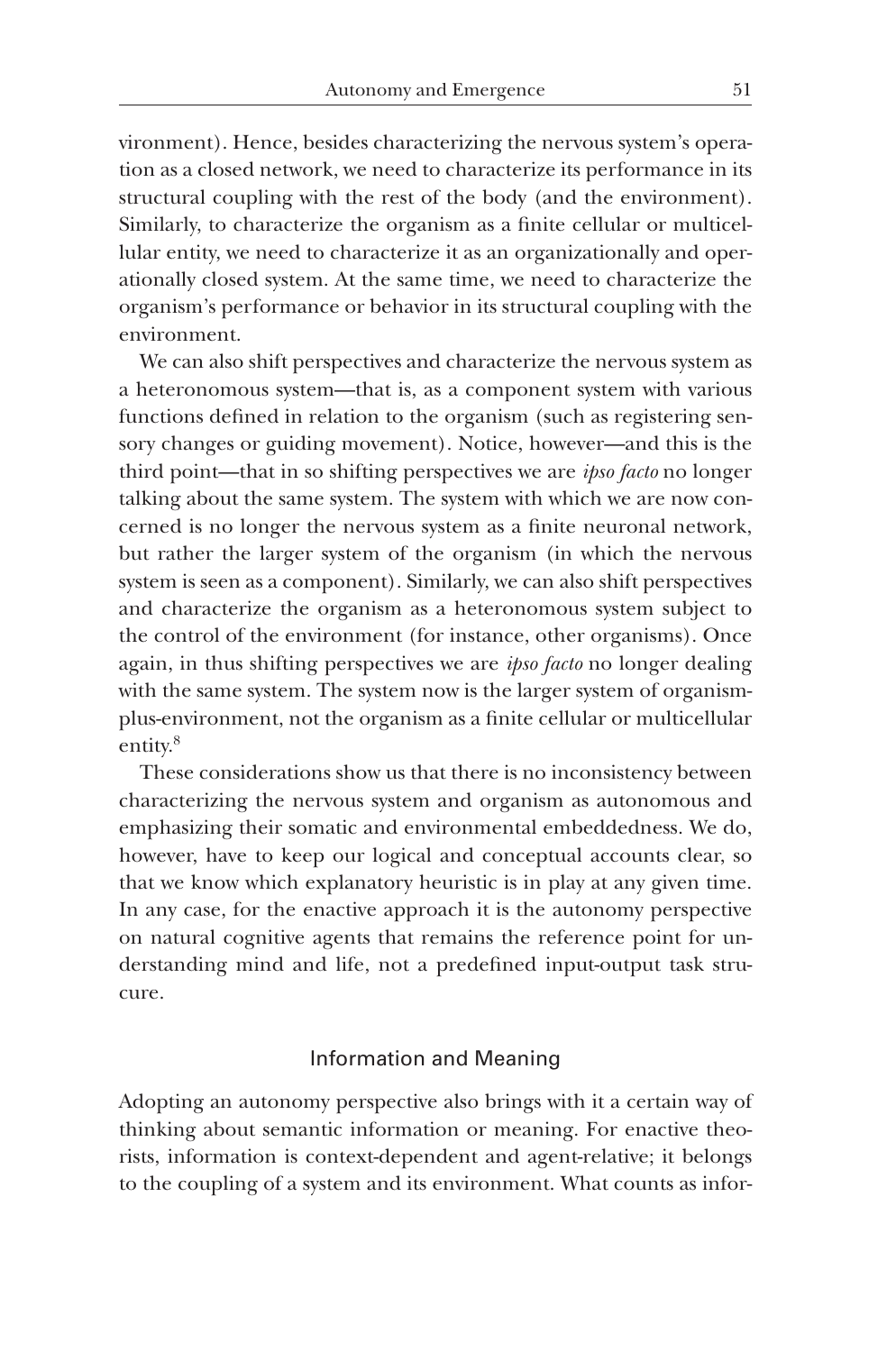mation is determined by the history, structure, and needs of the system acting in its environment.

According to the received view in cognitive science, in order to explain cognitive abilities we need to appeal to information-bearing states inside the system. Such states, by virtue of the semantic information they carry about the world, qualify as representations. Cognitivists conceive of these representations as symbols in a computational "language of thought," and connectionists as constrained patterns of network activity corresponding to phase space "attractors" (regions of phase space toward which all nearby trajectories converge). In either case there is a strong tendency to adopt an objectivist conception of representation: representations are internal structures that encode context-independent information about the world, and cognition is the processing of such information.

This objectivist notion of information presupposes a heteronomy perspective in which an observer or designer stands outside the system and states what is to count as information (and hence what is to count as error or success in representation). Information looks different from an autonomy perspective. Here the system, on the basis of its operationally closed dynamics and mode of structural coupling with the environment, helps determine what information is or can be.

A neurobiological example can help to illustrate these ideas.<sup>9</sup> Certain kinds of cortical neurons are often described as feature detectors because they respond preferentially (fire above their base rate) to various types of stimuli, such as edges, lines, and moving spots. Such neurons are identified by recording their individual activity with a microelectrode and determining the sensory stimulus to which the neuron is most sensitive. Such neurons are said to "represent" features of objects and to make that information available for futher processing by various systems in the brain. This view lies behind the standard formulation of the so-called binding problem. This problem concerns how distinct features (shape, color, motion), as represented by cell populations in spatially distributed and functionally segregated neural pathways, can be bound together to form a complete and accurate representation of the object (so that the right shapes go with the right colors and motions). This way of thinking about the brain treats it as a heteronomous system: object features outside the organism provide informational inputs to the brain, and the brain's information processing task is to arrive at an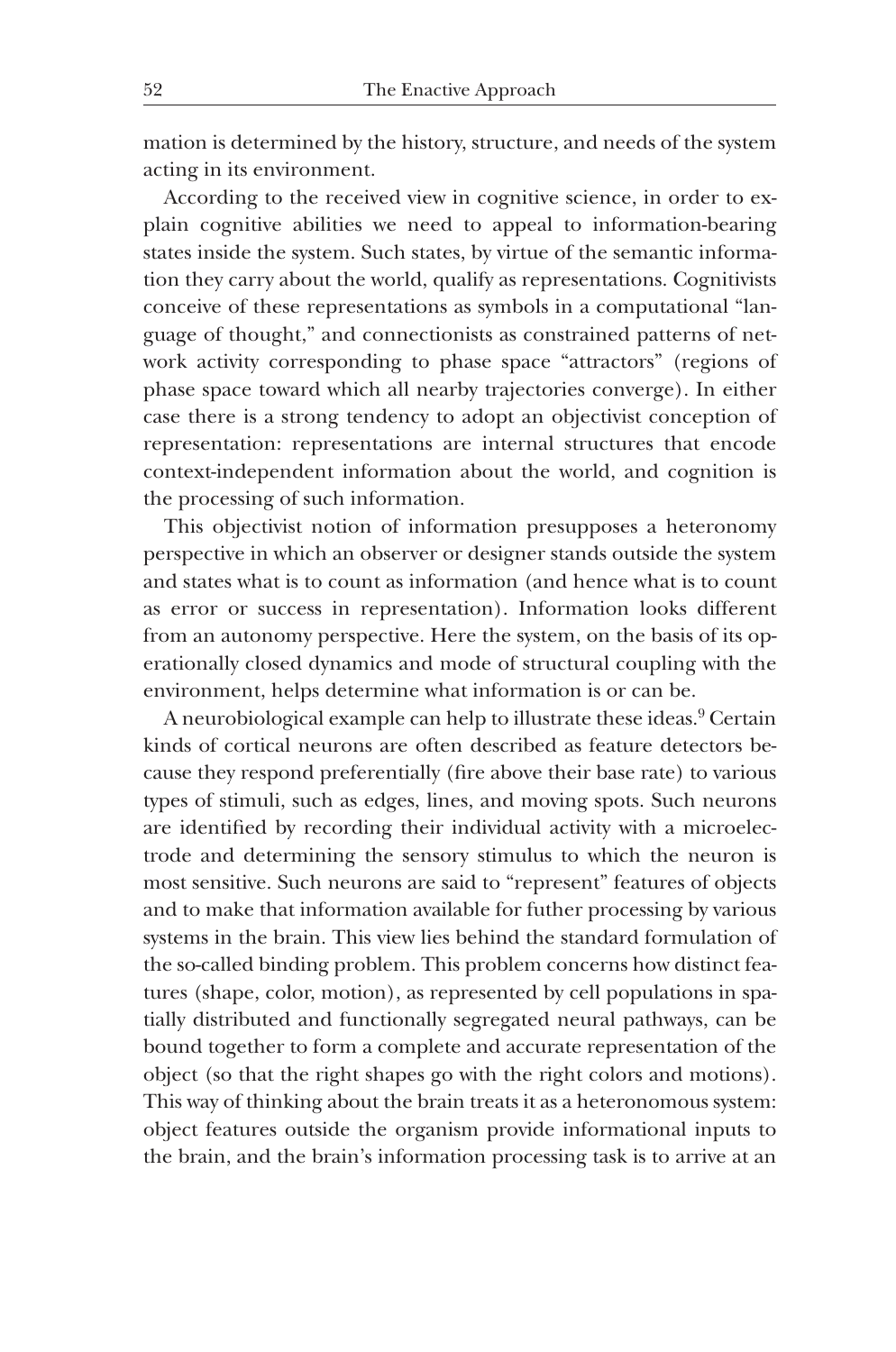accurate representation of the objective world and produce an adaptive motor output.

From an autonomy perspective, it is crucial to distinguish between information about stimuli as they are defined by an observer and information in the sense of what meanings the stimuli have for the animal. Only the latter play a significant role in the brain's operation. The notion of an object "feature" is defined by an observer who stands outside the system, has independent access to the environment, and establishes correlations between environmental features and neuronal responses. The animal's brain has no access to features in this sense (and *a fortiori* has no access to any mapping from features to neuronal responses). As Freeman explains, "In the view from neurodynamics, neurons that respond to edges, lines, and moving spots are manifesting the local topological properties of neuronal maps, which extract local time and space derivatives in automatic preprocessing for spatial and temporal contrast enhancement. No objects or features are manifested at the level of the single neuron, assuredly not those used by an observer" (Freeman 1995, p. 54). From an autonomy perspective, individual neurons do not detect objectively defined features. Rather, assemblies of neurons make sense of stimulation by constructing meaning, and this meaning arises as a function of how the brain's endogenous and nonlinear activity compensates for sensory perturbations. From this perspective, the feature-binding problem is not the brain's problem, but the brain theorist's problem; it is an artifact of a certain way of looking at the brain. Freeman's description of the alternative view, based on looking at the brain as an autonomous system operating according to nonlinear causality, is well worth quoting here:

In this view the experimenter trains a subject to co-operate through the use of positive and negative reinforcement, thereby inducing a state of expectancy and search for a stimulus, as it is conceived by the subject. When the expected stimulus arrives, the activated receptors transmit pulses to the sensory cortex, where they elicit the construction by nonlinear dynamics of a macroscopic, spatially coherent oscillatory pattern that covers an entire area of sensory cortex . . . It is observed by means of the electroencephalogram (EEG) from electrode arrays on all the sensory cortices . . . It is not seen in recordings from single neuron action potentials, because the fraction of the variance in the single neu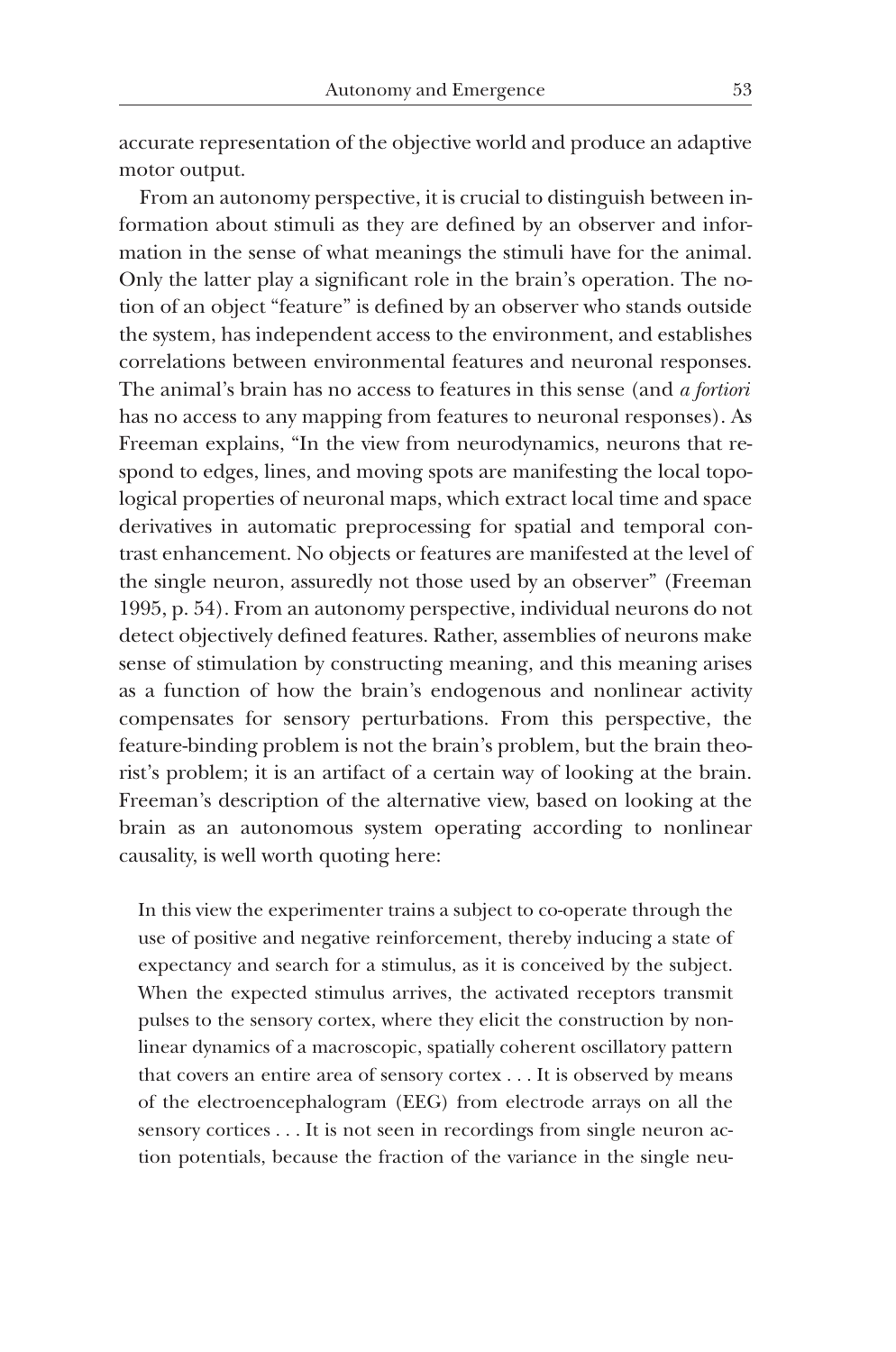ronal pulse train that is covariant with the neural mass is far too small, on the order of 0.1 percent.

The emergent pattern is not a representation of a stimulus . . . It is a state transition that is induced by a stimulus, followed by a construction of a pattern that is shaped by the synaptic modification among cortical neurons from prior learning. It is also dependent on the brain stem nuclei that bathe the forebrain in neuromodulatory chemicals. It is a dynamic action pattern that creates and carries the meaning of the stimulus for the subject. It reflects the individual history, present context, and expectancy, corresponding to the unity and wholeness of intentionality. Owing to dependence on history, the patterns created in each cortex are unique to each subject. (Freeman 1999b, pp. 149–150)

The distinction between autonomous meaning-construction and heteronomous information processing needs to be placed in the broader context of the embodied dynamicist way of thinking about information. To explain this way of thinking, it will be helpful to go back to ideas introduced by Howard Pattee (1977). Pattee made an important distinction between two modes of description of a complex system—the *linguistic mode*, which describes the system in terms of discrete, rate-independent, symbolic elements, and the *dynamical mode*, which describes the system in terms of continuous, rate-dependent processes, and thus explicitly includes the flow of time. Pattee raised the following question: "How do we know we are not intepreting certain structures as descriptions, only because we recognize them as consistent with rules of one of our own languages?" (1977, p. 262). In other words, how do we know our linguistic descriptions are not simply observer-relative, but rather correspond to symbolic structures that belong to the system itself and play a role in its operation? And he answered: "we must further restrict our model of a complex system to remove the case of the external observer reading a message that is not really in the system itself. This restriction is achieved by requiring that a complex system must read and write its own messages" (1977, p. 262).

Pattee's example is a living cell. When we describe DNA triplets as "coding for" amino acids, we employ the linguistic mode of description. Which amino acid a given DNA triplet specifies is supposed to be rate-independent—it does not matter how fast the triplet is "read" in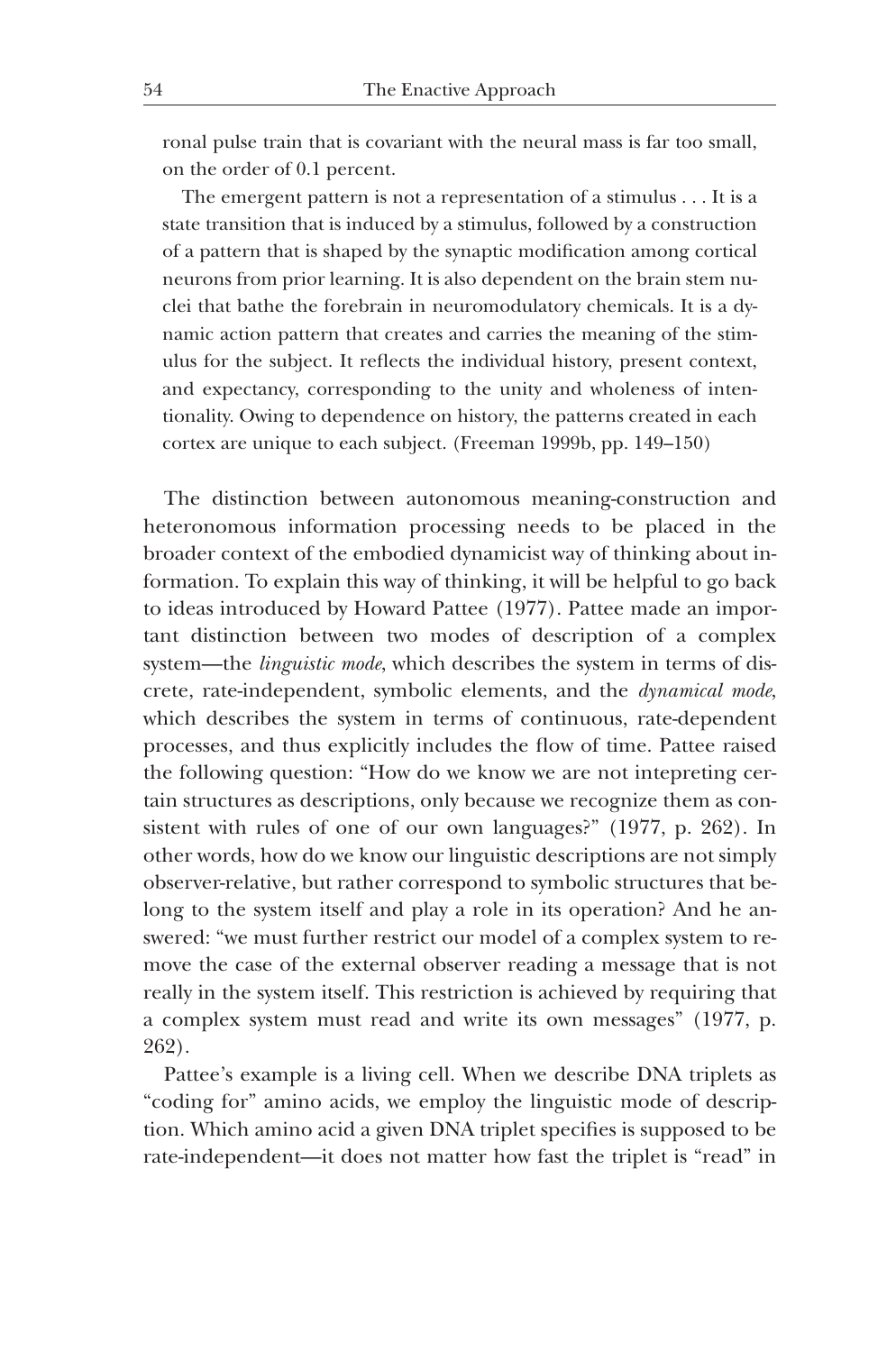the course of protein synthesis. It is also supposed to be arbitrary, in the sense that "[i]t is hard to see why a code in which GGC means glycine and AAG means lycine is either better or worse than one in which the meanings are reservsed" (Maynard Smith 1986, p. 19). According to Pattee, the linguistic mode of description in this case is not observer-relative because the cell is a self-describing system that "reads and writes its own messages." The writing of its own messages corresponds to DNA replication (the production of a complement of the original DNA molecule through a template); the reading of its own messages corresponds to protein synthesis (DNA "transcription" to RNA and RNA "translation" to protein).

Pattee then makes a number of crucial points. First, for the code to be read there must ultimately be a transduction or conversion within the cell from the linguistic mode to the dynamical mode. This conversion occurs when the rate-independent linear array of amino acids folds to become a three-dimensional enzyme. Within the life cycle of the cell, there is thus a transformation from the enzyme as something designated in the genome to the enzyme as an operational component of metabolism. Second, this transformation (the protein folding) is not itself linguistically described in the cell, but rather happens according to physical law (under the higher-order constraint of the DNA-specificed amino acid sequence). Third, if the transformation were linguistically described, the speed and precision with which it is accomplished would be considerably compromised. Pattee's conclusion is that "we would not expect a complete formal description or simulation of a complex system to adapt or function as rapidly or reliably as the partially self-describing, tacit dynamic system it simulates" (1977, p. 264).

Pattee emphasizes the complementarity of the linguistic and dynamical modes of description, but also suggests that symbolic information emerges from and acts as a constraint on dynamics. This idea is important for embodied dynamicism and the enactive approach. Let us return to the example of the cell. In general, nucleotide triplets are capable of predictably specifying an amino acid if and only if they are properly embedded in the cell's metabolism, that is, in a multitude of enyzmatic regulations in a complex biochemical network. This network has a chicken-and-egg character at several levels. First, proteins can arise only from a DNA/RNA "reading" process, but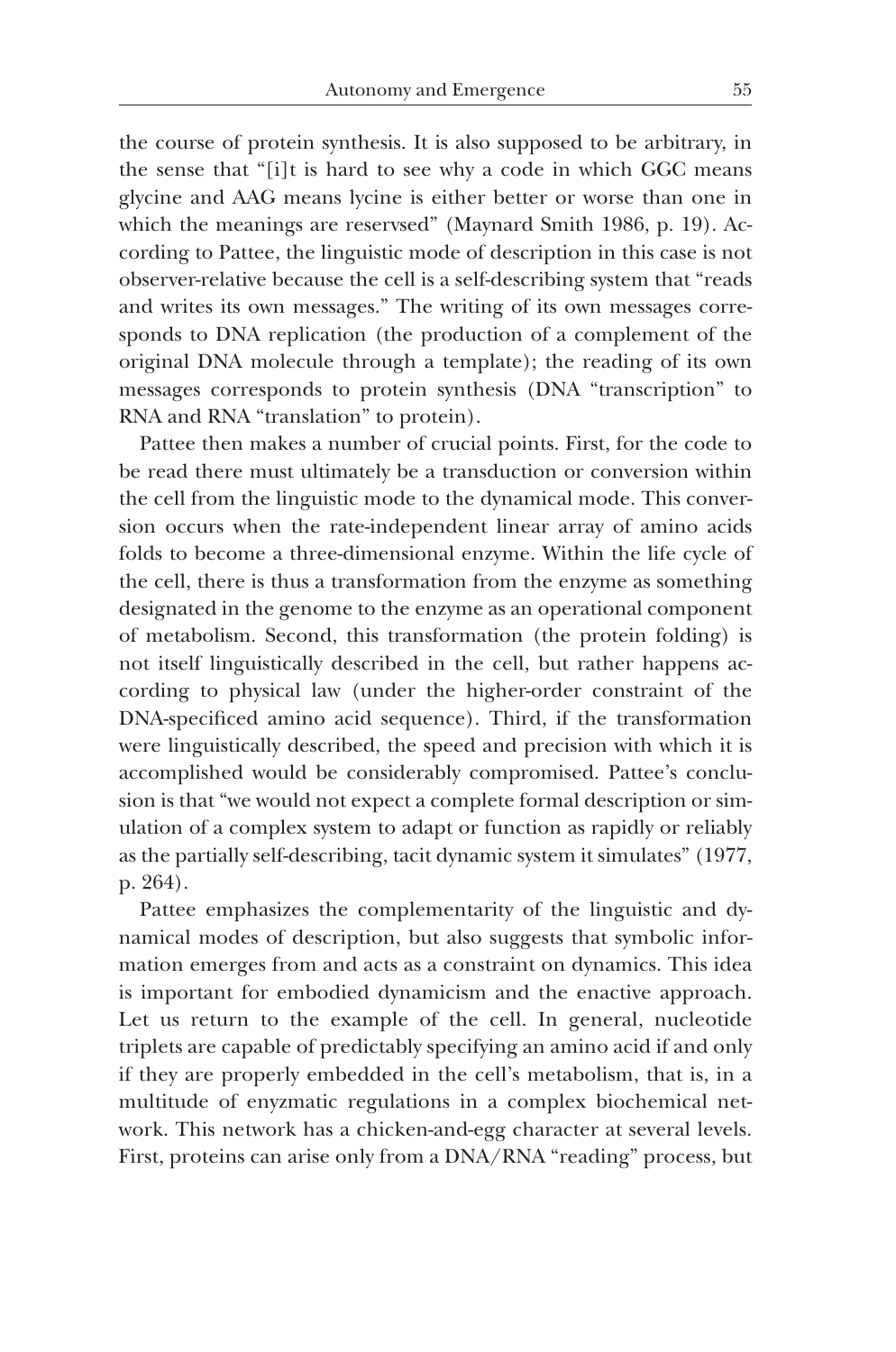this process cannot happen without proteins. Second, the DNA "writing" and "reading" processes must be properly situated within the intracellular environment, but this environment is a result of those very processes. Finally, the entire cell is an autopoietic system that is, an autonomous system defined by an operationally closed network of molecular processes that simultaneously both produces and realizes the cell concretely in the physical space of its biochemical components.

Now, when we employ the linguistic mode of description and state that DNA/RNA "codes" for proteins, we restrict our focus to one particular sequence of this overall circular causality. We abstract away from the many intervening and necessary causal steps in the actual dynamic process of protein synthesis, and we bracket out the essential participation of many other molecular elements (such as RNA polymerase enzymes, and positive and negative regulatory proteins). We "thus reduce our description to a skeleton that associates a certain part of a nucleic acid with a certain protein segment. Next we observe that this kind of simplified description of an actual dynamic process is a useful one in following the sequences of reproductive steps from one generation to the other, to the extent that the dynamic process stays stable (i.e., the kinds of dynamics responsible for bonding, folding, and so on) . . . A symbolic explanation, such as the description of some cellular components as genes, betrays the emergence of certain *coherent patterns of behavior to which we choose to pay attention*" (Varela 1979, p. 75). It is the emergence of such coherent dynamic patterns that underwrites the symbolic informational level of description: "An object or event is a symbol only if it is a token for an abbreviated nomic chain that occurs *within the bounds of the system's organizational closure.* In other words, whenever the system's closure determines certain regularities in the face of internal or external interactions and perturbations, such regularities can be abbreviated as a symbol, usually the initial or terminal element in the nomic chain" (Varela 1979, pp. 79–80). Thus, when we talk about DNA "coding" for proteins we are not referring to a special type of symbolic causal relation or a special type of intrinsically informational molecule that rises above the dynamic fray. Rather, we are abbreviating a lengthy but remarkably stable dynamic pattern of biochemical events. It is precisely the stability and predictability of the entire pattern that allows us to telescope it in a linguistic mode of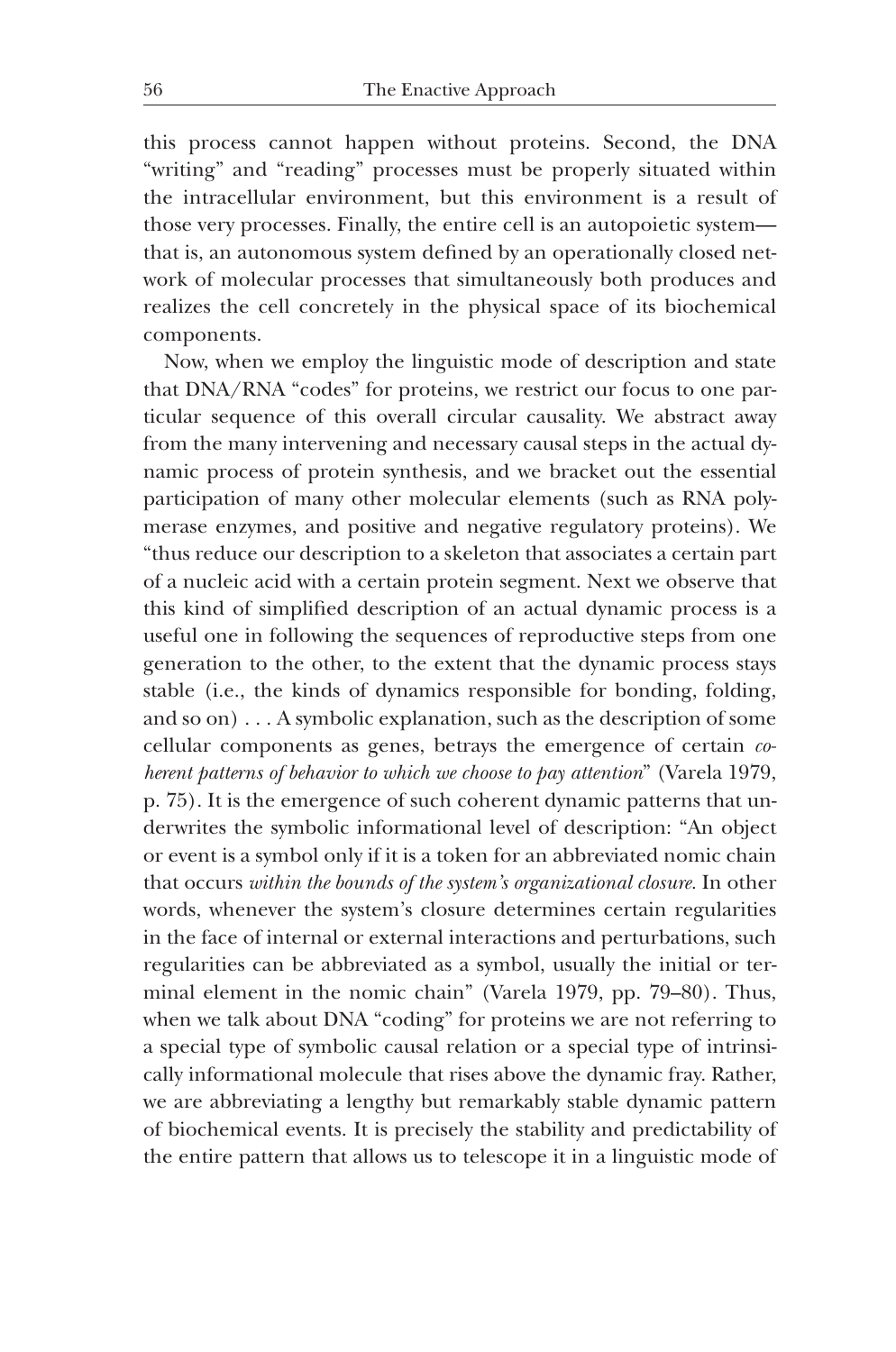description by treating nucleotide triplets as in effect "standing for" amino acids.

This mode of description is unobjectionable (and has heuristic value) as long as it is remembered that the genetic code is no more than a rule of causal specificity based on the fact that cells use nucleic acids as templates for the primary structure (amino acid sequence) of proteins (Godfrey-Smith 2000b; Thompson 1997). Yet it is unacceptable to say that DNA contains the information for phenotypic design, because this statement attributes an intrinsic semantic-informational status to one particular type of component and thereby divests this component of its necessary embedding in the dynamics of the autopoietic network. It is this network in its entirety that specifies the phenotypic characteristics of a cell, not one of its components, and it is this network as a whole that serves as the precondition and causal basis of DNA replication ("writing") and protein synthesis ("reading") (see Moss 1992). Information is not intrinsic to the static linear array of the DNA sequence, but is rather dynamically constituted in and by the cell as an autopoietically organized, three-dimensional entity—by the cell as a *body.* In summary, the linguistic mode is emergent from the dynamical mode, and information exists only as dynamically embodied.

With these points having been made, we return to the difference between autonomous meaning-construction and heteronomous information processing. Information is formed within a context rather than imposed from without. Gregory Bateson used to say, "information is a difference that makes a difference" (Bateson 1972, p. 315). We could elaborate this insight by saying that information, dynamically conceived, is the making of a difference that makes a difference for some*body* somewhere (see Oyama 2000b). Information here is understood in the sense of *informare,* to form within (Varela 1979, p. 266). An autonomous system becomes informed by virtue of the meaning formation in which it participates, and this meaning formation depends on the way its endogenous dynamics specifies things that make a difference to it (Kelso and Kay 1987; Turvey and Shaw 1999).

For another example we can return to the finger coordination study of Haken, Kelso, and Bunz (1985). There the switching from in-phase to anti-phase happens without any command from a motor program; rather, it occurs spontaneously as an emergent property of the system's self-organizing dynamics. The collective variable or order parameter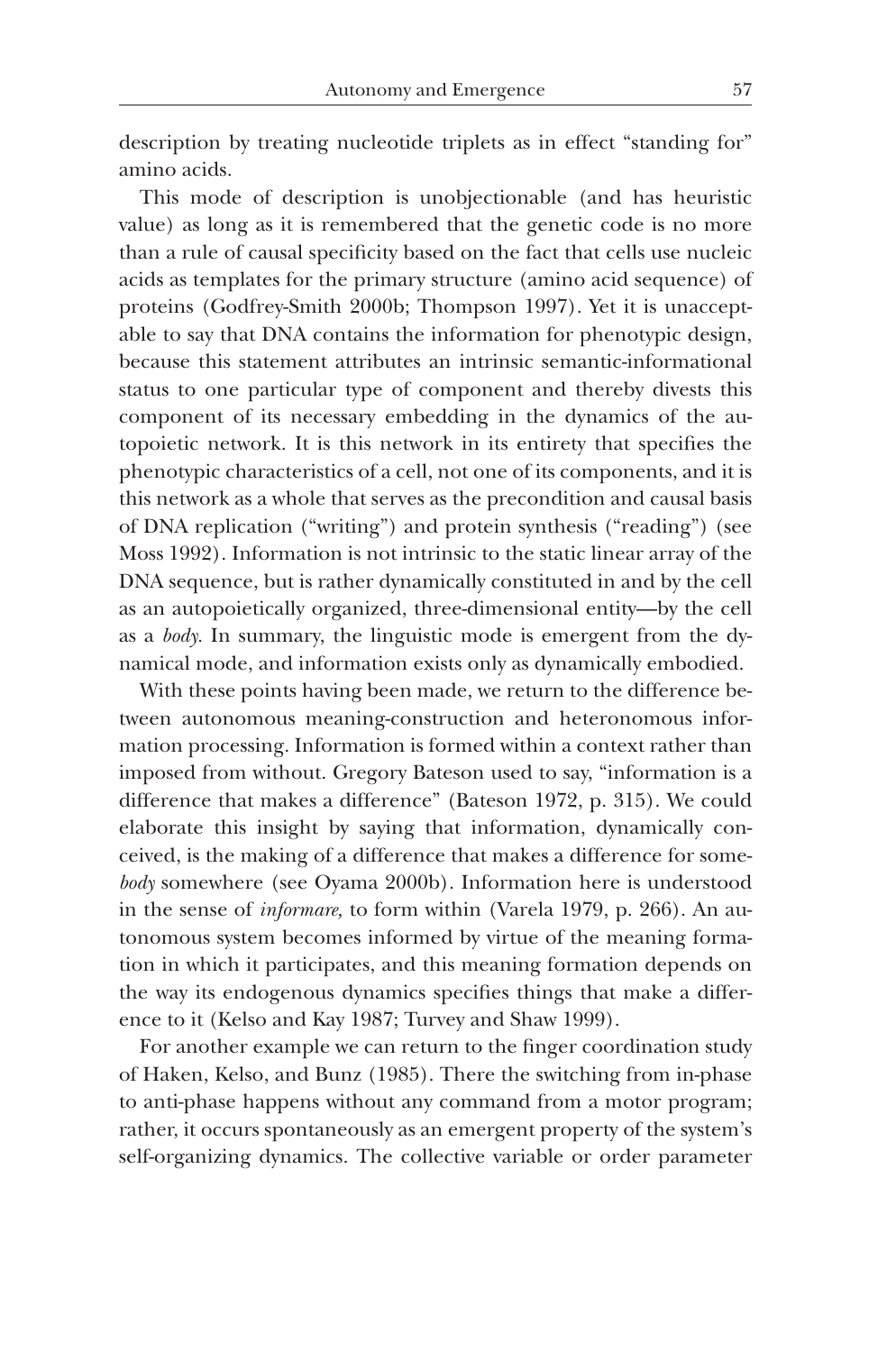of relative phase is informational in the sense that it specifies coherent patterns or relations that inform the system and that can be physically or physiologically realized in multiple ways. As Kelso explains:

Instead of treating dynamics as ordinary physics using standard biophysical quantities such as mass, length, momentum, and energy, our *coordination or pattern dynamics* is informational from the very start. The order parameter,  $\phi$  [relative phase], captures the *coherent relations* among different kinds of things. Unlike ordinary physics, the pattern dynamics is context dependent: the dynamics are valid for a given biological function or task, but largely independent of how this function is physiologically implemented. Thus, if we accept that the same order parameter,  $\phi$ , captures coherent spatiotemporal relations among different kinds of things, and the same equations of motion describe how different coordination patterns form, coexist, and change, it seems justified to conclude that order parameters in biological systems are functionally specific, context-sensitive *informational* variables; and that the coordination dynamics are more general than the particular structures that instantiate them.

Notice, coordination dynamics is not trapped (like ordinary physics) by its (purely formal) syntax. Order parameters are semantic, relational quantities that are intrinsically meaningful to system functioning. What could be more meaningful to an organism than information that specifies the coordinative relations among its parts or between itself and the environment? This view turns the mind-matter, information-dynamics interaction on its head. Instead of treating dynamics as ordinary physics and information as a symbolic code acting in the way that a program relates to a computer, dynamics is cast in terms that are semantically meaningful. (Kelso 1995, p. 145)

Let me connect these points to the autonomy perspective. As we have seen, from the autonomy perspective a natural cognitive agent an organism, animal, or person—does not process information in a context-independent sense. Rather, it brings forth or enacts meaning in structural coupling with its environment. The meanings of an autonomous system's states are formed within *(informare)* the context of the system's dynamics and structural coupling. Therefore, if we wish to continue using the term *representation*, then we need to be aware of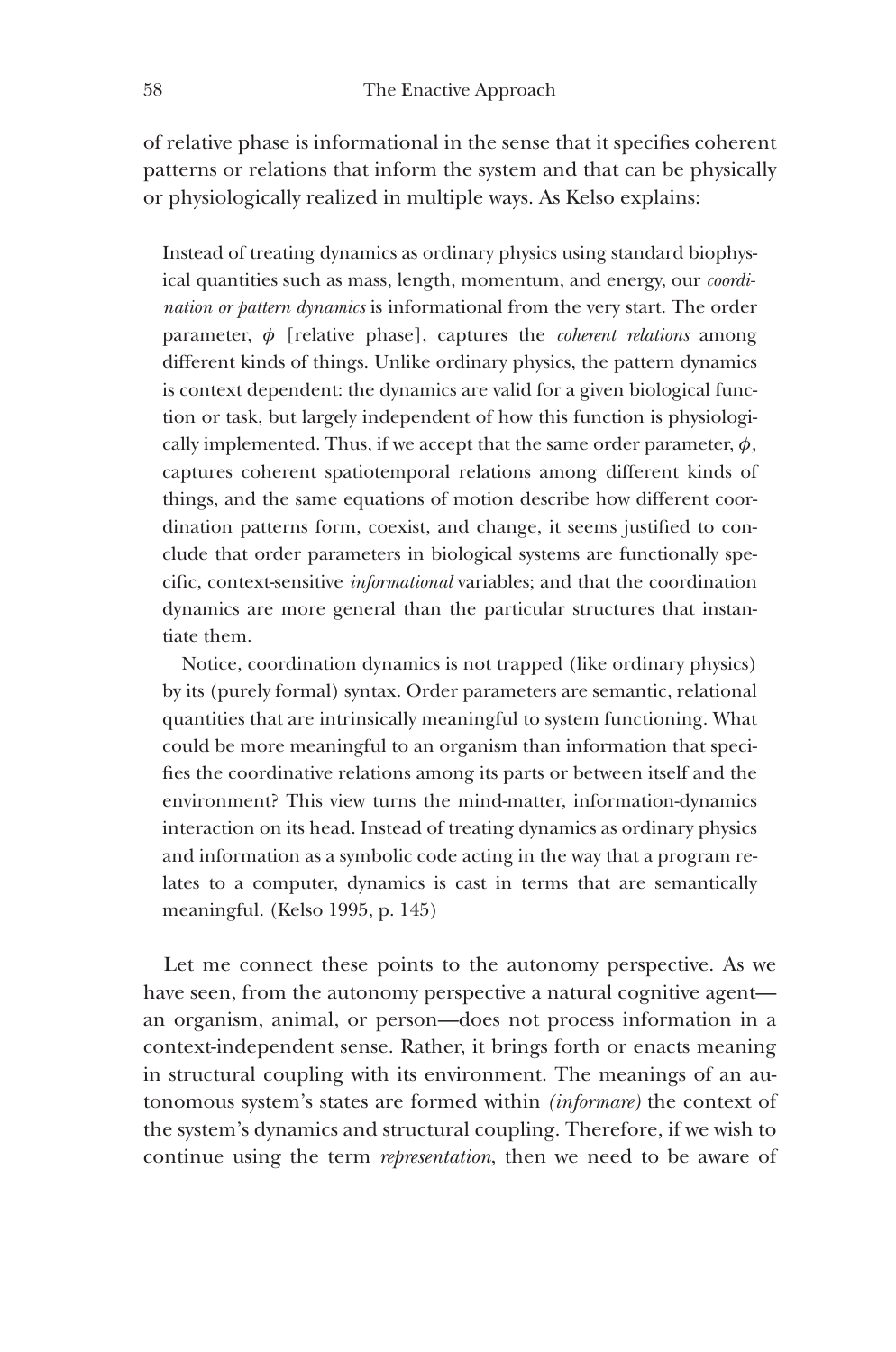what sense this term can have for the enactive approach. Representational "vehicles" (the structures or processes that embody meaning) are temporally extended patterns of activity that can crisscross the brain-body-world boundaries, and the meanings or contents they embody are brought forth or enacted in the context of the system's structural coupling with its environment.

Another way to make this point would be to say that autonomous systems do not operate on the basis of internal representations in the subjectivist/objectivist sense. Instead of internally representing an external world in some Cartesian sense, they enact an environment inseparable from their own structure and actions (Varela, Thompson, and Rosch 1991, p. 140). In phenomenological language, they constitute (disclose) a world that bears the stamp of their own structure. As Merleau-Ponty puts it, quoting Goldstein, in the passage cited earlier: "the environment emerges from the world through the being or actualization of the organism." In the case of animal life, the environment emerges as a sensorimotor world through the actualization of the organism as a sensorimotor being. The organism is a sensorimotor being thanks to its nervous system. The nervous system connects anatomically distant sensory and motor processes, subsuming them in operationally closed sensorimotor networks. Through their coherent, largescale patterns of activity these networks establish a sensorimotor identity for the animal—a sensorimotor self. In the same stroke, they specify what counts as "other," namely, the animal's sensorimotor world.

This idea of a sensorimotor world—a body-oriented world of perception and action—is none other than von Uexküll's original notion of an *Umwelt.* An *Umwelt* is an animal's environment in the sense of its lived, phenomenal world, the world as it presents itself to that animal thanks to its sensorimotor repertoire: "all that a subject perceives becomes his perceptual world and all that he does, his effector-world. Perceptual and effector worlds together form a closed unit, the Umwelt" (von Uexküll 1957, p. 6). The logic of this co-emergence is depicted in Figure 3.3.

In this figure, information is the intentional relation of the system to its milieu, established on the basis of the system's autonomy (organizational-operational closure). One of the main scientific tasks for embodied dynamicism and the enactive approach is to explain how the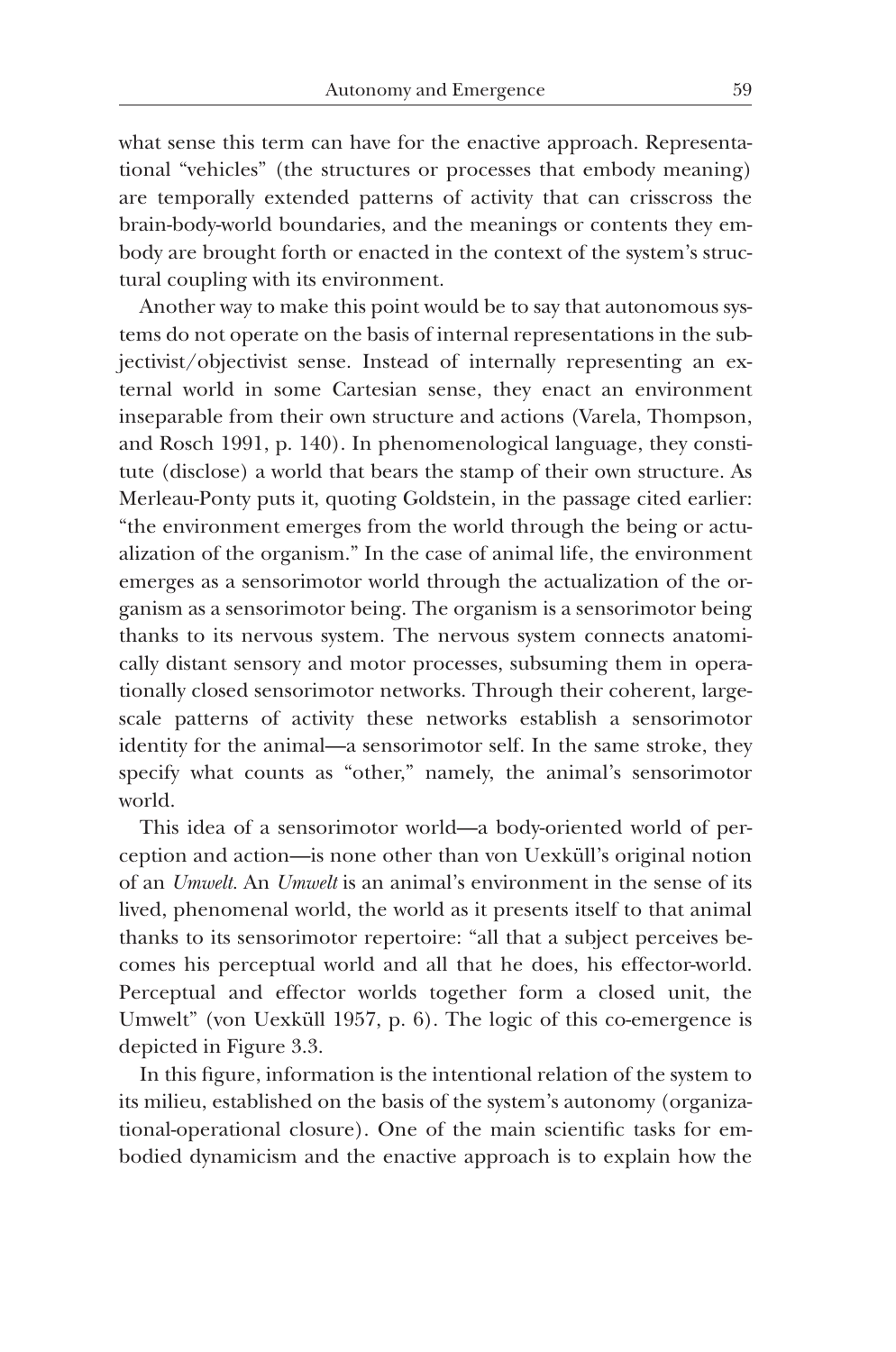Figure 3.3. Co-emergence of autonomous selfhood and world.

pattern dynamics of brain, body, and behavior are informational in this sense (see Kelso 1995, p. 288).

## Emergent Processes

Another key idea of the enactive approach that needs elaboration here is the idea of *emergence* or *emergent processes.* In complex systems theory, an emergent process is one that results from collective selforganization. An emergent process belongs to an ensemble or network of elements, arises spontaneously or self-organizes from the locally defined and globally constrained or controlled interactions of those elements, and does not belong to any single element. The enactive approach builds on this notion of emergence but reformulates it as "dynamic co-emergence," in which part and whole co-emerge and mutually specify each other.

Let me first introduce emergence in the complex systems sense. A standard example of this kind of emergence is the formation of "Bé-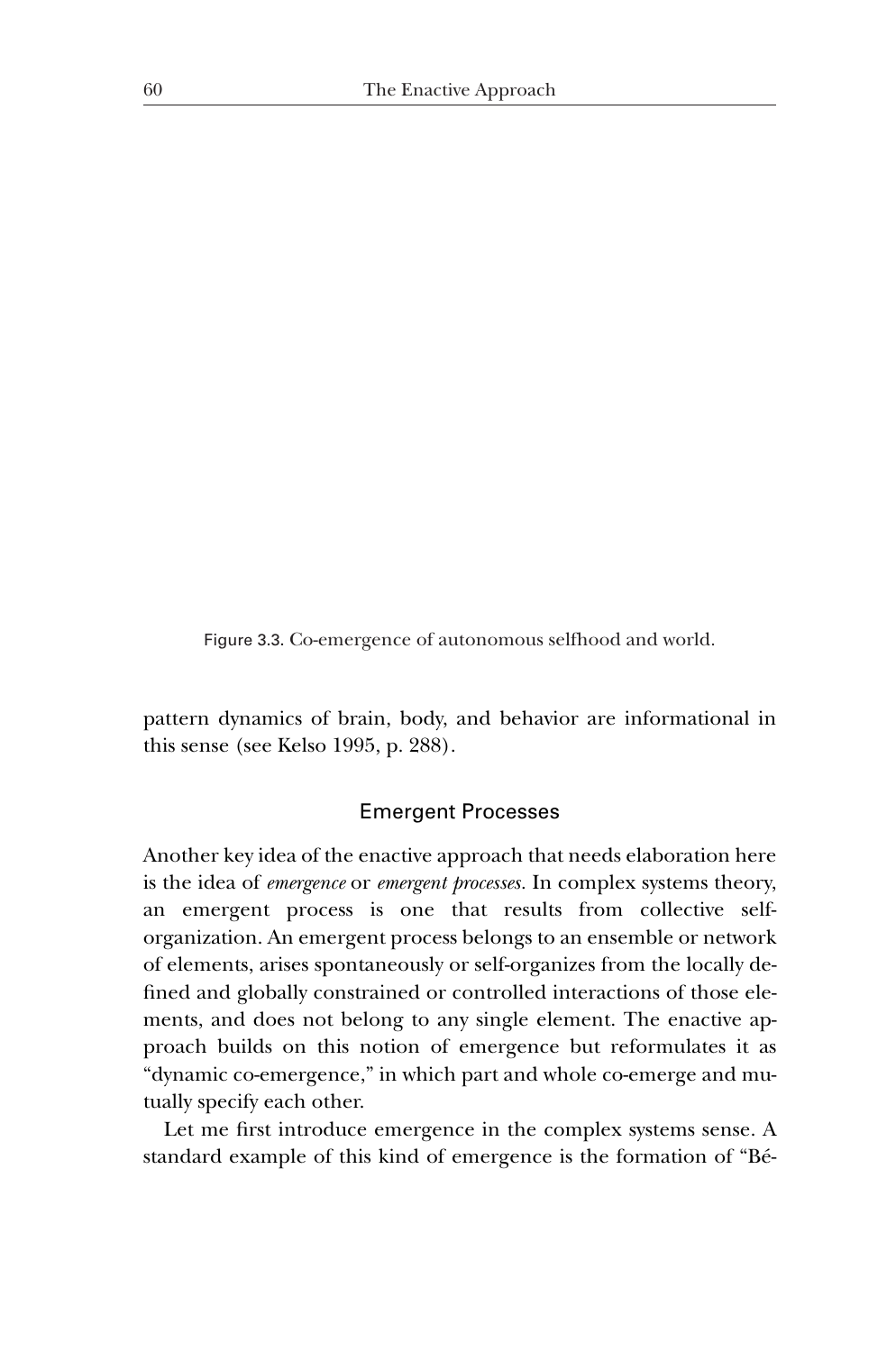nard cells," a dynamic geometrical pattern of fluid flow, in liquids or gases subject to an imposed temperature gradient (see Kelso 1995, pp. 7–8; Solé and Goodwin 2000, pp. 13–17). The emergence of Bénard cells can be seen in the behavior of cooking oil in a frying pan. Applying heat to the pan increases the temperature difference between the cooler layer of oil at the top and the hotter layer of oil at the bottom. When the temperature difference between top and bottom is small, there is no large-scale or global motion of the oil, but eventually when the difference becomes large enough instability occurs and the liquid starts to roll in an orderly fashion known as convection rolls. In other words, the system undergoes a state transition, described mathematically as a bifurcation, as the new self-organizing behavior and spatial structures of convection rolls emerge. As the temperature gradient is increased still further, the convection rolls undergo another transition or bifurcation and give rise to an array of hexagonal up-and-down flow patterns called Bénard cells.

This example illustrates several basic points about collective selforganization and dynamic emergence. The temperature gradient is the *control parameter* for the transitions or bifurcations. It leads the system through a variety of possible states but does not dictate, prescribe, or code for the emerging flow patterns. Nor is there any homunculus or program inside the system determining those patterns. In Kelso's words: "Such spontaneous pattern formation is exactly what we mean by self-organization: the system organizes itself, but there is no 'self,' no agent inside the system doing the organizing" (Kelso 1995, p. 8). The *order parameter* of the system is the amplitude of the convection rolls. It is created by the interactions of the fluid molecules, but at the same time it governs or constrains their behavior by drastically reducing the immense number of degrees of freedom of motion that the individual molecules would otherwise have.

Emergence through collective self-organization thus has two aspects. One is local-to-global determination, as a result of which novel macrolevel structures and processes emerge. The other is global-tolocal determination whereby global structures and processes constrain local interactions. These global-to-local influences do not take the same form as the local-to-global ones: they typically manifest themselves through changes in control parameters (the temperature gradient in the example above) and boundary conditions rather than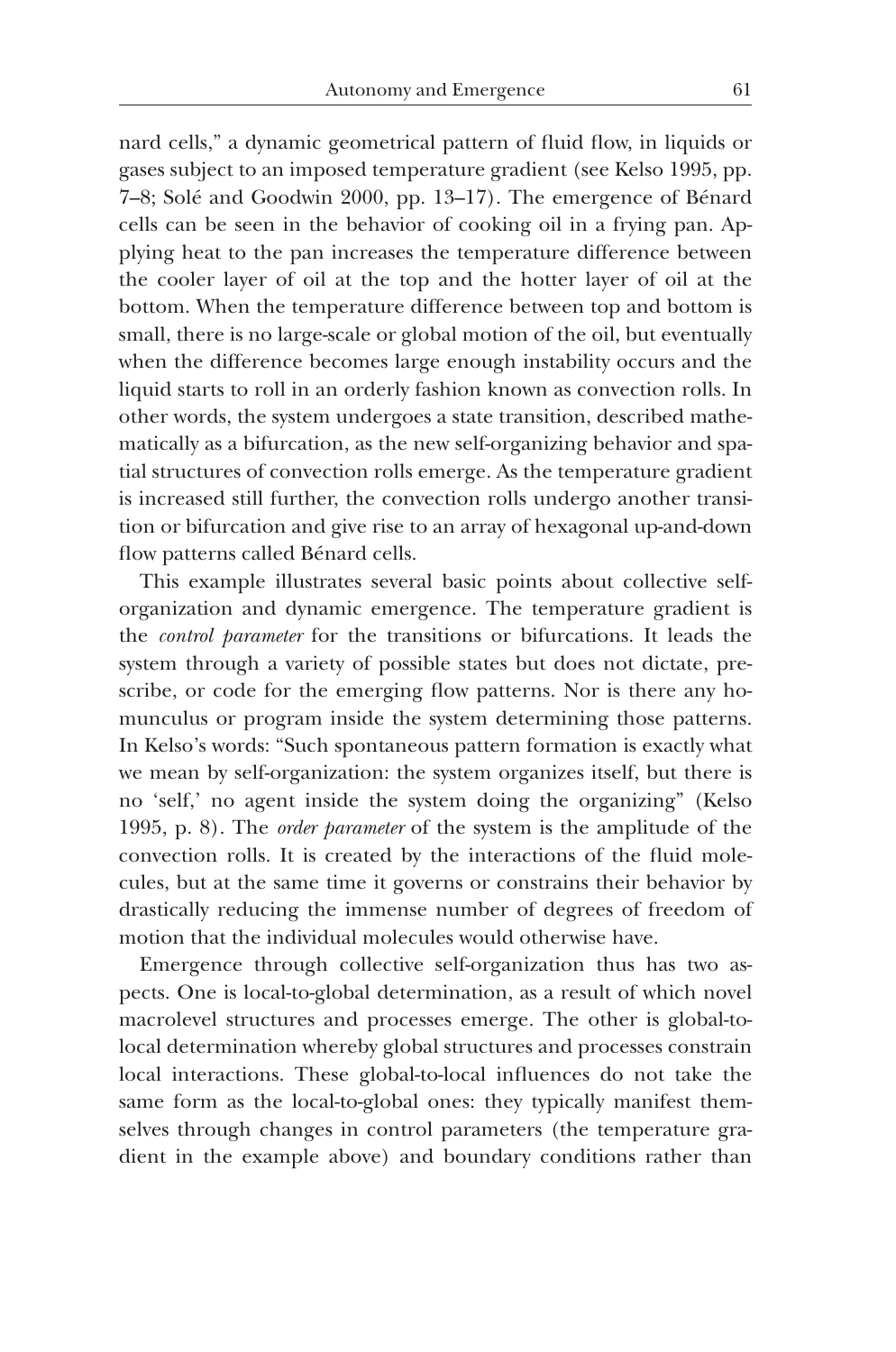through changes to the individual elements (the fluid molecules). Coherent and ordered global behaviors, which are described by collective variables or order parameters, constrain or govern the behavior of the individual components, entraining them so that they no longer have the same behavioral alternatives open to them as they would if they were not interdependently woven into the coherent and ordered global pattern. At the same time, the behavior of the components generates and sustains the global order. This two-sided or double determination is known as circular causality (Haken 1983).

Emergence and circular causality are crucially important in the context of neurodynamics. Neuroscience indicates that cognition, emotion, and action require the transient integration of numerous, widely distributed, and constantly interacting brain regions and areas. An outstanding question for neuroscience today is to determine the mechanisms of this large-scale integration. From a dynamic-systems perspective, large-scale integration corresponds to the formation of transient dynamic links between widespread neural populations (Varela et al. 2001). On the one hand, large-scale dynamic patterns emerge from distributed local neuronal activities. On the other hand, large-scale patterns constrain these local activities. According to a number of theorists, dynamic instability or metastability is crucial to large-scale integration because it permits a flexible repertoire of global states without the system becoming trapped in any one particular state.<sup>10</sup>

Emergence and circular causality can also be illustrated by neurodynamical studies of epilepsy (Thompson and Varela 2001). Focal epileptic seizures originate in specific parts of the cortex; they can remain confined to those areas or spread to other parts of the brain. Their clinical manifestations depend on the cortical area in which they originate, how widely they spread, and how long they last. Local epileptic activity can modify the subject's mental competencies and give rise to various kinds of mental experiences, such as visual or auditory illusions and hallucinations, and memory phenomena involving the vivid actual recall of a past event or déjà-vu illusions. These mental phenomena can also be induced by direct electrical stimulation of the temporal lobe in epileptic patients, as classically described by Wilder Penfield (1938). Thus local neuronal activity at the level of an epileptogenic zone can produce large-scale effects, eventually influencing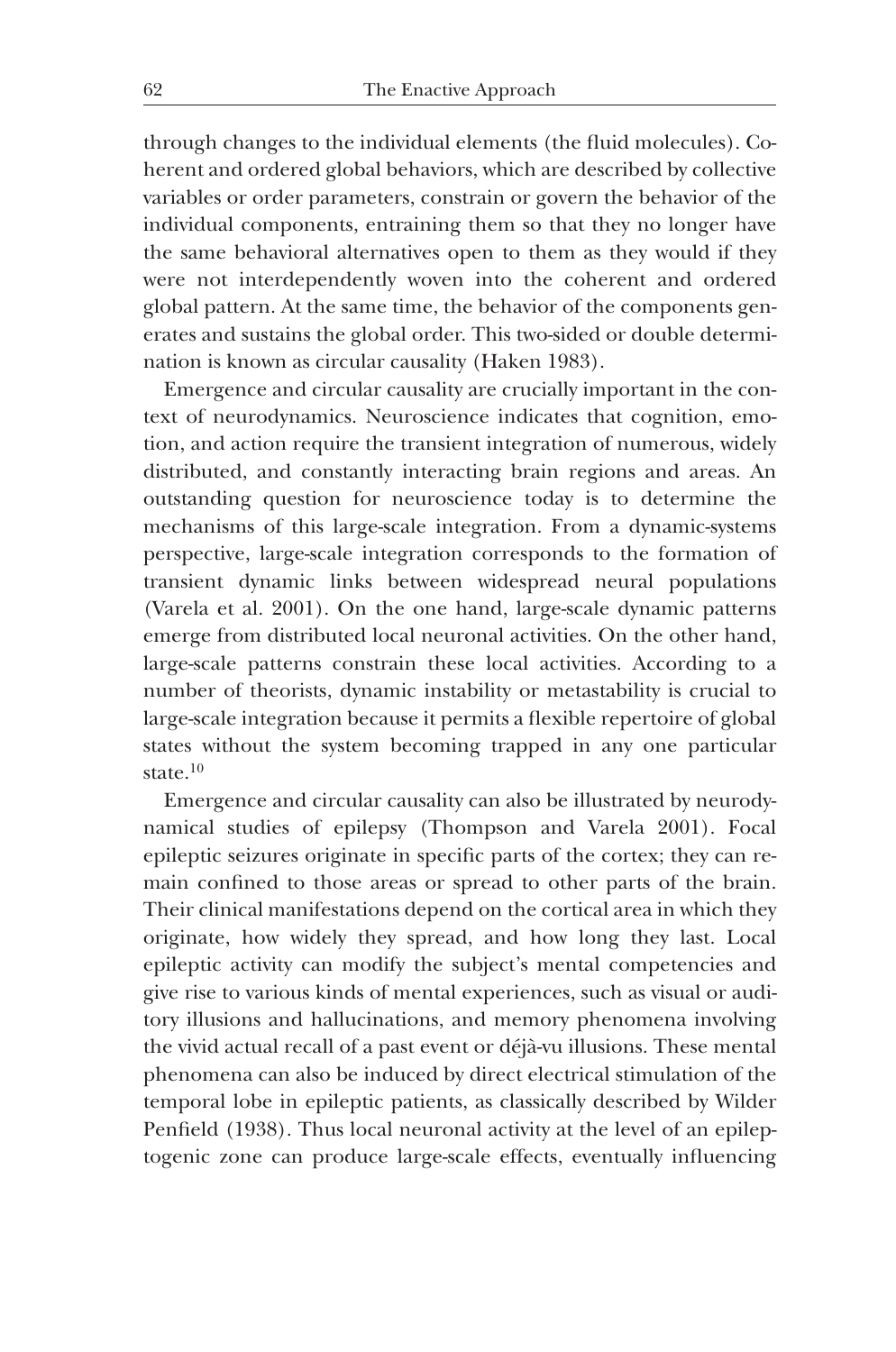the global level of a moment of consciousness. This is a case of local-toglobal emergence in the brain.

The converse—global-to-local influence—though less documented and more controversial, seems also to be the case. The basic idea is that cognitive activity, which reflects large-scale integration in the brain, can affect local activity. For example, the subject can voluntarily affect local epileptic activity, as indicated by numerous patient reports and a few clinically reported cases (see Le Van Quyen and Petitmengin 2002). As long ago as 1954, Penfield and Jasper described the blocking of a parietal seizure by the initiation of a complex mathematical calculation (Penfield and Jasper 1954), and recently more extensive observations have confirmed such cognitive influences (Schmid-Schonbein 1998). We can assume that such intervention is possible because the epileptogenic zones are embedded in a complex network of other brain regions that actively participate in the large-scale integration underlying cognitive acts. It also seems reasonable to assume that these global patterns of integration can influence local events, including eventually the local epileptogenic zones, whose activity can thus be taken as an indication of the global influence.

Experimental work by Michel Le Van Quyen, Francisco Varela, and their colleagues provides evidence for such global-to-local influence in the case of a patient with an unusually focal and stable occipitotemporal epileptic discharge.<sup>11</sup> This patient showed no evidence of cognitive impairment and was willing to participate in simple cognitive tasks of visual and auditory discrimination. For the visual task, he was asked to press a button when the target stimulus appeared, but not when the two other nontarget stimuli were shown. The temporal intervals between successive discharges of the epileptic spike pattern were analyzed. Dynamical inspection (in the form of a phase space known as a first-return map) showed that the distribution of the intervals followed a particular kind of unstable dynamic pattern. The spikes displayed a distinct periodic activity for a short time before they diverged away along another unstable direction, a kind of dynamic pattern known as an unstable periodic orbit. Furthermore, this activity covaried with the specific mental state of the patient during the perceptual task and appeared to be modulated by the gamma frequency (30–70 Hertz) activity associated with his cognitive states. (Gamma frequency activity is widely reported to be associated with a variety of cognitive processes,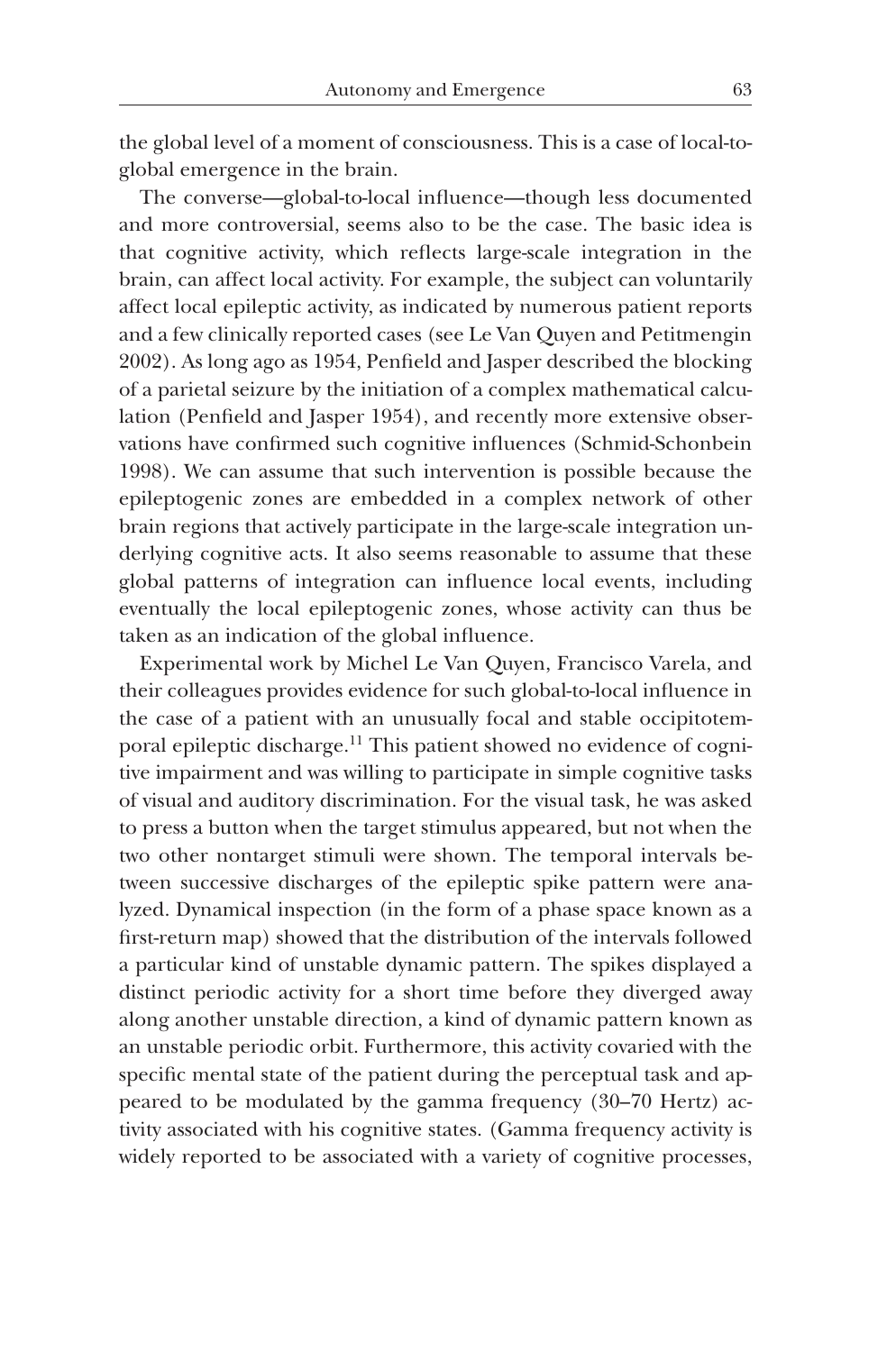including attention, perception, and memory.) These findings suggest that the patient's act of perception contributed in a highly specific way to "pulling" the epileptic activities toward particular unstable periodic orbits. Such global-to-local influence mobilized by cognitive activity might open up possibilities for cognitive strategies of control of epileptic seizures (Le Van Quyen and Petitmengin 2002).

Let me conclude this chapter by linking these ideas about circular causality and emergence back to autonomy. An autonomy perspective brings with it a certain way of thinking about emergence. What emerges in the case of an autonomous system such as a cell is a selfproducing entity that also brings forth its own domain of interactions (see Figure 3.3). This sort of emergence takes a major step beyond dynamic pattern formation in physical dissipative systems:

[A]lthough the phenomenon of self-organization always involves the generation and maintenance of a global (or high-level) pattern or correlation that constrains the (low-level) dynamics of the components of the system, in standard dissipative structures this occurs only provided that the system is put under the appropriate boundary conditions. If those (externally controlled) conditions are changed (in particular, if the input of matter or energy is outside a certain range), the selforganizing dynamic vanishes. Therefore, there is an important difference between the typical examples of "spontaneous" dissipative structures and real autonomous systems: in the former case, the flow of energy and/or matter that keeps the system away from equilibrium is not controlled by the organization of the system (the key boundary conditions are externally established, either by the scientist in the lab or by some natural phenomenon that is not causally dependent on the selforganizing one), whereas in the latter case, the constraints that actually guide energy/matter flows from the environment through the constitutive processes of the system are endogenously created and maintained. (Ruiz-Mirazo and Moreno 2004, p. 238)

An autonomous system, such as a cell or multicellular organism, is not merely self-maintaining, like a candle flame; it is also selfproducing and thus produces its own self-maintaining processes, including an active topological boundary that demarcates inside from outside and actively regulates interaction with the environment. In the single-cell, autopoietic form of autonomy, a membrane-bounded,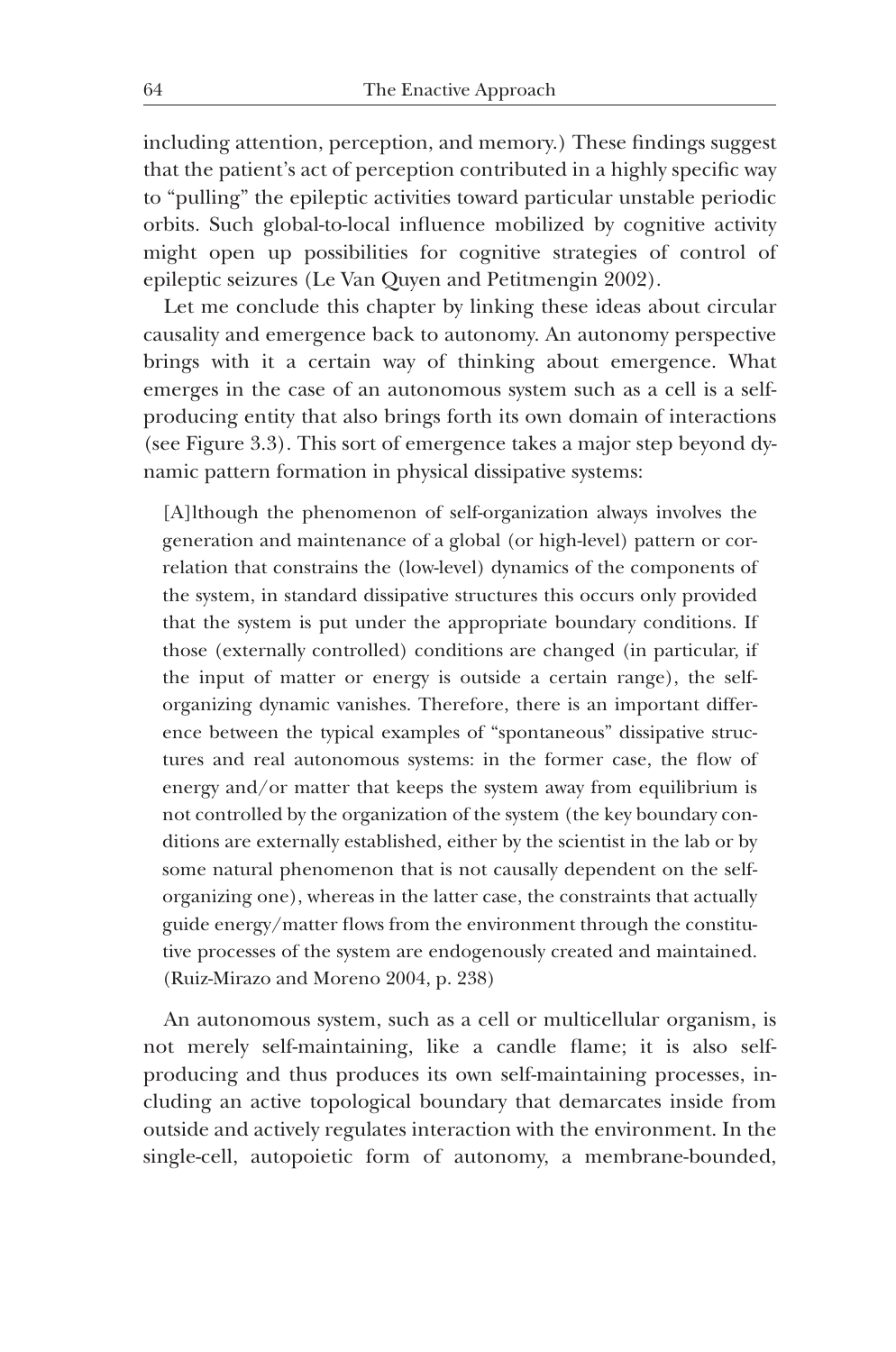metabolic network produces the metabolites that constitute both the network itself and the membrane that permits the network's bounded dynamics. Other autonomous systems have different sorts of selfconstructing processes and network topologies. Whether the system is a cell, immune network, nervous system, insect colony, or animal society, what emerges is a unity with its own self-producing identity and domain of interactions or milieu, be it cellular (autopoiesis), somatic (immune networks), sensorimotor and neurocognitive (the nervous system), or social (animal societies).

Dynamic co-emergence best describes the sort of emergence we see in autonomy. In an autonomous system, the whole not only arises from the (organizational closure of) the parts, but the parts also arise from the whole.12 The whole is constituted by the relations of the parts, and the parts are constituted by the relations they bear to one another in the whole. Hence, the parts do not exist in advance, prior to the whole, as independent entities that retain their identity in the whole. Rather, part and whole co-emerge and mutually specify each other.

Biological life, seen from the perspective of autopoiesis, provides a paradigm case of dynamic co-emergence. A minimal autopoietic whole emerges from the dynamic interdependence of a membrane boundary and an internal chemical reaction network. The membrane and reaction network (as well as the molecules that compose them) do not preexist as independent entities. Rather, they co-emerge through their integrative, metabolic relation to each other. They produce and constitute the whole, while the whole produces them and subordinates them to it. We will come back to this paradigm case of dynamic co-emergence in Part II.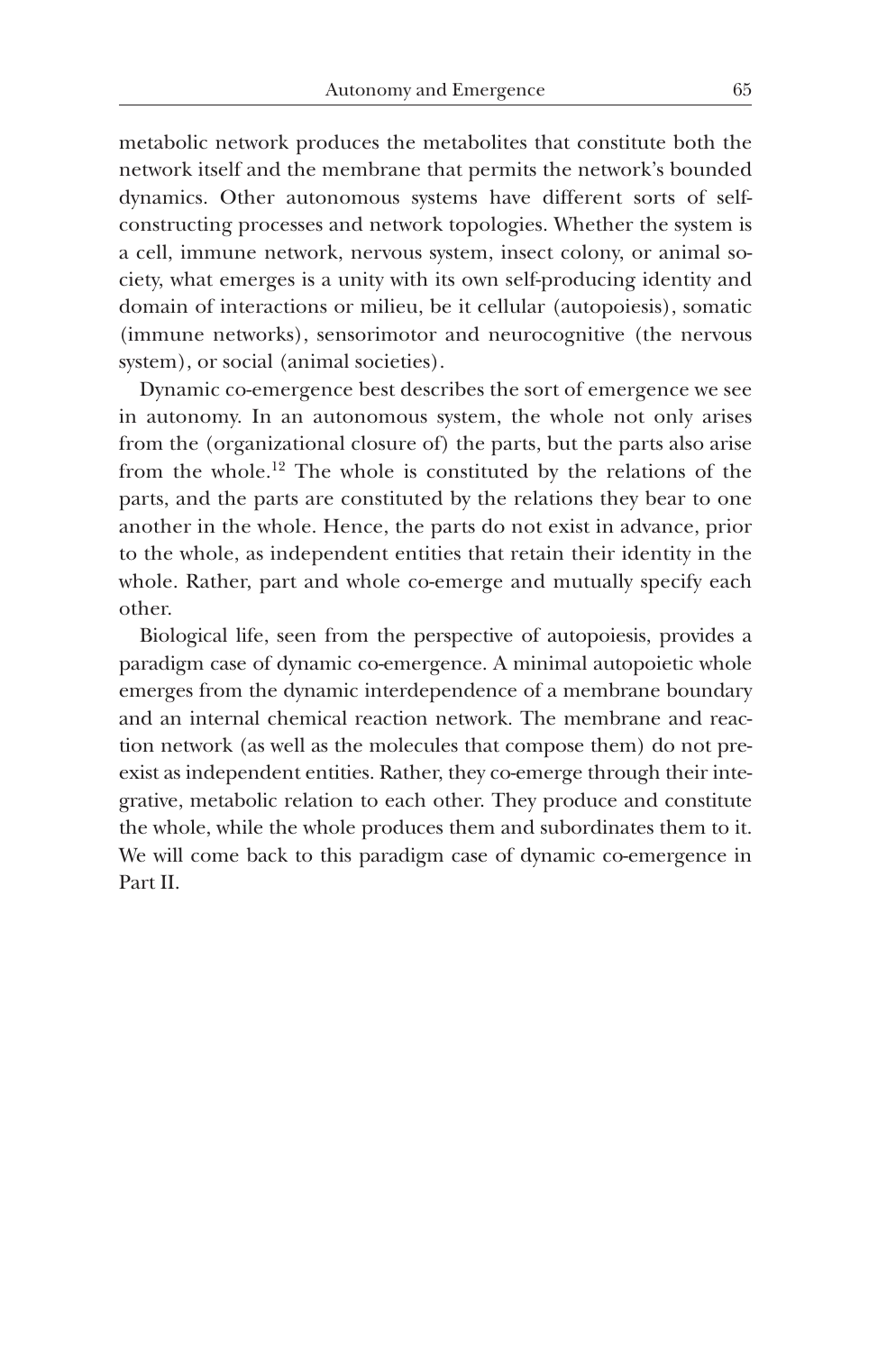## Index

Absolute (explanatory) gap, 253 Absolute flow, 323–326, 337–338 Accommodation, 125 Acquired traits, 192–193 Action, flow of, and experience, 312– 317 Active genesis, 29–30 Activist-pragmatist approach to emotion, 364–366 Activity compared with passivity, 263–264 Adaptation, adaptationism: Di Paolo's view, 148, 454n9; distinguished from cognition, 159, 455n13; reconsidered by developmental systems theory, 202–205; role in evolution, 171; various views of, 461n24 Affect, affectivity, 263–264, 371–378 Affection, 30 Affective coupling, 393–395 Affective relief, 476n8 Affective salience, 376 Affordances, 247–248 Agency, 260 *Aisthesis*, 29 Alexander, S., 479n5 Algorithmic processes, 211–213 Alife, minimal autopoiesis in, 107 Allopoiesis, 98 Alterity, 22, 251 Amovable behavior, 449n2 Analogues, 195–196

Analysis, static vs. constitutional, 28 Analytical isomorphism, 272, 305 Analytical reductionism, 72 Ancestor cells, 94, 117 Animals, 94, 221, 449n2 Anthropomorphism, 130 Anticipation, 320 Antinomy of teleological judgment, 131–138 Appearances, 239, 463n8 Appraisal, 371 Appresentation, 383–384 Archean Aeon, 94 Argument from Design, 210, 460n23 Aristotle, Aristotelians: on the body, 227; on cognition and the body, 462n1; on life and mind, 80, 226 Artifacts: cultural, 409–410; distinguished from natural purpose, 134– 135; distinguished from organism, 133, 460n23; natural, 210 Artificial Life, 107 Assimilation, 125 Association, 31–32 Atomism, 479n5 Attention: as a component of reflection, 464n4; and consciousness, 262– 264; and the epoché, 19; in heterophenomenology, 306; and preafference, 369; transparency of, 284– 285; types of, 287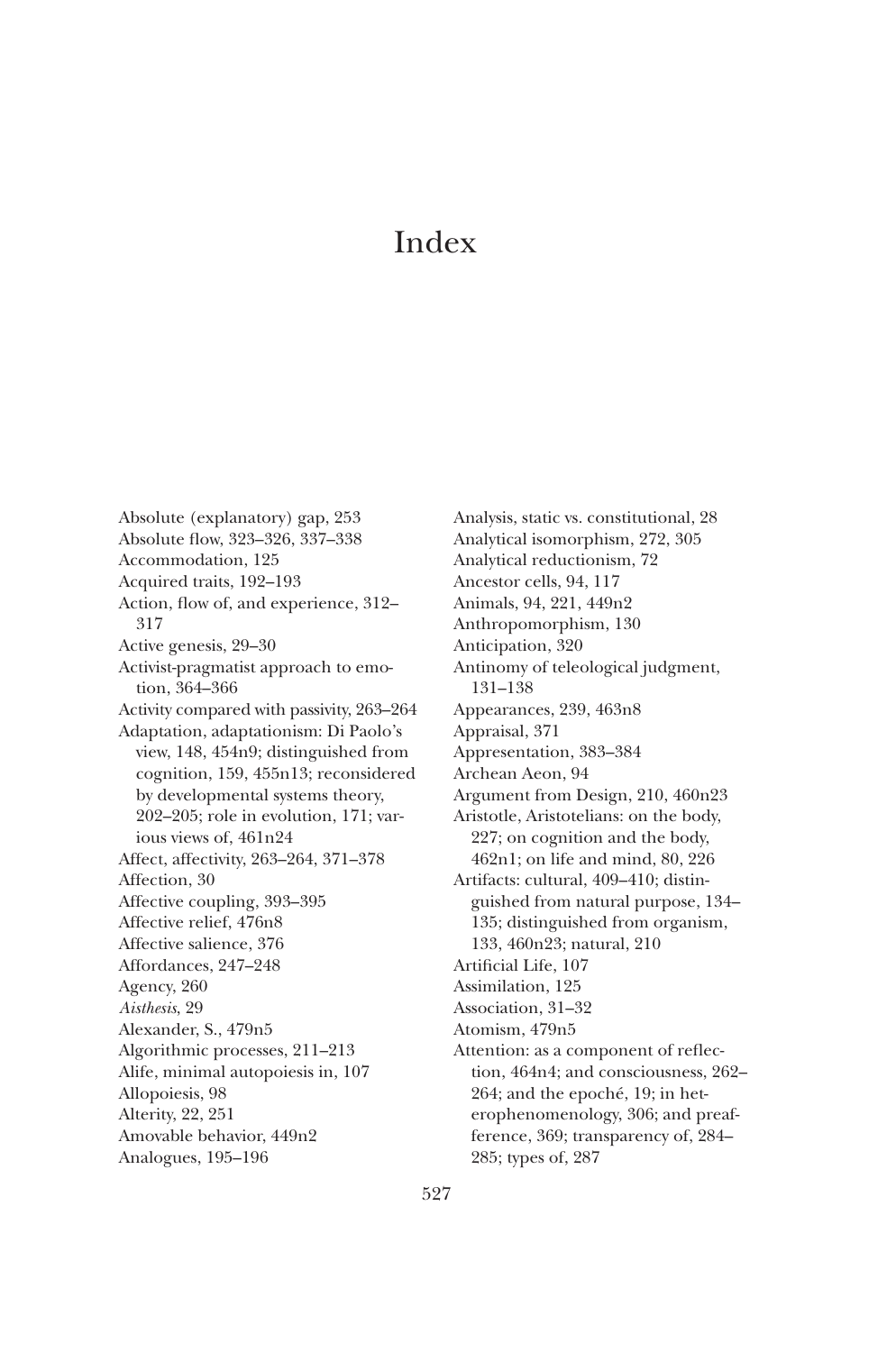Baressi, J., 397

| Attitude, natural vs. phenomenological, |
|-----------------------------------------|
| $17 - 18$                               |
| Attractors, 52                          |
| Autocatalytic network, 104-105          |
| Automaton. See tesselation automaton    |
| Autonomous systems: within au-          |
| tonomous systems, 49-51; character-     |
| ized, 420-421; compared with het-       |
| eronomous systems, 37, 43; defined,     |
| 43-44; emotions in, 365; overview of,   |
| $43 - 51$                               |
| Autonomy, autonomous: bottom-up,        |
| 44, 46; defined, 43, 44; distinguished  |
| from autopoiesis, 106-107; under the    |
| enactive approach, 13, 15; perspec-     |
| tives on, 52-54, 58-60                  |
| Autopoiesis: in autonomous systems, 60; |
| and cognition, 122-127; computer        |
| models of, Plates I-V; defined, 44-45,  |
| 92, 98, 101; distinguished from au-     |
| tonomy, 106-107; distinguished from     |
| reproduction, 167-168; ecological       |
| context of, 118-122; and interiority,   |
| 79; minimal, 107-118; and natural se-   |
| lection, 212-215; in social systems,    |
| 451n3; symbiotic with developmental     |
| systems theory, 193; and teleology,     |
| 144-149; Turing-compatibility of, 143   |
| Autopoietic machine, 99-100             |
| Autopoietic organization: compared      |
| with autocatalytic network, 104-105;    |
| criteria of, 101, 103, 126; defined,    |
| 100-101; overview of, 97-107            |
| Autopoietic systems: constraints in,    |
| 425-426; defined, 451n2; dynamic        |
| sensorimotor approach to, 260-261;      |
| and mechanistic models of, 144          |
| Awareness: in heterophenomenology,      |
| 306; in the intentional arc model,      |
| 370; meta-awareness, 19, 445n2,         |
| 464n4; perceptual vs. nonperceptual,    |
| 258; reflective vs. prereflective, 315; |
| subject-object structure of, 468n14;    |
| transparency of, 284-285. See also      |
| self-awareness                          |
| Awareness-content dualism, 468n13       |

Backward causation, 130 Barandiaran, X., 79

Basic autonomy, 46 Bateson, G., 57 Beer, R. D., 12 *Befindlichkeit*, 455n11 Behavior: and the brain, 83–84; compared with comportment, 450n3; and consciousness, 78–81; of empathy, 396; Merleau-Ponty's view of, 67, 449n2 Behaviorism compared with cognitivism, 4 Being and having, 246–247 Being-in-the-world, 21, 247, 455n11 Belief, suspension of, 470n24 Bénard cells, 60–61, 433 *Benehmen*, 450n3 Bermúdez, J. L., 464n3 Berthoz, A., 295–296 Binding problem, 52 Binocular rivalry, 346–347, 351–352 Biological naturalism, 237–242 Biological vs. cultural evolution, 193, 458n13 Biology, 358 Bishop, R., 429–430, 433 Bitbol, M.: applied to Kant, 452n4; on autopoiesis and cognition, 125–126; on emergence in quantum mechanics, 480n6; on transcendental phenomenology, 82–83 Block, N., 262–264 *Boden*, 35–36 Boden, M., 159, 455n13 Bodiliness, 258 Bodily activity, three modes of, 243 Bodily feelings, 23 Bodily self-consciousness, 244–252, 464n5 Bodily subjectivity, 245–252 Body: Aristotle vs. Descartes, 227–230; image compared with schema, 249– 250; as subject, 250 Body-body problem, 235–237, 244–245, 957 Bonding reaction, 108 Bottom-up autonomy, 44, 46 Boundaries: in the autopoietic organization of metacellulars, 106–107; as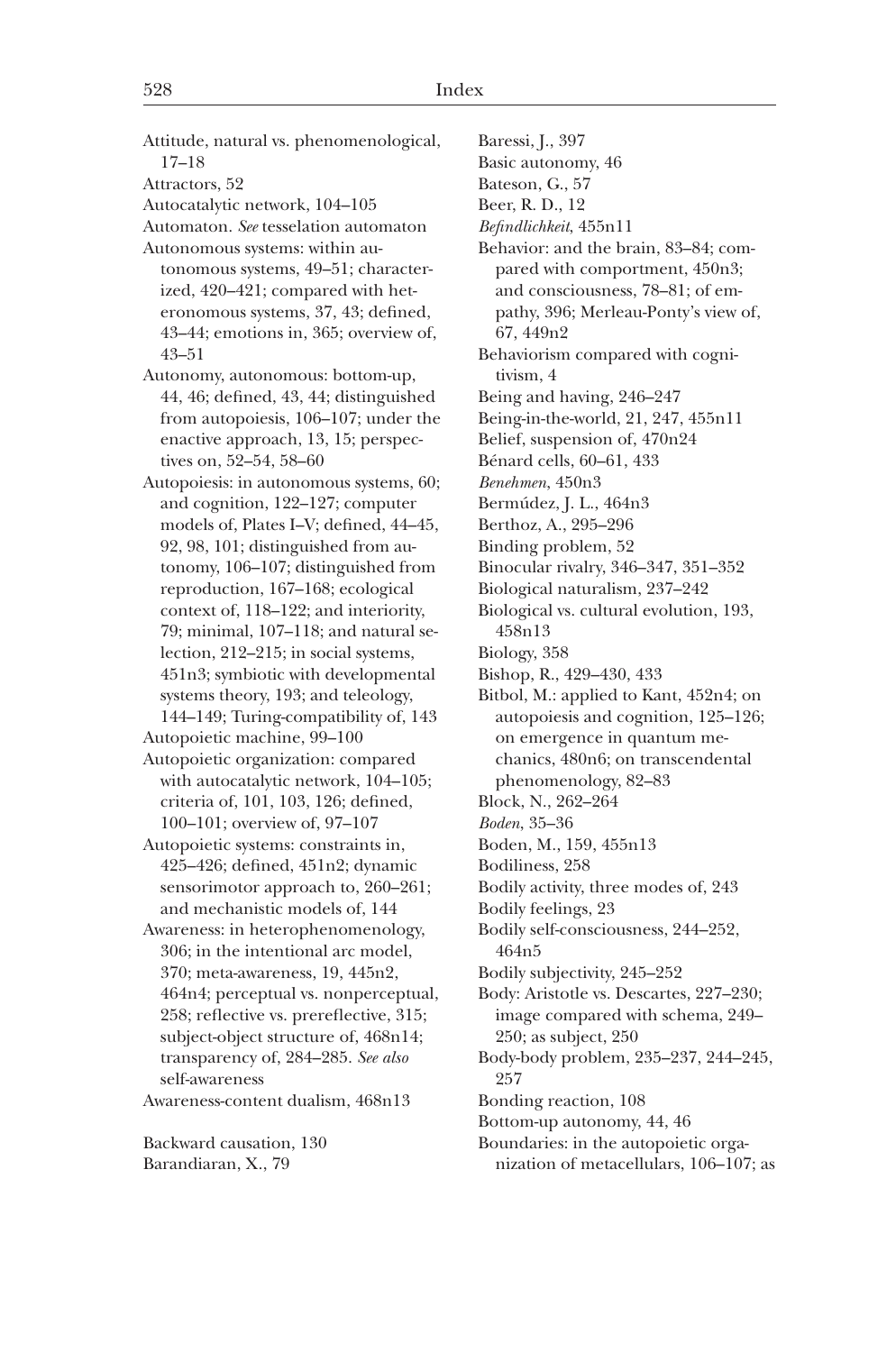a criterion of autopoietic organization, 103, 126; defining the system, 98–99; in the Gaia theory, 121; in social systems, 451n3 Bourgnine, P.: on 3D tesselation automatons, 110–112; on autopoiesis and cognition, 125–126; in light of Rosen, 144 Brain: and behavior, 83–84; decomposability of, 421–423; organization of, 365–366 Brain-in-a-vat example, 240–241 Brentano, F. C., 26–27 British emergentists, 479n5, 480n8 Brough, J. B., 472n1 Bruner, J., 443n4 Bruzina, R., 475n15 Building block model of consciousness, 350–352 Bunz, H., 41–42, 57–58 Buss, L. W., 175–176, 212–213 Campbell, D., 424 Cartesian dualism, 6 Cartwright, N., 440 Catalyst, 101, 104 Catalytic closure, 104–105 Catastrophe theory, 72 Causal asymmetry doctrine, 178–179 Causal closure, 439–440 Causal closure of the physical domain, principle of, 435 Causal inheritance principle, 435 Causation: backward, 130; downward, 424–428, 431–441; in Rosen's theory, 143 Cells: Bénard, 60–61, 433; as a body, 182–183; first, 93–94; minimal, 98, 113; organization of, 97–105; theory, 92–97; Ur-cells, 94, 117 Cellular automaton, 456n16. *See also* tesselation automaton Cellular consciousness, 161–162 Chain-based bond inhibition, 109–110, 451n6 Chalmers, D. J.: on a "hard problem of life," 223–224; on minimal sufficiency, 474n13; on the neural correlates of consciousness, 349

Change blindness, 276 Chaos theory, 429 Chromatin, 457n5 Chromatin-marking inheritance system, 177 Church, J., 466n10 Church's Thesis, 448n6 Circular causality: defined, 62; in downward causation, 432; and emergence, 62–64; in emotional selforganization, 371–372; and form, 66– 72 Clark, A., 128–129 Classical evolution, 170–173 Clay, E. R., 318 Closure, 45, 448n4 Closure Thesis, 48–49 Co-emergence. *See* emergence Coen, E., 180, 459n18 Cognition: and autopoiesis, 122–127; distinguished from adaptation, 159, 455n13; in emotional selforganization, 371; enactive, 187, 458n11, 460n19; various perspectives on, 10–13 Cognitive domain, 125 Cognitive empathy studies, 396 Cognitive science: Bruner's view of, 443n4; omissions from, 36; overview of, 3–4 Cognitive systems, 124 Cognitive unconscious, 6 Cognitivism: cellular vs. animal, 453n8; compared with connectionism, 9–10; compared with dynamic systems theory, 41–43; defined, 126; and information, 52; overview of, 4–8. *See also* computationalism Cole, J., 390 Collective variable, 41 Common ancestor, 92, 94–95 Comparative (explanatory) gaps, 253– 257 Complexity in dynamic systems, 40 Complex systems theory, 69 Comportment, 416, 450n3. *See also* behavior Computationalism: compared with dynamic systems theory, 42–43; com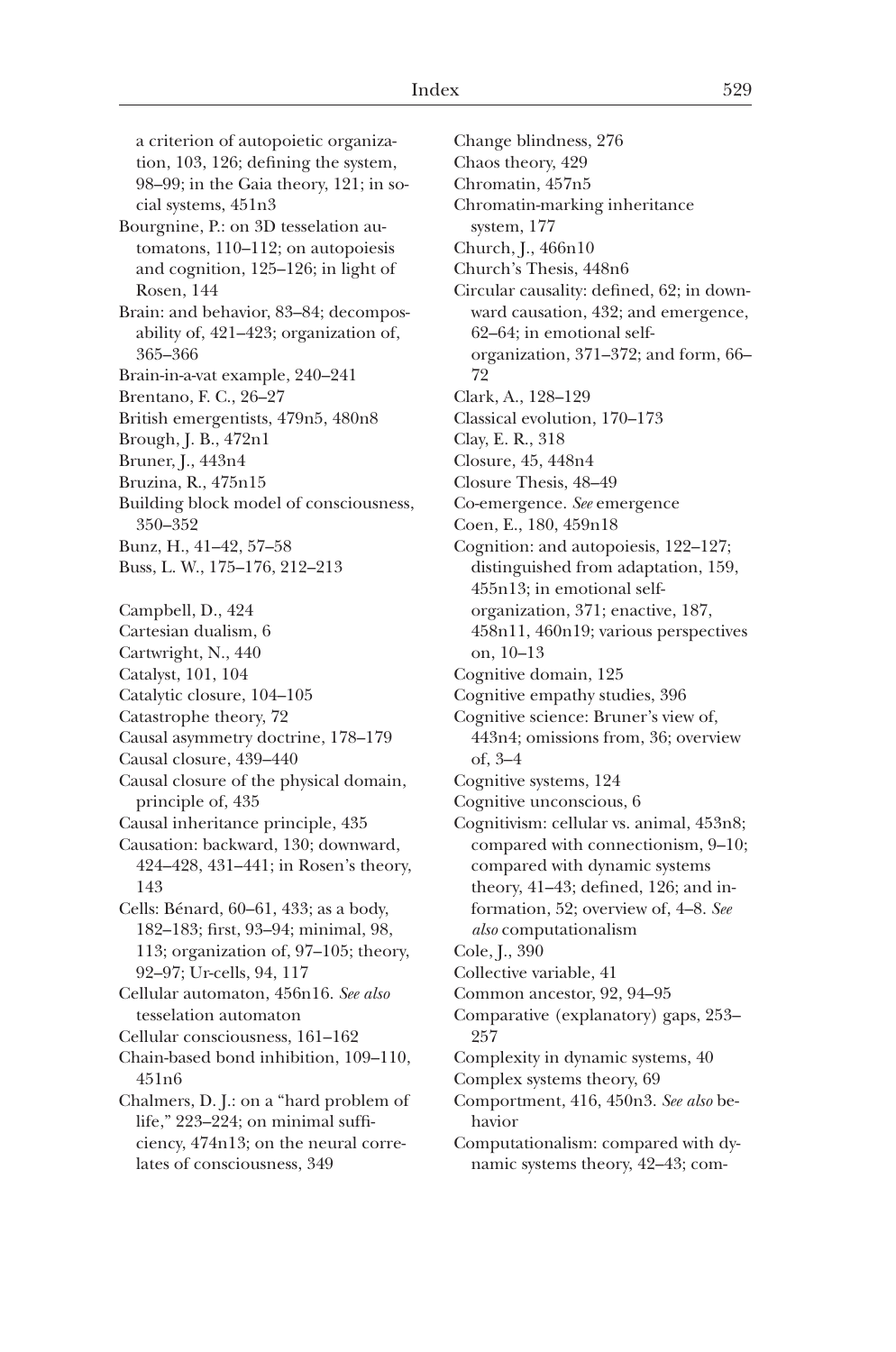Computationalism *(continued)* pared with embodied dynamicism, 12–13; compared with genocentrism, 174. *See also* cognitivism Computer, computation, 4–5, 7–8 *Conatus*, 155, 162, 456n15 Connectionism: compared with embodied dynamicism, 10–11; on information, 52; mind as neural network, 4; overview of, 8–10 Conscious experience: characterized, 258–259; and time-consciousness, 317–329 Consciousness: absolute, 324–326; and appearances, 239, 463n8; and attention, 262–264; bodily selfconsciousness, 244–252, 464n5; cellular, 161–162; under cognitivism, 5– 7; compared with life, 222–225; Descartes's view of, 226–230, 462n3; distinguished from comportment, 416; egoless, 447n11; egological, 22; higher-order thought theory of, 468n15; imaging, 471n28; and immanent purposiveness, 162; and intersubjective openness, 385–386; irreducibility of, 238–240; lack of, in zombies, 230–235; models of, 350– 354; neural correlates of, 349–356; neurodynamical model of, 366–370; primal, 354–355; Searle's view of, 350–354, 463n9; and the structure of behavior, 78–81; transcendental nature of, 86–87; transitive, 264–265, 468n15; unified field model of, 351– 354, 475n14. *See also* hard problem of consciousness; Husserl, E.; timeconsciousness Consolation behavior, 396 Constancy of matter vs. form, 150–151 Constitution, 15, 21, 28, 59 Constitutional intentionality, 27 Constitutive concepts, 137, 453n7 Constraint in complex systems, 424 Content, 271–272, 285, 358 Content NCC, 349–350 Contingent evolution, 216 Continuity thesis of life and mind, strong, 128–129

Control loop of the intentional arc, 367–369 Control parameter, 42, 60–61 Convergent evolution, 217 Core consciousness, organization of, 354–355 Cornell, J. F., 136–137 Correlation, 24–25, 28 Cortical deference, 254 Cortical dominance, 253 Cosmelli, D., 463n11 Crick, F., 181 Cultural evolution, 193, 410–411, 458n13 Culture vs. nature, 193, 403–405, 458n14 Cuvier, G. and G., 200–201, 459n18 Dainton, B., 468n13 Damasio, A. R., 235, 456n15 Darwin, C., 130–131, 170 Dasein, 21, 157 Dawkins, R.: on adaptation, 205; on the Gaia theory, 120; on genes, 179–180 Decay in minimal autopoietic systems, 113–116 Decomposability and emergence, 420– 421 Deep continuity of life and mind, 128– 129, 157–162, 223–224 Deference distinguished from dominance, 253–255 Dennett, D. C.: on adaptationism, 461n24; on the genetic "code," 183– 187; on Goodwin's structuralism, 461n24; on heterophenomenology, 303–310; on informational dualism, 186–187; on intentionality, 159–160; on introspective reporting, 472n31; on perceptual completion, 275–276; on perceptual experience, 279 Dependency Thesis, 292–293 Depew, D. J., 131, 208–209, 214–215 Depictive representation, 466n1 Depraz, N., 375–376, 378, 476n7 Depth perception, 353–354 Descartes, R.: on consciousness and life, 226–230; "I think," 249; on mind and life, 80; on recognizing con-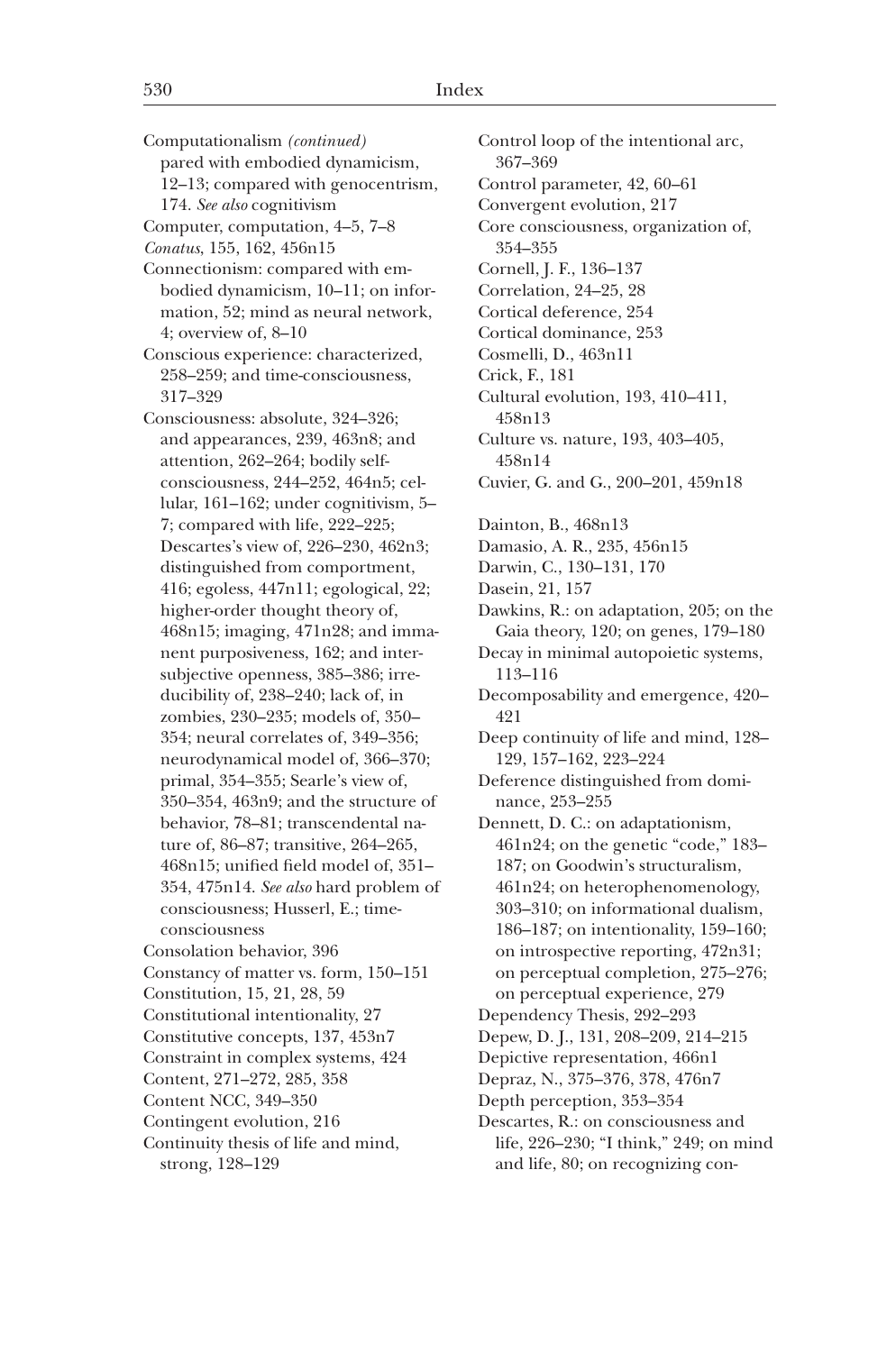sciousness, 462n3; on self and body, 245; on the zombie argument, 462n2 Descriptionalism compared with pictorialism, 270–275 Design Space, 461n24 Determinism, 430–431 Developmental systems theory: applied to enculturation, 403–411; in enactive cognitive science, 458n11; in enactive evolution, 206; overview of, 187–194; reconsiders adaptationism, 202–205 De Waal, F. B. M., 396, 401 Diachronic downward causation, 433– 434 Dialectical relations, 68–69, 150 Dialectical vs. mechnical thinking, 68 Differential equations, 39–40 Differential reproductive success, 170 Di Paolo, E. A., 147–148, 454n9 Disintegration reaction, 108 Disposition, 455n11 Diversity in developmental systems, 201 DNA example of complex systems, 54–  $57$ DNA methylation, 457n5 DNA replication, 168, 457n3 Dominance distinguished from deference, 253–255 Donald, M., 403, 405, 408–409 Doolittle, W. F., 120 Downward causation, 424–428, 431– 441 Dreyfus, H.: on Husserl, 414–415; on Husserlian phenomenology, 444n10; on skillful coping, 313–316 Dualism compared with hylozoism, 139–140 Dupuy, J.-P., 26–27 Dynamic co-emergence: in autonomy, 65; defined, 38, 431; of interiority and exteriority, 79. *See also* emergence; form Dynamic instability, 40 Dynamic sensorimotor approach, 253– 266, 298–299 Dynamic sensorimotor hypothesis, 254 Dynamic singularity, 243

Dynamic stabilization, 208 Dynamic systems: defined, 38–39; overview of, 38–43; and phenomenology, 27; and time-consciousness, 312 Dynamic systems theory: described, 40; isomorphism in, 83–86; reflected in Husserl, 476n8 Dyson, F., 116

- Ecological characterization of life, 95– 97, 118–122
- Ecopoiesis, 118–122
- Egological consciousness, 22
- Eidetic features, 357
- Embodied dynamicism, 4, 10–13, 71

Embodiment: as a component of affect, 376–377; as a criterion for living systems, 113; in embodied dynamicism, 11–12; facial, of empathy, 390

- Emergence: classical British views of, 479n5, 480n8; co-emergence, 59–60; decomposability of, 420–421; defined, 60, 418; described, 38; in describing dynamic systems, 57; and downward causation, 417–441; of emotions, 371–373; in enculturation, 408; in genetic phenomenology, 29; global-to-local, 61–63, 424–427; in the intentional arc model, 369; Kim's view of, 431–441; local-to-global, 61– 63; nonlinear, 138–139, 419–423; ontological, 479n5, 480n6; overview of, 60–64; in quantum mechanics, 480n6; in relational holism, 427–431; terminology, 418–419; through selforganization, 336–337. *See also* dynamic co-emergence; emergent processes
- Emergence base, 439
- Emergentists, British, 479n5, 480n8
- Emergent processes: defined, 60; identity and sense-making in, 147; overview of, 60–65
- Emotion, 362–366, 370–381
- Empathy: bodily, 165; cognitive, 396; and enculturation, 402–411; reiterated, 392, 399; sensual, 389–390; typology of, 386–393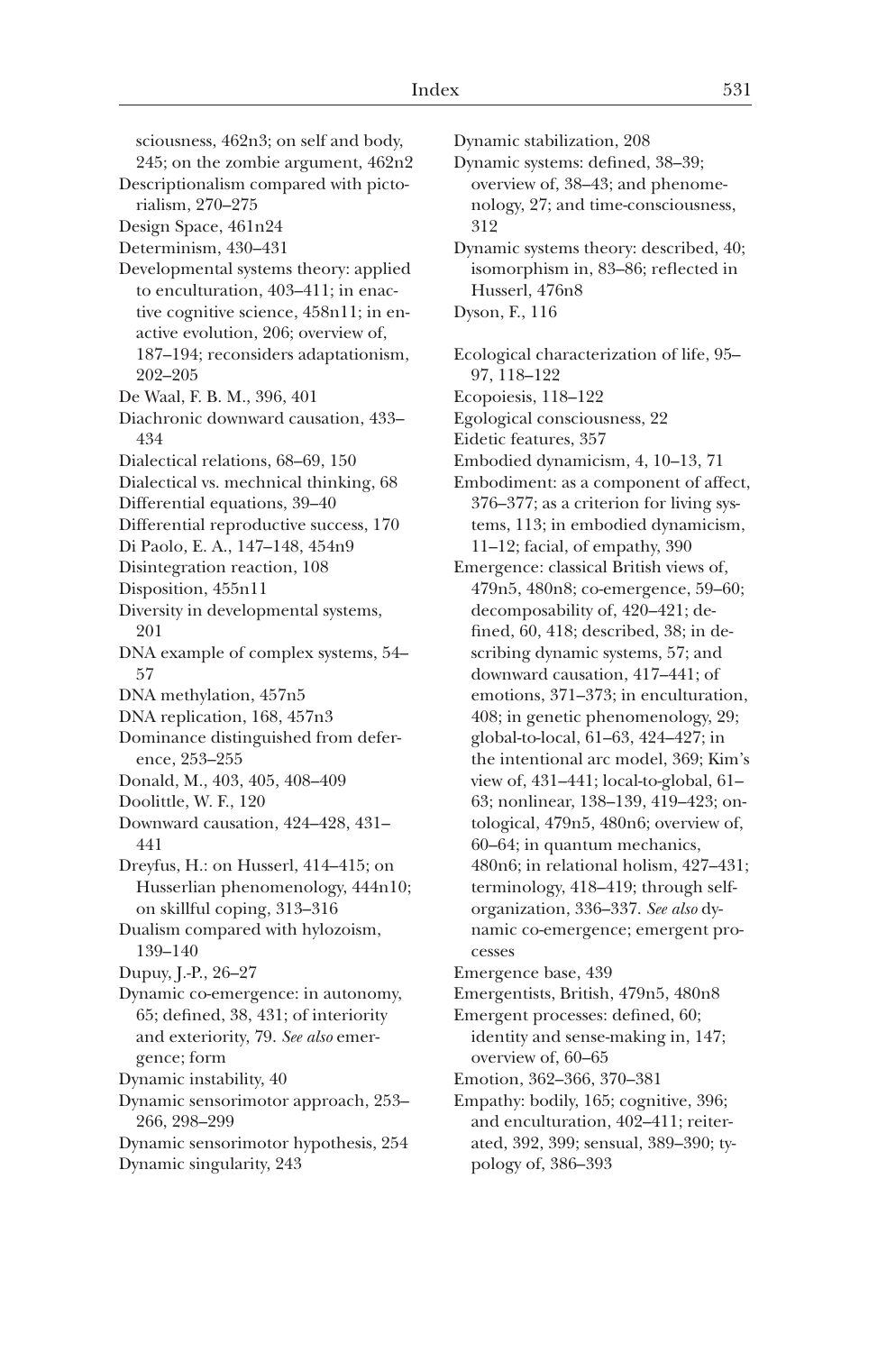Enactive approach: and emergence, 60; to emotion, 362–366; overview of, 13–15; roles of organism and environment, 204–205; Varela's view of, 444n9 Enactive cognition, 187, 458n11, 460n19 Enactive evolution, 201–208, 217–218 Enculturation through empathy, 402– 411 *En soi*. *See* in-itself Epigenesis, 175–177 Epilepsy studies, 62–64, 474n12 Epoché, 19–20 Evo-devo, 195 Evolution: biological vs. cultural, 193, 458n13; characterization of life, 95– 97, 123–124; contingent vs. convergent, 216–217; cultural, 193, 410– 411, 458n13; defined, 404; and developmental systems theory, 187–194; Kantian analysis of, 130–131; by natural drift, 460n19; and the "necessary" claim, 123–124; received view of, 170–173; unit of, 206 Existentialism, 445n5 Expectancy and preafference, 369 Experience: accessibility of, 466n10; vs. belief about experience, 307–308; conscious, 258–259; diaphanous, 467n7, 467n10; distinguished from knowledge, 456n17; under the enactive approach, 13; and the flow of action, 312–317; and the imagery debate, 269–280; under intentionality, 25; Jonas's view of, 456n17; kinesthetic, 232; of the lived body, 248– 251; of music, 476n7; nature of, 83; prereflective, 250–251, 261; senseexperience, 227–228; sensorimotor, 295–296; subjective character of, 261, 283, 467n8; subject-object structure of, 446n7; and time-consciousness, 317–329; and transparency, 282–287; and visualization, 295–296

Explanatory gap: as the body-body problem, 236–237, 244; under cognitivism, 6–7; under connectionism, 10; under embodied dynamicism, 12;

under the enactive approach, 14; etymology of, 443n3; and Kantian teleology, 137–138; in mental imagery analysis, 273; physicality and consciousness, 223; and purpose, 452n1; various views of, 253, 255–256 Exteriority vs. interiority, 78–81, 225 Extrinsic vs. intrinsic purposiveness, 145–146 Eye development, 196 Feedback and nonlinearity, 419 Feeling of existence, 229–230 Feeling-tone, 376–377 Fiction and imagination, 469n22, 470n23 Figure and ground, 84 Finger coordination study, 41–42, 57– 58 First cell, 93–94 First-order autopoietic systems, 105–107 First-person methods: in brain-imaging studies, 341–348; distinguished from third-person, 248; and the epoché, 19–20; in experimental neurophenomenology, 338–340, 474n10; in heterophenomenology, 303–311 Fisher, R. A., 172 Fissiparity, 94 Fitness, 170–171, 206–207 Fleischaker, G. R., 214 Flexibility, 194–201 Flow, absolute, 323–326 Flow of action, 312–317 Fontana, W., 212–213 Football example of consciousness, 80– 81 Forcible presence, 258–259 Form: and circular causality, 66–72; constancy of, 150–151; defined, 66; and the "insider" perspective, 81; as an integrating agent, 78; phenomenal and physiological, 84–85. *See also* dynamic co-emergence Format and content, 271–272, 358 Freedom. *See* needful freedom Freeman, W. J.: on emotion, 364–366, 373; on meaning, 53–54; neurodynamical model of, 366–370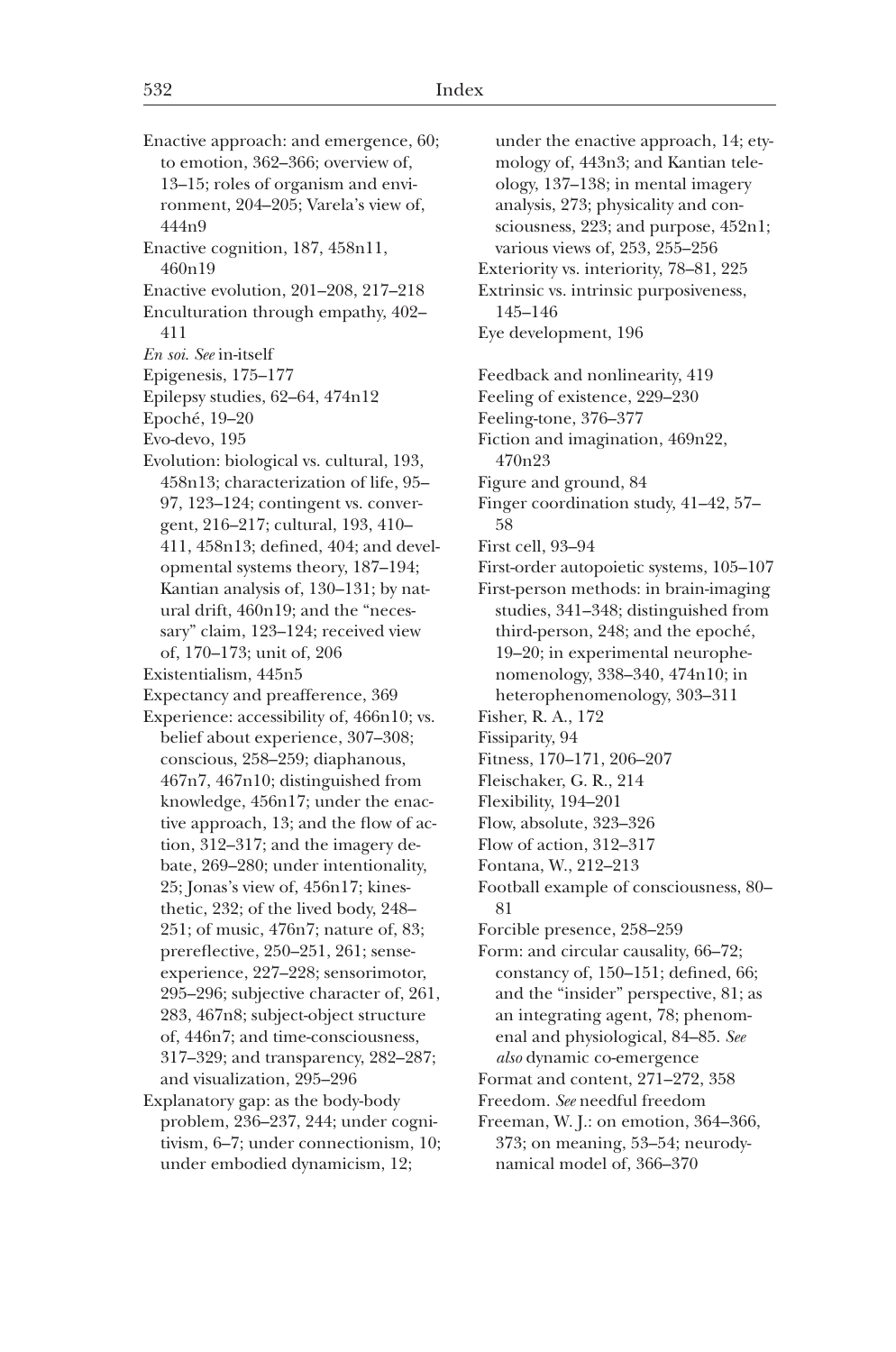Freud, S., 5 Freudian model of the psyche, 5–6 Functionalism, compared with cognitivism, 5 Fungi, 94, 221 Fusion distinguished from relational holism, 479n3 Gaia theory, 95, 119–122 Gallagher, S.: on Dasein, 380; on emergence, 336–337; on proprioception, 464n3; on protention, 361–362 Gallese, V., 395 Gardner, H., 3 Generation in minimal autopoietic systems, 113–116 Generative passages, 475n16 Generative phenomenology, 17, 33–36 Genes: under autopoietic criteria, 123; in developmental systems theory, 191, 404; in genocentrism, 179–180; homeotic, 198–200; Hox, 199–200; selector, 197–200, 459n17 Gene selectionism. *See* genocentrism Genesis, active vs. passive, 29–30 Genetic "code," 178–187, 457n8 Genetic phenomenology: compared with generative phenomenology, 33– 34; defined, 28; overview of, 17, 28– 33 Genetic-program metaphor, 180, 457n6 Genocentrism: developmental systems theory response to, 188–194; and evolution, 170–173; the gene as a unit of information, 179–187; overview of, 172–175; problems with, 173–174; and the Weismann Doctrine, 174–179 Gerhart, J., 196–198, 201 Germ line, 174–175 Gibson, J. J., 247–248 Gilbert, S. F., 194 Given, 30, 444n1. *See also* pregiven Global-to-local emergence, 61–63, 424– 427 Goguen, J., 449n12 Gold, I., 467n10 Goldman, A. I., 310, 472n31 Goodwin, B., 208, 461n24 Gould, S. J., 202–203, 216

Grabbiness, 258

- Gray, R. D.: on nature vs. culture, 404– 405; on organism and environment, 204; on standard environment, 457n8
- Grice, H. P., 467n7

Griffiths, P. E.: on life cycle, 188; on nature vs. culture, 404–405; on organism and environment, 204; on replicates, 192; on standard environment, 457n8

- Ground in generative phenomenology, 35–36
- Güzeldere, G., 234
- Habit in passive genesis, 32–33
- Haken, H., 41–42, 57–58
- Haldane, J. B. S., 172
- Hamiltonian energy function, 429–430
- Hard problem of consciousness: compared with the body-body problem, 237; defined, 7; dualistic view of, 222–225; and purpose, 452n1
- Harman, G., 283–284
- Hebb, D., 447n12
- Hebb's Rule, 447n12
- Heidegger, M.: on being-in-the-world, 455n11, 455n14; compared with Merleau-Ponty, 450n3; on empathy, 477n6; Husserl's influence on, 445n5, 447n13; on the in-being, 225; on moods, 23–24, 379; on transcendence, 21–22, 157
- Heredity: in developmental systems theory, 202; distinguished from inheritance, 176; and reproduction, 169–170
- Hering, E., 281
- Heritable variation in fitness, 170–171
- Hermeneutics, 444n9
- Heteronomous vs. autonomous systems, 37, 43
- Heteronomy, 43, 50, 52–54
- Heterophenomenology, 303–311
- Heteropoiesis, 98
- Higher-order thought theory of consciousness, 468n15
- Holism, relational, and emergence, 427–431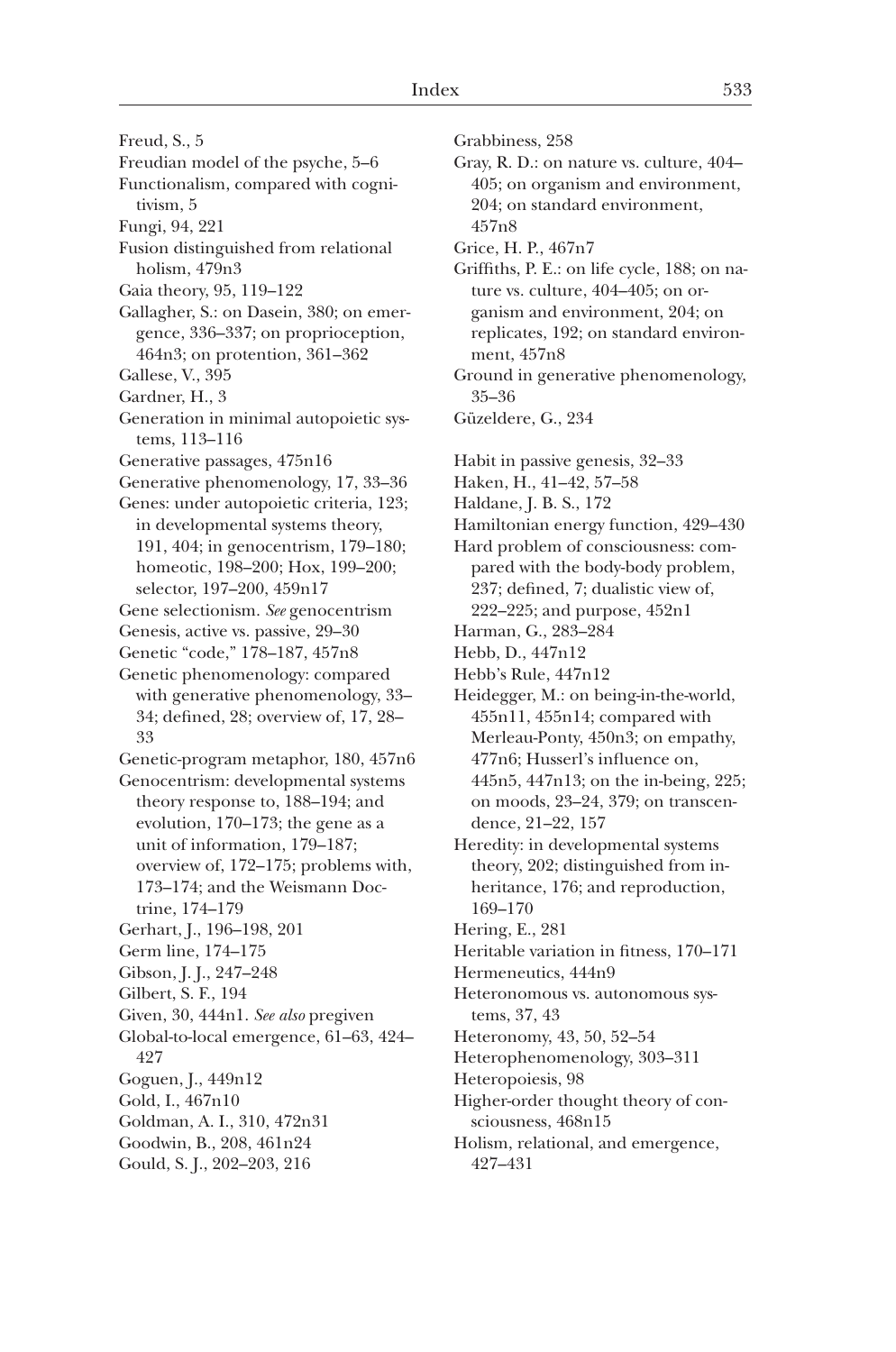- Homeotic genes, 198–200
- Homologous development, 196–199
- Homologues, 195–196
- Horizon in generative phenomenology, 35–36
- Hox genes, 199–200
- Human order, 76
- Hume, D., 31–32, 460n23
- Humphrey, N., 255–256
- Hurley, S. L., 253–257, 447n10, 463n2
- Husserl, E.: on absolute consciousness, 324–326; on affection, 374; on affective force, 377–378; on affective relief, 476n8; on association, 31–32; on attention, 263; and cognitive science, 413–416; on the concrete ego, 381; on consciousness and attention, 465n9; on drive-intentionality, 364; on empathy, 477n6; on experience, 83; on habit, 32–33; "I can," 249; on intersubjectivity, 383–386; on *Körper* and *Leib*, 462n5; on the life-world, 34–35; on memory, 290; on passive synthesis, 373–374; on perception, 392; on phenomenology, 14; on qualitative discontinuity, 85; on receptivity and affectivity, 30; on static phenomenology, 28; on the structures of consciousness, 356; on temporality, 323, 326–327; on time-consciousness, 318–322, 472n1
- Husserlian phenomenology: applied to the zombie argument, 231–232; opinions of, 444n10; overview of, 17– 22; and self-othering, 251; terminology in, 462n5 Hutchins, E., 7, 8
- Hylozoism, 139–140, 211
- "I can" vs. "I think," 249, 313–314 Idealism, metaphysical, 82 Identity: in autonomous systems, 60;
- and pattern of life, 146–148; and sense-making, 152–154
- Image. *See* mental images
- Imagery debate: and experience, 269– 280; ignores current mind science, 267; overview of, 269–270; review of, 297–303

Imaginary transposition, 393, 395–398 Imagination, 387–388, 395–398 Imagining, 292–295, 471n26 Immanent objectivity, 26–27 Immanent purposiveness, 146–147, 153, 162 Immanent teleology, 152–153, 453n8 Impredicativities, 142 In-being, 225 Individuality: in autopoietic systems, 75; as a characterization of life, 96– 97; in minimal autopoietic models, 118; and the "necessary" claim, 123– 124 Ineffability, 258–259 I-ness, 251 Information: defined, 57; in developmental systems theory, 191; and meaning, 51–60; in molecular biology, 180–181 Informational dualism, 186–187, 458n10 Information processing, 54–57 Inheritance: defined, 170; in developmental systems theory, 191–193; distinguished from heredity, 176 Inheritance doctrine, 176–178 In-itself, 86 Input/output distinction in autonomous systems, 365 Intentional arc, 247–248, 366–370 Intentionality: and emotions, 364; in heterophenomenology, 305–306; Husserl's view of, 415, 478n3; of an image, 470n25; in imagination, 471n26; motor, 313–314; and open intersubjectivity, 383–386; operative, 30; overview of, 22–27; and passive synthesis, 30; under phenomenology, 15; saturated, 30; source of, 159– 160 Intentional objects, 303–304 Intention compared with protention, 475n1 Interdependency, 103 Interiority, 78–81, 163, 225 Intermodal comparative (explanatory) gap, 253 Interoception, 368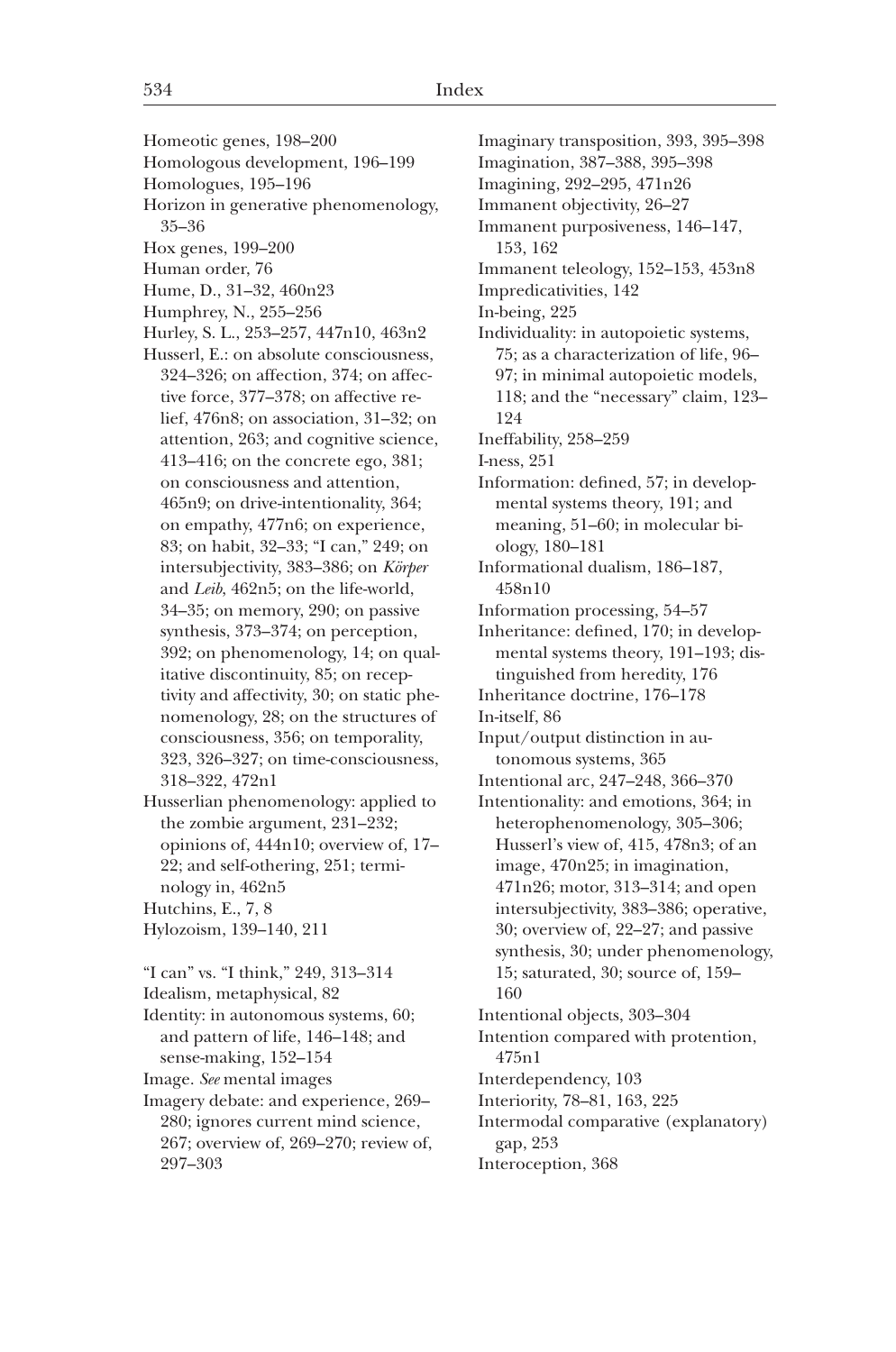- Intersubjective interaction, 243
- Intersubjectivity: in generative phenomenology, 33, 36; open, and intentionality, 383–386; overview of, 382. *See also* subjectivity
- Intramodal comparative (explanatory) gap, 253
- Intransitive consciousness, 468n15
- Intrinsic purposiveness: compared with extrinsic purposiveness, 145–146; defined, 133; qualities of, 453n7
- Introspective reporting, 310–311, 472n31
- Ipseity and alterity, 251
- Isomorphism: analytical, 272, 305; content and format of, 358; in dynamic systems theory, 83–86; in Varela's hypotheses, 357
- "I think" vs. "I can," 249, 313–314
- Jack, A. I., 310–311
- Jackendoff, R., 6–7
- James, W., 4; on association, 31–32; on feeling, 235; on habit, 32; presaging Hebb's rule, 447n12; on the present, 318; on temporal flow, 325
- Jasper, H., 63
- Johnson, M., 402
- Joint attention, 397–400, 405–408, 409– 410
- Jonas, H.: on experience, 456n17; on freedom, 152; on knowledge of life, 163; on needful freedom, 150–152; on a philosophy of life, 128–129; on the purpose of life, 362; on selfawareness, 161–162; on selfhood, 149; on self-transcendence of the organism, 154–157
- Juarrero, A.: on autopoietic and autocatalytic systems, 479n2; on constraints, 425; on Kantian organization, 136
- Kant, I.: Kim's view of, 481n9; modern reconsideration of, 138–140; on organic nature, 129–140; on purposiveness, 133–137; on self-organization, 210–211
- Kauffman, S. A., 104–105, 215–216

Kellert, S. H., 429

- Kelso, J. A. S.: on behavior, 71; finger coordination study, 41–42, 57–58; on intention, 475n1; on multistable figure perception, 352; on selforganization, 60
- Kim, J.: on complex systems, 480n7; on emergence and downward causation, 431–441; emergent downward causation refuted, 434, 436–438; on Kantian self-organization, 481n9; on the zombie argument, 233–234
- Kind, A., 468n11
- Kinesthesis, 28, 232
- Kirschner, M., 196–198, 201
- Kitcher, P., 457n8
- Köhler, W., 357–358
- *Körper* distinguished from *Leib*, 231, 233, 235–237
- Kosslyn, S. M.: on depictive representation, 466n1; map scanning experiments, 300; on pictorialism, 270–277; on visualization and sensorimotor experience, 295–296
- Kriegel, U., 467n8, 468n14

Kronz, F. M.: on the British emergentists, 480n8; on chaos, 429; on dynamic emergence, 431

- Kuhn, T., 444n1
- Ladd, G. T., 4
- Language acquisition, 406–408
- Language of thought, 52

Large-scale integration problem: described, 330; effect of protention on, 362; three hypotheses of, 331– 334

- Laying down a path in walking, 180, 217–218
- *Lebenswelt*. *See* life-world
- LeDoux, J., 364–365, 476n4
- Leeuwenhoek, A. van, 93
- Legrand, D., 252, 464n3
- *Leib*. *See* lived body
- Letelier, J. C., 143, 451n6
- Le Van Quyen, M., 63–64, 423
- Levins, R., 150
- Lewis, M. D., 371–373, 378–381
- Lewontin, R., 150, 202–203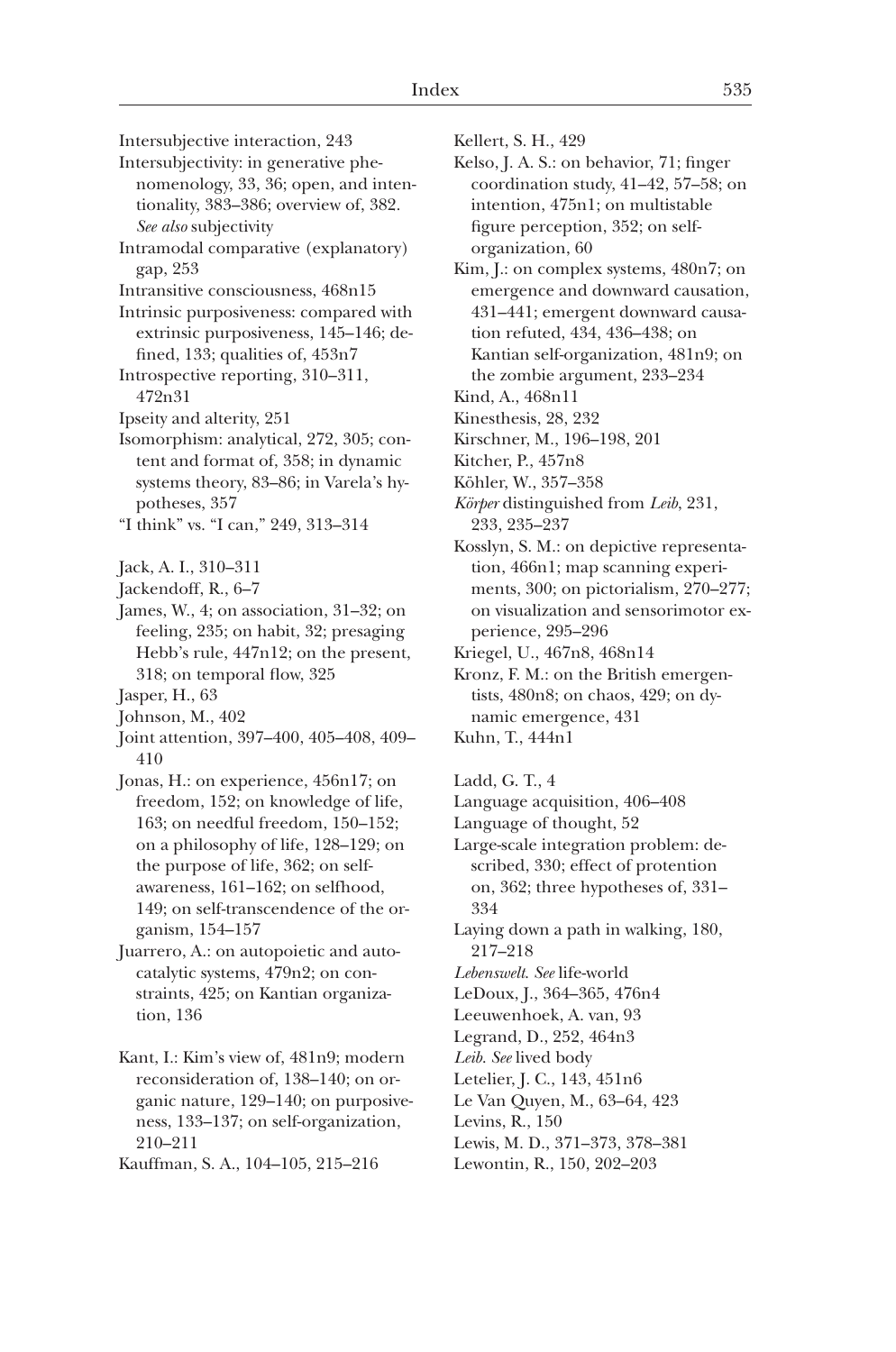| Life: of animals, 94, 221; characterized,<br>95-97, 104; compared with con-<br>sciousness, 222-225; criteria of, 103-<br>104, 116; defined by mode of nour-<br>ishment, 221; equals cognition,<br>453n8; as historical phenomenon,<br>166-167; interior and exterior na-<br>tures of, 78; knowledge of, 162-165;<br>Merleau-Ponty's view of, 77-78; mul-<br>ticellular, 105-107; as a planetary<br>phenomenon, 119; as sense-making,<br>157-159; single-cellular, 97-105 |
|--------------------------------------------------------------------------------------------------------------------------------------------------------------------------------------------------------------------------------------------------------------------------------------------------------------------------------------------------------------------------------------------------------------------------------------------------------------------------|
| Life, organization of, 97-107. See also                                                                                                                                                                                                                                                                                                                                                                                                                                  |
| autopoiesis                                                                                                                                                                                                                                                                                                                                                                                                                                                              |
| Life and mind, theses of, 128-129                                                                                                                                                                                                                                                                                                                                                                                                                                        |
| Life cycle, 188                                                                                                                                                                                                                                                                                                                                                                                                                                                          |
| Life-world: in generative phenome-                                                                                                                                                                                                                                                                                                                                                                                                                                       |
| nology, 34-36; in genetic phenome-                                                                                                                                                                                                                                                                                                                                                                                                                                       |
| nology, 29; Husserl's view of, 416,                                                                                                                                                                                                                                                                                                                                                                                                                                      |
| 479n4 (App. A)                                                                                                                                                                                                                                                                                                                                                                                                                                                           |
| Limbic system, 365-369, 476n4<br>Linearity, 68. See also entries at nonlinear                                                                                                                                                                                                                                                                                                                                                                                            |
|                                                                                                                                                                                                                                                                                                                                                                                                                                                                          |
| Lipps, T., 389<br>Lived body: distinguished from Körper,                                                                                                                                                                                                                                                                                                                                                                                                                 |
| 231, 233, 235-237; experiencing it-                                                                                                                                                                                                                                                                                                                                                                                                                                      |
| self, 248-251; and intentionality,                                                                                                                                                                                                                                                                                                                                                                                                                                       |
| 478n3; in phenomenology, 16, 21,                                                                                                                                                                                                                                                                                                                                                                                                                                         |
| 28-29; in the zombie argument,                                                                                                                                                                                                                                                                                                                                                                                                                                           |
| 231                                                                                                                                                                                                                                                                                                                                                                                                                                                                      |
| Living orders, 72-76                                                                                                                                                                                                                                                                                                                                                                                                                                                     |
| Living organisms, 47-51, 94                                                                                                                                                                                                                                                                                                                                                                                                                                              |
| Living present, 326                                                                                                                                                                                                                                                                                                                                                                                                                                                      |
| Living vs. physical structure, 73-75                                                                                                                                                                                                                                                                                                                                                                                                                                     |
| Local-to-global emergence, 61-63                                                                                                                                                                                                                                                                                                                                                                                                                                         |
| Locke, J., 31-32                                                                                                                                                                                                                                                                                                                                                                                                                                                         |
| Lovelock, J. E., 95, 119-122                                                                                                                                                                                                                                                                                                                                                                                                                                             |
| Luisi, P. L., 113-116, 125-126                                                                                                                                                                                                                                                                                                                                                                                                                                           |
| Lutz, A., 342-346                                                                                                                                                                                                                                                                                                                                                                                                                                                        |
| Mach, E., 280-282, 287-288, 291-292                                                                                                                                                                                                                                                                                                                                                                                                                                      |
| Machado, A., 13                                                                                                                                                                                                                                                                                                                                                                                                                                                          |
| Machines: defined, 100; and organisms,                                                                                                                                                                                                                                                                                                                                                                                                                                   |
| 141-144; Varela's use of the word,                                                                                                                                                                                                                                                                                                                                                                                                                                       |
| 453n5                                                                                                                                                                                                                                                                                                                                                                                                                                                                    |
| Macroscale of emotion, 371-372, 380-                                                                                                                                                                                                                                                                                                                                                                                                                                     |
| 381                                                                                                                                                                                                                                                                                                                                                                                                                                                                      |
| Magnetoencephalography (MEG),                                                                                                                                                                                                                                                                                                                                                                                                                                            |
| 346-347                                                                                                                                                                                                                                                                                                                                                                                                                                                                  |

Maine de Biran, M.-F.-P., 229–230

Map scanning experiments, 300

Marbach, E., 469n20

Marcel, G., 246–247

Margulis, L.: on cellular consciousness, 161; on criteria for life, 116; on the Gaia theory, 95, 119–122

Marín, G., 143, 451n6

Martin, M. G. F., 292–293, 469n21

Matching content doctrine, 349–350

Matter, constancy of, 150–151

Matthews, G. B., 228

Maturana, H. R.: on autopoiesis, 92; on autopoiesis and cognition, 124; on autopoietic organization of a single cell, 97–101; on autopoietic organization of metacellulars, 105–107; defining "autopoietic system," 451n2; on the enactive approach, 444n9; on living systems, 141; on minimal autopoiesis criteria, 110; on minimal life, 107; on the "necessary and sufficient" claim, 122–127; on the nervous system, 422–423; on norms, 147; on purpose, 144–145; on selfsustenance, 108–110

McGeever, J., 428

- McMullin, B.: on autopoietic organization, 101; on chain-based bond inhibition, 109–110, 451n6; on minimal life, 107
- Meaning and information, 51–60
- Meaning-construction, 54–57, 71
- Meaning in living organisms, 74
- Mechanical principle, 129–140
- Mechanical relations, 68

Mechanical vs. dialectical thinking, 68

- Mechanisms: and autopoietic systems, 144; compared with machines, 142; in Kant, 136–137
- MEG (magnetoencephalography), 346–347

Memory: role in empathy, 387–388; in time-consciousness, 320; of visual experiences, 289–291

- Mental acts, intentionality of, 24
- Mental agency and moral perception, 401
- Mental images: defined in pictorialism, 272; phenomenal vs. functional, 274;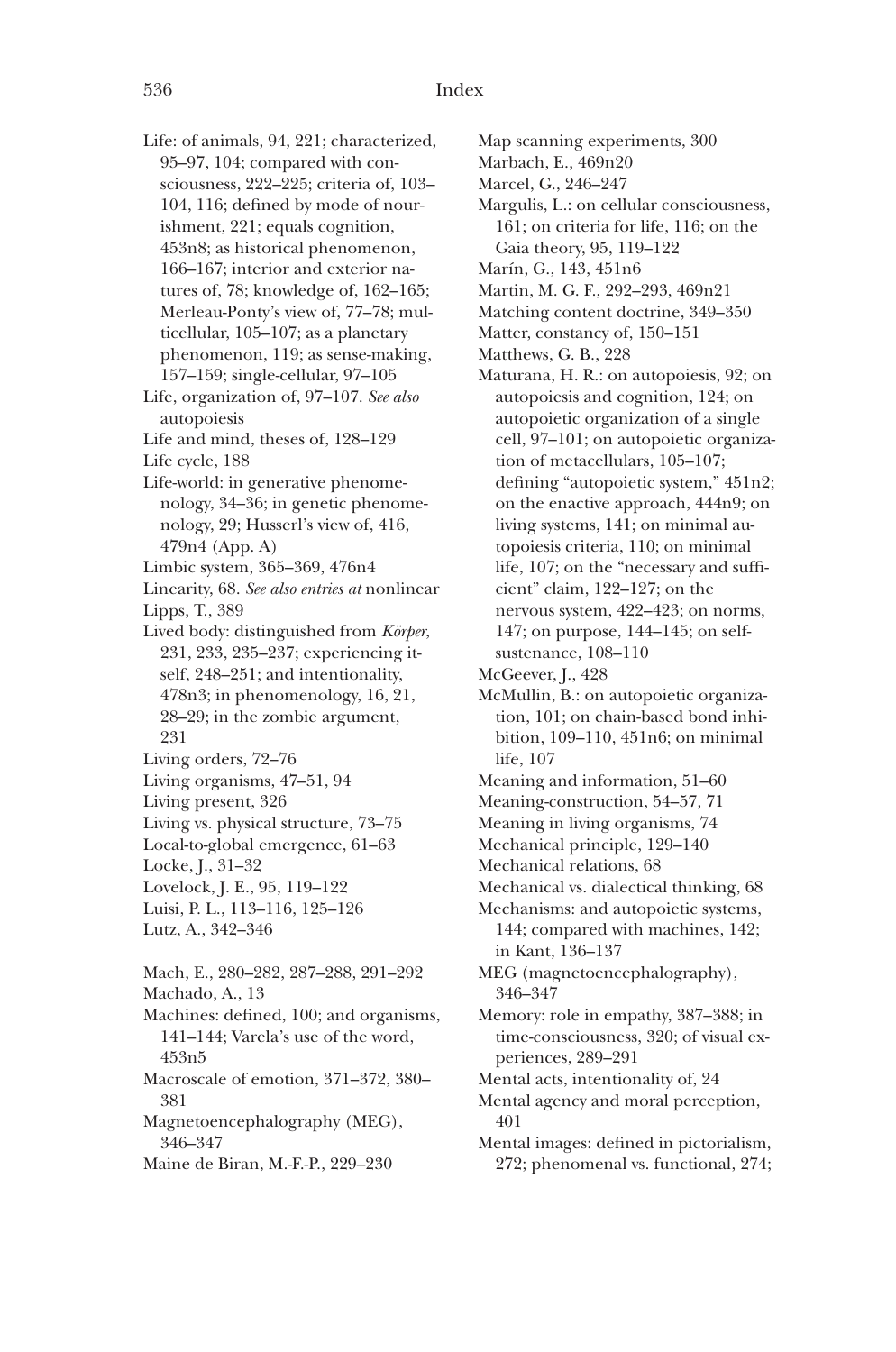research topics, 301–302; spontaneity of, 468n12

Mental representation, 25

- Mental rotation task, 299–300
- Mereological supervenience, 479n5
- Merleau-Ponty, M.: on attention, 264; on autonomy in living organisms, 47–48; on behavior, 66–72; on bodily self-consciousness, 250–251, 464n5; on bodily subjectivity, 245–251; on body-as-subject, 250; on the brain and behavior, 83–84; on empathy, 477n6; on figure and ground, 84; football example, 80–81; on form, 66–67, 78; on habit-body, 32–33; Husserl's influence on, 85, 445n5, 478n3; on the "insider" perspective, 81; on living orders, 73; on motor intentionality, 313–314; on the motor loop, 367–368; on objectivism, 86, 165; on otherness, 465n8; on perception, 76–77; on perceptual synthesis, 317–318; on phenomenology, 14; on physical orders, 72; on self and the world, 247; on sense-making, 147; on transcendental phenomenology, 21– 22; on von Uexküll, 455n12
- Mesoscale of emotion, 371–372, 378– 380
- Meta-awareness: as a component of reflection, 464n4; and the epoché, 19; and mindfulness, 445n2
- Metabolism, continuance in space and time, 151–156
- Metabolism-Repair (M, R) systems, 143
- Metacellulars, autopoiesis in, 105–107
- Metaphysical idealism, 82
- Metastability, 40
- Metzinger, T., 474n10
- Metzler, J., 299–300
- Micelles, 113–116, 125–126
- Micro-analytic interview, 476n6
- Microscale of emotion, 371–378
- Mikulecky, D. C., 452n8
- Mind, 7, 78
- Mind-body problem of cognition, 6–7 Mindfulness and meta-awareness,
- 445n2
- Mind-mind problem of cognition, 6–7

Minimal autopoiesis: abstract model of, 110–112; chemical models of, 113– 116; computational models of, 107– 110; criteria for, 108–110, 116–118

- Minimal cell, 98, 113
- Minimal sufficiency, 474n13
- Mirror neurons, 394
- Mirror systems studies, 394–395
- Modern Synthesis of classical Dar-
- winism, 171, 194
- Mohanty, J. N., 445n3
- Monera kingdom, 94
- Monod, J., 144
- Moods, 23–24, 371–372, 378–380
- Mooney figures study, 334–335, Plate VI
- Moore, C., 397
- Moore, G. E., 467n7
- Moral perception, 393, 401–402
- Moreno, A., 46, 64, 79
- Morowitz, H. J.: on adaptation and cognition, 455n13; on ecological context of autopoiesis, 118; on the evolution of life, 116–117; on the Urcell, 94
- Morphodynamics: and emergence, 420; isomorphism in, 86; and the nature of behavior, 71; and phenomenal form, 84–85
- Morphogenesis, 84–85
- Morphogenetic field, 460n20
- Morphospace, 461n24
- Morris, S. C., 217, 460n22
- Moss, L., 179
- Motor embodiment, 376–377
- Motor intentionality, 247, 313–314
- Motor loop of the intentional arc, 367– 368
- Mpodozis, J., 143, 451n6
- (M, R) systems, 143
- Multicellularity, 105–107, 197–198
- Mutual self and other understanding, 393, 398–401
- Myin, E., 257–265
- Nagel, T.: on bodily experience, 235; on the body-body problem, 462n4; on the hard problem of consciousness, 222; on the subjective character of experience, 283; on zombies, 230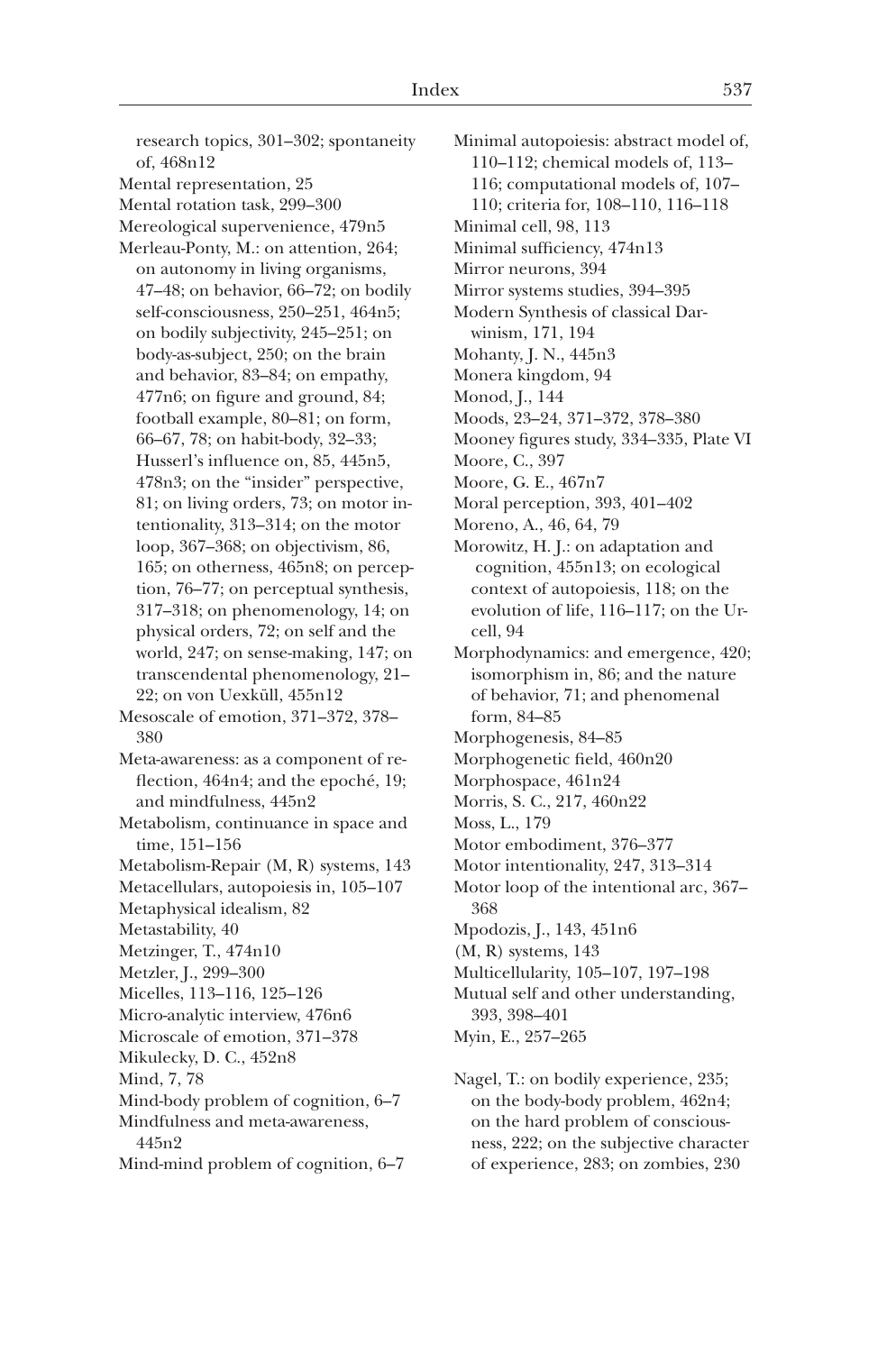Natural artifacts, 210 Natural attitude, 17–18 Naturalism: biological, 237–242; and the "insider" perspective, 81; in neurophenomenology, 356–359; and the phenomenological attitude, 81– 87 Natural purpose: autopoietic systems as, 138; Kant's view of, 133–140; of an organism, 153, 211; overview of, 140– 141. *See also* purpose Natural science, Kantian principles of, 131–138 Natural selection: in developmental systems theory, 191–192, 202; diverse views of, 209; in enactive evolution, 207–208; enactive view of, 212–213; Kantian analysis of, 130–131; and purposiveness, 453n6; requirements for, 170–171, 457n4; role of autopoiesis in, 214; and selforganization, 208–218 Nature, 34, 78–79 Nature-nurture, 191, 403–405 Nature vs. culture, 193, 403–405, 458n14 NCC (neural correlates of consciousness), 349–356 "Necessary and sufficient" claim, 148– 149 "Necessary" claim, 122–124 Needful freedom, 149–152. *See also* freedom Nervous system, 13, 49–51 Neural correlates of consciousness (NCCs), 349–356 Neural correspondence, 473n3 Neural network, 9 Neurodynamical model of the intentional arc, 366–370 Neurodynamics, emergence in, 62–64 Neurophenomenology: described, 15, 312; informing biology, 358; of mental imagery, 302; and naturalism, 356–359; and the neural correlates of consciousness, 349–356; and timeconsciousness, 329–338; "triplebraided," 357; Varela's view of, 87; working hypothesis of, 329

Neurophenomenology, experimental: overview of, 338–341; perception experiment, 341–346; temporality experiment, 346–349 Neuroreductionism, 243 Neutralization, 292–295, 469n19 New Synthesis, 195 Noë, A.: on the absolute gap, 257–265; on consciousness and attention, 263; on the explanatory gap, 253–257; sensorimotor contingency theory, 254 Noema, noesis, 25, 29, 446n9 Nonlinear differential equations, 40 Nonlinear emergence, 138–139, 419– 423 Nonlinearity in dialectical thinking, 68 Nonlinear terms, 39 Norms in living organisms, 74 Nurture. *See* nature-nurture Object-directedness, 22–23, 30, 446n9 Objectivity, objectivism: distinguished from transcendental phenomenology, 164–165; of experience, 318; Merleau-Ponty's view of, 86; of nature, 34; subject-object structure of, 29–30, 446n7 *Omnis cellula e cellula*, 93 Ongoingness, 258–259 Ontological emergence, 479n5, 480n6 Operational closure, 45, 60, 106 Operative intentionality, 30, 478n3 Opitz, J. M., 194 Order parameter, 61 O'Regan, J. K.: on the absolute gap, 257–265; on consciousness and attention, 263; sensorimotor contingency theory, 254; on subjectivity, 261–262 Organisms: distinguished from artifacts, 133, 460n23; and environment, 204–205; and machines, 141–144; and the milieu, 70; as natural artifacts, 210; as purposes, 132–133; selftranscendence of, 154–157

Organization: of the brain, 365–366; of cells, 97–105; compared with structure, 97; of core consciousness, 354–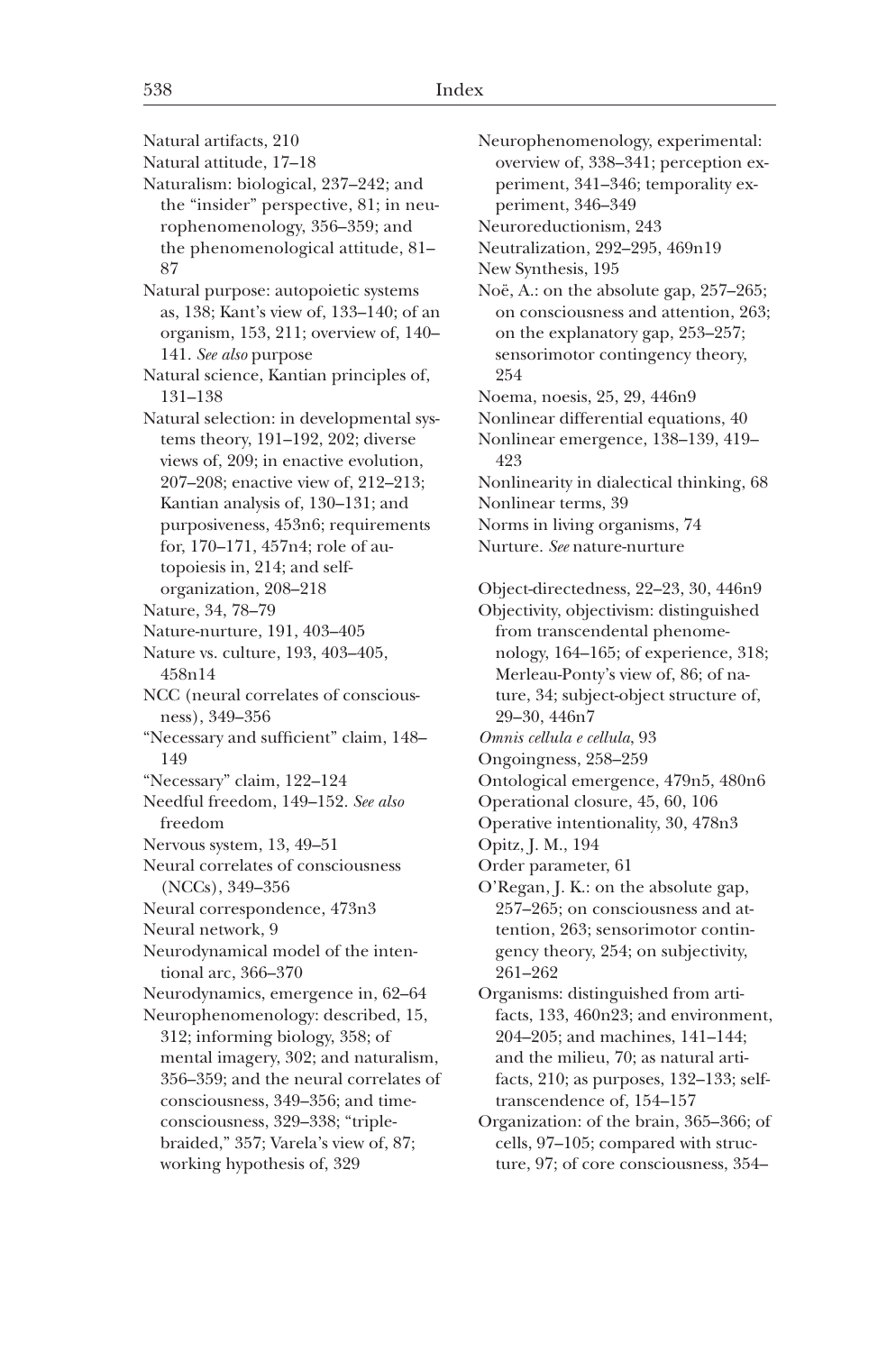| 355; Kantian, 136; of multicell organ-   | Pei            |
|------------------------------------------|----------------|
| isms, 105–107; of sentience, 354–355;    | Pei            |
| of single-cell organisms, 97–105. See    |                |
| also autopoiesis; autopoietic orga-      | Pe             |
| nization                                 | Ph             |
| Organizational characterization of life, | $\epsilon$     |
| 97                                       |                |
| Organizational closure: defined, 45,     | Ph             |
| 448n6; Goguen's view of, 449n12; in      | Ph             |
| Rosen's theory, 143; Varela's view of,   | Ph             |
| 449n12                                   | Ş              |
| Original intentionality, 453n8           | Ph             |
| The other and intentionality, 22         | Ph             |
| Oyama, S.: on autopoiesis, 458n15; on    | Ph             |
| evolution, 188; on the genetic           | Ph             |
| "code," 184-185; on genocentrism,        | Ph             |
| 201–202; on inheritance, 178; on         | Ph             |
| neo-Darwinism, 193; response to          | Ph             |
| genocentrism, 188-190                    | $\mathfrak{t}$ |
|                                          | Ph             |
| Pacherie, E., 295                        | Ph             |
| Pain and object-directedness, 23         | Ph             |
| Paley, W.: on the Argument from De-      | Ph             |
|                                          |                |
| sign, 460n23; on divine artifacts, 133;  | Ph             |
| mechanical perspective, 211              | Ph             |
| Panisset, M., 119                        | Ph             |
| Parity thesis, 191                       | Ph             |
| Passive bodily coupling, 392-395         | Ph             |
| Passive genesis, 29-30, 32-33            | Pia            |
| Passive synthesis, 29–30, 373            | Pic            |
| Passivist-cognitivist view of the brain, | t              |
| 366                                      | Pic            |
| Passivity, 263–264, 373–374              | Pla            |
| Patočka, J.: on e-motion, 364, 378; on   | Po             |
| feeling of existence, 229-230; on        | $P_{O}$        |
| mood, 380                                | Pr             |
| Pattee, H. H., 54–56                     | Pre            |
| Pattern dynamics, 58                     | Pre            |
| Penfield, W., 62–63                      | Pre            |
| Perceived situation-work, 76–78          | Pre            |
| Perception: and empathy, 386–387;        | Pre            |
| Husserl's view of, 232; moral, 393; si-  | Pre            |
| multaneous, by others, 384-385,          | Pre            |
| 477n3                                    |                |
| Perception experiment, 341-346           | Th             |
| Perceptual completion, 275–276           | Pre            |
| Perceptual synthesis, 317-318            |                |
| Peripheral vision, 280-282               |                |

Personality, 371–372, 380–381

rsonal vs. subpersonal, 6, 447n10 rturbation/response distinction in autonomous systems, 365 itot, J., 72–73 antom limbs: and dominance vs. deference, 255; Merleau-Ponty's view of, 32–33; Ramachandran's view of, 253 ase synchrony, 332–333 enomenological analysis, 267–269 enomenological attitude, 18–21, 81– 87 enomenological psychology, 20 enomenological reduction, 17–22  $enomenology, 14–15, 474n11$ eno-physics, 85 enotypic traits, 192–193, 202 enotypic variation, 170 ilosophy distinguished from cognitive science, 3-4 ilosophy of life, 128–129 vlogeny, 191–192 ylotypic body plan, 197–201 ysical orders, 72–76 ysical realization principle, 435 vsical-symbol-system model, 8 Physical vs. living structure, 73–75 ysicochemical phenomena, 454n10 ysics of phenomenality, 72–73 Piaget, J., 401 torialism compared with descriptionalism, 270–275 ture-viewing, 287–289 ints, 94, 221 incaré, H., 40 merantz, J. R., 271 eafference and expectancy, 369 ecipitating event, 376 eformation, 175–176 Pregiven, 30, 35–36. *See also* given ereflective experience, 250–251, 261 ereflective self-awareness, 322-328 ereflective self-consciousness, 464n3 ereflective vs. reflective awareness, 315 ne present, 318–319 esentation: and re-presentation, 25– 26, 288, 320; in time-consciousness, 320

Presistence, 460n21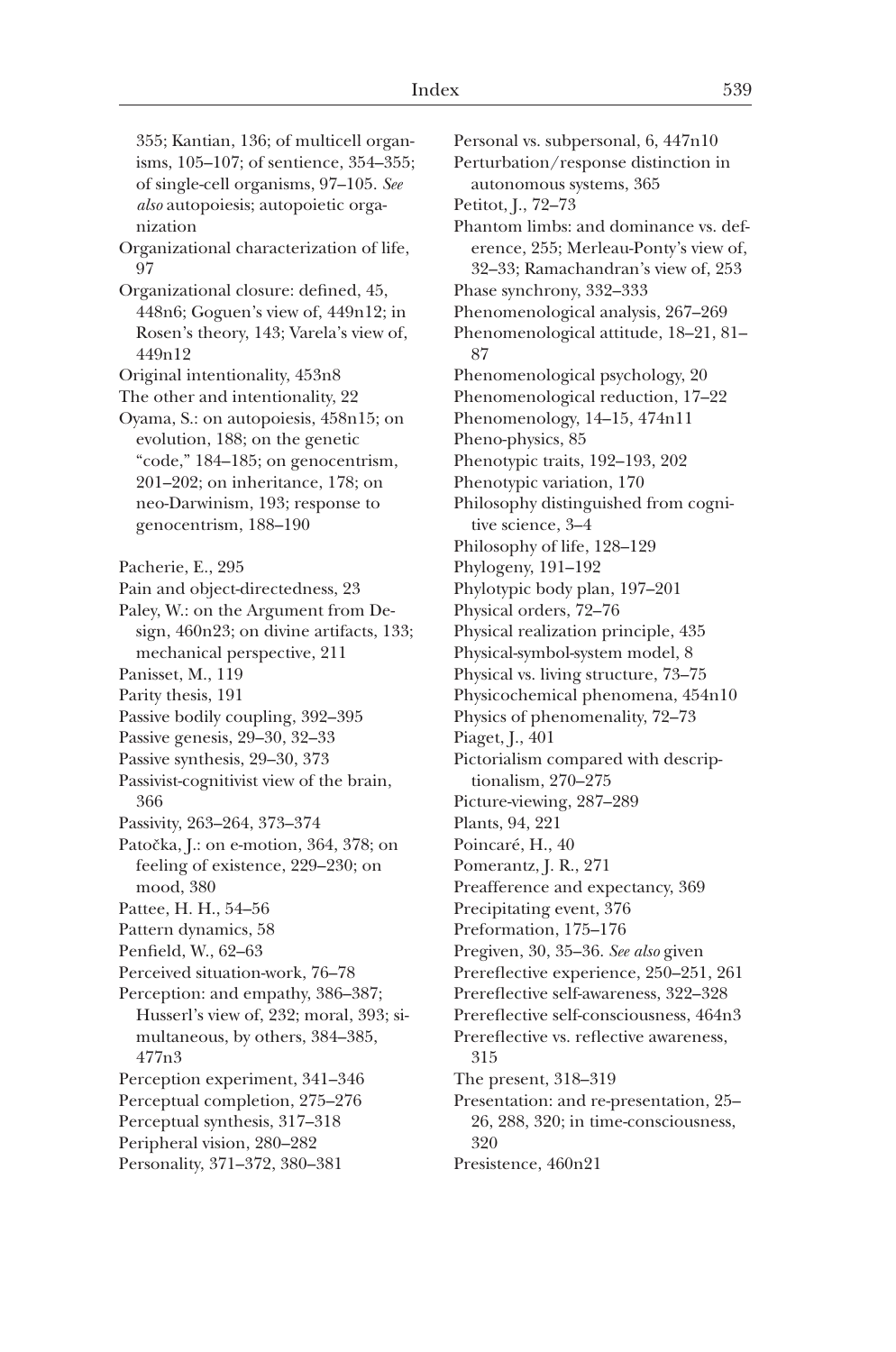Primal consciousness, organization of, 354–355 Primal impression, 319–322 Process distinguished from property, 418–419 Production reaction in a tesselation automaton, 108 Property distinguished from process, 418–419 Proprioception distinguished from prereflective self-consciousness, 464n3 Proprioceptive loop of the intentional arc, 367–368 Protein synthesis, 168, 456n2 Protention: compared with intention, 475n1; overview of, 360–362; in timeconsciousness, 319–322 Protocells, 94 Protoctist kingdom, 94 Psychology, 3–4 Purpose, 129–133, 141. *See also* natural purpose Purposiveness: immanent, 146–147, 153, 162; intrinsic, 133, 145–146, 453n7; Kant's view of, 133–137; and natural selection, 453n6; relative, 133, 145–146 Pylyshyn, Z. W., 270–273, 299, 471n27 Qualitative differential equations, 40 Qualitative discontinuity, 85 Quantum theory, 130, 480n6 Raff, R. A., 194 Ramachandran, V. S., 253 Rayleigh-Bénard convection rolls, 433 Reactant criterion of autopoietic organization, 101 Reaction network: in autopoietic organization of metacellulars, 106–107; as a criterion of autopoietic organization, 103, 126; in the Gaia theory, 121; in social systems, 451n3 Readiness in the perception experiment, 343–344, Plates VII–VIII Reafference loop of the intentional arc, 367–369 Received view of evolution, 170–173 Receptivity, 263–264, 373–374

Reciprocal constraints, 340 Recursive function, 448n6 Reductionism: distinguished from emergentism, 417; epistemological and ontological compared, 417; in genocentricism, 185; Kim's view, 438; Kim's view refuted, 440–441 Reflection, components of, 464n4 Reflective vs. prereflective awareness, 315 Reflexive downward causation, 431–433 Reflexive sympathy, 389 Reflex theory, 450n2 Regulative concepts, 137 Regulatory genes, 458n16 Reiterated empathy, 392, 399 Relational holism, 427–431, 479n3 Relative purposiveness, 133, 145–146 Relativity theory, 130 Relaxation time, 333–334 Remembering. *See* memory Replication, 168–169, 173 Replicative molecules, 123, 213–214 Replicator, 178–179, 192 Representation, 25–26, 58–59, 288 Re-presentation: in memory, 289–291; and presentation, 25–26, 288; in time-consciousness, 320 Representationalism: described, 282– 283; externalist, 467n9; and Husserl, 413–416, 478n2; and the noema, 446n9 Reproduction, 92, 167–170 Retention, 319–322 Reverse engineering, 210, 460n22 Risk minimization, 460n21 Robustness, 194–201 Rodriguez, E., 473n7 Roepstorff, A., 310–311 Rosch, E., 13–14 Rosen, R.: distinguishing organisms and machines, 141–144; on the Gaia hypothesis, 452n8; on the physical, 238–239 Ruiz-Mirazo, K., 46, 64 Sagan, D., 116, 161

Saint-Hilaire, E. G., 200 Salience, affective, 376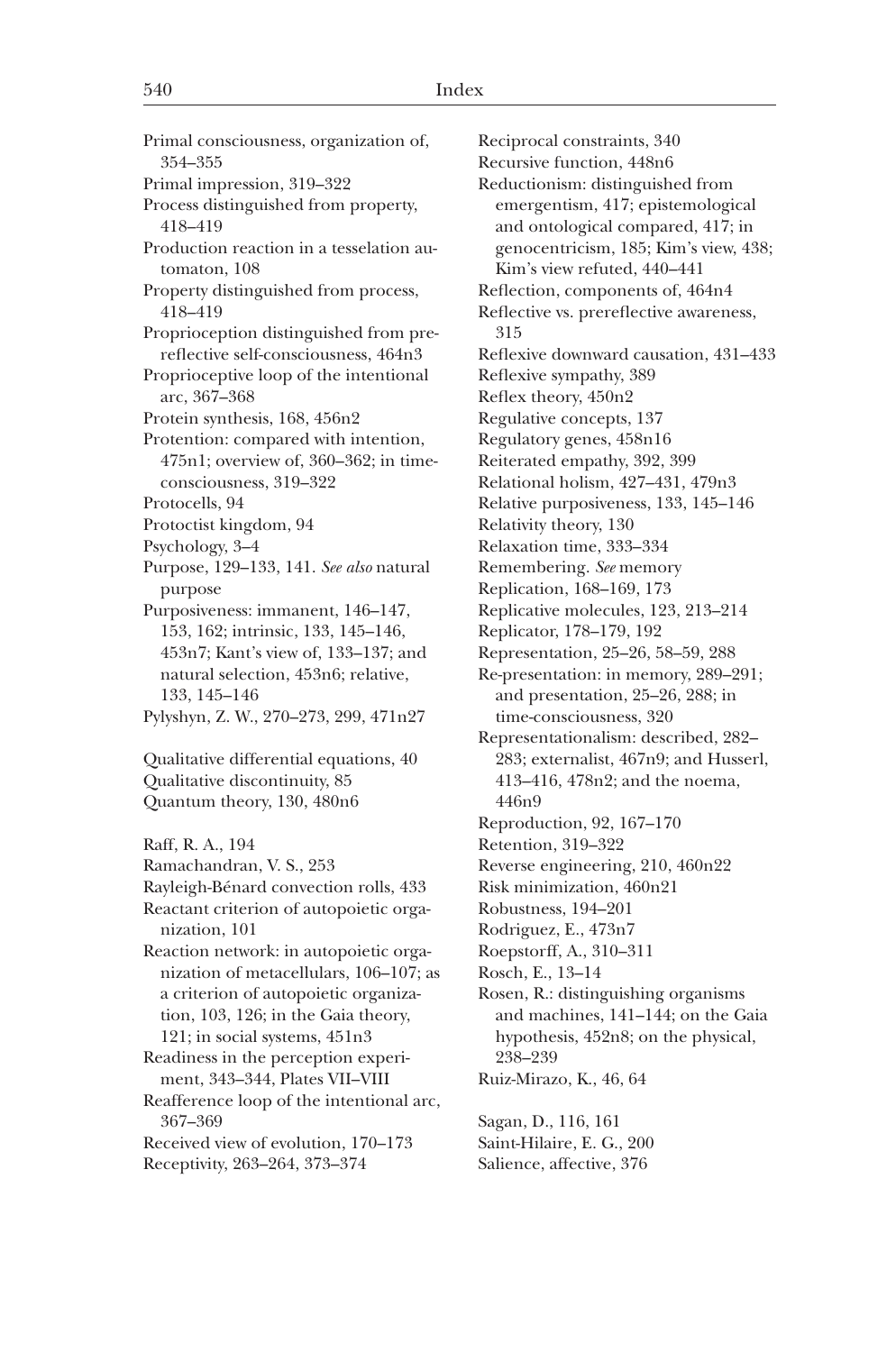Sarkar, S., 180, 181

Sartre, J.-P.: on belief, 470n24; on bodyas-subject, 250; on ego in consciousness, 447n11; on fiction, 469n22, 470n23; on imaging consciousness, 471n28; on intentionality, 470n25, 471n26; on mental imagery, 300–301; on pain, 23; on spontaneity of mental imagery, 468n12; on visualizing, 293– 295; on visual perception, 285, 286 Satisficing, 207

Saturated intentionality, 30

- Searle, J. R.: on biological naturalism, 237–241; on consciousness, 463n9; on downward causation, 426; on models of consciousness, 350–354; on presentations, 469n18
- Second-order autopoietic systems, 105– 107
- Segment polarity genes, 198
- Segregation doctrine, 175–176
- Selector genes, 197–200, 459n17
- Self, selfhood: in autonomous systems, 48–49; in autopoietic systems, 75; and body, 245; defined, 448n7; in the dynamic sensorimotor approach, 260; and needful freedom, 149–152; and the other, 393, 398–401
- Self-awareness: Jonas's view of, 161– 162; Kriegel's view of, 468n14; prereflective, 322–328; in skillful coping, 315–317; Zahavi's view of, 327–328
- Self-consciousness. *See* bodily selfconsciousness
- Selfish-gene theory, 160
- Self-maintenance, 108, 124
- Self-organization: Barandiaran's view of, 79; and emergence, 64, 336–337; in emergent processes, 61–62; of emotions, 370–381; and intrinsic purposiveness, 145–146; Kantian, 210– 211; in Kantian natural purpose, 134–137; Kelso's view of, 60; Kim on Kantian, 481n9; Moreno's view of, 64, 79; and natural purpose, 140– 141; and natural selection, 208–218; in time-consciousness, 335–336
- Self-production: compared with reproduction, 92, 167–168; in the Gaia

theory, 120; in Kantian natural purpose, 134–137 Self-regulation, 243 Self-sustenance, 108–110 Self-transcendence, 154–157 Sellars, W., 444n1 Sense-experience, 227–228 Sense-making: and identity, 152–154; living as, 157–159; and original intentionality, 453n8; and pattern of life, 146–148 Sensing-in, 389–390 Sensorimotor contingency theory, 254 Sensorimotor coupling, 243–244, 393– 395 Sensorimotor experience, 295–296 Sensual empathy, 389–390 Sentience, 161–162, 354–355 *Le sentiment de l'existence*, 229–230 Sheets-Johnstone, M., 161–162 Shepard, R., 299–300 Silberstein, M., 428–429 Simon, H., 207 Situation and response, 70–71 Skillful coping, 313–316 Smith, B., 281 Smith, B. C., 443n2, 447n14 Smith, M., 55 Sober, E., 461n24 Social systems, autopoiesis in, 451n3 Somatic embryogenesis, 175–176 Somatic line, 174–175 Sonea, S., 119 Soul, the, 226, 228 Spacetime loop of the intentional arc, 367–369 Spatial differentiation, 197–198 Sperry, R., 433–434 Spinoza, B. de, 155, 162 Spontaneous formation, 108, 451n5 Standard environment and genetic "code," 457n8 State space of dynamic systems, 42 Static analysis, 28 Static phenomenology: analysis of the imagery debate, 297–303; compared with genetic phenomenology, 28–29; defined, 268; overview of, 16–17; specified, 471n30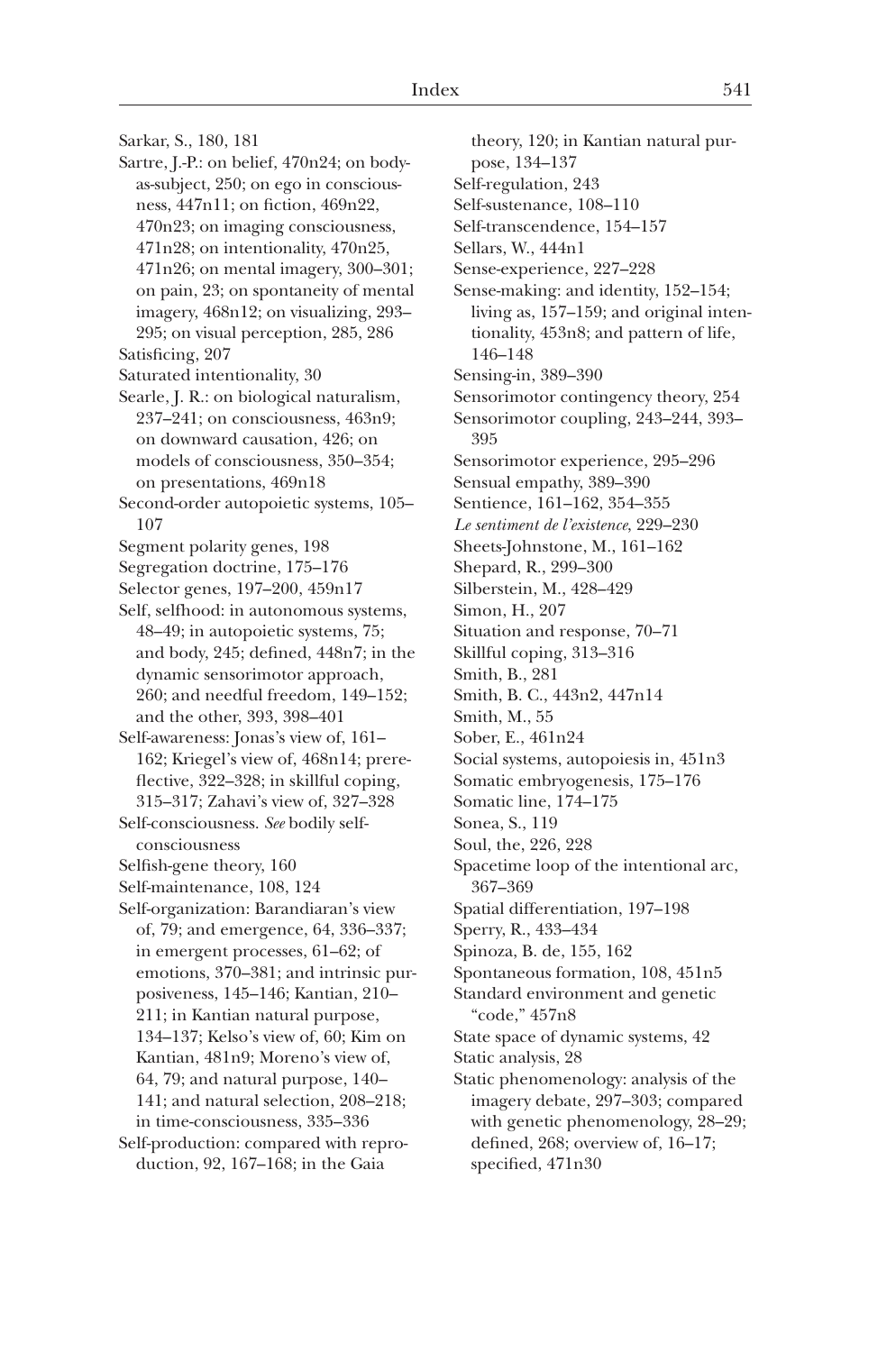- Stawarska, B., 469n22
- Steady-state inheritance system, 176
- Stearns, S. C.: on constraints, 461n25; on regulatory genes, 458n16; on risk minimization, 460n21
- Stein, E., 386–393
- Sterelny, K.: on life cycle, 188; on replicates, 192; on standard environment, 457n8
- Stern, D. N., 476n6
- Stewart, J.: on 3D tesselation automaton, 110–112; on autopoiesis and cognition, 125–126; in light of Rosen, 144
- Stimulus and reaction, 70–71
- Strong continuity thesis of life and mind, 128–129
- Structural coupling, 45–46, 206–207
- Structural inheritance system, 177
- Structuralism, 461n24
- Structure, 67, 97. *See also* form
- Subjective character of experience, 283, 467n8
- Subjectivity: and bodily selfconsciousness, 244–252; in the bodybody problem, 261–262; under cognitivism, 5–7; under connectionism, 10; defined, 258–259; under embodied dynamicism, 12; as intersubjectivity, 409; and life-world, 34; and phenomenology, 87, 268; in transcendental phenomenology, 22. *See also* intersubjectivity
- Subject-object structure, 29–30, 446n7
- Subpersonal routines: in cognitive systems, 472n31; defined, 6; in imagery tasks, 270–275
- Subpersonal vs. personal perspective, 6, 447n10
- "Sufficient" claim of autopoiesis, 124–127 Superorganism, 119–122
- Supervenience, mereological, 479n5
- Surfactants, 113–116
- Symbiosis and inheritance, 177
- Symbolic behavior, 449n2
- Symbolism in the human order, 76
- Sympathy, reflexive, 389
- Synchrony: defined, 473n4; in downward causation, 431–433; in emotional self-organization, 374–375; generalized, 473n6; in the large-scale
- integration problem, 332–335, 337–
- 338; in the perception experiment,
- 345–346, Plates VII–VIII; in the uni-
- fied field model, 354
- Syncretive behavior, 449n2
- Synthesis. *See* Modern Synthesis of classical Darwinism; New Synthesis
- Systems, 39, 453n5

Tactile-vision substitution systems (TVSS), 255 Tailored-helping behavior, 396 Teleology: antinomy of teleological judgment, 131–132; and autopoiesis, 144–149; of intentionality, 24; in Kant, 129–140; traditional components of, 130; Varela's view of, 453n8 Temporality: experiment, 346–349; intentional structure of, 475n15; in

- unity vs. object, 472n2 Terminus genes, 198
- 
- Tesselation automaton: 3D models of, 110–112, 125–126; cellular, 456n16; as a model of minimal autopoiesis, 107–110; "necessary and sufficient" claim of, 126; spontaneous formation of, 451n5
- Third-person methods, 248, 303–311
- Thom, R., 72
- Thomas, L., 121
- Thompson, E., 13–14
- Tiehen, J. T., 431, 480n8
- Time, 15, 39–40, 42–43
- Time-consciousness: and dynamic systems approach, 312; in genetic phenomenology, 28; and neurophenomenology, 329–338; and prereflective self-awareness, 322–328; and the present, 318–319; structure of, 319– 399
- Time scales, 371–373
- Token-token neural correspondence, 473n3
- Tomasello, M.: on cultural evolution, 410–411; on joint attention, 397–400, 405–408; on language acquisition, 406–410; on moral perception, 401
- Top-down autonomy, 44–46
- Transcendence-within-immanence, 26– 27